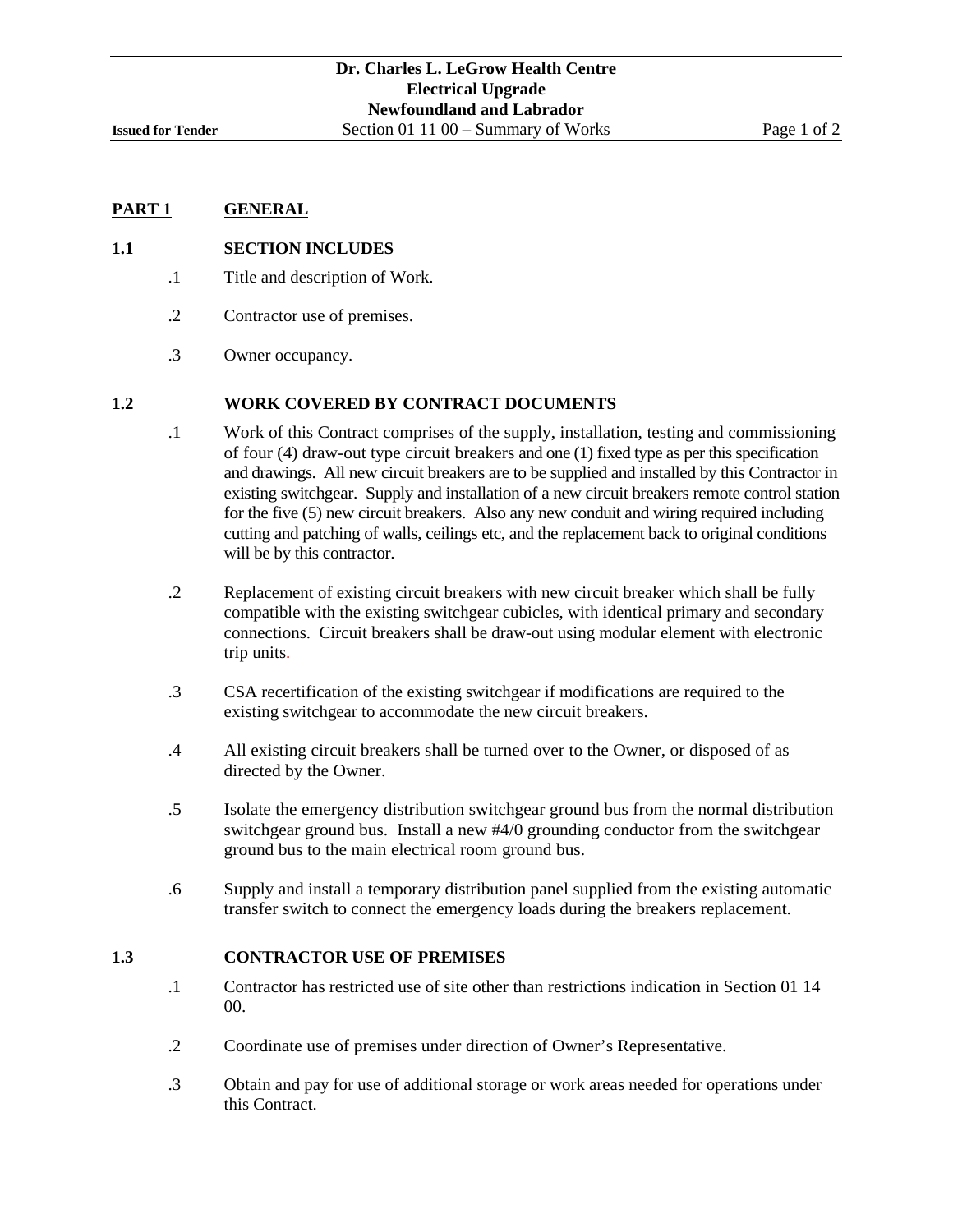|                          | Dr. Charles L. LeGrow Health Centre                                                                                                                                                                                                                                                                                                                                           |
|--------------------------|-------------------------------------------------------------------------------------------------------------------------------------------------------------------------------------------------------------------------------------------------------------------------------------------------------------------------------------------------------------------------------|
|                          | <b>Electrical Upgrade</b><br><b>Newfoundland and Labrador</b>                                                                                                                                                                                                                                                                                                                 |
| <b>Issued for Tender</b> | Section 01 11 00 - Summary of Works<br>Page 2 of 2                                                                                                                                                                                                                                                                                                                            |
| $\cdot$                  | Remove or alter existing work to prevent injury or damage to portions of existing work<br>which remain.                                                                                                                                                                                                                                                                       |
| .5                       | Repair or replace portions of existing work which have been altered during construction<br>operations to match existing or adjoining work, as directed by Engineer/Architect.                                                                                                                                                                                                 |
| 1.4                      | <b>OWNER OCCUPANCY</b>                                                                                                                                                                                                                                                                                                                                                        |
| $\cdot$                  | Owner will occupy premises during entire construction period for execution of normal<br>operations.                                                                                                                                                                                                                                                                           |
| $\cdot$ .2               | Cooperate with Owner in scheduling operations to minimize conflict and to facilitate<br>Owner usage.                                                                                                                                                                                                                                                                          |
| $\cdot$ 3                | No interruption to the normal services of the health centre will be allowed under any<br>circumstances without the permission of the owner. It is understood that interruptions to<br>the electrical normal power will be required to perform the switchovers, but such outages<br>shall be coordinated with the owner well ahead of time, and shall be as short as possible. |
| .4                       | The installation of new circuit breakers shall be performed during weekend to minimize<br>disruption to the facility. All work shall be completed prior to start of normal operations<br>(Monday at 6:00 am).                                                                                                                                                                 |
| 1.5                      | <b>ON-SITE DOCUMENTS</b>                                                                                                                                                                                                                                                                                                                                                      |
| $\cdot$ 1                | Maintain at job site documents as indicated in Section 01 31 00 – Project Management<br>and Coordination.                                                                                                                                                                                                                                                                     |
| 1.6                      | <b>SITE VISIT</b>                                                                                                                                                                                                                                                                                                                                                             |
| $\cdot$                  | A site visit can be arranged to view the area of the work at the bidder's request.                                                                                                                                                                                                                                                                                            |
| PART <sub>2</sub>        | <b>PRODUCTS (NOT APPLICABLE)</b>                                                                                                                                                                                                                                                                                                                                              |
| PART <sub>3</sub>        | <b>EXECUTION (NOT APPLICABLE)</b>                                                                                                                                                                                                                                                                                                                                             |
| <b>END OF SECTION</b>    |                                                                                                                                                                                                                                                                                                                                                                               |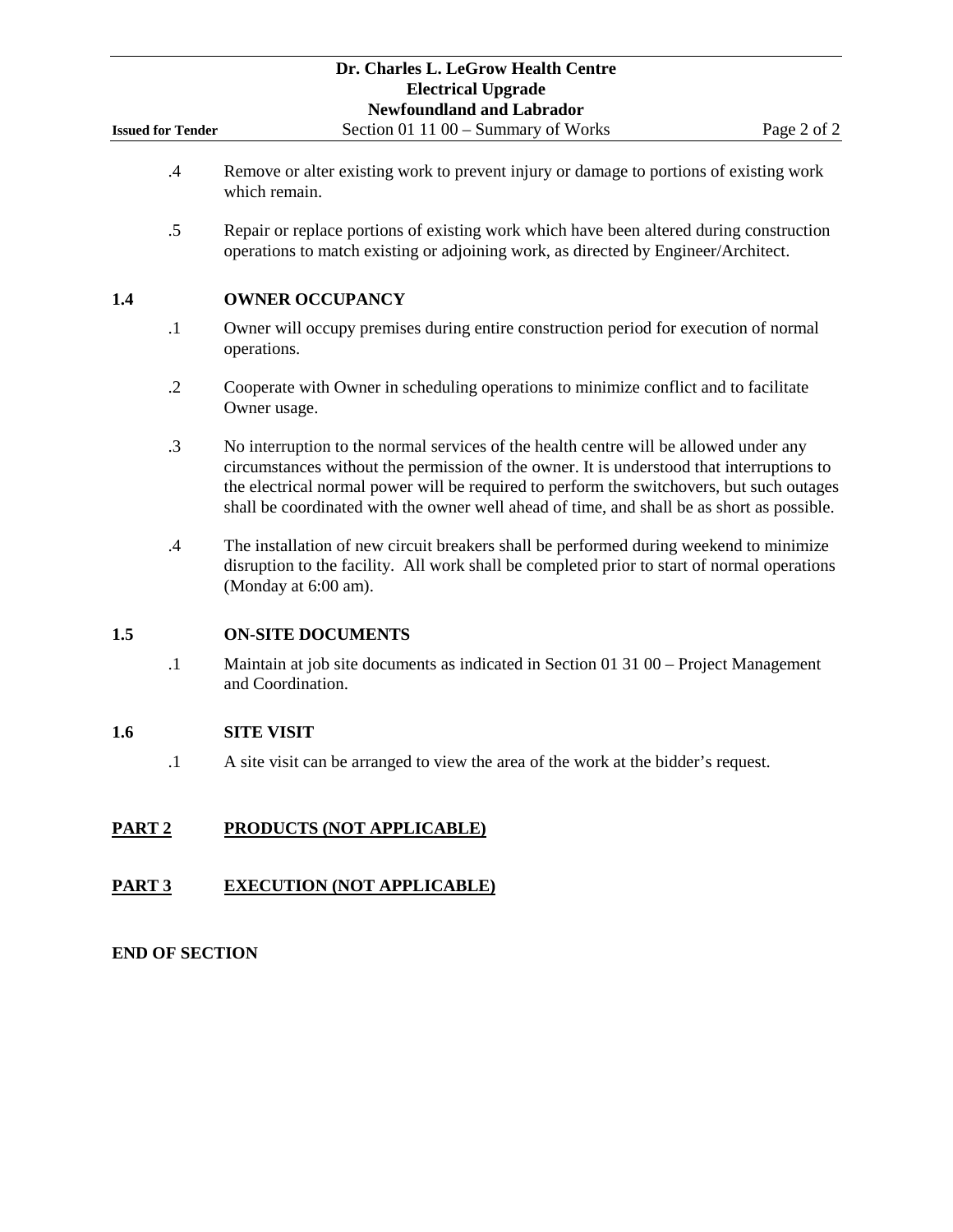#### **1.1 SECTION INCLUDES**

- .1 Connecting to existing services.
- .2 Special scheduling requirements.

#### **1.2 RELATED SECTIONS**

- .1 Section 01 32 00 Construction Progress Documentation.
- .2 Section 01 56 00 Temporary Barriers and Enclosures.
- .3 Owner Policies as referenced herein.

#### **1.3 EXISTING SERVICES**

- .1 No interruption of the health centre's utilities or services will be allowed if it affects normal operations.
- .2 Where interruption of services are necessary and will not affect the operations of the hospital, notify owner and Engineer/Architect of intended interruption of services and obtain required permission.
- .3 Where Work involves breaking into or connecting to existing services, give owner and Engineer/Architect 72 hours notice for necessary interruption of mechanical or electrical service throughout course of work. Keep duration of interruptions minimum. Carry out interruptions after normal working hours of occupants, preferably on weekends.

#### **1.4 SCHEDULE OF WORK**

- .1 Schedule all demolition, cutting and altering existing work, drilling and power activated hammering outside of normal operating office and health care service hours of 8:30 a.m. to 5:00 p.m. daily, Monday through Friday.
- .2 Schedule all work in co-ordination with Hospital/LTC facility staff.
- .3 Prepare work schedules and submit to the Owner for approval.

#### **1.5 USE OF AND ACCESS TO SITE**

- .1 Contractor's use of site is generally restricted as follows:
	- .1 .Storage of materials, set up of Contractor owned or leased plant, equipment, trailers, vehicles and the like is to be confined to sites and locations as designated by the Owner within the property boundaries of Health Centre.
	- .2 .All employees of the Prime Contractor and those of his Sub-contractors and suppliers are to enter and exit the site using the shortest distance route available.
	- .3 .Parking for vehicles owned or leased by the Contractor's employees and his sub-contractor's employees is to be designated by the Owner and limited to the number of parking spaces which the Owner sets from time to time.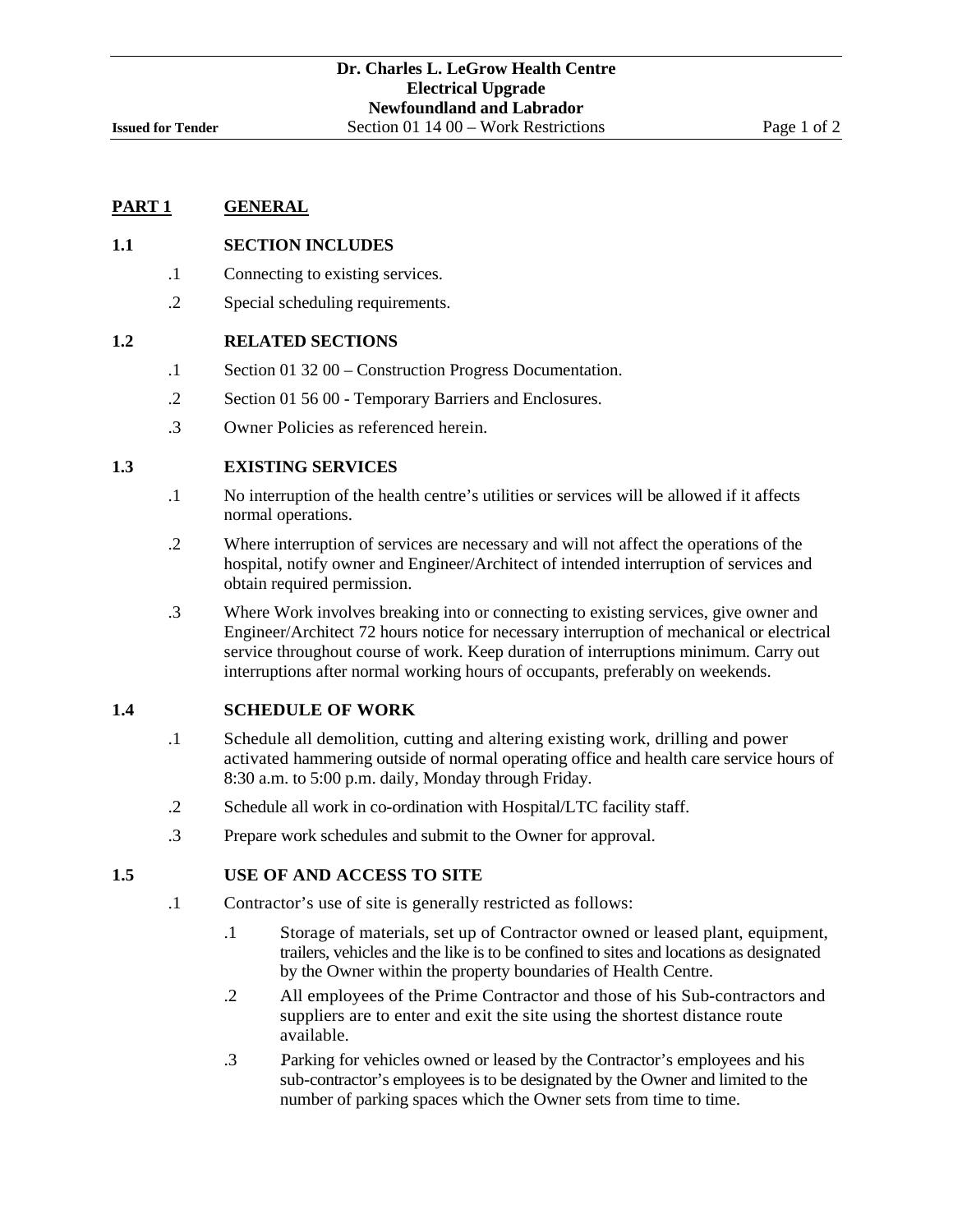|                          | Dr. Charles L. LeGrow Health Centre                                                                                                                                                                                             |             |
|--------------------------|---------------------------------------------------------------------------------------------------------------------------------------------------------------------------------------------------------------------------------|-------------|
|                          | <b>Electrical Upgrade</b>                                                                                                                                                                                                       |             |
|                          | <b>Newfoundland and Labrador</b>                                                                                                                                                                                                |             |
| <b>Issued for Tender</b> | Section 01 14 00 – Work Restrictions                                                                                                                                                                                            | Page 2 of 2 |
| .2                       | The Contractor is to maintain security and separation barriers around the work areas.                                                                                                                                           |             |
| $\cdot$ 3                | The Contractor is to ensure that all barriers are in compliance with Occupational<br>Health and Safety Acts and Regulations, Owner Policies and Security requirements<br>specified in other sections of the Contract Documents. |             |

# **PART 2 PRODUCTS (NOT APPLICABLE)**

# **PART 3 EXECUTION (NOT APPLICABLE)**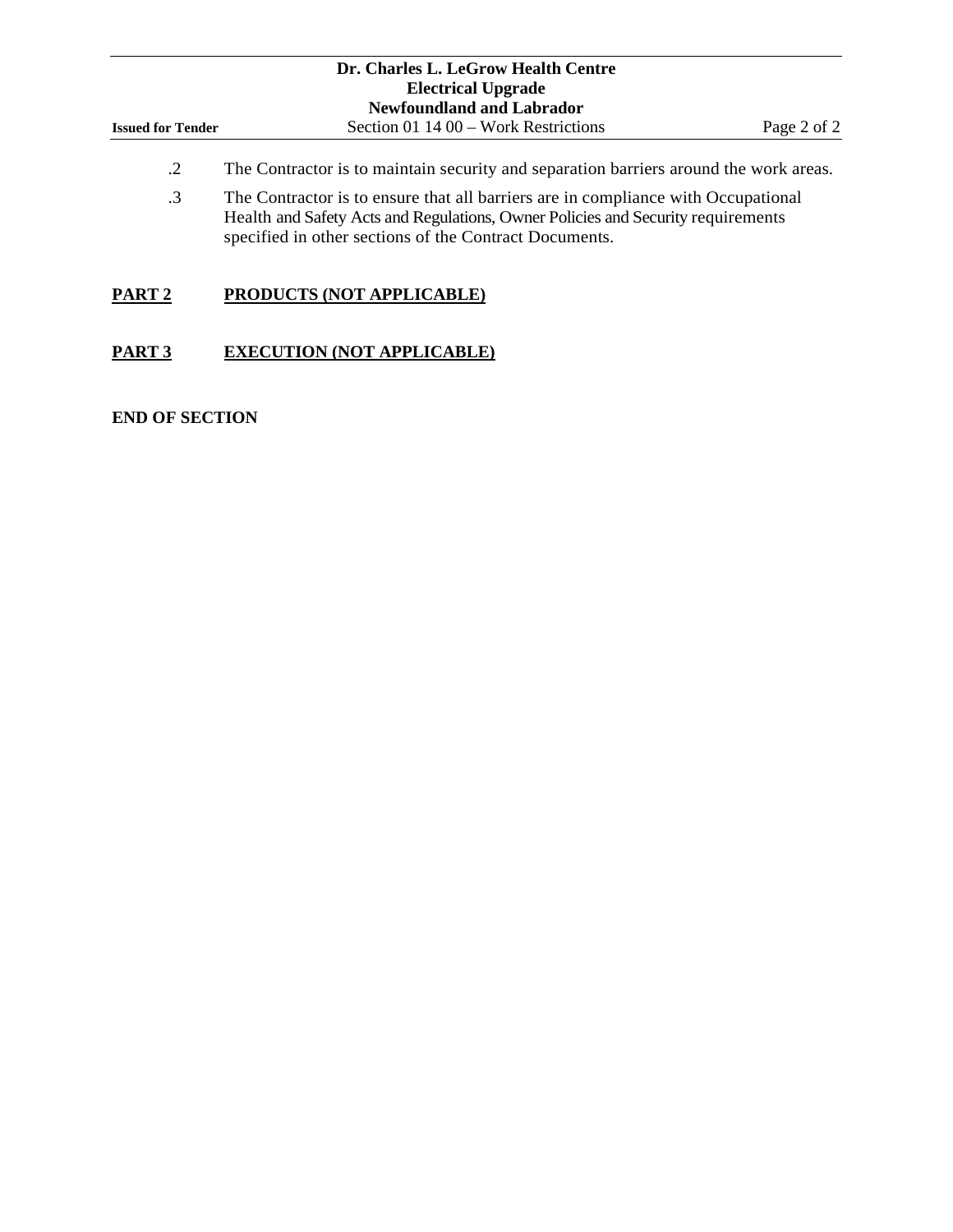# **1.1 RELATED DOCUMENTS**

.1 Drawings and general provisions of the Contract, including General and Supplementary Conditions and other Division 01 Specification Sections, apply to this Section.

# **1.2 SUMMARY**

.1 Section includes administrative and procedural requirements for substitutions.

# **1.3 RELATED SECTIONS**

.1 Section 01 61 00 – Common Product Requirements.

# **1.4 DEFINITIONS**

- .1 Substitutions: Changes in products, materials, equipment, and methods of construction from those required by the Contract Documents and proposed by General Contractor.
- .2 Substitutions for Cause: Changes proposed by General Contractor that are required due to changed Project conditions, such as unavailability of product, regulatory changes, or unavailability of required warranty terms.
- .3 Substitutions for Convenience: Changes proposed by Contractor or Owner that are not required in order to meet other Project requirements but may offer advantage to General Contractor or Owner. No substitutions for convenience are permitted.

# **1.5 ACTION SUBMITTALS**

- .1 Substitution Requests: Submit one (1) copy of each request, in PDF format, for consideration. Identify product or fabrication or installation method to be replaced. Include Specification Section Number and Title, and Drawing Numbers and Titles.
	- .1 Substitution Request Form: Use form provided at the end of this section.
	- .2 Documentation: Show compliance with requirements for substitutions and the following, as applicable:
		- .1 Statement indicating why specified product or fabrication or installation cannot be provided, if applicable.
		- .2 Coordination information, including a list of changes or revisions needed to other parts of the Work and to construction performed by Owner and separate contractors that will be necessary to accommodate proposed substitution.
		- .3 Detailed comparison of significant qualities of proposed substitution with those of the Work specified. Include annotated copy of applicable Specification Section. Significant qualities may include attributes such as performance, weight, size, durability, visual effect, sustainable design characteristics, warranties, and specific features and requirements indicated. Indicate deviations, if any, from the Work specified.
		- .4 Product Data, including drawings and descriptions of products and fabrication and installation procedures.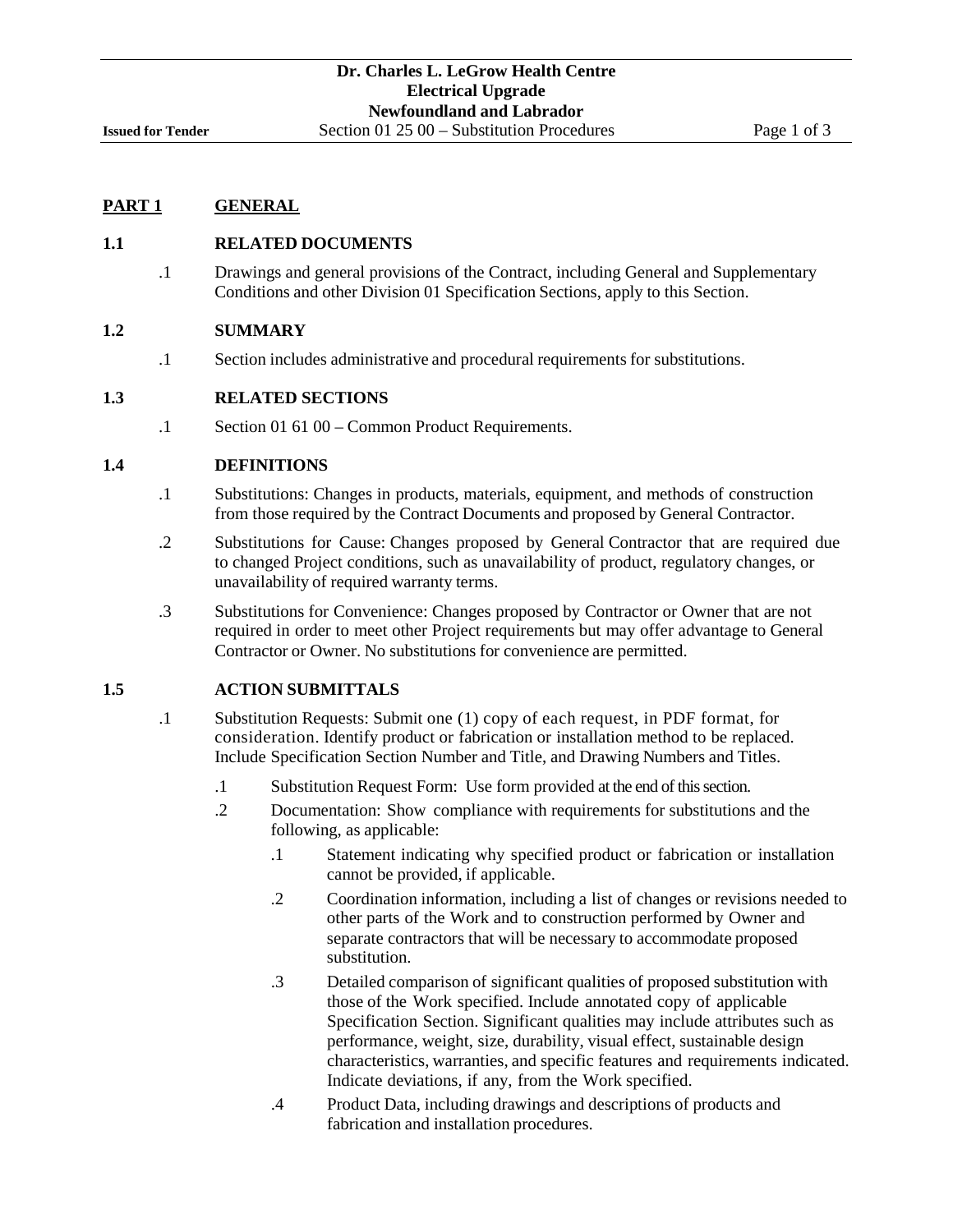|                          |           |                   | Dr. Charles L. LeGrow Health Centre                                                                                                                                                                                                                                                                                                                                                                                                                                                             |
|--------------------------|-----------|-------------------|-------------------------------------------------------------------------------------------------------------------------------------------------------------------------------------------------------------------------------------------------------------------------------------------------------------------------------------------------------------------------------------------------------------------------------------------------------------------------------------------------|
|                          |           |                   | <b>Electrical Upgrade</b><br><b>Newfoundland and Labrador</b>                                                                                                                                                                                                                                                                                                                                                                                                                                   |
| <b>Issued for Tender</b> |           |                   | Section 01 25 00 - Substitution Procedures<br>Page 2 of 3                                                                                                                                                                                                                                                                                                                                                                                                                                       |
|                          |           |                   |                                                                                                                                                                                                                                                                                                                                                                                                                                                                                                 |
|                          |           | .5                | Samples, where applicable or requested.                                                                                                                                                                                                                                                                                                                                                                                                                                                         |
|                          |           | .6                | Certificates and qualification data, where applicable or requested.                                                                                                                                                                                                                                                                                                                                                                                                                             |
|                          |           | .7                | List of similar installations for completed projects with project names and<br>addresses and names and addresses of architects and owners.                                                                                                                                                                                                                                                                                                                                                      |
|                          |           | $\boldsymbol{.8}$ | Material test reports from a qualified testing agency indicating and<br>interpreting test results for compliance with requirements indicated.                                                                                                                                                                                                                                                                                                                                                   |
|                          |           | .9                | Detailed comparison of General Contractor's construction schedule using<br>proposed substitution with products specified for the Work, including effect<br>on the overall Contract Time. If specified product or method of<br>construction cannot be provided within the Contract Time, include letter<br>from manufacturer, on manufacturer's letterhead, stating date of receipt of<br>purchase order, lack of availability, or delays in delivery.                                           |
|                          |           | .10               | Cost information, including a proposal of change, if any, in the Contract<br>Sum.                                                                                                                                                                                                                                                                                                                                                                                                               |
|                          |           | .11               | General Contractor's certification that proposed substitution complies with<br>requirements in the Contract Documents except as indicated in substitution<br>request, is compatible with related materials, and is appropriate for<br>applications indicated.                                                                                                                                                                                                                                   |
|                          |           | .12               | General Contractor's waiver of rights to additional payment or time that<br>may subsequently become necessary because of failure of proposed<br>substitution to produce indicated results.                                                                                                                                                                                                                                                                                                      |
|                          | $\cdot$ 3 |                   | Owner's Representative Action: If necessary, Owner's Representative will request<br>additional information or documentation for evaluation within five (5) working days<br>of receipt of a request for substitution. Owner's Representative will notify General<br>Contractor of acceptance or rejection of proposed substitution within ten (10)<br>working days of receipt of request, or five (5) working days of receipt of<br>additional information or documentation, whichever is later. |
|                          |           | $\cdot$ 1         | Forms of Acceptance: Change Order, Construction Change Order, or<br>Owner's Representative Supplemental Instructions for minor changes in the<br>Work.                                                                                                                                                                                                                                                                                                                                          |
|                          |           | $\cdot$ .2        | Use product specified if Owner's Representative does not issue a decision<br>on use of a proposed substitution within time allocated.                                                                                                                                                                                                                                                                                                                                                           |
| 1.6                      |           |                   | <b>QUALITY ASSURANCE</b>                                                                                                                                                                                                                                                                                                                                                                                                                                                                        |
| $\cdot$ 1                |           |                   | Compatibility of Substitutions: Investigate and document compatibility of proposed<br>substitution with related products and materials. Engage a qualified testing agency to<br>perform compatibility tests recommended by manufacturers.                                                                                                                                                                                                                                                       |
| 1.7                      |           | <b>PROCEDURES</b> |                                                                                                                                                                                                                                                                                                                                                                                                                                                                                                 |
|                          |           |                   |                                                                                                                                                                                                                                                                                                                                                                                                                                                                                                 |

.1 Coordination: Revise or adjust affected work as necessary to integrate work of the approved substitutions.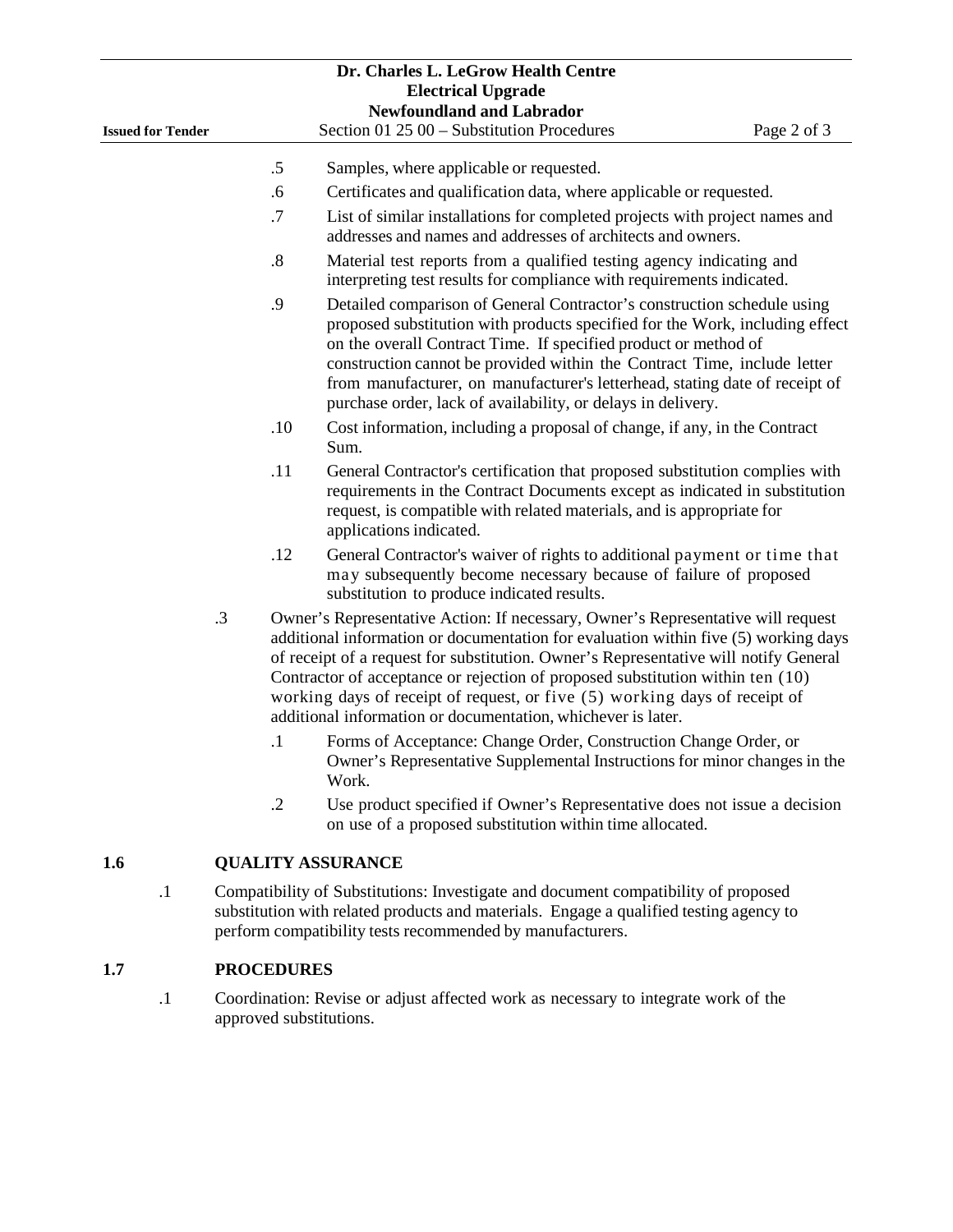# **PART 2 PRODUCTS**

#### **2.1 SUBSTITUTIONS**

- .1 Substitutions for Cause: Submit requests for substitution immediately on discovery of need for change, but not later than fifteen (15) days prior to the time required for preparation and review of related submittals.
	- .1 Conditions: Owner's representative will consider General Contractor's request for substitution when the following conditions are satisfied. If the following conditions are not satisfied, Owner's Representative will return requests without action, except to record noncompliance with these requirements:
		- .1 Requested substitution is consistent with the Contract Documents and will produce indicated results.
		- .2 Requested substitution provides sustainable design characteristics that specified product provided.
		- .3 Substitution request is fully documented and properly submitted.
		- .4 Requested substitution will not adversely affect General Contractor's construction schedule.
		- .5 Requested substitution has received necessary approvals of authorities having jurisdiction.
		- .6 Requested substitution is compatible with other portions of the Work.
		- .7 Requested substitution has been coordinated with other portions of the Work.
		- .8 Requested substitution provides specified warranty.
		- .9 If requested substitution involves more than one contractor, requested substitution has been coordinated with other portions of the Work, is uniform and consistent, is compatible with other products, and is acceptable to all contractors involved.
- .2 Substitutions for Convenience: Not permitted.

# **PART 3 PART 3** ‐ **EXECUTION (NOT APPLICABLE)**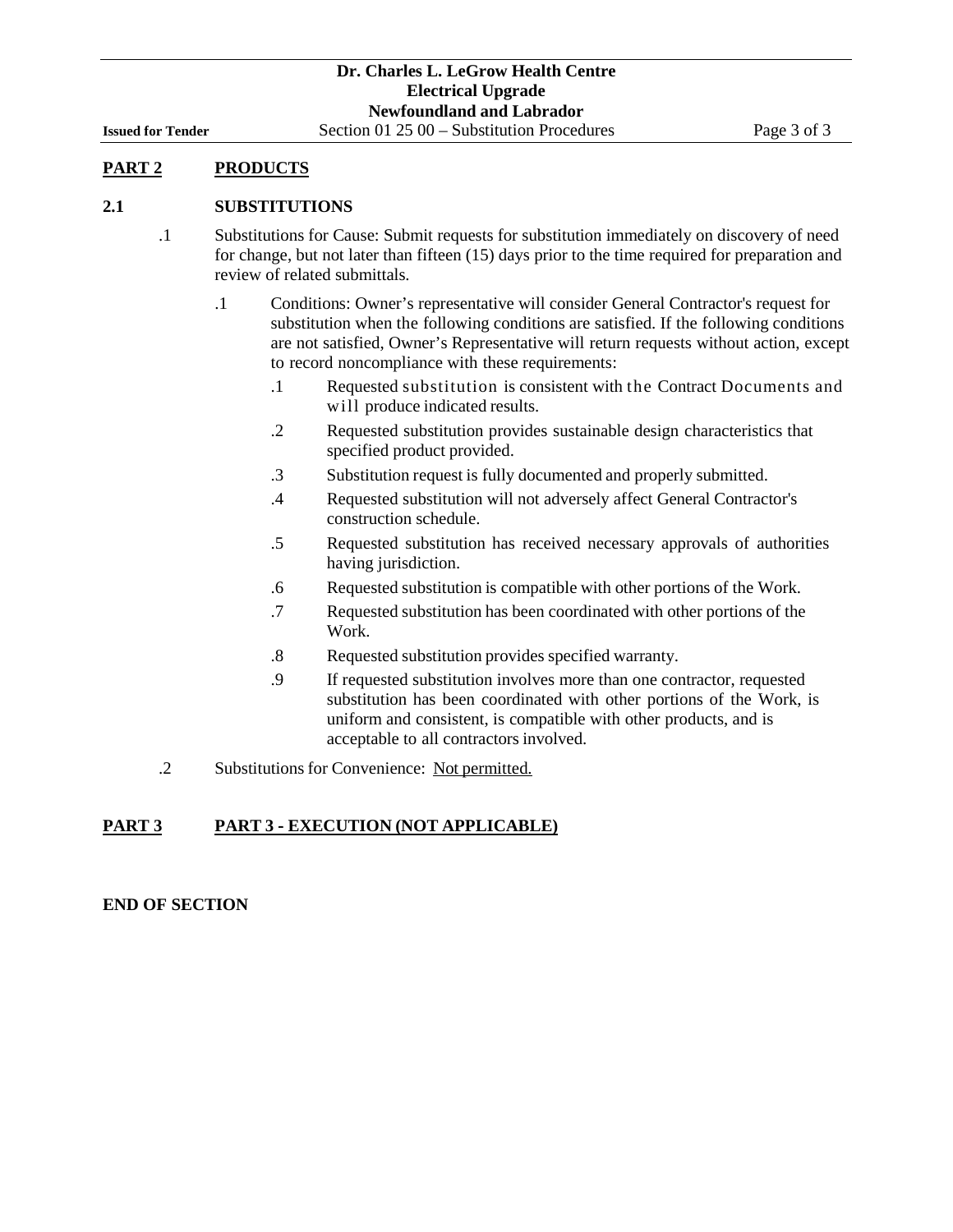

# Equal or Substitute Product Request Form

| <b>Request Phase</b>                                                                  | Pre-Tender $\Box$<br>Project Name/Location:                                     | Post Tender $\Box$                                                                                              |                                                                                                                                                                                                              |
|---------------------------------------------------------------------------------------|---------------------------------------------------------------------------------|-----------------------------------------------------------------------------------------------------------------|--------------------------------------------------------------------------------------------------------------------------------------------------------------------------------------------------------------|
| References:                                                                           | Specification(s):<br>Drawing(s):                                                | Section(s):<br>Drawing(s) $No.(s)$ :                                                                            | Paragnh(s):<br>Detail(s) $No(s)$ :                                                                                                                                                                           |
|                                                                                       |                                                                                 | Contractor Proposed Product:                                                                                    |                                                                                                                                                                                                              |
|                                                                                       | Proposed Product is: Equal: $\Box$ Substitute: $\Box$                           |                                                                                                                 |                                                                                                                                                                                                              |
|                                                                                       |                                                                                 | See attached data for <b>both</b> specified and proposed products as required by Section 01 61 00.              |                                                                                                                                                                                                              |
| Data attached:<br>Drawings: $\square$                                                 | Product Data: $\Box$ Reports: $\Box$<br>Tests: $\Box$                           | Samples: $\square$                                                                                              |                                                                                                                                                                                                              |
| Reason(s) for not providing the Specified Product:                                    |                                                                                 |                                                                                                                 |                                                                                                                                                                                                              |
|                                                                                       |                                                                                 |                                                                                                                 |                                                                                                                                                                                                              |
| Similar Installation:<br>Project:<br>Address:                                         |                                                                                 |                                                                                                                 | Architect:<br>Owner:<br>Date Installed:                                                                                                                                                                      |
| Post-Tender:<br>Will proposed substitution increase Contract Time?                    | Will proposed substitution impact other parts of the Work? No $\Box$ Yes $\Box$ | $No \square$ Yes $\square$<br>Actual Dollar Savings if substitution is accepted: \$____________________________ | If yes attach explanation by<br>number of Days. _________                                                                                                                                                    |
|                                                                                       | Requirements, Section 01 25 00 Substitution Procedures.                         |                                                                                                                 | The undersigned Certifies that the proposed Request for an Equal or Substitute conforms to all of the requirements of Division 01 General                                                                    |
|                                                                                       | <b>Request Submitted By General Contractor:</b>                                 | (Firm's Name)                                                                                                   |                                                                                                                                                                                                              |
| By: $\_\_$                                                                            |                                                                                 |                                                                                                                 |                                                                                                                                                                                                              |
| (Print Name)                                                                          | (Title)                                                                         | (Signature)                                                                                                     | (Date)                                                                                                                                                                                                       |
|                                                                                       |                                                                                 |                                                                                                                 |                                                                                                                                                                                                              |
|                                                                                       | Owner's Representative Review – This Substitution Request is:                   |                                                                                                                 | Request Received on (Date):                                                                                                                                                                                  |
| $\Box$ Approved:<br>$\Box$ Approved as Noted:<br>$\Box$ Rejected:<br>$\Box$ Rejected: | <b>Use Specified Materials.</b>                                                 | Request Not Received Within Specified Time Period - Use Specified Materials.                                    | (Submittals in accordance with Div. 01 General Requirements, Section 01 33 00 Submittal Procedures.)<br>(Submittals in accordance with Div. 01 General Requirements, Section 01 33 00 Submittal Procedures.) |
| <b>Reviewed issue By:</b>                                                             | (Print Name)                                                                    | (Signature)                                                                                                     | (Date)                                                                                                                                                                                                       |

**\_\_\_\_\_\_\_\_\_\_\_\_\_\_\_\_\_\_\_\_\_\_\_\_\_\_\_\_\_\_\_\_\_\_\_\_\_\_\_\_\_\_\_\_\_\_\_\_\_\_\_\_\_\_\_\_\_\_\_\_\_\_\_\_\_\_\_\_\_\_\_\_\_\_\_\_\_\_\_\_\_\_\_\_\_\_**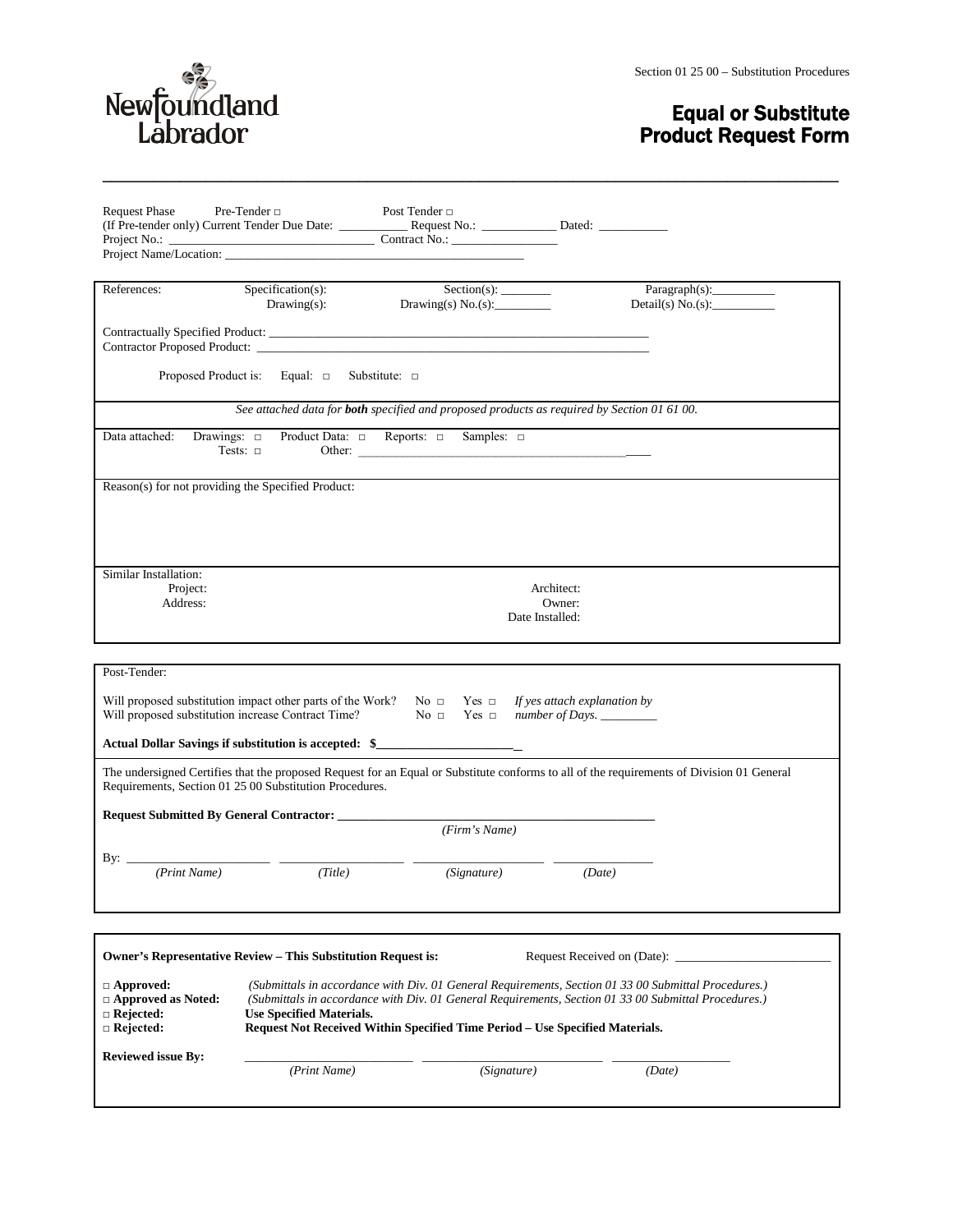**Issued for Tender** Section 01 31 00 – Project Management and Coordination Page 1 of 3

# **PART 1 GENERAL**

#### **1.1 SECTION INCLUDES**

- .1 Coordination work with other contractors and subcontractors under administration of Engineer/Architect.
- .2 Scheduled project meetings.

# **1.2 RELATED SECTIONS**

- .1 Section 01 11 00 Summary of Work.
- .2 Section 01 91 13 General Commissioning (Cx) Requirements.

#### **1.3 DESCRIPTION**

.1 Coordination of progress schedules, submittals, use of site, temporary utilities, construction facilities, and construction Work, with progress of Work of other contractors and subcontractors under instructions of Owner's Representative and/or Engineer/Architect.

#### **1.4 PROJECT MEETINGS**

- .1 Project meetings to be held at times and locations as determined by Owner's Representative and/or Engineer/Architect.
- .2 Engineer/Architect will arrange project meetings and record and distribute minutes.

# **1.5 CONSTRUCTION ORGANIZATION AND START-UP**

- .1 Within 10 days after award of Contract, request a meeting of parties in contract to discuss and resolve administrative procedures and responsibilities.
- .2 Establish time and location of meetings and notify parties concerned minimum 5 days before meeting.
- .3 Agenda to include following:
	- .1 Appointment of official representative of participants in Work.
	- .2 Schedule of Work, progress scheduling in accordance with Section 01 32 00 Construction Progress Documentation.
	- .3 Schedule of submission of shop drawings, samples, colour chips in accordance with Section 01 33 00 - Submittal Procedures.
	- .4 Requirements for temporary facilities, site sign, offices, storage sheds, utilities, fences in accordance with Section 01 51 00 - Temporary Utilities.
	- .5 Delivery schedule of specified equipment in accordance with Section 01 32 00 Construction Progress Documentation.
	- .6 Site security in accordance with Section 01 52 00 Construction Facilities.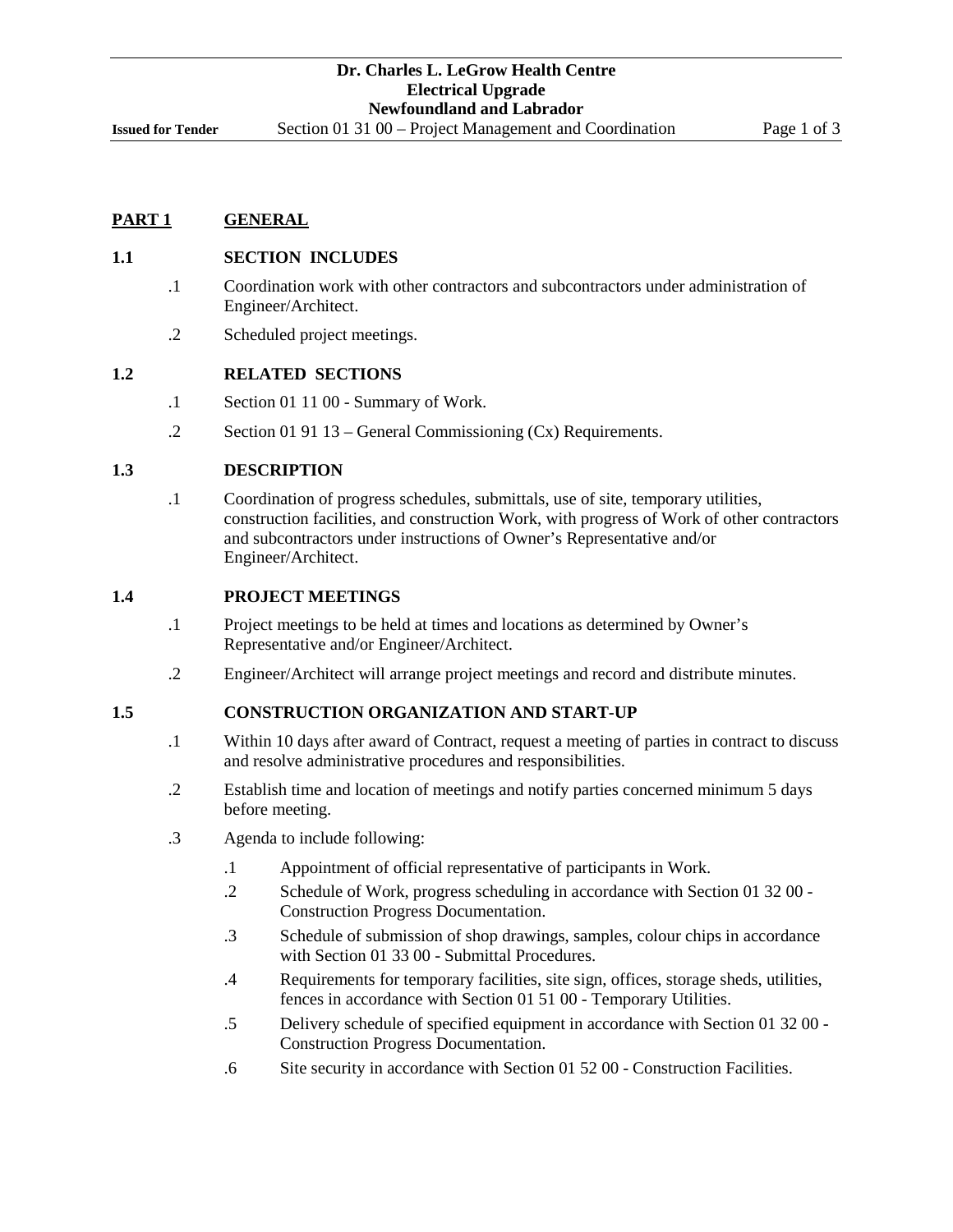|     |                          |                   | Dr. Charles L. LeGrow Health Centre<br><b>Electrical Upgrade</b><br><b>Newfoundland and Labrador</b>                                                                                                                                                                          |
|-----|--------------------------|-------------------|-------------------------------------------------------------------------------------------------------------------------------------------------------------------------------------------------------------------------------------------------------------------------------|
|     | <b>Issued for Tender</b> |                   | Section 01 31 00 – Project Management and Coordination<br>Page 2 of 3                                                                                                                                                                                                         |
|     |                          | .7                | Proposed changes, change orders, procedures, approvals required, mark-up<br>percentages permitted, time extensions, overtime, and administrative<br>requirements.                                                                                                             |
|     |                          | $\boldsymbol{.8}$ | Record drawings in accordance with Section 01 78 00 - Closeout Submittals.                                                                                                                                                                                                    |
|     |                          | .9                | Maintenance manuals in accordance with Section 01 78 00 - Closeout Submittals.                                                                                                                                                                                                |
|     |                          | .10               | Take-over procedures, acceptance, and warranties in accordance with Section 01<br>77 00 - Closeout Procedures and 01 78 00 - Closeout Submittals.                                                                                                                             |
|     |                          | .11               | Monthly progress claims, administrative procedures, photographs, and<br>holdbacks.                                                                                                                                                                                            |
|     |                          | .12               | Appointment of inspection and testing agencies or firms in accordance with<br>Section 01 45 00 - Quality Control.                                                                                                                                                             |
|     |                          | .13               | Insurances and transcript of policies.                                                                                                                                                                                                                                        |
|     | .4                       |                   | Comply with Engineer/Architect's allocation of mobilization areas of site; for field<br>offices and sheds, for access, traffic, and parking facilities.                                                                                                                       |
|     | .5                       |                   | During construction coordinate use of site and facilities through Engineer/Architect's<br>procedures for intra-project communications: Submittals, reports and records, schedules,<br>coordination of drawings, recommendations, and resolution of ambiguities and conflicts. |
|     | .6                       |                   | Comply with instructions of Engineer/Architect for use of temporary utilities and<br>construction facilities.                                                                                                                                                                 |
| 1.6 |                          |                   | <b>ON-SITE DOCUMENTS</b>                                                                                                                                                                                                                                                      |
|     | $\cdot$ 1                |                   | Maintain at job site, one copy each of the following:                                                                                                                                                                                                                         |
|     |                          | $\cdot$           | Contract drawings.                                                                                                                                                                                                                                                            |
|     |                          | $\cdot$           | Specifications.                                                                                                                                                                                                                                                               |
|     |                          | $\cdot$ 3         | Addenda.                                                                                                                                                                                                                                                                      |
|     |                          | .4                | Reviewed shop drawings.                                                                                                                                                                                                                                                       |
|     |                          | .5                | List of outstanding shop drawings.                                                                                                                                                                                                                                            |
|     |                          | .6                | Change orders.                                                                                                                                                                                                                                                                |
|     |                          | .7                | Other modifications to Contract.                                                                                                                                                                                                                                              |
|     |                          | $\boldsymbol{.8}$ | Field test reports.                                                                                                                                                                                                                                                           |
|     |                          | .9                | Copy of approved Work schedule.                                                                                                                                                                                                                                               |
|     |                          | .10               | Health and Safety Plan and other Safety related documents.                                                                                                                                                                                                                    |
|     |                          | .11               | Manufacturers' installation and application instructions.                                                                                                                                                                                                                     |
|     |                          | .12               | Labour conditions and wage schedules.                                                                                                                                                                                                                                         |
|     |                          | .13               | Other documents as specified.                                                                                                                                                                                                                                                 |
| 1.7 |                          |                   | <b>SCHEDULES</b>                                                                                                                                                                                                                                                              |
|     | $\cdot$ 1                |                   | Submit preliminary construction progress schedule in accordance with Section 01 32 00 -<br>Construction Progress Documents to Engineer/Architect coordinated with<br>Engineer/Architect's project schedule. Schedule to show anticipated progress stages and                  |

final completion of work within time period required by contract documents.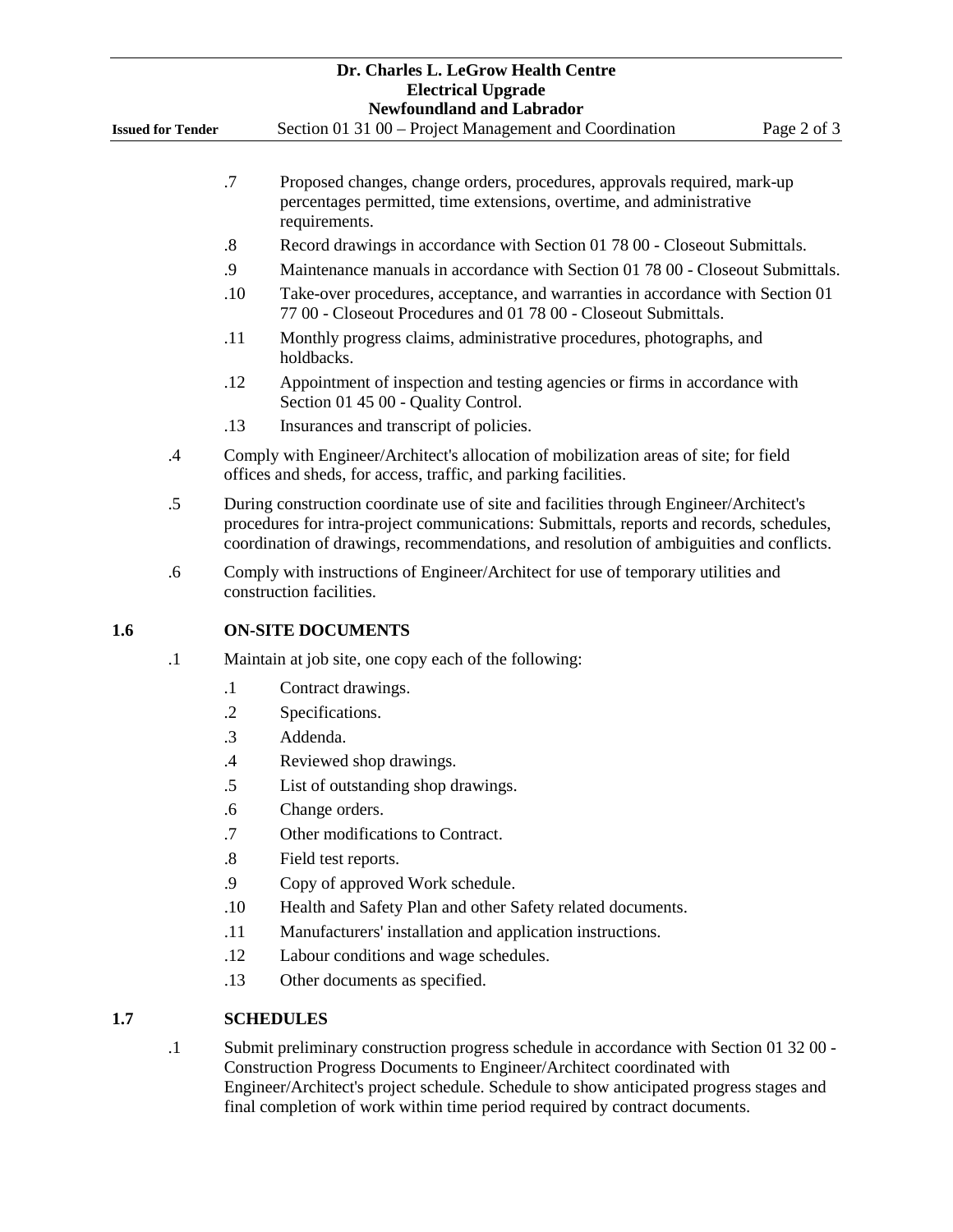|                          | Dr. Charles L. LeGrow Health Centre<br><b>Electrical Upgrade</b><br><b>Newfoundland and Labrador</b>                                                                                                                                                                                                                                                                          |
|--------------------------|-------------------------------------------------------------------------------------------------------------------------------------------------------------------------------------------------------------------------------------------------------------------------------------------------------------------------------------------------------------------------------|
| <b>Issued for Tender</b> | Section 01 31 00 - Project Management and Coordination<br>Page 3 of 3                                                                                                                                                                                                                                                                                                         |
|                          |                                                                                                                                                                                                                                                                                                                                                                               |
| $\cdot$ .2               | After review, revise and resubmit schedule to comply with project schedule requirements.                                                                                                                                                                                                                                                                                      |
| .3                       | During progress of Work revise and resubmit at project progress meetings or as directed<br>by Engineer/Architect.                                                                                                                                                                                                                                                             |
| 1.8                      | <b>SUBMITTALS</b>                                                                                                                                                                                                                                                                                                                                                             |
| $\cdot$                  | Make submittal to Engineer/Architect for review.                                                                                                                                                                                                                                                                                                                              |
| $\cdot$ .2               | Submit preliminary shop drawings, product data and samples in accordance with Section<br>01 33 00 – Submittal Procedures for review for compliance with Contract Documents; for<br>field dimensions and clearances, for relation to available space, and for relation to Work<br>of other contracts. After review, revise and resubmit for transmittal to Engineer/Architect. |
| .3                       | Submit requests for payment for review to Engineer/Architect.                                                                                                                                                                                                                                                                                                                 |
| $\cdot$ 4                | Submit requests for interpretation of Contract Documents, and obtain instructions<br>through Engineer/Architect.                                                                                                                                                                                                                                                              |
| .5                       | Process change orders through Engineer/Architect.                                                                                                                                                                                                                                                                                                                             |
| .6                       | Deliver closeout submittals for review by Engineer/Architect.                                                                                                                                                                                                                                                                                                                 |
| 1.9                      | <b>COORDINATION DRAWINGS</b>                                                                                                                                                                                                                                                                                                                                                  |
| $\cdot$                  | Provide information required by Engineer/Architect for preparation of coordination<br>drawings.                                                                                                                                                                                                                                                                               |
| $\cdot$ .2               | Review and approve revised drawings for submittal to Engineer/Architect.                                                                                                                                                                                                                                                                                                      |
| $\cdot$ 3                | Engineer/Architect may furnish additional drawings for clarification. These additional<br>drawings have same meaning and intent as if they were included with plans referred to in<br>contract documents.                                                                                                                                                                     |
| 1.10                     | <b>CLOSEOUT PROCEDURES</b>                                                                                                                                                                                                                                                                                                                                                    |
| $\cdot$                  | Notify Engineer/Architect when Work is considered ready for Substantial Performance.                                                                                                                                                                                                                                                                                          |
| $\cdot$                  | Accompany Engineer/Architect on preliminary inspection to determine items listed for<br>completion or correction.                                                                                                                                                                                                                                                             |
| .3                       | Comply with Engineer/Architect's instructions for correction of items of Work listed in<br>executed certificate of Substantial Performance and for access to Owner-occupied areas.                                                                                                                                                                                            |
| .4                       | Notify Engineer/Architect of instructions of items of Work determined in<br>Engineer/Architect's final inspection.                                                                                                                                                                                                                                                            |
| <u>PART 2</u>            | <b>PRODUCTS (NOT APPLICABLE)</b>                                                                                                                                                                                                                                                                                                                                              |
| PART 3                   | <b>EXECUTION (NOT APPLICABLE)</b>                                                                                                                                                                                                                                                                                                                                             |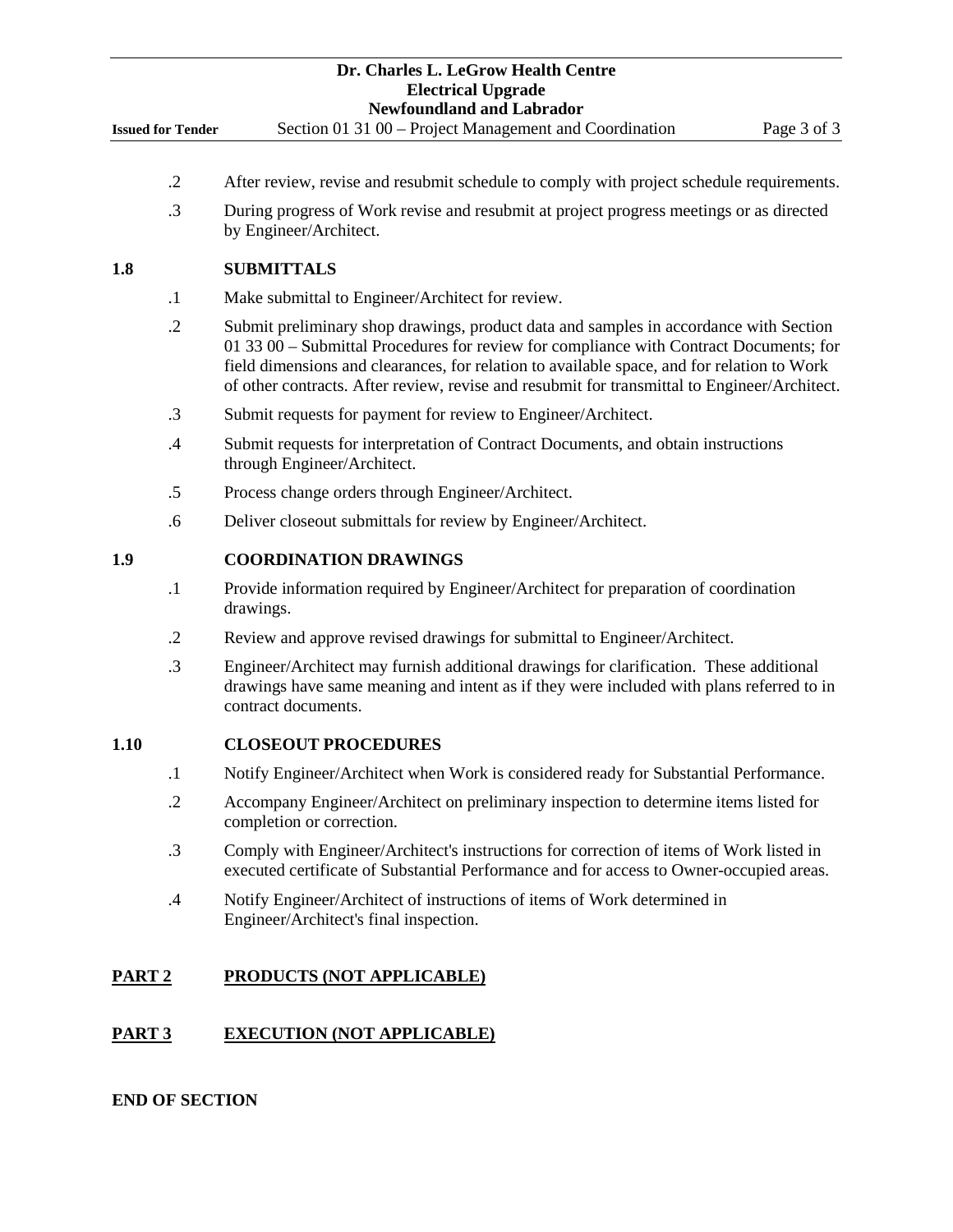# **1.1 RELATED SECTIONS**

.1 Section 01 77 00 - Closeout Procedures.

#### **1.2 SCHEDULES REQUIRED**

- .1 Submit schedules as follows:
	- .1 Construction Progress Schedule.
	- .2 Submittal Schedule for Shop Drawings and Product Data.
	- .3 Submittal Schedule for Samples.
	- .4 Product Delivery Schedule.
	- .5 Shutdown or closure activity.

# **1.3 FORMAT**

- .1 Prepare schedule in form of a horizontal bar chart.
- .2 Provide a separate bar for each major item of work, trade or operation.
- .3 Split horizontally for projected and actual performance.
- .4 Provide horizontal time scale identifying first work day of each week.
- .5 Format for listings: chronological order of start of each item of work.
- .6 Identification of listings: By Systems description.

#### **1.4 SUBMISSION**

- .1 Submit initial format of schedules within 15 working days after award of Contract.
- .2 Submit schedules in electronic format, forward on disc as PDF files.
- .3 Submit one opaque reproduction, plus 2 copies to be retained by Engineer/Architect.
- .4 Engineer/Architect will review schedule and return review copy within 10 days after receipt.
- .5 Resubmit finalized schedule within 7 days after return of review copy.
- .6 Submit revised progress schedule with each application for payment.
- .7 Distribute copies of revised schedule to:
	- .1 Job site office.
	- .2 Subcontractors.
	- .3 Other concerned parties.
- .8 Instruct recipients to report to Contractor within 10 days, any problems anticipated by timetable shown in schedule.

#### **1.5 CRITICAL PATH SCHEDULING**

.1 Include complete sequence of construction activities.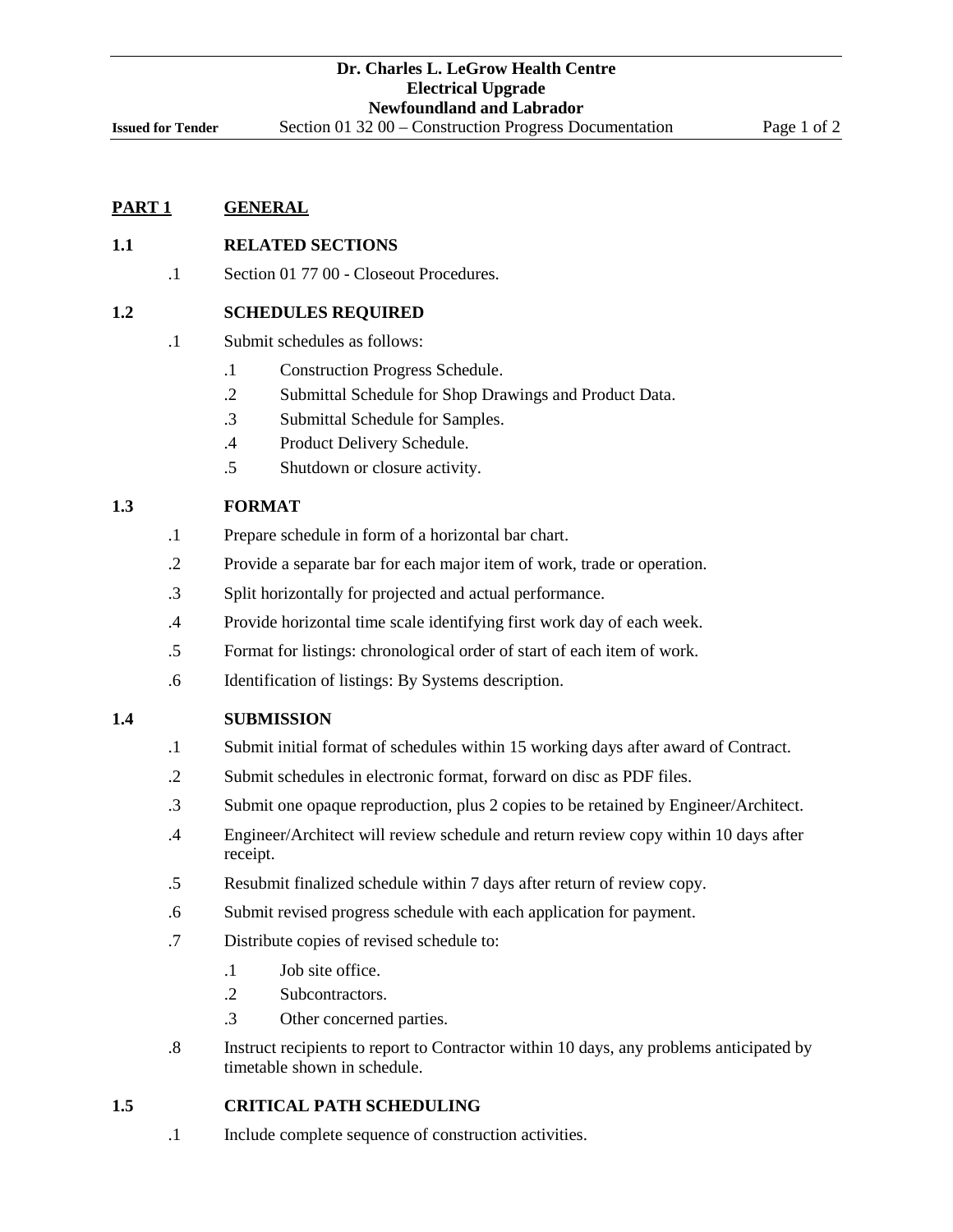| <b>Issued for Tender</b> | Dr. Charles L. LeGrow Health Centre<br><b>Electrical Upgrade</b><br><b>Newfoundland and Labrador</b><br>Section 01 32 00 - Construction Progress Documentation<br>Page 2 of 2                            |
|--------------------------|----------------------------------------------------------------------------------------------------------------------------------------------------------------------------------------------------------|
| $\cdot$ .2               | Include dates for commencement and completion of each major element of construction<br>as follows.                                                                                                       |
|                          | Equipment Installations.<br>$\cdot$<br>$\cdot$ .2<br>Finishes.                                                                                                                                           |
| $\cdot$ 3                | Show projected percentage of completion of each item as of first day of month.                                                                                                                           |
| .4                       | Indicate progress of each activity to date of submission schedule.                                                                                                                                       |
| .5                       | Show changes occurring since previous submission of schedule:                                                                                                                                            |
|                          | $\cdot$ 1<br>Major changes in scope.<br>$\cdot$ .2<br>Activities modified since previous submission.<br>.3<br>Revised projections of progress and completion.<br>Other identifiable changes.<br>.4       |
| .6                       | Provide a narrative report to define:                                                                                                                                                                    |
|                          | Problem areas, anticipated delays, and impact on schedule.<br>$\cdot$<br>$\cdot$ .2<br>Corrective action recommended and its effect.<br>.3<br>Effect of changes on schedules of other prime contractors. |
| 1.6                      | <b>SUBMITTALS SCHEDULE</b>                                                                                                                                                                               |
| $\cdot$ 1                | Include schedule for submitting shop drawings, product data, and samples.                                                                                                                                |
| $\cdot$                  | Indicate dates for submitting, review time, resubmission time, last date for meeting<br>fabrication schedule.                                                                                            |
| PART <sub>2</sub>        | PRODUCTS (NOT APPLICABLE)                                                                                                                                                                                |
| PART <sub>3</sub>        | <b>EXECUTION (NOT APPLICABLE)</b>                                                                                                                                                                        |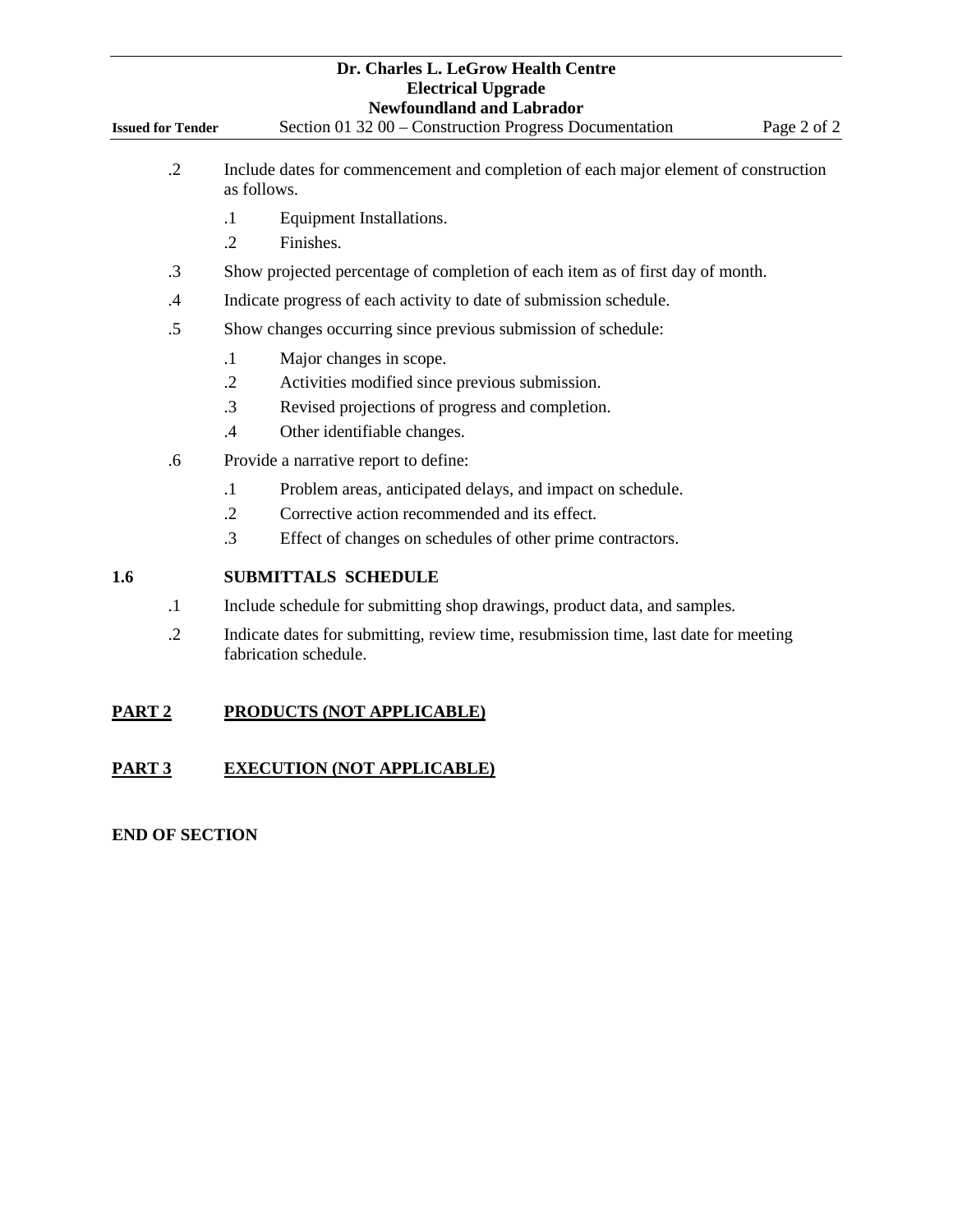#### **1.1 SECTIONS INCLUDE**

- .1 Shop drawings and product data.
- .2 Samples.
- .3 Certificates and transcripts.

#### **1.2 RELATED SECTIONS**

- .1 Section 01 32 00 Construction Progress Documentation.
- .2 Section 01 45 00 Quality Control
- .3 Section 01 78 00 Closeout Submittals

#### **1.3 ADMINISTRATIVE**

- .1 This section specifies general requirements and procedures for contractor's submissions of shop drawings, product data, samples and mock-ups to Engineer/Architect for review. Submit promptly and in orderly sequence to not cause delay in Work. Submit with reasonable promptness and in orderly sequence so as to not cause delay in Work. Failure to submit in ample time is not considered sufficient reason for an extension of Contract Time and no claim for extension by reason of such default will be allowed.
- .2 Do not proceed with work until relevant submissions are reviewed by Engineer/Architect.
- .3 Present shop drawings, product data, samples and mock-ups in SI Metric units.
- .4 Where items or information is not produced in SI Metric units converted values are acceptable.
- .5 Review submittals prior to submission to Engineer/Architect. This review represents that necessary requirements have been determined and verified, or will be, and that each submittal has been checked and co-ordinated with requirements of Work and Contract Documents. Submittals not stamped, signed, dated and identified by contractor as to specific project will be returned without being examined and shall be considered rejected.
- .6 Notify Engineer/Architect, in writing at time of submission, identifying deviations from requirements of Contract Documents stating reasons for deviations.
- .7 Verify field measurements and affected adjacent Work are coordinated.
- .8 Contractor's responsibility for errors and omissions in submission is not relieved by Engineer/Architect's review of submittals.
- .9 Contractor's responsibility for deviations in submission from requirements of Contract Documents is not relieved by Engineer/Architect review of submission, unless Engineer/Architect gives written acceptance of specific deviations.
- .10 Make any changes in submissions which Engineer/Architect may require consistent with Contract Documents and resubmit as directed by Engineer/Architect. When resubmitting, notify Engineer/Architect in writing of revisions other than those requested.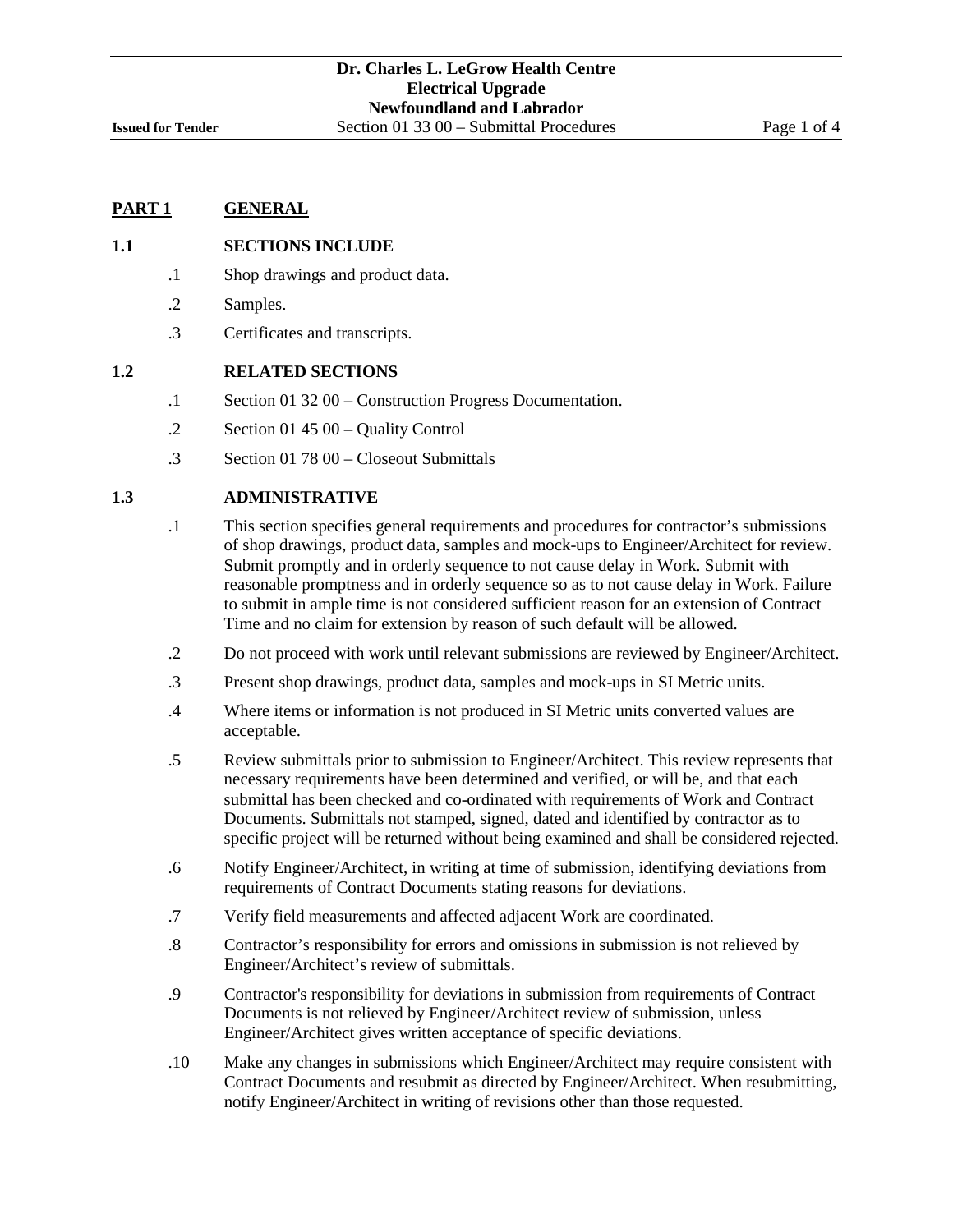- .11 Notify Engineer/Architect, in writing, when resubmitting, of any revisions other than those requested by Engineer/Architect.
- .12 Keep one reviewed copy of each submission on site.

# **1.4 SUBMITTALS**

- .1 The term "shop drawings" means drawings, diagrams, illustrations, schedules, performance charts, brochures and other data which are to be provided by Contractor to illustrate details of a portion of Work.
- .2 Coordinate each submission with requirements of work and Contract Documents. Individual submissions will not be reviewed until all related information is available.
- .3 Indicate materials, methods of construction and attachment or anchorage, erection diagrams, connections, explanatory notes and other information necessary for completion of Work. Where articles or equipment attach or connect to other articles or equipment, indicate that such items have been coordinated, regardless of Section under which adjacent items will be supplied and installed. Indicate cross references to design drawings and specifications.
- .4 Allow 10 days for Engineer's/Architect's review of each submission.
- .5 Adjustments made on shop drawings by Engineer/Architect are not intended to change contract price. If adjustments affect value of Work, state such in writing to Engineer/Architect immediately after receipt of approval of shop drawings. If value of work is to change a change order must be issued prior to proceeding with work.
- .6 Accompany submissions with transmittal letter, containing:
	- .1 Date.
	- .2 Project title and number.
	- .3 Contractor's name and address.
	- .4 Identification and quantity of each shop drawing, product data and sample.
	- .5 Other pertinent data.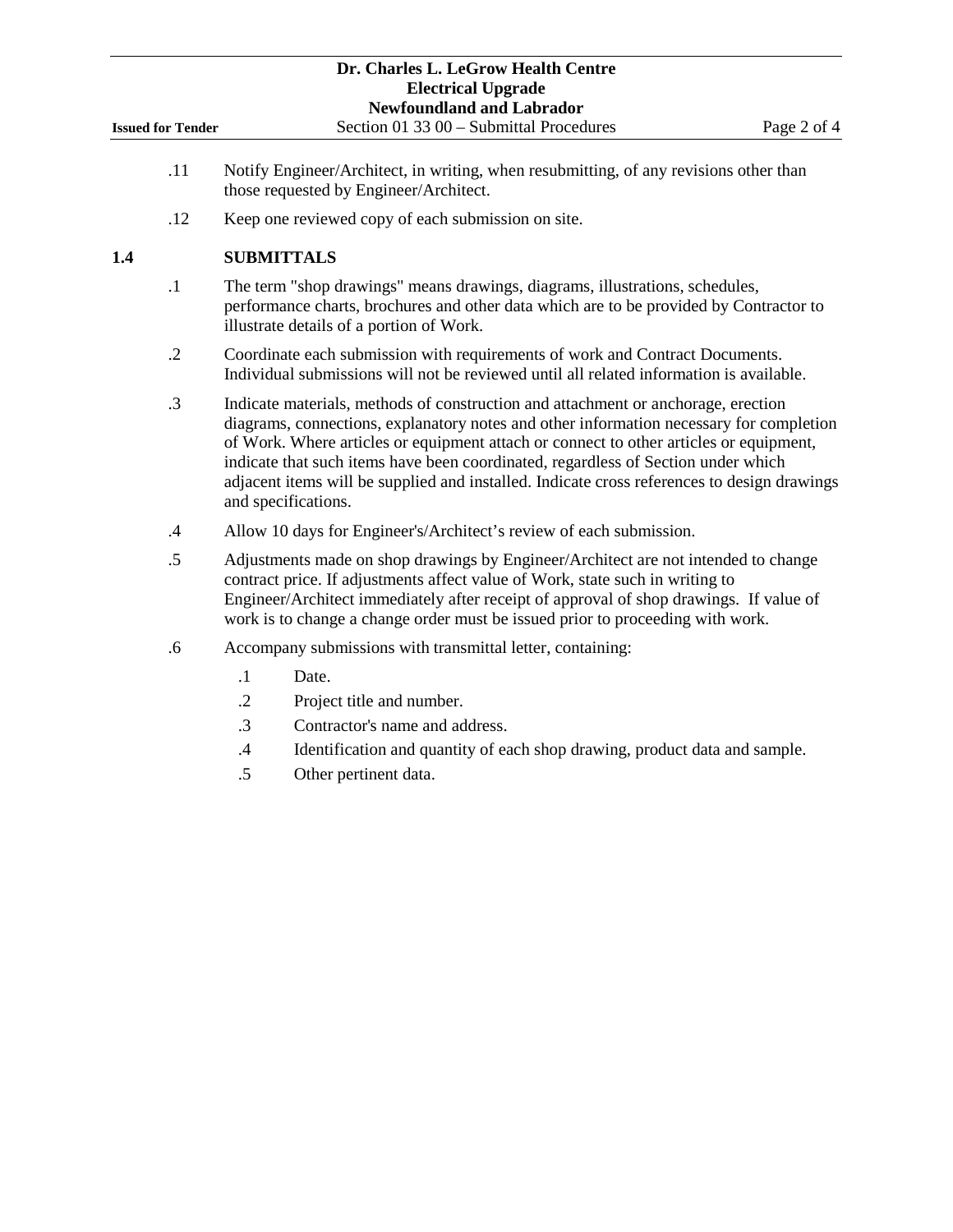- .7 Submissions shall include:
	- .1 Date and revision dates.
	- .2 Project title and number.
	- .3 Name and address of:
		- .1 Subcontractor.
		- .2 Supplier.
		- .3 Manufacturer.
	- .4 Contractor's stamp, signed by Contractor's authorized representative certifying approval of submissions, verification of field measurements and compliance with Contract Documents.
	- .5 Details of appropriate portions of Work as applicable:
		- .1 Fabrication.
		- .2 Layout, showing dimensions, including identified field dimensions, and clearances.
		- .3 Setting or erection details.
		- .4 Capacities.
		- .5 Performance characteristics.
		- .6 Standards.
		- .7 Operating weight.
		- .8 Wiring diagrams.
		- .9 Single line and schematic diagrams.
		- .10 Relationship to adjacent work.
- .8 After Engineer/Architect review, distribute copies.
- .9 Submit 3 prints plus one electronic copy in PDF format of shop drawings for each requirement requested in specification Sections and as Engineer/Architect may reasonably request.
- .10 Submit electronic copy in PDF format of product data sheets or brochures for requirements requested in Specification Sections and as requested by Engineer/Architect where shop drawings will not be prepared due to standardized manufacture of product.
- .11 Delete information not applicable to project.
- .12 Supplement standard information to provide details applicable to project.
- .13 Cross-reference product data information to applicable portions of Contract Documents.
- .14 If upon review by Engineer/Architect, no errors or omissions are discovered or if only minor corrections are made, copies will be returned and fabrication and installation of work may proceed. If shop drawings are rejected, noted copy will be returned and resubmission of corrected shop drawings, through same procedure indicated above, must be performed before fabrication and installation of work may proceed.
- .15 Samples: examples of materials, equipment, quality, finishes, workmanship. Label samples with origin and intended use.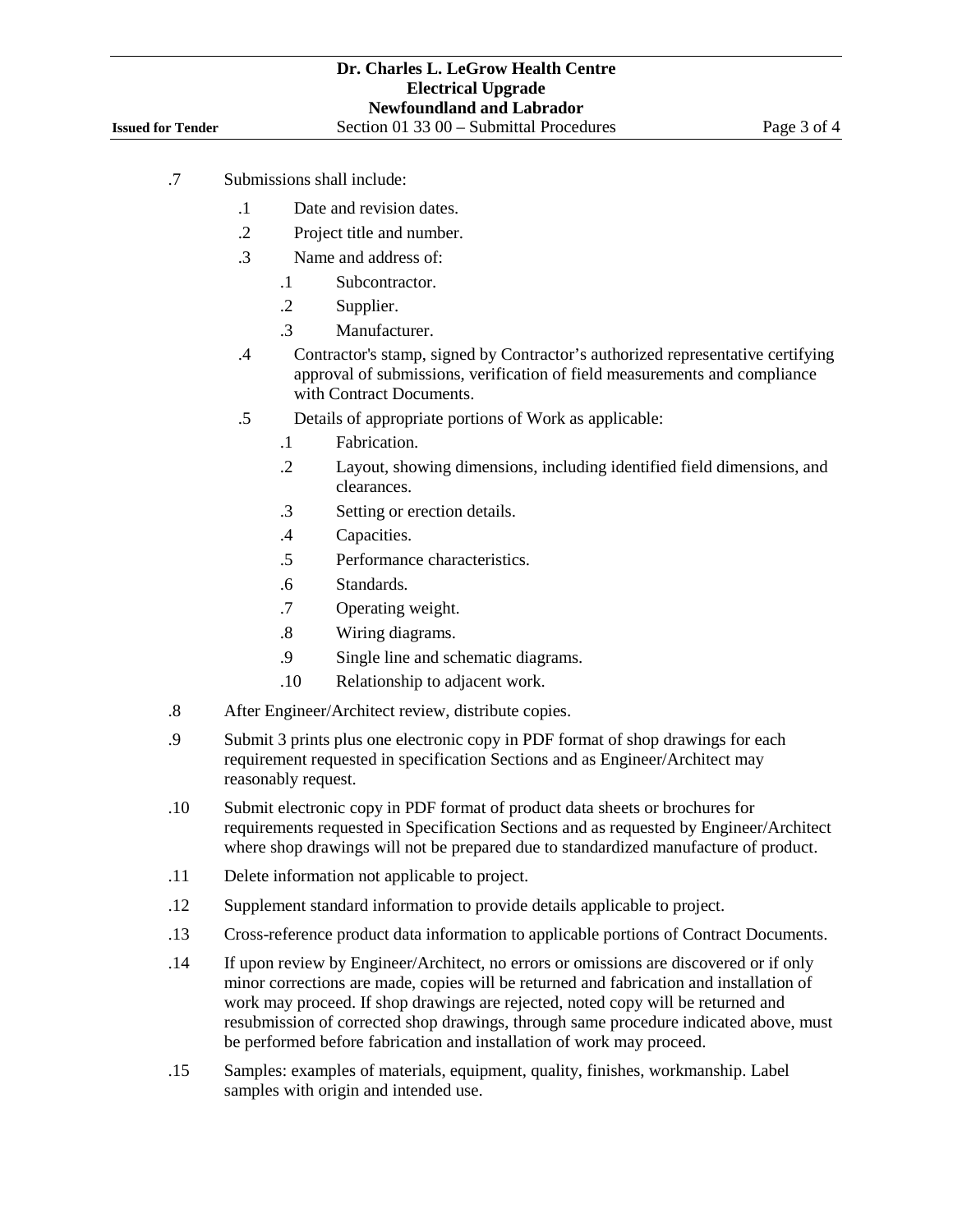|                          | Dr. Charles L. LeGrow Health Centre                                                                                              |             |
|--------------------------|----------------------------------------------------------------------------------------------------------------------------------|-------------|
|                          | <b>Electrical Upgrade</b>                                                                                                        |             |
|                          | <b>Newfoundland and Labrador</b>                                                                                                 |             |
| <b>Issued for Tender</b> | Section 01 33 00 – Submittal Procedures                                                                                          | Page 4 of 4 |
| .16                      | Notify Engineer/Architect in writing, at time of submission of deviations in samples from<br>requirements of contract documents. |             |

- .17 Where colour, pattern or texture is criterion, submit full range of samples.
- .18 Adjustments made on samples by Engineer/Architect are not intended to change Contract Price. If adjustments affect value of Work, state such in writing to Engineer/Architect prior to proceeding with Work.
- .19 Make changes in samples, which Engineer/Architect may require, consistent with Contract Documents.
- .20 Reviewed and accepted samples will become standard of workmanship and material against which installed Work will be verified.

# **1.5 PROGRESS PHOTOGRAPHS**

.1 Progress photograph to be electronically formatted and labelled as to location and view.

# **1.6 SHOP DRAWINGS REVIEW**

.1 The review of shop drawings by Engineer/Architect is for the sole purpose of ascertaining conformance with the general concept. This review shall not mean that Engineer/Architect approves the detail design inherent in the shop drawings, responsibility for which shall remain with the Contractor submitting same, and such review shall not relieve the Contractor of responsibility for errors or omissions in the shop drawings or of responsibility for meeting all requirements of the construction and contract documents. Without restricting the generality of the foregoing, the Contractor is responsible for dimensions to be confirmed and correlated at the job site, for information that pertains slowly to fabrication processes or to techniques of construction and installation and for co-ordination of the work of all sub-trades.

# **PART 2 PRODUCTS (NOT APPLICABLE)**

# **PART 3 EXECUTION (NOT APPLICABLE)**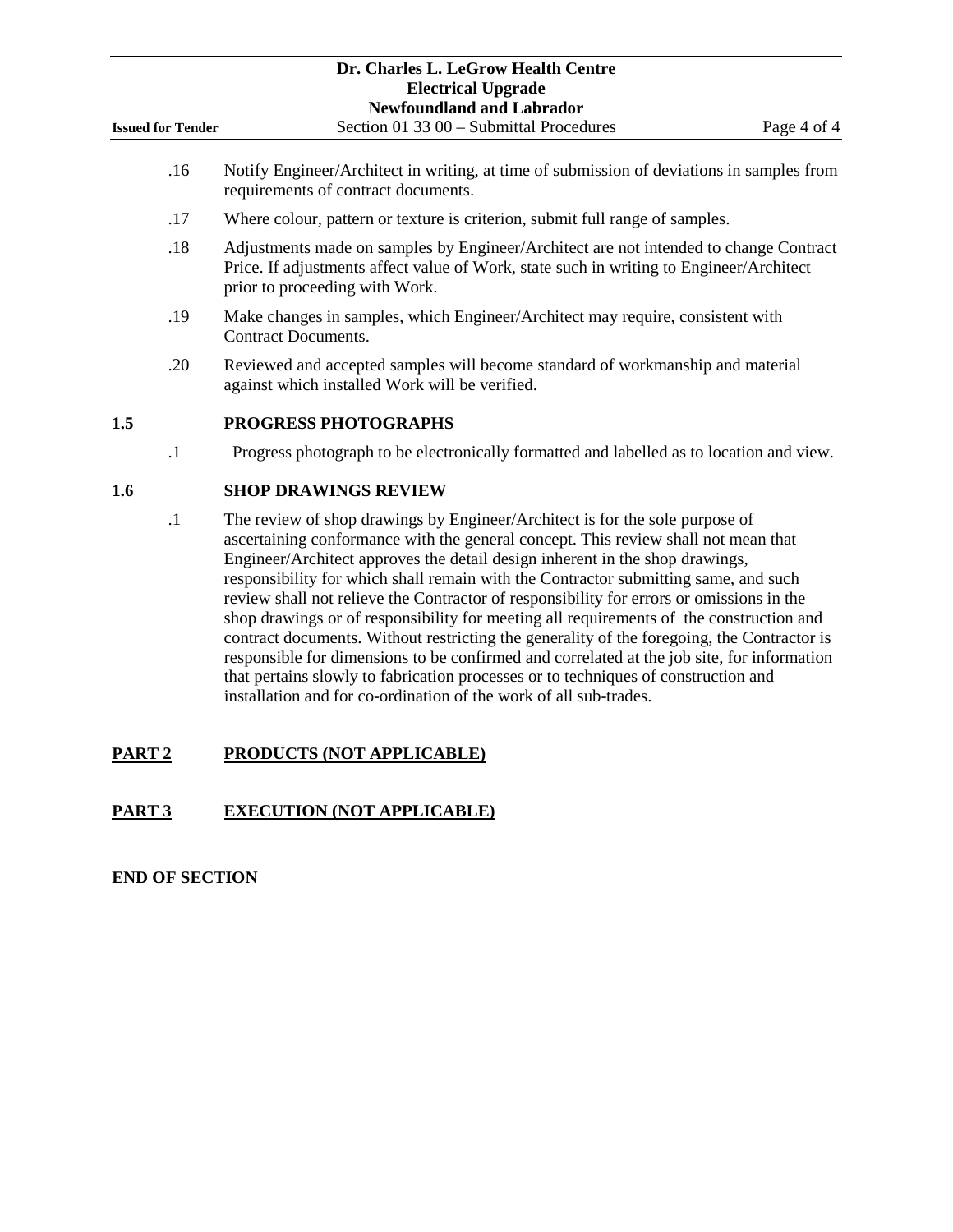# **1.1 REFERENCES**

- .1 Code and standards referenced in this section refer to the latest edition thereof.
- .2 Canadian Standards Association (CSA)
	- .1 CSA S269.1 Falsework for Construction Purposes.
	- .2 CAN/CSA-Z259.1 Safety Belts and Lanyards.
	- .3 CAN/CSA-Z259.10 Full body Harnesses.
	- .4 CAN/CSA-Z259.11 Shock Absorbers for Personal Fall Arrest Systems.
	- .5 CAN/CSA-Z259.2, Fall Arresting Devices, Personnel Lowering Devices and Lifelines.
	- .6 FCC No. 301 Standard for Construction Operations.
- .3 Newfoundland Occupational Health and Safety Act, Amended
- .4 Consolidated Newfoundland and Regulations 1149 WMIS Regulations Under the Occupational Health and Safety Act
- .5 Consolidated Newfoundland and Regulations 1165 Occupational Health and Safety Regulations under the Occupational Health and Safety Act.
- .6 Canada Labour Code, Part 2, Canada Occupational Safety and Health Regulations.
- .7 National Building Code of Canada.

#### **1.2 RELATED SECTIONS**

- .1 Section 01 33 00 Submittal Procedures
- .2 Section 01 35 43 Environmental Procedures
- .3 Section 01 41 00 Regulatory Requirements
- .4 Section 02 82 00.02 Asbestos Abatement

#### **1.3 SUBMITTALS**

- .1 At least 10 (ten) working days prior to commencing any site work: submit to Engineer/Architect copies of:
	- .1 A complete Health and Safety Risk Assessment and Management Plan.
- .2 Acceptance of the Project Health and Safety Risk Assessment and Management Plan and other submitted documents by the Engineer/Architect shall only be viewed as acknowledgement that the contractor has submitted the required documentation under this specification section.
- .3 Engineer/Architect makes no representation and provides no warranty for the accuracy, completeness and legislative compliance of the Project Health and Safety Risk Management Plan and other submitted documents by this acceptance.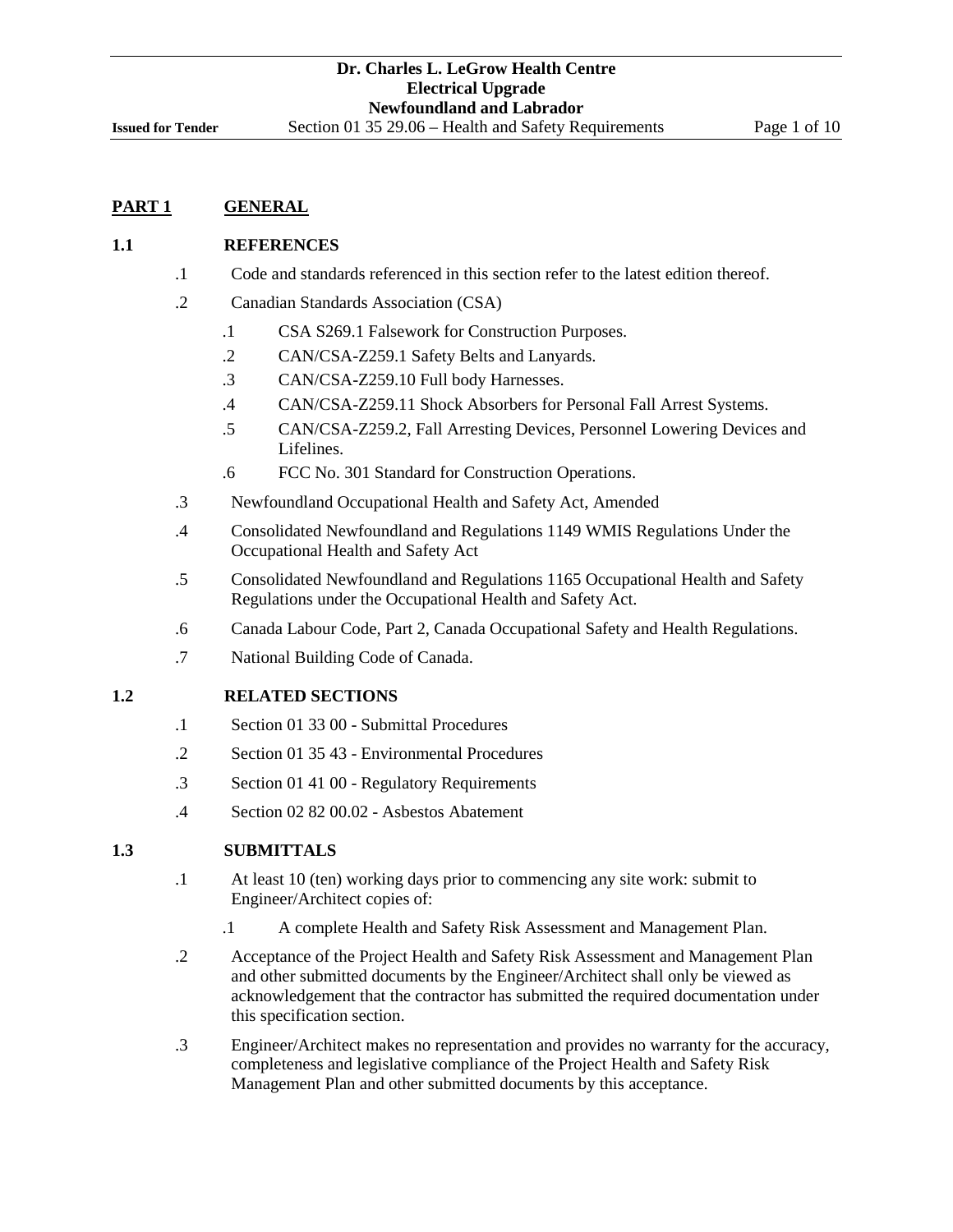|                          |            |                   |                     | Dr. Charles L. LeGrow Health Centre<br><b>Electrical Upgrade</b><br><b>Newfoundland and Labrador</b>                                                                                                                                                  |              |
|--------------------------|------------|-------------------|---------------------|-------------------------------------------------------------------------------------------------------------------------------------------------------------------------------------------------------------------------------------------------------|--------------|
| <b>Issued for Tender</b> |            |                   |                     | Section 01 35 29.06 – Health and Safety Requirements                                                                                                                                                                                                  | Page 2 of 10 |
|                          | $.4\,$     |                   | Engineer/Architect. | Responsibility for errors and omissions in the Project Health and Safety risk Assessment<br>and Management Plan and other submitted documents is not relieved by acceptance by                                                                        |              |
| 1.4                      |            |                   |                     | OCCUPATIONAL HEALTH AND SAFETY (PROJECT HEALTH AND SAFETY<br>RISK ASSESSMENT AND MANAGEMENT PLANS)                                                                                                                                                    |              |
|                          | $\cdot$ 1  |                   |                     | Conduct operations in accordance with latest edition of the Newfoundland Occupational<br>Health and Safety (OH&S) Act and Regulations.                                                                                                                |              |
|                          | $\cdot$ .2 |                   |                     | Prepare a detailed Project Health and Safety Risk Assessment and Management Plan for<br>the Owner. Assessment shall identify, evaluate and control job specific hazards and the<br>necessary control measures to be implemented for managing hazards. |              |
|                          | $\cdot$ 3  |                   |                     | Provide a copy of the Project Health and Safety Risk Assessment and Management Plan<br>upon request to Occupational Health and Safety Branch, Department of Labour,<br>Province of Newfoundland and Labrador and the Owner.                           |              |
|                          | .4         |                   | the following:      | The written Health and Safety Risk Assessment and Management Plan shall incorporate                                                                                                                                                                   |              |
|                          |            | $\cdot$ 1         |                     | A site-specific health and safety plan, refer to clause 1.5 Site-Specific Health and<br>Safety Risk Assessment and Management Plan of this section for requirements.                                                                                  |              |
|                          |            | $\cdot$ .2        |                     | An organizational structure which shall establish the specific chain of command<br>and specify the overall responsibilities of contractors employees at the work site.                                                                                |              |
|                          |            | .3                |                     | A comprehensive workplan which shall:                                                                                                                                                                                                                 |              |
|                          |            |                   | $\cdot$ 1           | define work tasks and objectives of site activities/operations and the<br>logistics and resources required to reach these tasks and objectives                                                                                                        |              |
|                          |            |                   | $\cdot$ .2          | establish personnel requirements for implementing the plan, and                                                                                                                                                                                       |              |
|                          |            |                   | .3                  | establish site specific training and notification requirements and<br>schedules.                                                                                                                                                                      |              |
|                          |            | .4                |                     | A personal protected equipment (PPE) Program which shall detail PPE:                                                                                                                                                                                  |              |
|                          |            |                   | $\cdot$             | Selection criteria based on site hazards.                                                                                                                                                                                                             |              |
|                          |            |                   | $\cdot$             | Use, maintenance, inspection and storage requirements and procedures.                                                                                                                                                                                 |              |
|                          |            |                   | .3                  | Decontamination and disposal procedures.                                                                                                                                                                                                              |              |
|                          |            |                   | $\cdot$             | Inspection procedures prior to during and after use, and other<br>appropriate medical considerations.                                                                                                                                                 |              |
|                          |            |                   | .5                  | Limitations during temperature extremes, heat stress and other<br>appropriate medical consideration.                                                                                                                                                  |              |
|                          |            | .5                |                     | An emergency response procedure, refer to Clause 1.6 Supervision and<br>Emergency Response Procedure of this section fro requirements.                                                                                                                |              |
|                          |            | .6                |                     | A hazard communication program for informing workers, visitors and individuals<br>outside of the work area as required.                                                                                                                               |              |
|                          |            | .7                |                     | A diving program which shall contain standard operating procedures to be<br>followed in the diving operation.                                                                                                                                         |              |
|                          |            | $\boldsymbol{.8}$ |                     | A health and safety training program.                                                                                                                                                                                                                 |              |
|                          |            | .9                |                     | General safety rules.                                                                                                                                                                                                                                 |              |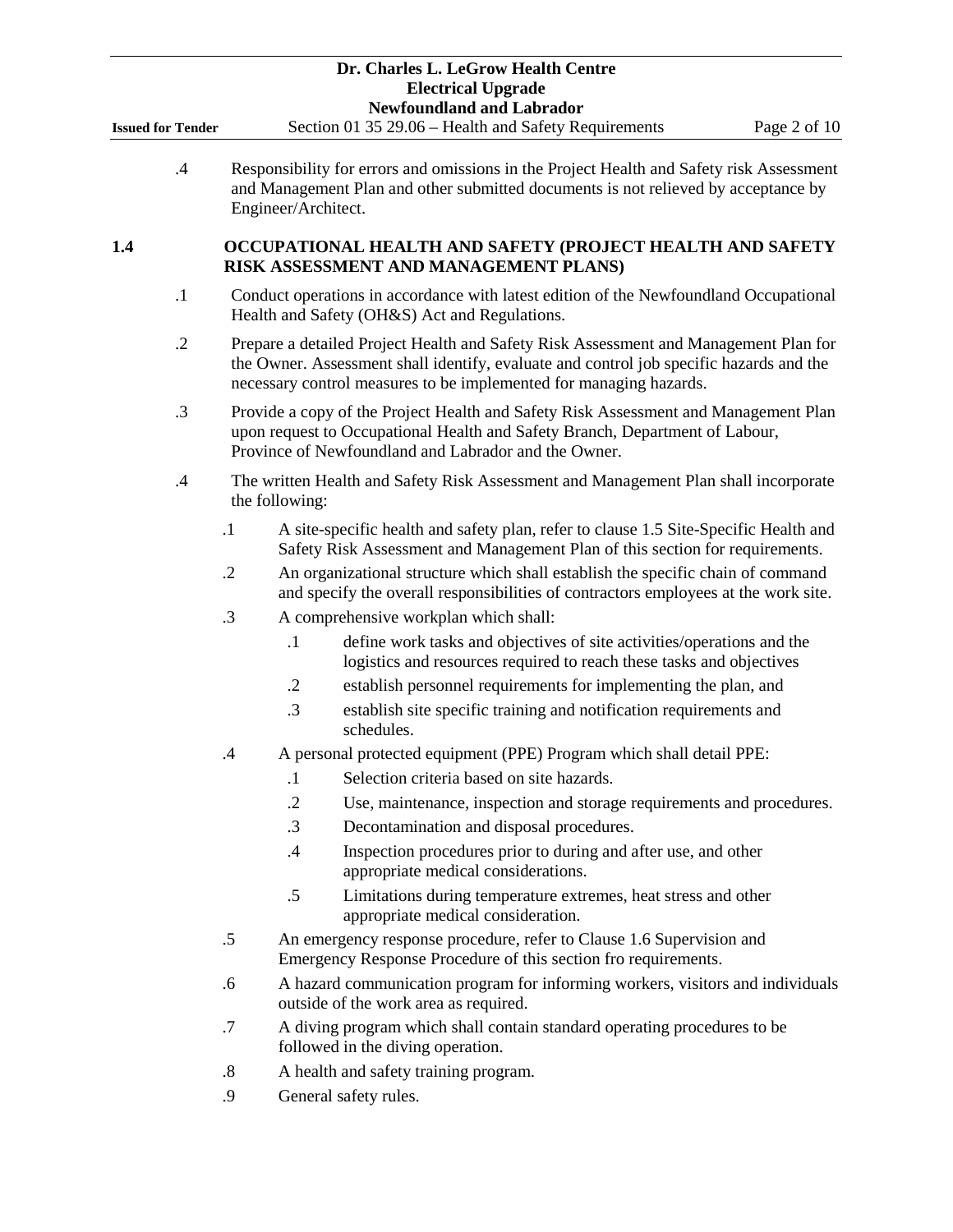|                          |            |                                                                                                                                                                                                                                                                                                                                 | Dr. Charles L. LeGrow Health Centre<br><b>Electrical Upgrade</b><br><b>Newfoundland and Labrador</b>                                                                                                                                                                                                                     |  |  |  |  |
|--------------------------|------------|---------------------------------------------------------------------------------------------------------------------------------------------------------------------------------------------------------------------------------------------------------------------------------------------------------------------------------|--------------------------------------------------------------------------------------------------------------------------------------------------------------------------------------------------------------------------------------------------------------------------------------------------------------------------|--|--|--|--|
| <b>Issued for Tender</b> |            |                                                                                                                                                                                                                                                                                                                                 | Section 01 35 29.06 - Health and Safety Requirements<br>Page 3 of 10                                                                                                                                                                                                                                                     |  |  |  |  |
| $.5\,$                   |            | Periodically review and modify as required each component of the Project Health and<br>Safety Risk Assessment and Management Plan when a new hazard is identified during<br>completion of work and when an error or omission is identified in any part of the Project<br>Health and Safety Risk Assessment and Management Plan. |                                                                                                                                                                                                                                                                                                                          |  |  |  |  |
| .6                       |            | Implement all requirements of the Project Health and Safety Risk Assessment and<br>Management Plan.                                                                                                                                                                                                                             |                                                                                                                                                                                                                                                                                                                          |  |  |  |  |
|                          |            | $\cdot$                                                                                                                                                                                                                                                                                                                         | Ensure that every person entering the project site is informed of requirements<br>under the Project Health and Safety Risk Assessment and Management Plan.                                                                                                                                                               |  |  |  |  |
|                          |            | $\cdot$                                                                                                                                                                                                                                                                                                                         | Take all necessary measures to immediately implement any engineering controls,<br>administrative contacts, personal protective equipment required or<br>termination of work procedures to ensure compliance with the Project Health and<br>Safety Risk Assessment and Management Plan.                                   |  |  |  |  |
| 1.5                      |            |                                                                                                                                                                                                                                                                                                                                 | SITE SPECIFIC HEALTH AND SAFETY PLAN                                                                                                                                                                                                                                                                                     |  |  |  |  |
|                          | $\cdot$ 1  |                                                                                                                                                                                                                                                                                                                                 | Prepare a detailed site Specific Project Health and Safety Plan which shall:                                                                                                                                                                                                                                             |  |  |  |  |
|                          |            | $\cdot$ 1                                                                                                                                                                                                                                                                                                                       | Contain certain hazard assessment results.                                                                                                                                                                                                                                                                               |  |  |  |  |
|                          |            | $\cdot$                                                                                                                                                                                                                                                                                                                         | Identify engineering and administrative demonstrative controls (work-practices<br>and procedures) to be implemented for managing identified and potential hazards,<br>and comply with applicable federal and provincial legislation and more stringent<br>requirements that have been specified in these specifications. |  |  |  |  |
|                          | $\cdot$    |                                                                                                                                                                                                                                                                                                                                 | Review for completeness the hazard assessment results immediately prior to<br>commencing work, when a new hazard is identified during completion of work and<br>when an error or omission is identified.                                                                                                                 |  |  |  |  |
|                          |            | $\cdot$                                                                                                                                                                                                                                                                                                                         | Be solely responsible for investigating, evaluation and managing any report of<br>actual or potential hazards.                                                                                                                                                                                                           |  |  |  |  |
|                          |            | $\cdot$                                                                                                                                                                                                                                                                                                                         | Retain copies of all completed hazard assessments at the project site and make<br>available to the Engineer/Architect immediately upon request.                                                                                                                                                                          |  |  |  |  |
| 1.6                      |            |                                                                                                                                                                                                                                                                                                                                 | <b>SUPERVISION AND EMERGENCY RESCUE PROCEDURE</b>                                                                                                                                                                                                                                                                        |  |  |  |  |
|                          | $\cdot$    |                                                                                                                                                                                                                                                                                                                                 | Carry out work under the direct supervision of competent persons responsible for safety<br>by ensuring the work complies with the appropriate section of OH&S Act and<br>Regulations                                                                                                                                     |  |  |  |  |
|                          | $\cdot$ .2 |                                                                                                                                                                                                                                                                                                                                 | Assign a sufficient number of supervisory personnel to the work site.                                                                                                                                                                                                                                                    |  |  |  |  |
|                          | .3         |                                                                                                                                                                                                                                                                                                                                 | Provide a suitable means of communications for workers required to work alone.                                                                                                                                                                                                                                           |  |  |  |  |
|                          | .4         |                                                                                                                                                                                                                                                                                                                                 | Develop an emergency rescue plan for the job site and ensure that supervisors and<br>workers are trained in the emergency rescue plan.                                                                                                                                                                                   |  |  |  |  |
|                          | .5         |                                                                                                                                                                                                                                                                                                                                 | The emergency response plan shall address, as a minimum:                                                                                                                                                                                                                                                                 |  |  |  |  |
|                          |            | $\cdot$                                                                                                                                                                                                                                                                                                                         | Pre-emergency planning.                                                                                                                                                                                                                                                                                                  |  |  |  |  |
|                          |            | $\cdot$                                                                                                                                                                                                                                                                                                                         | Personnel roles, lines of authority and communication.                                                                                                                                                                                                                                                                   |  |  |  |  |
|                          |            | $\cdot$ 3                                                                                                                                                                                                                                                                                                                       | Emergency recognition and prevention.                                                                                                                                                                                                                                                                                    |  |  |  |  |
|                          |            | .4                                                                                                                                                                                                                                                                                                                              | Safe distances and places of refuge.                                                                                                                                                                                                                                                                                     |  |  |  |  |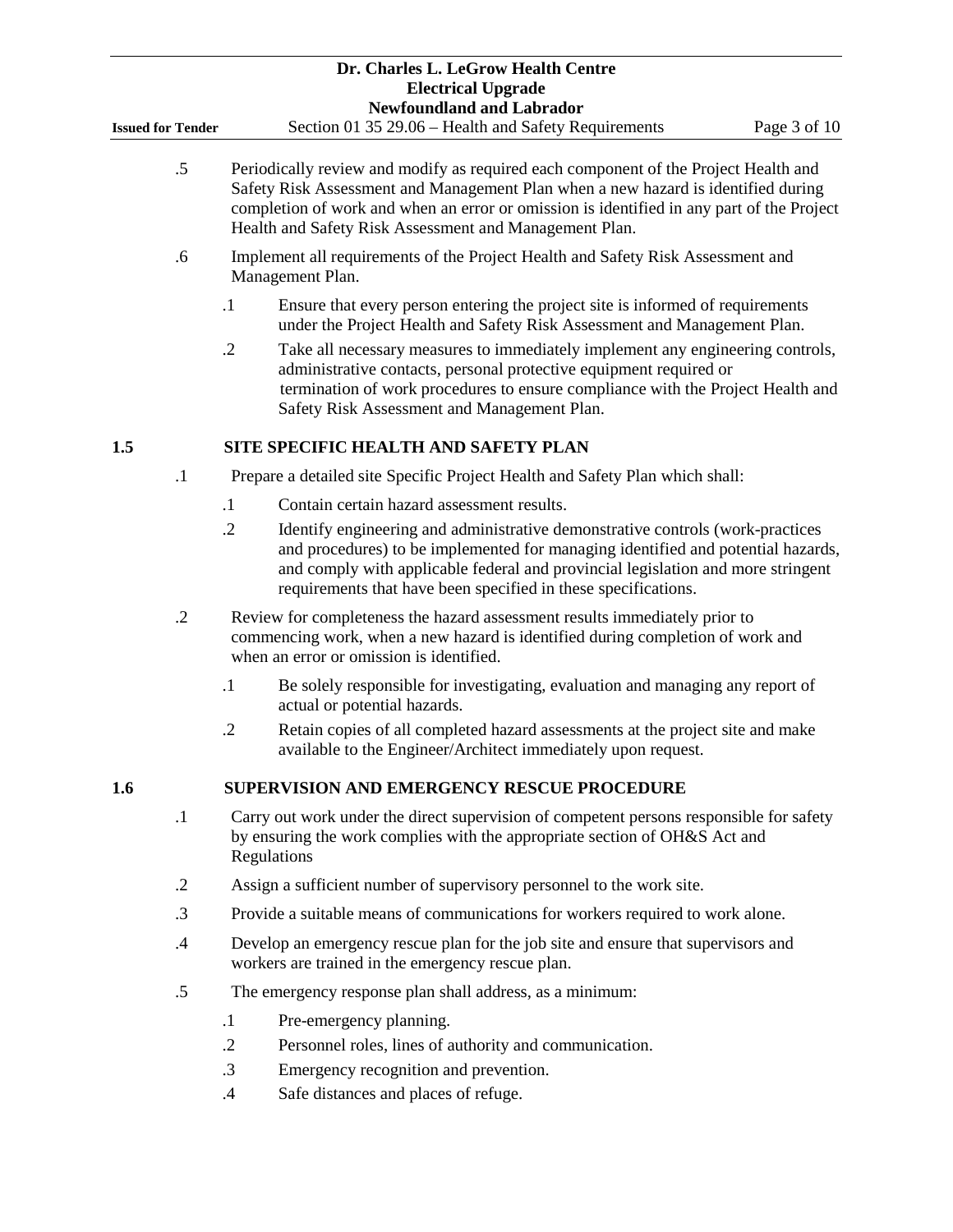|                          |           |                   | Dr. Charles L. LeGrow Health Centre<br><b>Electrical Upgrade</b><br><b>Newfoundland and Labrador</b>                                                                                                                                                                                                                                  |
|--------------------------|-----------|-------------------|---------------------------------------------------------------------------------------------------------------------------------------------------------------------------------------------------------------------------------------------------------------------------------------------------------------------------------------|
| <b>Issued for Tender</b> |           |                   | Section 01 35 29.06 - Health and Safety Requirements<br>Page 4 of 10                                                                                                                                                                                                                                                                  |
|                          |           | $.5\,$            | Site security and control                                                                                                                                                                                                                                                                                                             |
|                          |           | .6                | Evacuation routes and procedures                                                                                                                                                                                                                                                                                                      |
|                          |           | .7                | Decontamination procedures which are not covered by the site specific safety and<br>health plan.                                                                                                                                                                                                                                      |
|                          |           | $\boldsymbol{.8}$ | Emergency medical treatment and first aid.                                                                                                                                                                                                                                                                                            |
|                          |           | .9                | Emergency alarm, notification and response procedures including procedures for<br>reporting incidents to local, provincial and federal government departments.                                                                                                                                                                        |
|                          |           | .10               | PPE and emergency equipment.                                                                                                                                                                                                                                                                                                          |
|                          |           | .11               | Procedures for handling emergency incidents.                                                                                                                                                                                                                                                                                          |
|                          |           | .12               | Site specific emergency response training requirements and schedules.                                                                                                                                                                                                                                                                 |
|                          | .6        |                   | The emergency response procedures shall be rehearsed regularly as part of the overall<br>training program.                                                                                                                                                                                                                            |
|                          | .7        |                   | Provide adequate first aid facilities for the jobsite and ensure that a minimum number of<br>workers are trained in first aid in accordance with the First Aid Regulations.                                                                                                                                                           |
| 1.7                      |           |                   | <b>CONTRACTORS SAFETY OFFICER</b>                                                                                                                                                                                                                                                                                                     |
|                          | $\cdot$ 1 |                   | The contractor's Safety Officer will be solely responsible for the implementation and<br>monitoring of the Project Health and Safety Risk Assessment and Management Plan,<br>and will have the authority to implement health and safety changes as directed by the<br>Engineer/Architect. The Safety Officer shall have as a minimum: |
|                          |           | $\cdot$ 1         | Completed training in hazardous occurrence management and response/protocols.                                                                                                                                                                                                                                                         |
|                          |           |                   |                                                                                                                                                                                                                                                                                                                                       |
|                          |           | $\cdot$           | Completed training in the use, maintenance of fall protection systems.                                                                                                                                                                                                                                                                |
|                          |           | .3                | Completed training in the design and construction of scaffolding.                                                                                                                                                                                                                                                                     |
|                          |           | $.4\,$            | Completed training in confined space entry protocols and techniques.                                                                                                                                                                                                                                                                  |
|                          |           | .5                | Completed training in First Aid.                                                                                                                                                                                                                                                                                                      |
|                          |           | .6                | Have working knowledge of occupational safety and health regulations.                                                                                                                                                                                                                                                                 |
|                          |           | .7                | Be responsible for completing Contractor's Health and Safety Training Sessions<br>and ensuring that personnel not successfully completing required training are not<br>permitted to enter site to perform Work.                                                                                                                       |
|                          |           | $\boldsymbol{.8}$ | Be responsible for implementing, enforcing daily and monitoring site-specific<br>Contractor's Health and Safety Plan.                                                                                                                                                                                                                 |
|                          |           | .9                | Prior to mobilization on-site, the Contractor's Safety Officer shall hold an<br>orientation meeting (in conjunction with Owner's Representative) with the<br>construction team to review project occupational health and safety. Include a<br>review of:                                                                              |
|                          |           |                   | $\cdot$ 1<br>Health and Safety Risk Assessment and Management Plan.                                                                                                                                                                                                                                                                   |
|                          |           |                   | $\cdot$ .2<br><b>Construction Safety Measures.</b>                                                                                                                                                                                                                                                                                    |
|                          |           |                   | .3<br>Supervision and Emergency Rescue Procedures.                                                                                                                                                                                                                                                                                    |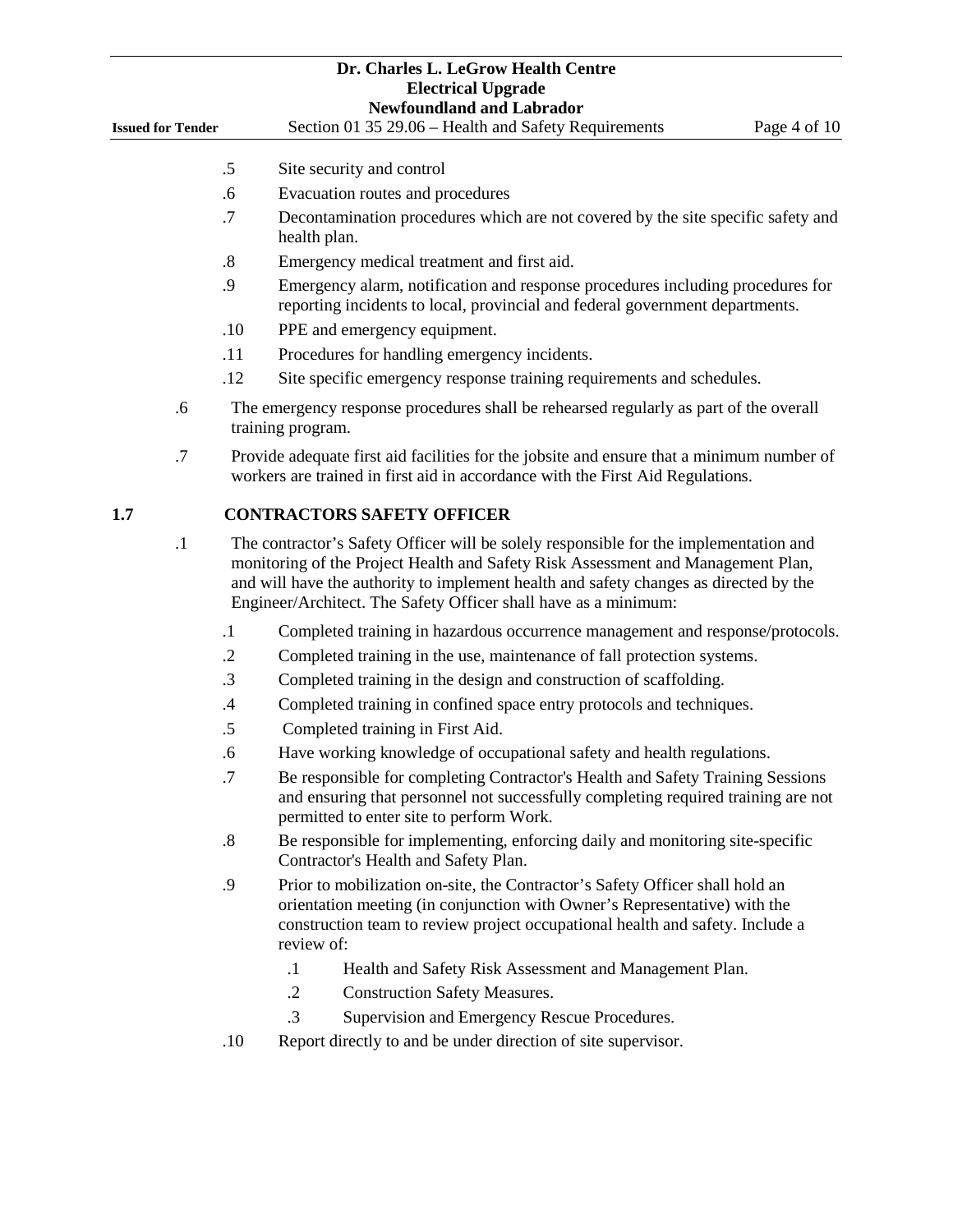| <b>Issued for Tender</b> |            | Dr. Charles L. LeGrow Health Centre<br><b>Electrical Upgrade</b><br><b>Newfoundland and Labrador</b><br>Section 01 35 29.06 - Health and Safety Requirements<br>Page 5 of 10                                                                                                                                                 |
|--------------------------|------------|------------------------------------------------------------------------------------------------------------------------------------------------------------------------------------------------------------------------------------------------------------------------------------------------------------------------------|
| 1.8                      |            | <b>HEALTH AND SAFETY COMMITTEE</b>                                                                                                                                                                                                                                                                                           |
|                          | $\cdot$ 1  | Establish an Occupational Health and Safety Committee where ten or more workers are<br>employed on the job site as per the OH&S Act and Regulations.                                                                                                                                                                         |
|                          | $\cdot$ .2 | Be responsible for health and safety of persons on site, safety of property on site and for<br>protection of persons adjacent to site and environment to extent that they may be<br>affected by conduct of Work.                                                                                                             |
|                          | $\cdot$ 3  | Comply with and enforce compliance by employees with safety requirements of<br>Contract Documents, applicable federal, provincial, territorial and local statutes,<br>regulations, and ordinances, and with site-specific Health and Safety Plan.                                                                            |
| 1.9                      |            | <b>RESPONSIBILITY</b>                                                                                                                                                                                                                                                                                                        |
|                          | $\cdot$ 1  | Be responsible for health and safety of persons on site, safety of property on site and for<br>protection of persons adjacent to site and environment to extent that they may be<br>affected by conduct of Work.                                                                                                             |
|                          | $\cdot$ .2 | Comply with and enforce compliance by employees with safety requirements of<br>Contract Documents, applicable federal, provincial, territorial and local statutes,<br>regulations, and ordinances, and with site-specific Health and Safety Plan.                                                                            |
| 1.10                     |            | <b>UNFORSEEN HAZARDS</b>                                                                                                                                                                                                                                                                                                     |
|                          | $\cdot$ 1  | Should any unforeseen or peculiar safety-related factor, hazard, or condition become<br>evident during performance of Work, follow procedures in place for Employee's Right<br>to Refuse Work in accordance with Acts and Regulations of Province having<br>jurisdiction. Advise Engineer/Architect verbally and in writing. |
| 1.11                     |            | <b>INSTRUCTION AND TRAINING</b>                                                                                                                                                                                                                                                                                              |
|                          | $\cdot$ 1  | Workers shall not participate in or supervise any activity on the work site until they have<br>been trained to a level required by this job function and responsibility. Training shall as<br>a minimum thoroughly cover the following:                                                                                      |
|                          |            | $\cdot$<br>Federal and Provincial Health and Safety Legislation requirements including<br>roles and responsibilities of workers and person(s) responsible for implementing,<br>monitoring and enforcing health and safety requirements.                                                                                      |
|                          |            | Safety and health hazards associated with working on a contaminated site<br>$\cdot$ .2<br>including recognition of symptoms and signs which might indicate over exposure<br>to hazards.                                                                                                                                      |
|                          |            | $\cdot$ 3<br>Limitations, use, maintenance and disinfection-decontamination of personal<br>protective equipment associated with completing work.                                                                                                                                                                             |
|                          |            | Limitations, use, maintenance and care of engineering controls and equipment.<br>$\cdot$ 4                                                                                                                                                                                                                                   |

- .5 Limitations and use of emergency notifications and response equipment including emergency response protocol.
- .6 Work practices and procedures to minimize the risk of an accident and hazardous occurrence from exposure to a hazard.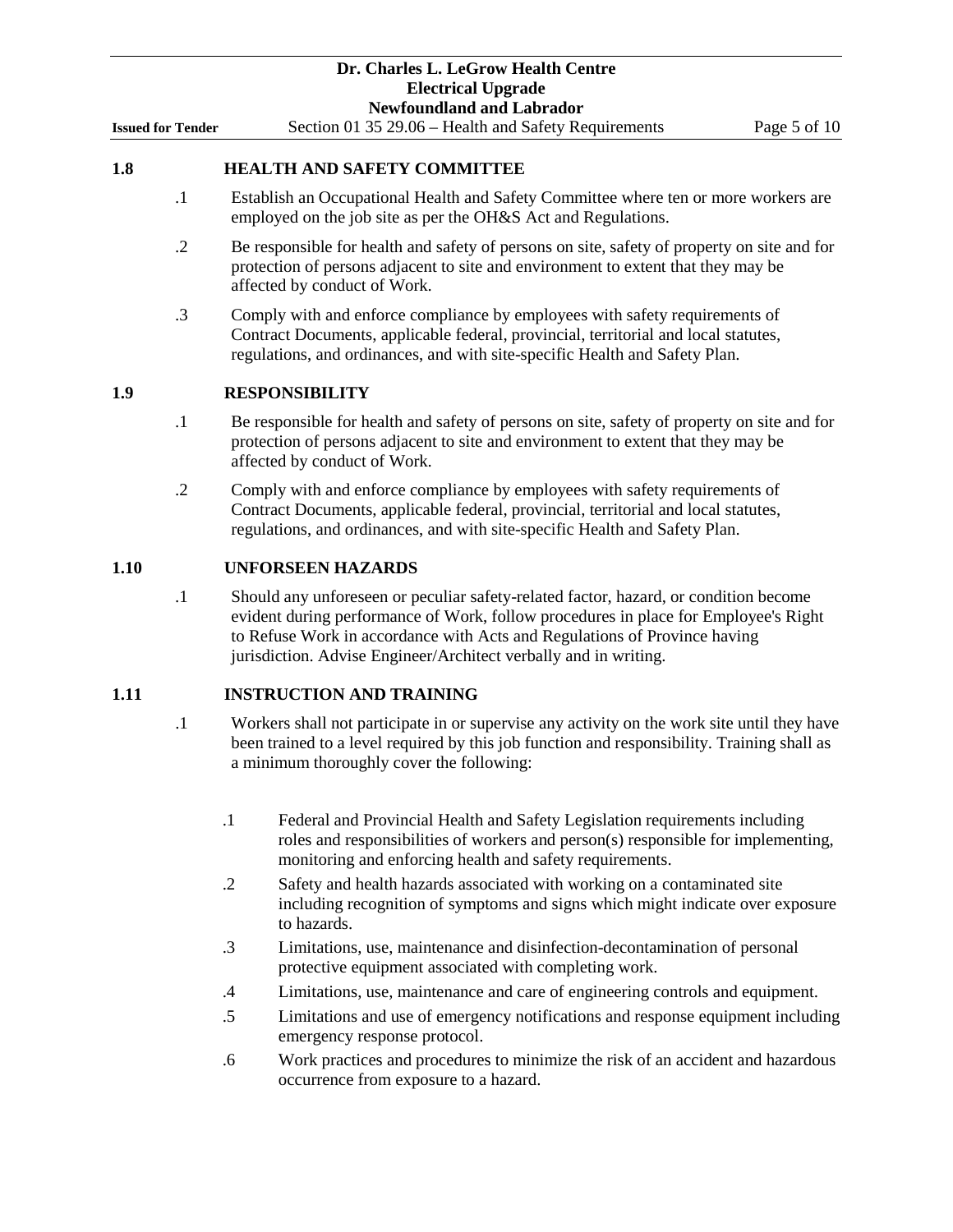|                          |            | Dr. Charles L. LeGrow Health Centre<br><b>Electrical Upgrade</b><br><b>Newfoundland and Labrador</b>                                                                                                                                                                                                                    |  |  |  |  |  |  |
|--------------------------|------------|-------------------------------------------------------------------------------------------------------------------------------------------------------------------------------------------------------------------------------------------------------------------------------------------------------------------------|--|--|--|--|--|--|
| <b>Issued for Tender</b> |            | Section 01 35 29.06 - Health and Safety Requirements<br>Page 6 of 10                                                                                                                                                                                                                                                    |  |  |  |  |  |  |
|                          | $\cdot$ .2 | Provide and maintain training of workers, as required, by Federal and Provincial<br>legislation.                                                                                                                                                                                                                        |  |  |  |  |  |  |
|                          | .3         | Provide copies of all training certificates to Engineer/Architect for review, before a<br>worker is to enter the work site.                                                                                                                                                                                             |  |  |  |  |  |  |
|                          | $\cdot$    | Authorized visitors shall not access the work site until they have been:                                                                                                                                                                                                                                                |  |  |  |  |  |  |
|                          |            | $\cdot$ 1<br>Notified of the names of persons responsible for implementing, monitoring and<br>enforcing the health and Safety Risk Assessment and Management Plan.                                                                                                                                                      |  |  |  |  |  |  |
|                          |            | Briefed on safety and health hazards present on the site.<br>$\cdot$ .2                                                                                                                                                                                                                                                 |  |  |  |  |  |  |
|                          |            | $\cdot$ 3<br>Instructed in the proper use and limitations of personal protective equipment.                                                                                                                                                                                                                             |  |  |  |  |  |  |
|                          |            | .4<br>Briefed as the emergency response protocol including notification and evacuation<br>process.                                                                                                                                                                                                                      |  |  |  |  |  |  |
|                          |            | .5<br>Informed of practices and procedures to minimize risks from hazards and<br>applicable to activities performed by visitors.                                                                                                                                                                                        |  |  |  |  |  |  |
| 1.12                     |            | <b>CONSTRUCTION SAFETY MEASURES</b>                                                                                                                                                                                                                                                                                     |  |  |  |  |  |  |
|                          | $\cdot$    | Observe construction safety measures of National Building Code, latest edition,<br>Provincial Government, OH&S Act and Regulations, Workplace Health and Safety and<br>Compensation Commission and Municipal Authority provided that in any case of<br>conflict or discrepancy more stringent requirements shall apply. |  |  |  |  |  |  |
|                          | $\cdot$ .2 | Administer the project in a manner that will ensure, at all times, full compliance with<br>Federal and Provincial Acts, regulations and applicable safety codes and the site Health<br>and Safety Risk Assessment and Management Plan.                                                                                  |  |  |  |  |  |  |
|                          | $\cdot$ 3  | Provide Engineer/Architect with copies of all orders, directions and any other<br>documentation, issued by the Provincial Department of Government Services,<br>Occupational Health and Safety branch immediately after receipt.                                                                                        |  |  |  |  |  |  |
| 1.13                     |            | <b>POSTING OF DOCUMENTS</b>                                                                                                                                                                                                                                                                                             |  |  |  |  |  |  |
|                          | $\cdot$ 1  | Ensure applicable items, articles, notices and orders are posted in conspicuous location<br>on site in accordance with Acts and Regulations of Province and authority having<br>jurisdiction, and in consultation with Engineer/Architect.                                                                              |  |  |  |  |  |  |
| 1.14                     |            | <b>HEALTH AND SAFETY MONITORING</b>                                                                                                                                                                                                                                                                                     |  |  |  |  |  |  |
|                          | $\cdot$    | Periodic inspections of the contractor's work may be carried out by the<br>Engineer/Architect to maintain compliance with the Health and Safety Program.<br>Inspections will include visual inspections as well as testing and sampling as required.                                                                    |  |  |  |  |  |  |
|                          | $\cdot$ .2 | The contractor shall be responsible for any and all costs associated with delays as a<br>result of contractor's failure to comply with the requirements outlined in this section.                                                                                                                                       |  |  |  |  |  |  |
| 1.15                     |            | <b>NOTIFICATION</b>                                                                                                                                                                                                                                                                                                     |  |  |  |  |  |  |
|                          | $\cdot$    | For projects exceeding thirty (30) days or more, the contractor shall, prior to the<br>commencement of work, notify in writing the Work Place Health and Safety Division,<br>Department of Labour with the following information:                                                                                       |  |  |  |  |  |  |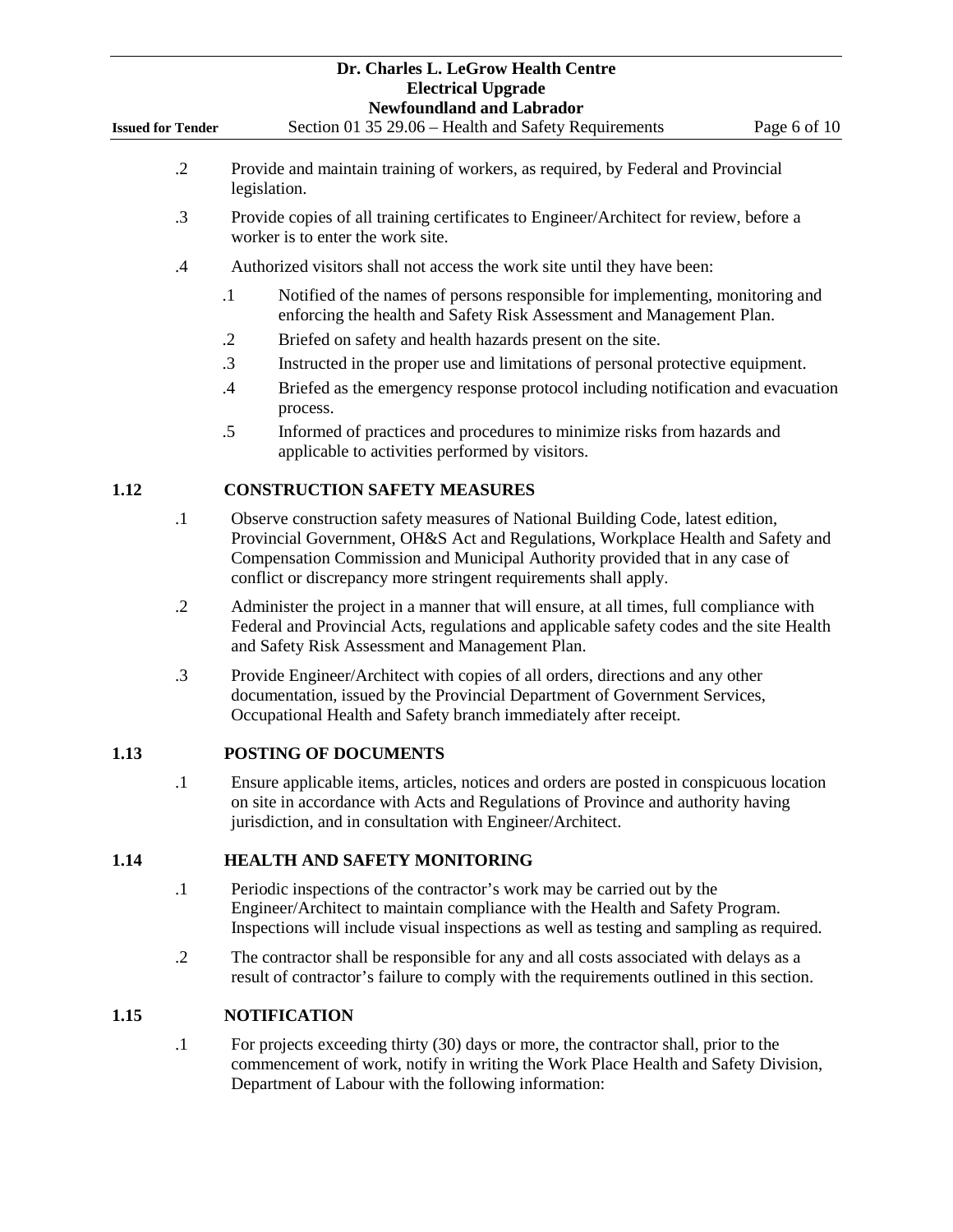|                          | Dr. Charles L. LeGrow Health Centre                                                                                                                                                                                                                                                    |  |  |  |  |  |
|--------------------------|----------------------------------------------------------------------------------------------------------------------------------------------------------------------------------------------------------------------------------------------------------------------------------------|--|--|--|--|--|
|                          | <b>Electrical Upgrade</b><br><b>Newfoundland and Labrador</b>                                                                                                                                                                                                                          |  |  |  |  |  |
| <b>Issued for Tender</b> | Section 01 35 29.06 - Health and Safety Requirements<br>Page 7 of 10                                                                                                                                                                                                                   |  |  |  |  |  |
|                          | Name and location of construction site.<br>$\cdot$ 1                                                                                                                                                                                                                                   |  |  |  |  |  |
|                          | $\cdot$ .2<br>Company name and mailing address of contractor doing the work.                                                                                                                                                                                                           |  |  |  |  |  |
|                          | .3<br>The number of workers to be employed.                                                                                                                                                                                                                                            |  |  |  |  |  |
|                          | $.4\,$<br>A copy of the Health and Safety Risk Assessment and Management Plan if<br>requested.                                                                                                                                                                                         |  |  |  |  |  |
| 1.16                     | <b>CORRECTION OF NON-COMPLIANCE</b>                                                                                                                                                                                                                                                    |  |  |  |  |  |
| $\cdot$                  | Immediately address health and safety non-compliance issues identified by authority<br>having jurisdiction or by Engineer/Architect.                                                                                                                                                   |  |  |  |  |  |
| $\cdot$ .2               | Provide Engineer/Architect with written report of action taken to correct non-<br>compliance of health and safety issues identified.                                                                                                                                                   |  |  |  |  |  |
| .3                       | Engineer/Architect may stop work if non-compliance of health and safety regulations is<br>not corrected.                                                                                                                                                                               |  |  |  |  |  |
| 1.17                     | <b>WHMIS</b>                                                                                                                                                                                                                                                                           |  |  |  |  |  |
| $\cdot$                  | Ensure that all controlled products are in accordance with the Workplace Hazardous<br>Materials Information System (WHMIS) Regulations and Chemical Substances of the<br>OH&S Act and Regulations regarding use, handling, labelling, storage, and disposal of<br>hazardous materials. |  |  |  |  |  |
| $\cdot$                  | Deliver copies of relevant Material Safety Data Sheets (MSDS) to job site and the<br>Engineer/Architect. The MSDS must be acceptable to Labour Canada and Health and<br>Welfare Canada for all controlled products that will be used in the performance of this<br>work.               |  |  |  |  |  |
| .3                       | Train workers required to use or work in close proximity to controlled products as per<br>OH&S Act and Regulations.                                                                                                                                                                    |  |  |  |  |  |
| .4                       | Label controlled products at jobsite as per OH&S and Regulations.                                                                                                                                                                                                                      |  |  |  |  |  |
| .5                       | Provide appropriate emergency facilities as specified in the MSDS where workers might<br>be exposed to contact with chemicals, e.g. eye-wash facilities, emergency shower.                                                                                                             |  |  |  |  |  |
|                          | Workers to be trained in use of such emergency equipment.<br>$\cdot$                                                                                                                                                                                                                   |  |  |  |  |  |
| .6                       | Contractor shall provide appropriate personal protective equipment as specified in the<br>MSDS where workers are required to use controlled products.                                                                                                                                  |  |  |  |  |  |
|                          | Properly fit workers for personal protective equipment<br>$\cdot$ 1                                                                                                                                                                                                                    |  |  |  |  |  |
|                          | Train workers in care, use and maintenance of personal protective equipment.<br>$\cdot$ .2                                                                                                                                                                                             |  |  |  |  |  |
| .7                       | No controlled products are to be brought on-site without prior approved MSDS.                                                                                                                                                                                                          |  |  |  |  |  |
| $\boldsymbol{.8}$        | The MSDS are to remain on site at all times.                                                                                                                                                                                                                                           |  |  |  |  |  |
| 1.18                     | <b>OVERLOADING</b>                                                                                                                                                                                                                                                                     |  |  |  |  |  |
| $\cdot$                  | Ensure no part of work or associated equipment is subjected to loading that will<br>endanger its safety or will cause permanent deformation.                                                                                                                                           |  |  |  |  |  |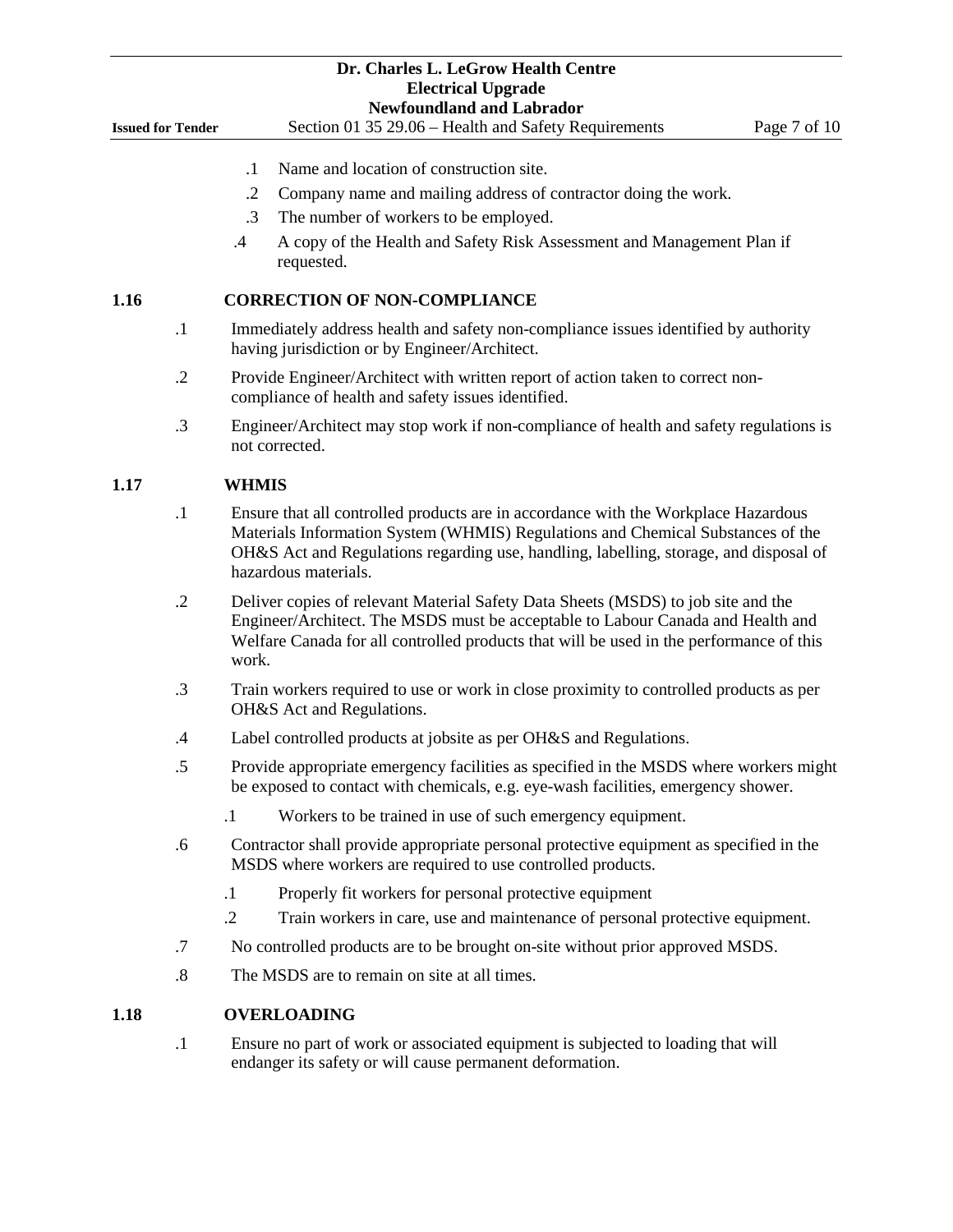#### **1.19 FALSEWORK**

.1 Design and construct falsework in accordance with CSA S269.1.

# **1.20 SCAFFOLDING**

- .1 Design, erect and maintain scaffolding in accordance with CSA S269.2 and Sections 91- 97 of the OH&S Act and Regulations.
- .2 Ensure that fall-restraint or fall-arrest devices are used by all workers working at elevations greater than 3.05 metres above grade or floor level in accordance with CSA Z259.

#### **1.21 PERSONAL PROTECTIVE EQUIPMENT**

- .1 Ensure workers on the jobsite use personal protective equipment appropriate to the hazards identified in the Risk Assessment and Management Plan and those workers are trained in the proper care, use, and maintenance of such equipment.
- .2 PPE selections shall be based on an evaluation of the performance characteristics of the PPE relative to the requirements and limitations of the site, task-specific conditions, duration and hazards and potential hazards identified on site.
- .3 Provide workers and visitors to the site with proper respiratory protection equipment.
	- .1 No work shall be performed in an area where an airborne contaminant exceeds one half (½) the IDLH concentration.
	- .2 Respiratory protection shall be provided in accordance with the requirements of the Occupational Health and Safety Branch, Department of Labour of the Province of Newfoundland and Labrador and these specifications.
	- .3 Establish, implement and maintain a respirator inspection and maintenance program.
	- .4 Copies of all respirator owners maintenance manuals, shall be kept at all times at the contractor's site office.
- .4 Provide and maintain a supply of dermal protection equipment to allow visitors and all workers proper dermal protection.
	- .1 Dermal protection shall be sufficient to act as a protective barrier between the skin and an airborne contaminant or hazardous material. Dermal protection shall also be provided for all physical hazards.
	- .2 Dermal protection equipment shall not be used after exceeding 75% of the break through time. The break through time shall be based on the contaminant which requires the least amount of time to break through the protective equipment
	- .3 Copies of all dermal protection user specifications, owners and maintenance manuals shall be kept at all times at the contractor's site office.
	- .4 Establish, implement and maintain air inspection program to ensure proper dermal protection in accordance with CSA, NIOSH, U.S. EPA and manufacturer's requirements.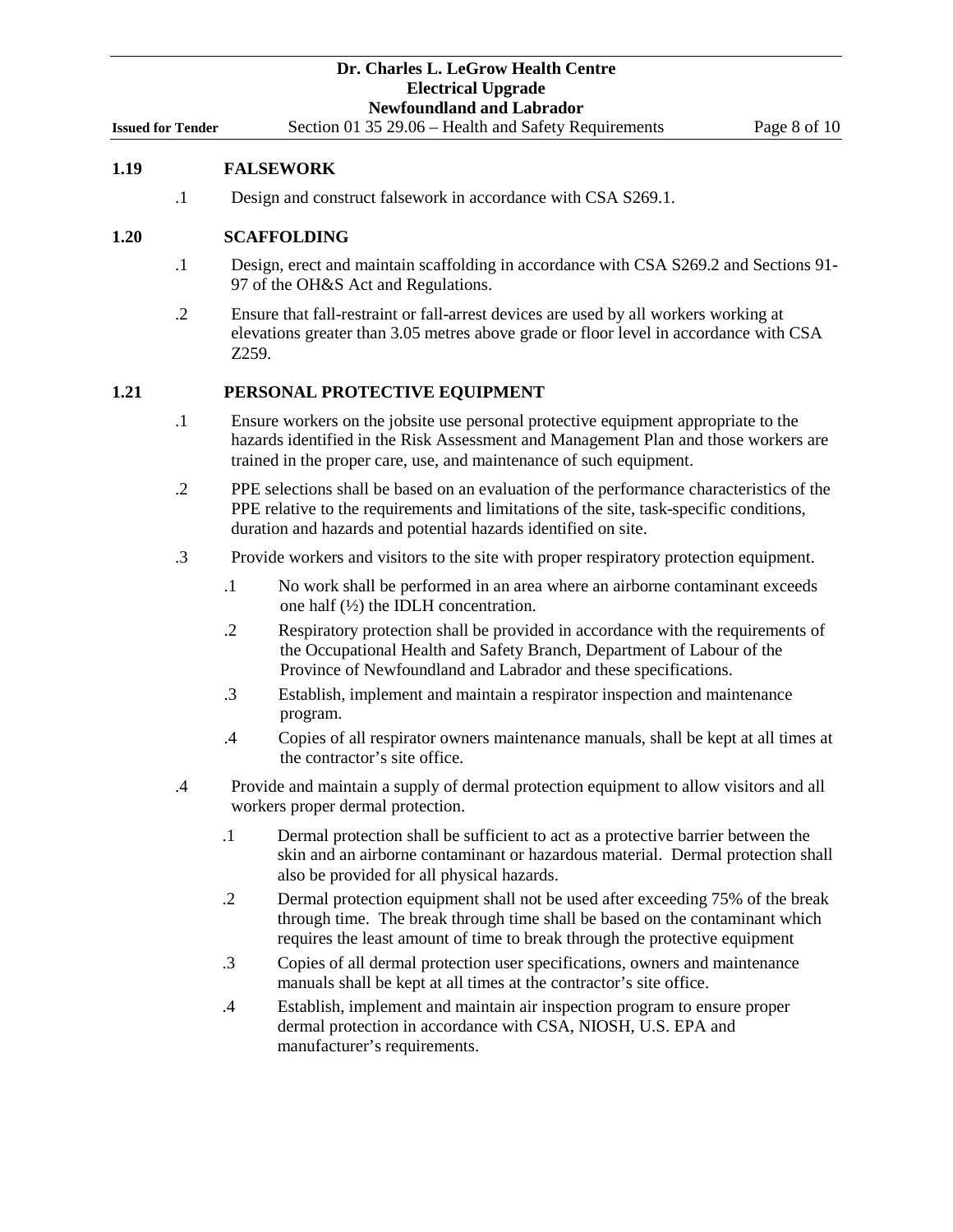|                          |            |                                                                                                                                                                                                         |                                                                                                                                                                                                                                                | Dr. Charles L. LeGrow Health Centre                                                                                                                     |  |  |  |              |
|--------------------------|------------|---------------------------------------------------------------------------------------------------------------------------------------------------------------------------------------------------------|------------------------------------------------------------------------------------------------------------------------------------------------------------------------------------------------------------------------------------------------|---------------------------------------------------------------------------------------------------------------------------------------------------------|--|--|--|--------------|
|                          |            |                                                                                                                                                                                                         |                                                                                                                                                                                                                                                | <b>Electrical Upgrade</b><br><b>Newfoundland and Labrador</b>                                                                                           |  |  |  |              |
| <b>Issued for Tender</b> |            |                                                                                                                                                                                                         |                                                                                                                                                                                                                                                | Section 01 35 29.06 - Health and Safety Requirements                                                                                                    |  |  |  | Page 9 of 10 |
|                          | $.5\,$     |                                                                                                                                                                                                         | Provide all workers and up to five (5) visitors to the site with proper hearing protection.<br>Workers and visitors shall not be exposed to noise levels greater than 85 dB (A) over an<br>eight hour shift without proper hearing protection. |                                                                                                                                                         |  |  |  |              |
|                          | .6         |                                                                                                                                                                                                         | Provide all workers and up to five (5) visitors to the site with CSA approved eye<br>protection sufficient to act as a protective barrier between the eye and airborne<br>contaminants, hazardous materials and physical hazard.               |                                                                                                                                                         |  |  |  |              |
|                          | .7         |                                                                                                                                                                                                         | Provide workers and up to five (5) visitors to the site with CSA approved hard hats.                                                                                                                                                           |                                                                                                                                                         |  |  |  |              |
| 1.22                     |            |                                                                                                                                                                                                         | <b>CONFINED SPACE WORK</b>                                                                                                                                                                                                                     |                                                                                                                                                         |  |  |  |              |
|                          | $\cdot$    |                                                                                                                                                                                                         | Comply with requirements of Canada Occupational Safety and Health Regulations, Part<br>XI and Consolidated Regulations Newfoundland and Labrador (CRNL) OH&S 1165/96.                                                                          |                                                                                                                                                         |  |  |  |              |
|                          | $\cdot$ .2 | Provide approved air monitoring equipment where workers are working in confined<br>spaces and ensure any test equipment to be used is calibrated, in good working order and<br>used by trained persons. |                                                                                                                                                                                                                                                |                                                                                                                                                         |  |  |  |              |
|                          | $\cdot$ 3  |                                                                                                                                                                                                         | Develop a confined space entry program specific to the nature of work performed and in<br>accordance with OH&S Act and Regulations and ensure supervisors and workers are<br>trained in the confined space entry program.                      |                                                                                                                                                         |  |  |  |              |
|                          |            | $\cdot$ 1                                                                                                                                                                                               |                                                                                                                                                                                                                                                | Ensure that personal protective equipment and emergency rescue equipment<br>appropriate to the nature of the work being performed is provided and used. |  |  |  |              |
|                          | .4         |                                                                                                                                                                                                         | Provide and maintain training of workers, as required by the Federal and Provincial<br>Legislation.                                                                                                                                            |                                                                                                                                                         |  |  |  |              |
|                          | $.5\,$     | Provide Engineer/Architect with a copy of an "Entry Permit" for each entry into the<br>confined space to ensure compliance with Federal and Provincial Legislation.                                     |                                                                                                                                                                                                                                                |                                                                                                                                                         |  |  |  |              |
| 1.23                     |            |                                                                                                                                                                                                         | <b>HAZARDOUS MATERIALS</b>                                                                                                                                                                                                                     |                                                                                                                                                         |  |  |  |              |
|                          | $\cdot$ 1  |                                                                                                                                                                                                         | Should material resembling hazardous materials (asbestos/mould) be encountered during<br>the execution of work and notify Engineer/Architect. Do not proceed until written<br>instructions have been received from Engineer/Architect.         |                                                                                                                                                         |  |  |  |              |
|                          | $\cdot$ .2 |                                                                                                                                                                                                         | Unless otherwise noted, for hazardous materials abatement and repair, employ the<br>services of a recognized Environmental Consultant to provide all air monitoring and<br>testing services for regulatory requirements.                       |                                                                                                                                                         |  |  |  |              |
| 1.24                     |            |                                                                                                                                                                                                         | <b>WORK STOPPAGE</b>                                                                                                                                                                                                                           |                                                                                                                                                         |  |  |  |              |
|                          | $\cdot$ 1  |                                                                                                                                                                                                         | Give precedence to safety and health of public and site personnel and protection of<br>environment over cost and schedule considerations of Work.                                                                                              |                                                                                                                                                         |  |  |  |              |
|                          |            |                                                                                                                                                                                                         |                                                                                                                                                                                                                                                |                                                                                                                                                         |  |  |  |              |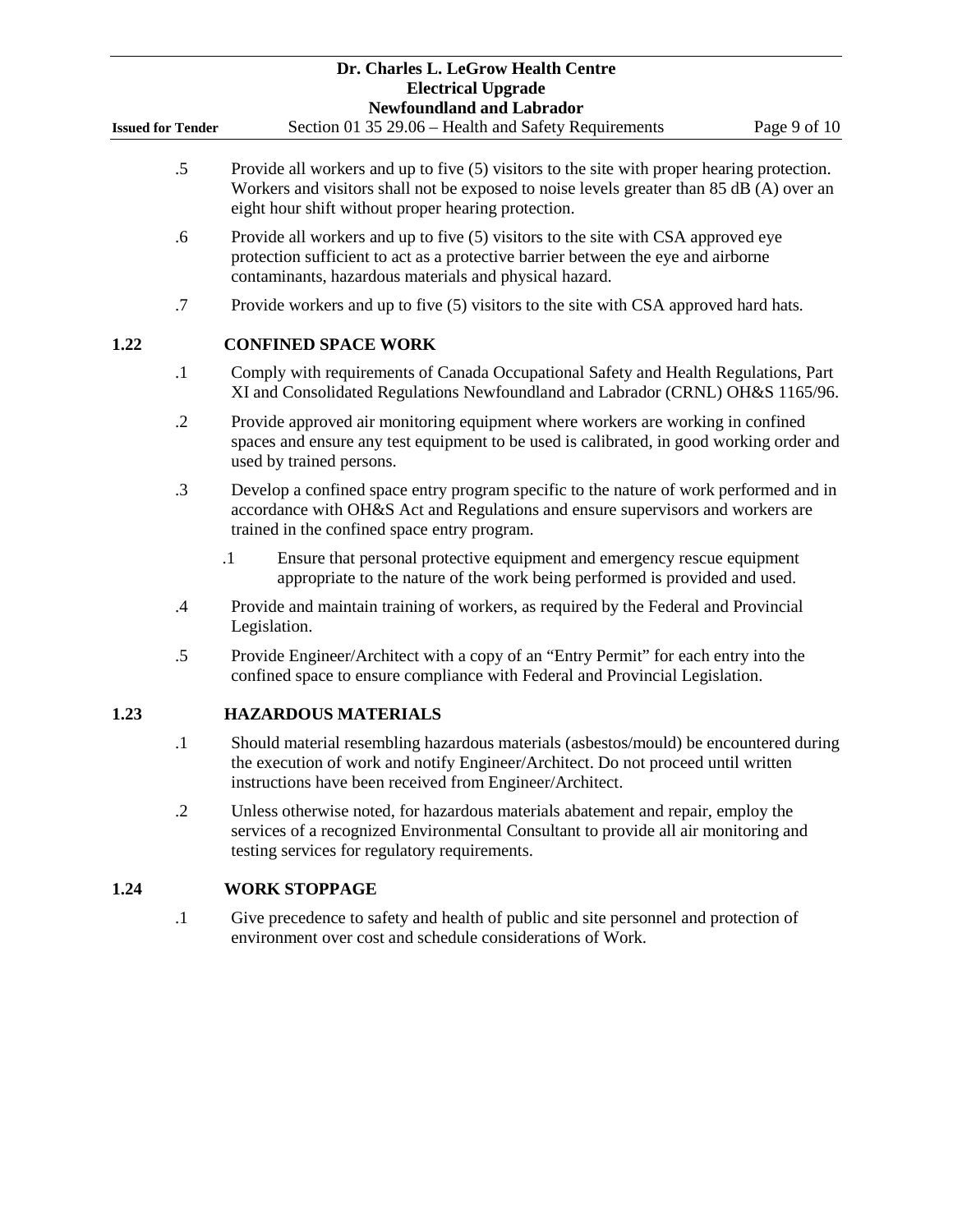|                          |                   | Dr. Charles L. LeGrow Health Centre                  |                 |
|--------------------------|-------------------|------------------------------------------------------|-----------------|
|                          |                   | <b>Electrical Upgrade</b>                            |                 |
|                          |                   | <b>Newfoundland and Labrador</b>                     |                 |
| <b>Issued for Tender</b> |                   | Section 01 35 29.06 – Health and Safety Requirements | Page 10 of $10$ |
| PART <sub>2</sub>        | PART <sub>2</sub> | <b>PRODUCTS (NOT APPLICABLE)</b>                     |                 |

# **PART 3 PART 3 EXECUTION (NOT APPLICABLE**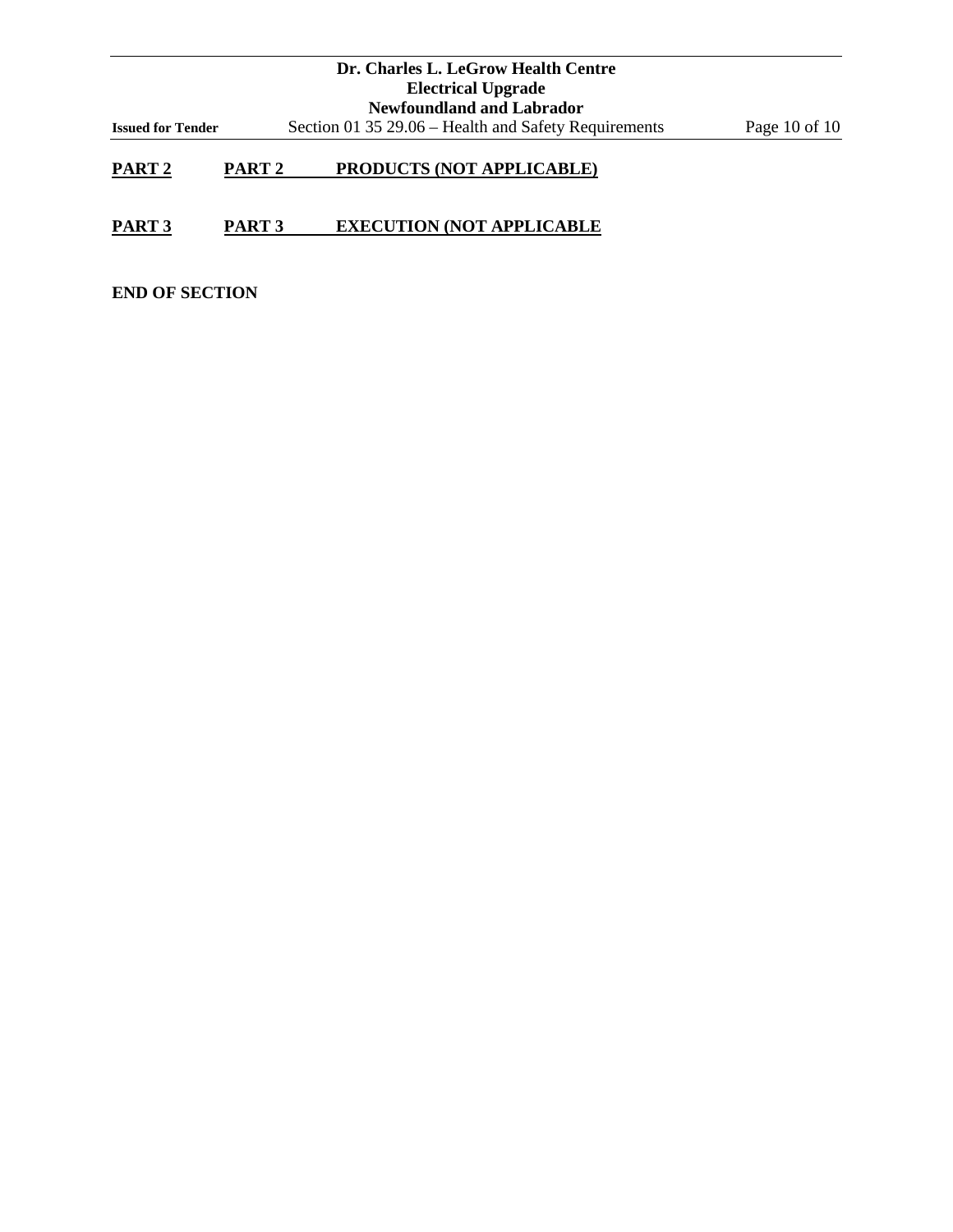# **1.1 SUMMARY**

- .1 Where building related projects involve work that could potentially disturb asbestos or lead based paints, disturbances must be carefully controlled by registered abatement contractors in accordance with the Occupational Health and Safety Regulations (OHS) and other applicable Sections in this Contract. The purpose of this procedure is to ensure that nuisance dust, not containing asbestos or lead, is controlled in an effective manner.
- .2 Section includes:
	- .1 Ensuring any maintenance, repair, construction or renovation activity that impacts building materials or creates dust is performed in such a way as to eliminate, minimize, contain and clean up any and all dust generated by the activity. This applies to work preparation, work activities and post-work activities.
	- .2 This applies to, but is not limited to, the following types of dust generating activities:
		- .1 Disturbing gypsum board, plaster or other surfacing materials.
		- .2 Disturbing concrete or wood containing materials.
		- .3 Handing or disturbing fibrous building insulation.
		- .4 Generating welding fumes: in addition to the requirements of this procedure, a hot work permit is also required to be completed by the contractor and submitted to the Owner's Representative for review if hot work is required in an occupied building.

# **1.2 RELATED WORK**

.1 Division 1 – General Requirements.

# **1.3 REFERENCES**

- .1 Canadian General Standards Board (CGSB)
	- .1 CAN/CGSB-1.205, Sealer for Application to Asbestos-Fibre-Releasing Materials.

# **PART 2 PRODUCTS**

# **2.1 MATERIALS**

- .1 Polyethylene sheets.
- .2 Wood studs for stand-alone barriers.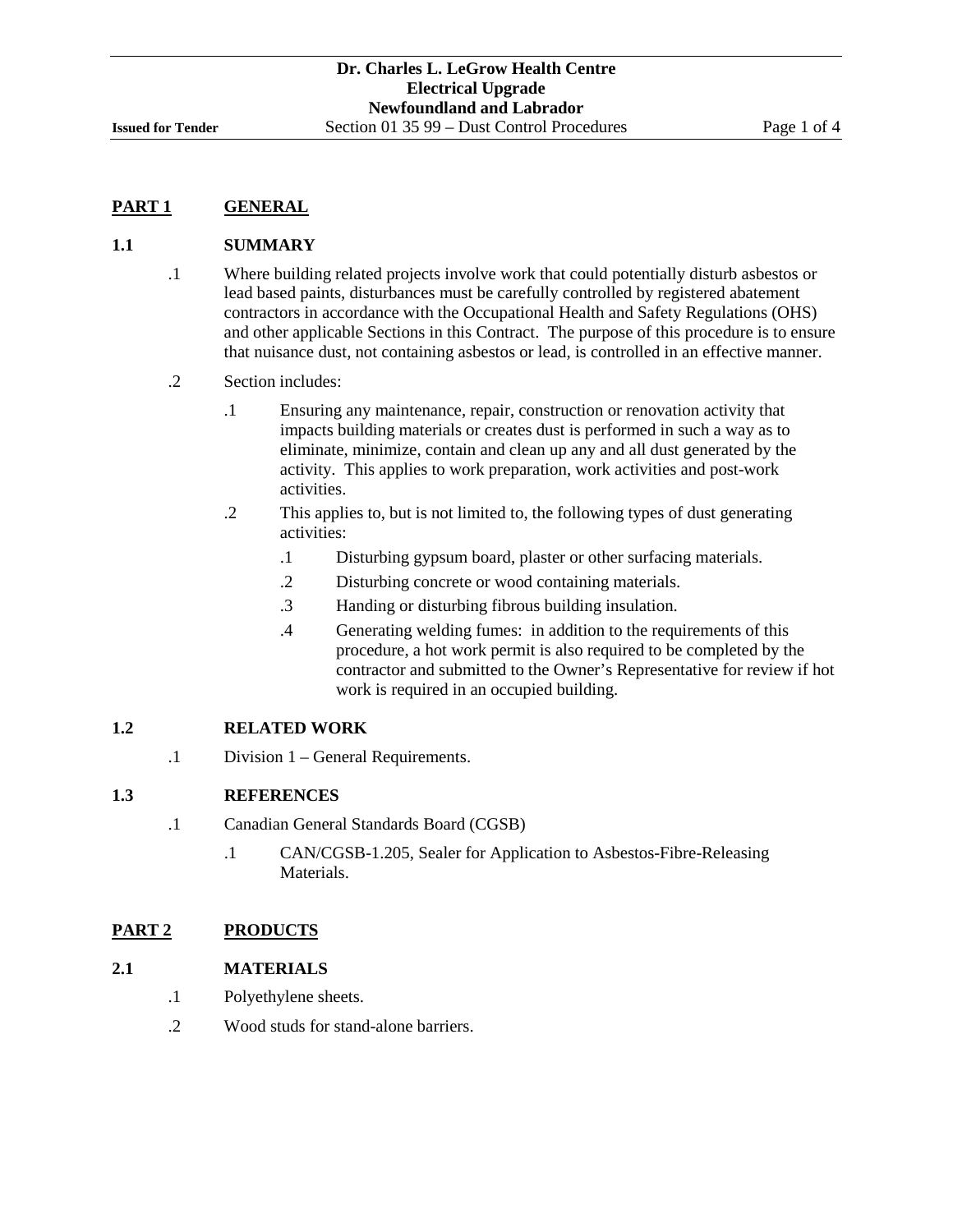# **PART 3 EXECUTION**

#### **3.1 PRE-WORK ACTIVITIES**

- .1 The contractor shall ensure the following prior to commencing work:
	- .1 Specific dust generating activities and associated controls shall be addressed in the Site Specific Health and Safety Plan.
	- .2 Workforce, including sub-contractors, must be made aware of the site dust control requirements.
	- .3 Check the various work zones within the building and adjacent areas to confirm the area are clean.
	- .4 Access to all active work areas shall be restricted to authorized contractors.
	- .5 For occupied buildings, dust generating activities shall be performed after normal hours of operations, unless prior permission if received from the Owner's Representative.

#### **3.2 WORK ACTIVITIES**

- .1 Dust producing projects shall be classified as small scale, medium scale or large scale projects, as detailed in paragraph 3.3.
- .2 For all dust generating activities, Contractor is required to have Site Safety Officer present to ensure dust control procedures are properly followed.
- .3 Any dust related complaints brought to the Contractors attention, must be immediately reported to Owner's Representative, and an incident investigation must be initiated to prevent reoccurrence.
- .4 Where practical, dust generation should be eliminated or minimized through the use of proper engineering controls (i.e. containment at source such as drilling wall surface through a wet sponge, wet suppression, use of HEPA vacuum equipped tools, etc).
- .5 Dust generating power tools shall be equipped with HEPA filtered dust collectors where practical. Power tools capable of generating dust without dust collection shall only be used in conjunction with suitable work area containment and with Owner's Representative approval.
- .6 Walk-off mats shall be employed for medium and large scale dust generating projects at all worker entrances/exits. Purpose of these mats is to trap dust from equipment and shoes of personnel leaving the dust contaminated work zone. Mats shall be vacuumed daily, or more frequently as necessary, using HEPA filtered vacuums. Mats shall be of sufficient size to place both feet on mat at once.

# **3.3 PROJECT CLASSIFICATION**

- .1 Class A Small Scale Project: (Dust producing activities disturbing less than one (1) linear meter or one (1) square meter of material. These are small scale, short duration jobs generating minimal dust.
	- .1 Some examples include:
		- .1 Installing wires or cables, sanding/repairing small section of wall, cutting out gypsum board to install receptacles.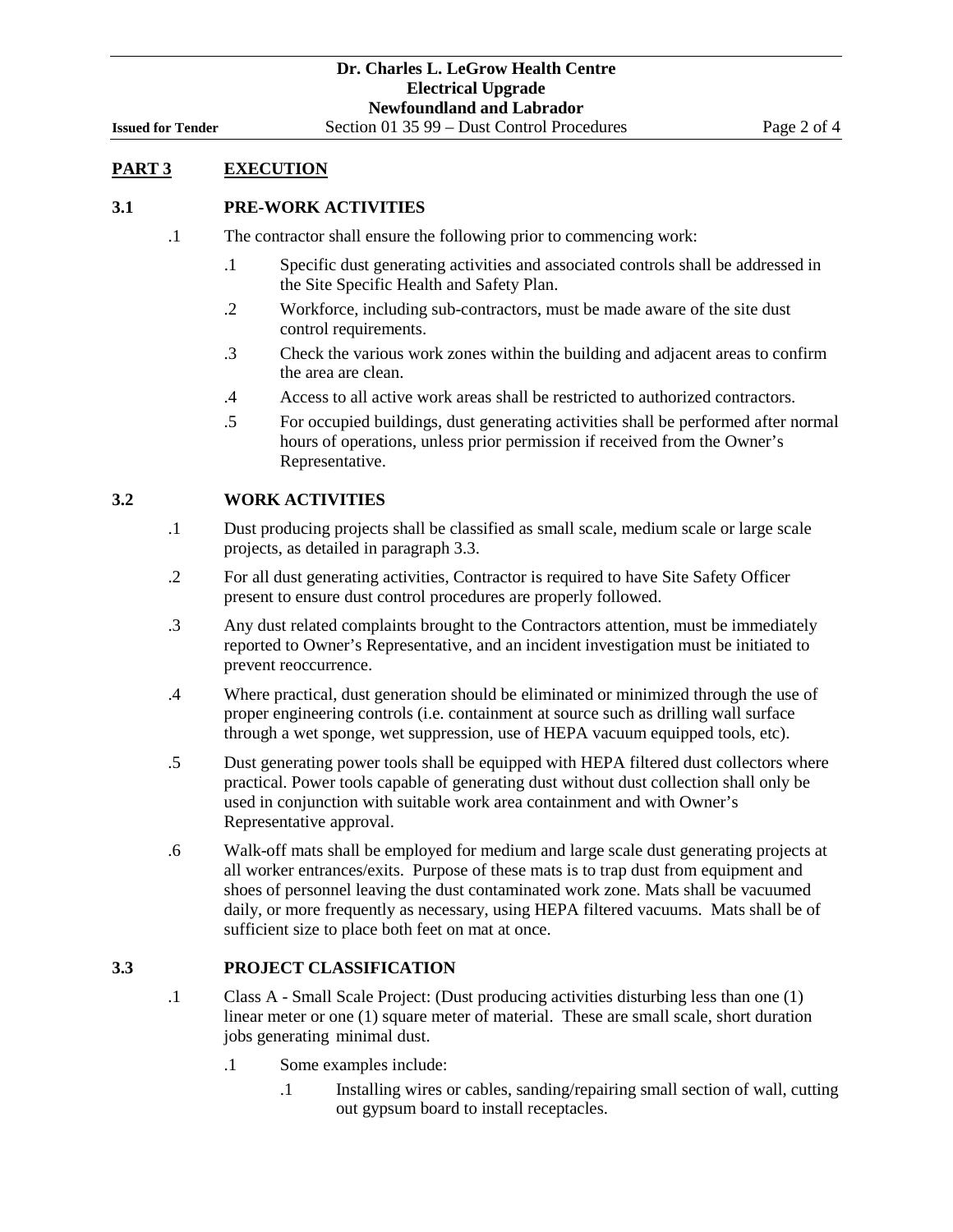| <b>Issued for Tender</b> |                                                                                                                                                                                                                                                  | Dr. Charles L. LeGrow Health Centre<br><b>Electrical Upgrade</b><br><b>Newfoundland and Labrador</b><br>Section 01 35 99 - Dust Control Procedures<br>Page 3 of 4                                                                     |  |  |  |
|--------------------------|--------------------------------------------------------------------------------------------------------------------------------------------------------------------------------------------------------------------------------------------------|---------------------------------------------------------------------------------------------------------------------------------------------------------------------------------------------------------------------------------------|--|--|--|
|                          |                                                                                                                                                                                                                                                  |                                                                                                                                                                                                                                       |  |  |  |
|                          | $\cdot$ .2                                                                                                                                                                                                                                       | Carry out Work as follows:                                                                                                                                                                                                            |  |  |  |
|                          | $\cdot$                                                                                                                                                                                                                                          | Remove all furniture, fixtures and belongings from the work area to a<br>minimum of 1.5 m in all directions.                                                                                                                          |  |  |  |
|                          | $\cdot$                                                                                                                                                                                                                                          | Restrict access to immediate work area. Keep all doors closed where<br>practical. Post "Dust Hazard Area - Do Not Enter" signs at all entrances<br>to work area. In common areas use barrier tape to establish the regulated<br>area. |  |  |  |
|                          | .3                                                                                                                                                                                                                                               | Place a drop cloth of polyethylene sheeting immediately underneath the<br>work area extending a minimum of 1.5 m in each direction (unless<br>flooring is easily cleanable).                                                          |  |  |  |
|                          | $\cdot$                                                                                                                                                                                                                                          | Cover all air return or exhaust vents if within 1.5 m of the work area with<br>polyethylene sheeting and duct tape.                                                                                                                   |  |  |  |
|                          | .5                                                                                                                                                                                                                                               | Complete the task, minimizing dust production, as prescribed in<br>paragraph 3.2 - Work Activities.                                                                                                                                   |  |  |  |
|                          | .6                                                                                                                                                                                                                                               | When the work is completed, wet-wipe polyethylene sheeting and<br>flooring and if necessary, other areas close by with a damp rag.                                                                                                    |  |  |  |
|                          | .7                                                                                                                                                                                                                                               | Visually inspect the area for any remaining dust and wet wipe as<br>necessary.                                                                                                                                                        |  |  |  |
|                          | $\boldsymbol{.8}$                                                                                                                                                                                                                                | If installed, remove polyethylene sheeting from air return and exhaust<br>vents.                                                                                                                                                      |  |  |  |
|                          | .9                                                                                                                                                                                                                                               | Where practical, transport debris after hours using least congested and<br>most direct routes. If any debris is spilled outside the work area,<br>immediately wet-wipe debris.                                                        |  |  |  |
|                          | .10                                                                                                                                                                                                                                              | Clean all tools and equipment before removal from the work area.                                                                                                                                                                      |  |  |  |
| $\cdot$ .2               | Class B - Medium Scale Project (Dust producing activities disturbing greater than one<br>(1) square meter and less than 30 square meters of material) with anticipated moderate<br>dust levels that are typically one shift or more in duration. |                                                                                                                                                                                                                                       |  |  |  |
|                          | $\cdot$ 1                                                                                                                                                                                                                                        | Examples include:                                                                                                                                                                                                                     |  |  |  |
|                          | $\cdot$                                                                                                                                                                                                                                          | Sanding several sheets of gypsum board.                                                                                                                                                                                               |  |  |  |
|                          | $\cdot$                                                                                                                                                                                                                                          | Electrical work above ceiling tiles where general debris is known above<br>the ceiling.                                                                                                                                               |  |  |  |
|                          | $\cdot$ 3                                                                                                                                                                                                                                        | Removing numerous ceiling tiles in an area.                                                                                                                                                                                           |  |  |  |
|                          | $\cdot$ 4                                                                                                                                                                                                                                        | New wall construction.                                                                                                                                                                                                                |  |  |  |
|                          | $\cdot$ .2                                                                                                                                                                                                                                       | Carry out the Work as follows:                                                                                                                                                                                                        |  |  |  |
|                          | $\cdot$                                                                                                                                                                                                                                          | Determine the most effective way of isolating the work area from<br>occupants (i.e. using plastic barriers or by sealing off doors).                                                                                                  |  |  |  |
|                          | $\cdot$                                                                                                                                                                                                                                          | Complete all items specified under small scale projects.                                                                                                                                                                              |  |  |  |
|                          | .3                                                                                                                                                                                                                                               | While performing the work, limit the dust generated by removing the                                                                                                                                                                   |  |  |  |

materials in sections, lightly misting the material as necessary. Debris shall be bagged immediately for disposal. In addition to wet wiping, HEPA filtered vacuum systems shall be employed where practical to limit airborne dust.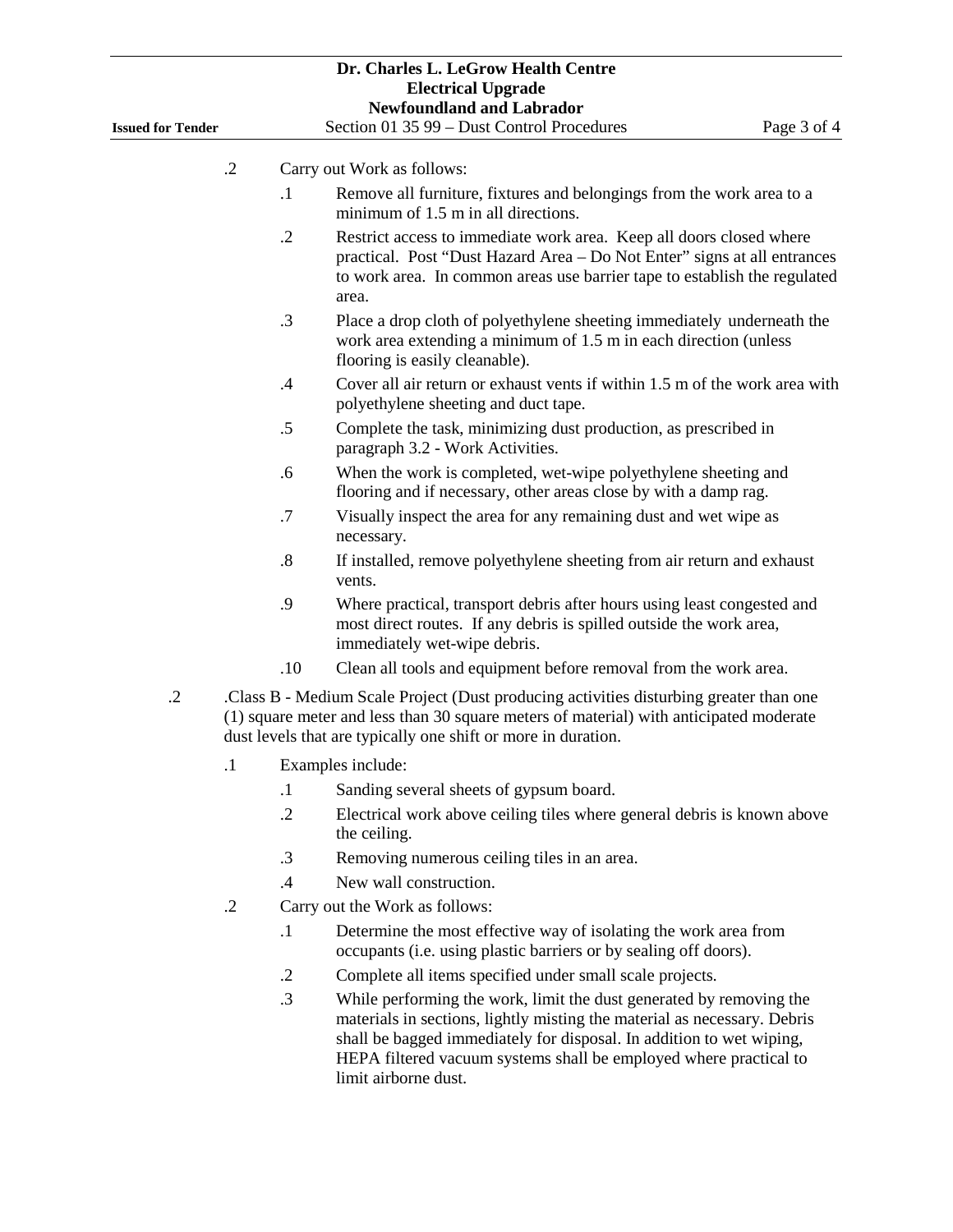| Dr. Charles L. LeGrow Health Centre                           |            |            |                                                                                                                                                                                                                                                                                                                                                                |             |  |  |
|---------------------------------------------------------------|------------|------------|----------------------------------------------------------------------------------------------------------------------------------------------------------------------------------------------------------------------------------------------------------------------------------------------------------------------------------------------------------------|-------------|--|--|
| <b>Electrical Upgrade</b><br><b>Newfoundland and Labrador</b> |            |            |                                                                                                                                                                                                                                                                                                                                                                |             |  |  |
| <b>Issued for Tender</b>                                      |            |            | Section 01 35 99 - Dust Control Procedures                                                                                                                                                                                                                                                                                                                     | Page 4 of 4 |  |  |
|                                                               |            |            |                                                                                                                                                                                                                                                                                                                                                                |             |  |  |
|                                                               |            | $.4\,$     | When the task is completed, HEPA vacuum and/or wet wipe the<br>polyethylene sheeting.                                                                                                                                                                                                                                                                          |             |  |  |
|                                                               |            | .5         | Prior to removing any temporary wall partitions from floor to ceiling or<br>polyethylene barriers, a final inspection shall be preformed by the Site<br>Safety Officer or designate to ensure proper clean up has been<br>completed. This inspection shall be documented by the Contractor and<br>made available at the request of the Owner's Representative. |             |  |  |
|                                                               |            | .6         | Establishment of containment may result in the accumulation of dust<br>within the enclosure. As such, the need for respiratory protection and<br>decontamination would be greater than for small scale projects (i.e. N95<br>half face respirator with tyvek body covering).                                                                                   |             |  |  |
| .3                                                            | shifts.    |            | Class C - Large Scale Projects (Dust Producing Activities disturbing greater than 30<br>meters of material with anticipated high dust levels and typically involves multiple work                                                                                                                                                                              |             |  |  |
|                                                               | $\cdot$    |            | Examples include:                                                                                                                                                                                                                                                                                                                                              |             |  |  |
|                                                               |            | $\cdot$ 1  | Major demolition or construction.                                                                                                                                                                                                                                                                                                                              |             |  |  |
|                                                               |            | $\cdot$ .2 | Extensive renovations to wall or ceiling surfaces.                                                                                                                                                                                                                                                                                                             |             |  |  |
|                                                               |            | $\cdot$ 3  | Generating significant amounts of concrete dust.                                                                                                                                                                                                                                                                                                               |             |  |  |
|                                                               | $\cdot$ .2 |            | Carry out the Work as follows:                                                                                                                                                                                                                                                                                                                                 |             |  |  |
|                                                               |            | $\cdot$ 1  | Complete all items as prescribed under the Medium Scale Projects<br>section.                                                                                                                                                                                                                                                                                   |             |  |  |
|                                                               |            | $\cdot$ .2 | If the work produces dust that cannot be limited by removal in sections<br>or misting and the work area configuration allows, use HEPA filtered<br>negative air units with the intake directly across from the dust generating<br>activity. Exhaust the HEPA unit outside the building.                                                                        |             |  |  |
|                                                               |            | $\cdot$ 3  | If using a disposal cart or container to transport debris within the<br>building, ensure the lid is tightly secured and the wheels are clean prior<br>to exiting the work area.                                                                                                                                                                                |             |  |  |
|                                                               |            | $.4\,$     | If local source capture is employed (i.e. HEPA filtered power tool) and<br>no significant debris anticipated then treat as a medium scale project.                                                                                                                                                                                                             |             |  |  |
|                                                               |            | $.5\,$     | Negative air units shall be left operating at the completion of cleanup, for<br>the duration stipulated in Table 4, CAN/CSA Z317.13-F07.                                                                                                                                                                                                                       |             |  |  |
|                                                               |            | .6         | Windows, doors, exhaust vents and supply intakes shall be sealed off in<br>dust generating areas. Upper seals must be employed where necessary to<br>prevent the spread of dust into adjacent areas.                                                                                                                                                           |             |  |  |
|                                                               |            | .7         | The contractor must be able to show that the work zone is negatively<br>pressurized in relation to adjacent occupied areas.                                                                                                                                                                                                                                    |             |  |  |
|                                                               |            |            | <b>END OF SECTION</b>                                                                                                                                                                                                                                                                                                                                          |             |  |  |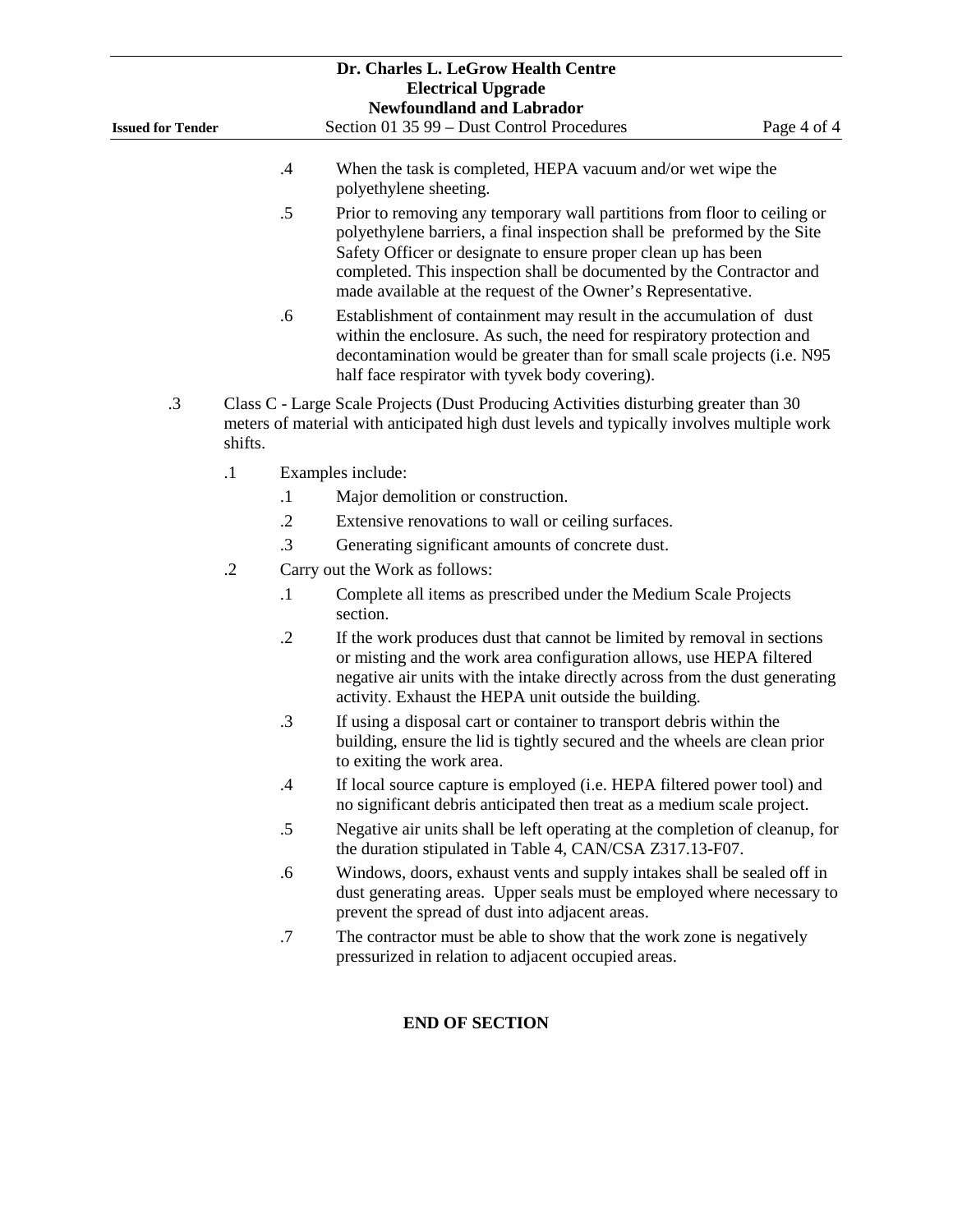#### **1.1 REFERENCES AND CODES**

- .1 Perform Work in accordance with National Building Code of Canada (NBC) including all amendments up to tender closing date and other codes of provincial or local application provided that in case of conflict or discrepancy, more stringent requirements apply.
- .2 Meet or exceed requirements of:
	- .1 Contract documents.
	- .2 Specified standards, codes and referenced documents.

# **1.2 HAZARDOUS MATERIAL DISCOVERY**

- .1 Asbestos: stop work immediately should materials believed to contain asbestos be encountered in during the execution of the work and notify Engineer/Architect. Do not proceed until written instructions have been received from Engineer/Architect. Perform asbestos abatement and repair in accordance with Newfoundland and Labrador Asbestos Abatement Regulations, Latest Edition.
- .2 Mould: stop work immediately should material resembling mould be encountered during the execution of work and notify Engineer/Architect. Do not proceed until written instructions have been received from Engineer/Architect.

#### **1.3 BUILDING SMOKING ENVIRONMENT**

.1 Comply with smoking restrictions. There shall be no smoking on any Health centre property.

#### **1.4 RELICS AND ANTIQUITIES**

- .1 Protect relics, antiquities, items of historical or scientific interest such as cornerstones and contents, commemorative plaques, inscribed tablets, and similar objects found during course of work.
- .2 Give immediate notice to Engineer/Architect and await Engineer/Architect's written instructions before proceeding with work in this area.
- .3 Relics, antiquities and items of historical or scientific interest remain Her Majesty's property.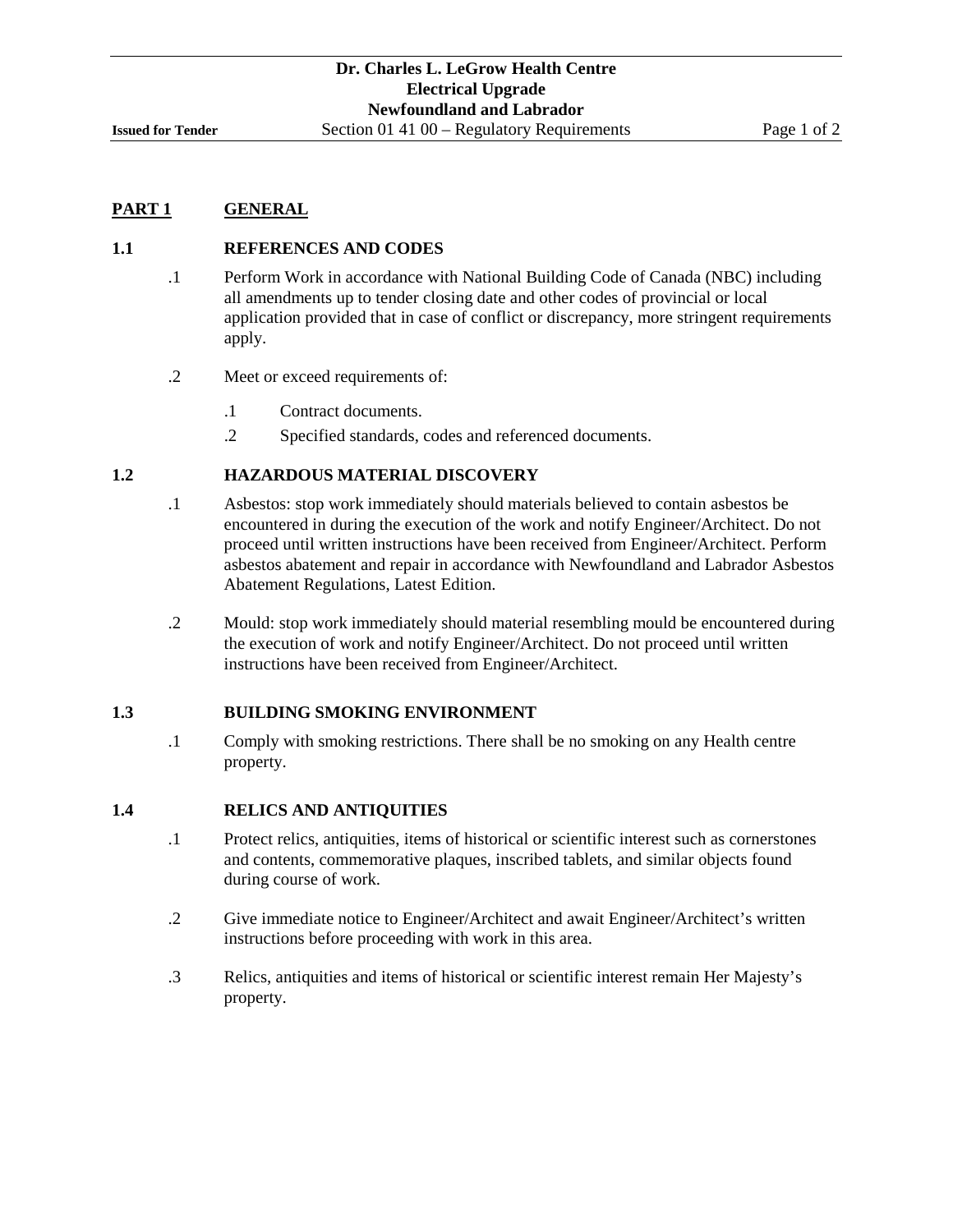# **PART 2 PRODUCTS (NOT APPLICABLE)**

**PART 3 EXECUTION (NOT APPLICABLE)**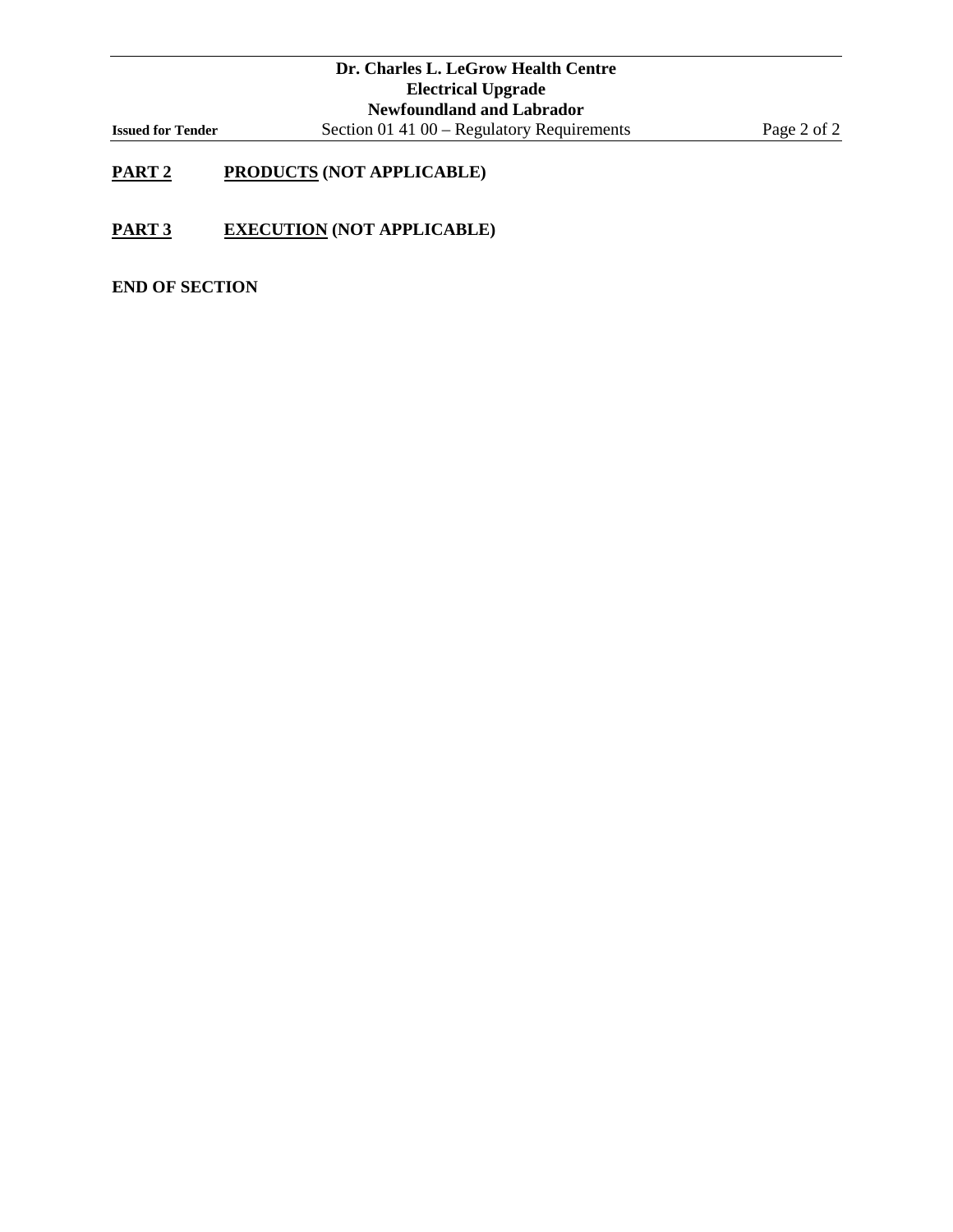#### **1.1 SECTIONS INCLUDE**

- .1 Inspection and testing, administrative and enforcement requirements.
- .2 Tests and mix designs.
- .3 Equipment and system adjust and balance.

# **1.2 RELATED SECTIONS**

- .1 Section 01 33 00 Submittal Procedures
- .2 Section 01 78 00 Closeout Submittals

#### **1.3 INSPECTION**

- .1 Allow Engineer/Architect access to Work. If part of Work is in preparation at locations other than Place of Work, allow access to such Work whenever it is in progress.
- .2 Give timely notice requesting inspection if Work is designated for special tests, inspections or approvals by Engineer/Architect instructions.
- .3 If Contractor covers or permits to be covered Work that has been designated for special tests, inspections or approvals before such is made, uncover such Work, have inspections or tests satisfactorily completed and make good such Work.
- .4 Engineer/Architect may order any part of Work to be examined if Work is suspected to be not in accordance with Contract Documents. If, upon examination such work is found not in accordance with Contract Documents, correct such Work and pay cost of examination and correction. If such Work is found in accordance with Contract Documents, Engineer/Architect shall pay cost of examination and replacement.

# **1.4 INDEPENDENT INSPECTION AGENCIES**

- .1 Independent Inspection/Testing Agencies will be engaged by Engineer/Architect for purpose of inspecting and/or testing portions of Work.
- .2 Provide equipment required for executing inspection and testing by appointed agencies.
- .3 Employment of inspection/testing agencies does not relax responsibility to perform Work in accordance with Contract Documents.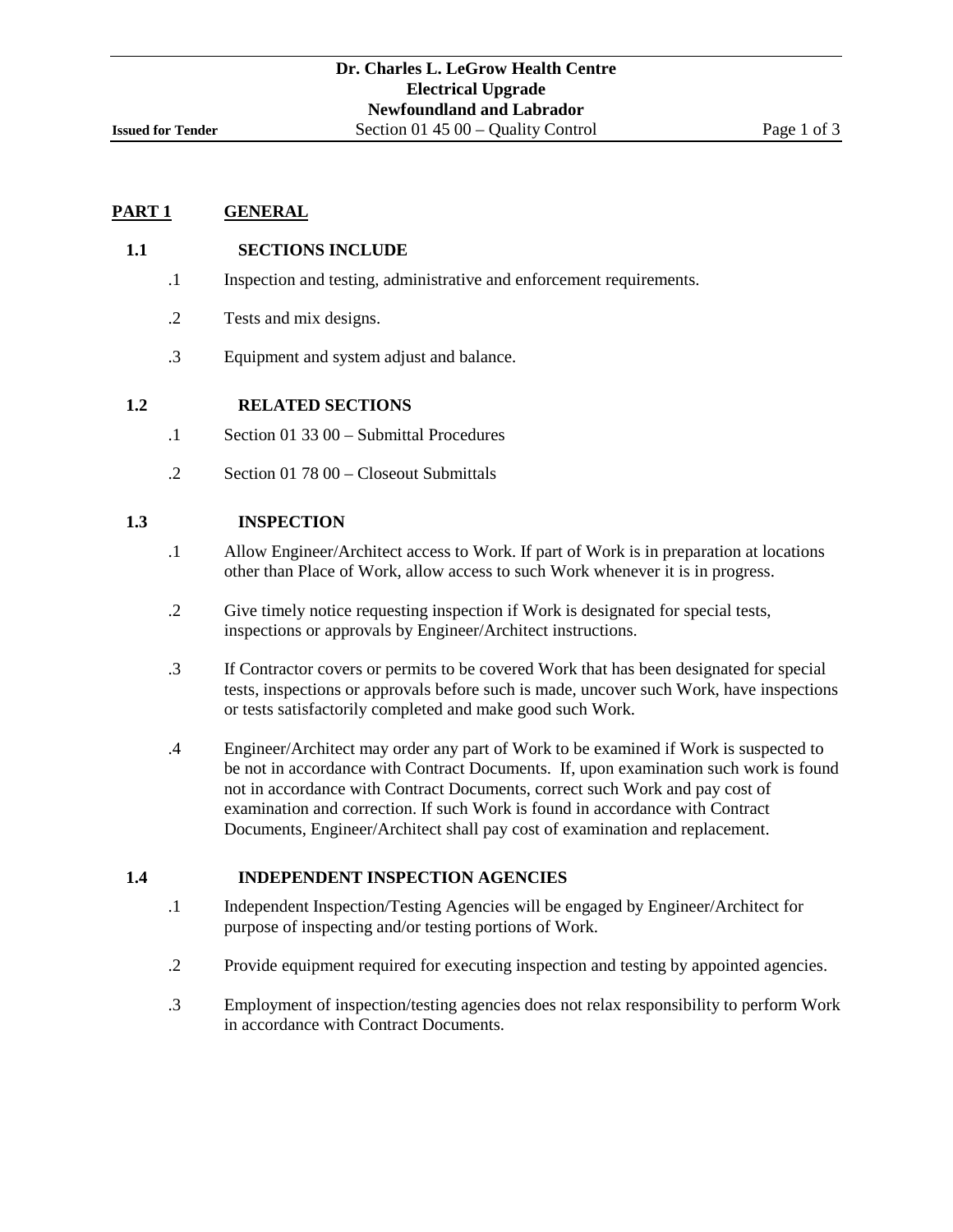.4 If defects are revealed during inspection and/or testing, appointed agency will request additional inspection and/or testing to ascertain full degree of defect. Correct defect and irregularities as advised by Engineer/Architect at no cost to Engineer/Architect. Pay costs for retesting and reinspection.

#### **1.5 ACCESS TO WORK**

- .1 Allow inspection/testing agencies access to Work, off site manufacturing and fabrication plants.
- .2 Co-operate to provide reasonable facilities for such access.

#### **1.6 PROCEDURES**

- .1 Notify appropriate agency and Engineer/Architect in advance of requirement for tests, in order that attendance arrangements can be made.
- .2 Submit samples and/or materials required for testing, as specifically requested in specifications. Submit with reasonable promptness and in an orderly sequence so as not to cause delay in Work.
- .3 Provide labour and facilities to obtain and handle samples and materials on site. Provide sufficient space to store and cure test samples.

#### **1.7 REJECTED WORK**

- .1 Remove defective Work, whether result of poor workmanship, use of defective products or damage and whether incorporated in Work or not, which has been rejected by Engineer/Architect as failing to conform to Contract Documents. Replace or re-execute in accordance with Contract Documents.
- .2 Make good other Contractor's work damaged by such removals or replacements promptly.
- .3 If in opinion of Engineer/Architect it is not expedient to correct defective Work or Work not performed in accordance with Contract Documents, Owner may deduct from Contract Price difference in value between Work performed and that called for by Contract Documents, amount of which shall be determined by Engineer/Architect.

#### **1.8 REPORTS**

- .1 Submit 3 copies of inspection and test reports to Engineer/Architect, plus electronic copies in PDF format.
- .2 Provide copy to Subcontractor of work being inspected or tested, manufacturer or fabricator of material being inspected or tested.
- .3 Include copy of all inspection and test reports in Commissioning Manuals.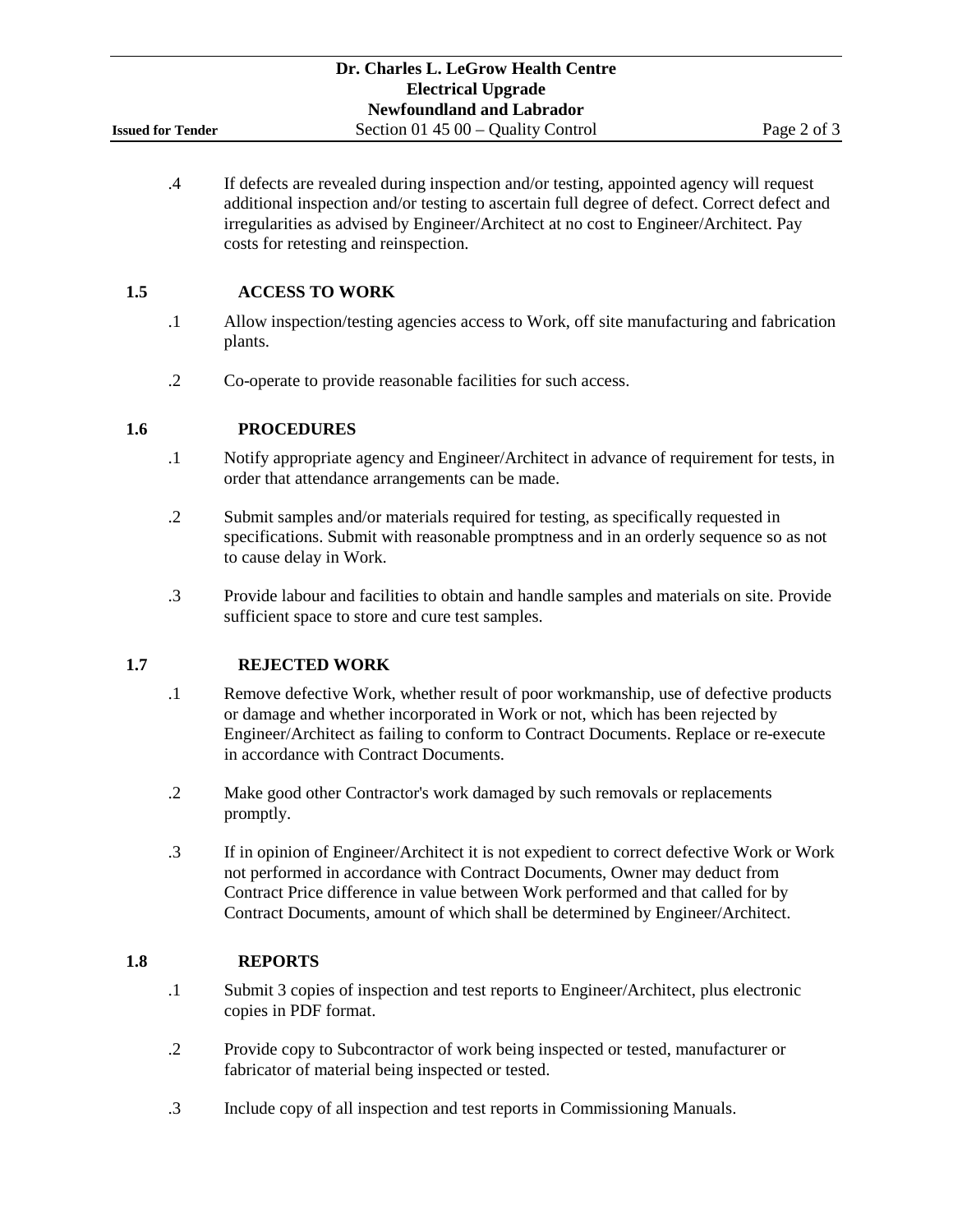# **1.9 EQUIPMENT AND SYSTEMS**

- .1 Submit adjustment and balancing reports for mechanical, electrical and building equipment systems.
- $\frac{.3.2}{.2}$  Electrical Coordinate with electrical division.

#### **PART 2 PRODUCTS (NOT APPLICABLE)**

#### **PART 3 EXECUTION (NOT APPLICABLE)**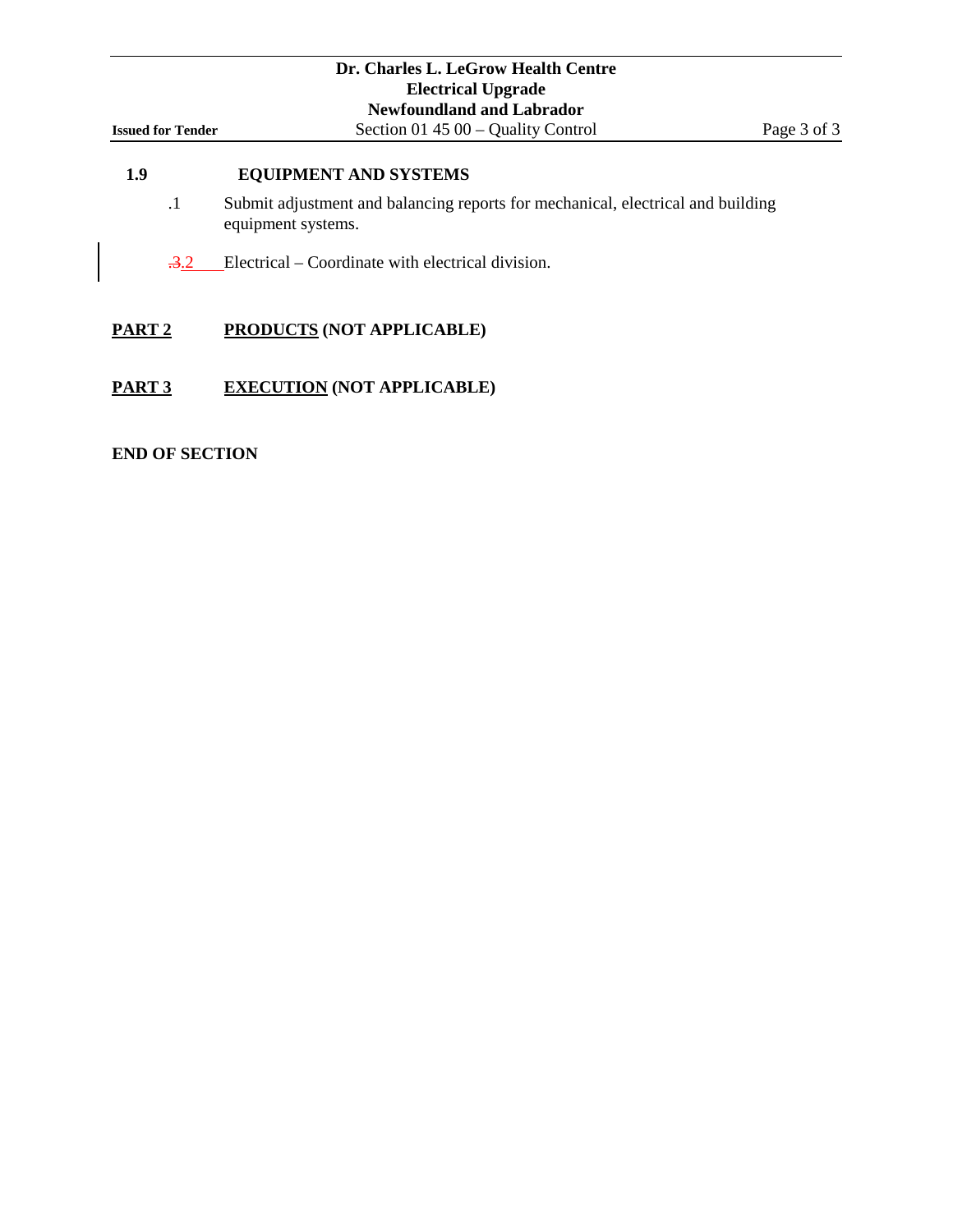### **1.1 RELATED SECTIONS**

- .1 Section 01 52 00 Construction Facilities.
- .2 Section 01 56 00 Temporary Barriers and Enclosures.

## **1.2 INSTALLATION AND REMOVAL**

- .1 Provide temporary utilities controls in order to execute work expeditiously.
- .2 Remove from site all such work after use.

## **1.3 TEMPORARY POWER AND LIGHT**

.1 Co-ordinate with Owner for temporary power connection in the building. Contractor is responsible for installation, maintenance and removal of cables, distribution and branch panel boards, poles, lighting, heating and general power receptacles as required.

#### **1.4 FIRE PROTECTION**

- .1 Provide and maintain temporary fire protection equipment during performance of Work required by insurance companies having jurisdiction and governing codes, regulations and bylaws.
- .2 Burning rubbish and construction waste materials is not permitted on site.

### **1.5 SANITARY FACILITIES**

.1 Permanent building facilities may be used on approval of Engineer/Owner.

### **1.6 TEMPORARY COMMUNICATION FACILITIES**

.1 Provide and pay for temporary telephone, fax, data hook up, lines and equipment necessary for own use.

## **PART 2 PRODUCTS (NOT APPLICABLE)**

#### **PART 3 EXECUTION (NOT APPLICABLE)**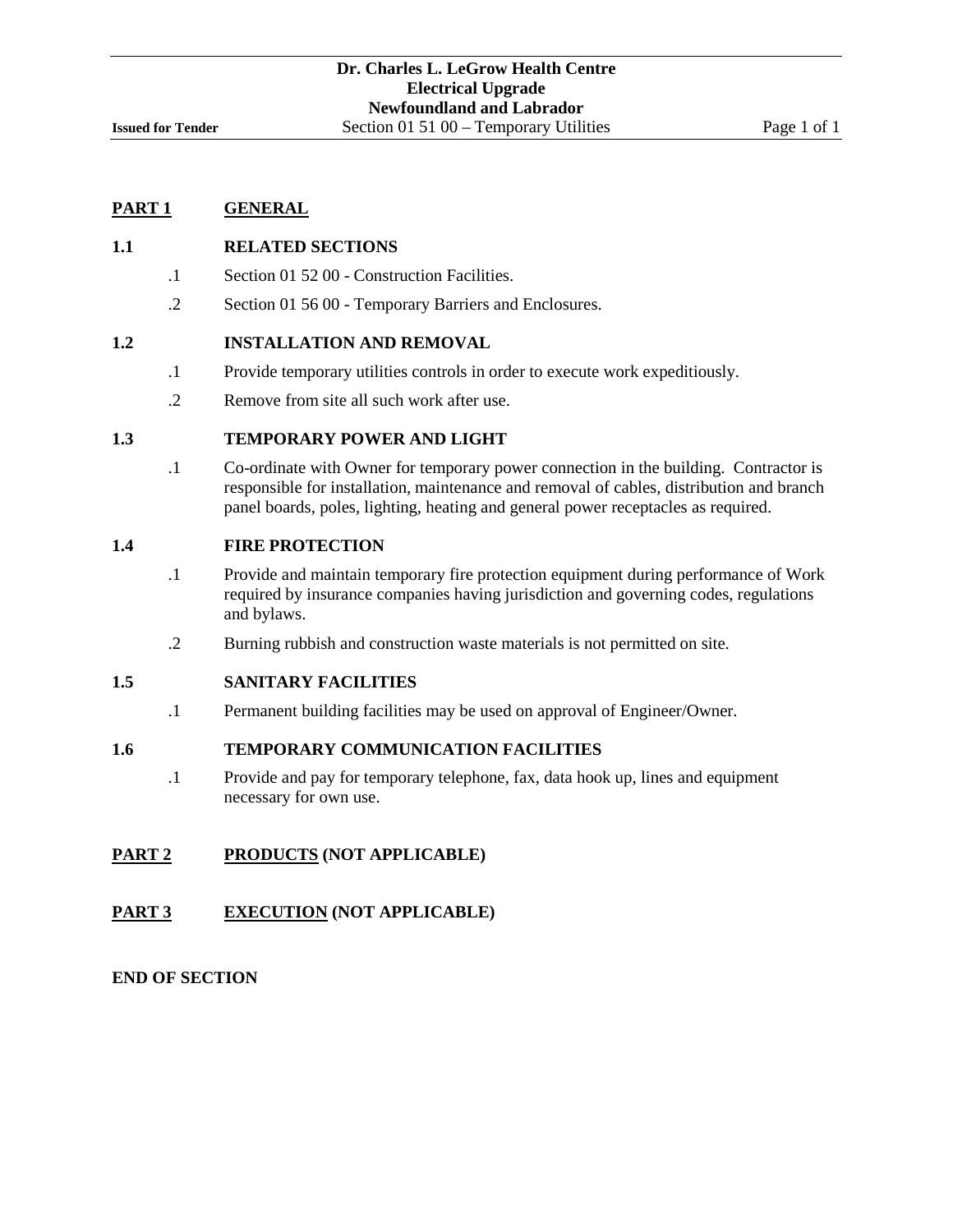## **1.1 SECTION INCLUDES**

- .1 Construction aids.
- .2 Office and sheds.
- .3 Parking.
- .4 Project identification.

### **1.2 RELATED SECTIONS**

- .1 Section 01 35 29.06 Health and Safety Requirements
- .2 Section 01 51 00 Temporary Utilities.
- .3 Section 01 56 00 Temporary Barriers and Enclosures.

#### **1.3 INSTALLATION AND REMOVAL**

- .1 Provide construction facilities in order to execute work expeditiously.
- .2 Remove from site all such work after use.

#### **1.4 SCAFFOLDING**

- .1 Provide and maintain scaffolding in rigid, secure and safe manner.
- .2 Erect scaffolding independent of walls. Remove promptly when no longer required. Refer to Section 01 35 29.06 – Health and Safety Requirements.

## **1.5 SITE STORAGE/LOADING**

- .1 Confine work and operations of employees by Contract Documents. Do not unreasonably encumber premises with products.
- .2 Do not load or permit to load any part of Work with a weight or force that will endanger the Work.

### **1.6 CONSTRUCTION PARKING**

- .1 Parking will be permitted on site provided it does not disrupt performance of work.
- .2 Provide and maintain adequate access to project site.
- .3 Build and maintain temporary roads where indicated or directed by Engineer/Architect and provide snow removal during period of Work.
- .4 If authorized to use existing roads for access to project site, maintain such roads for duration of Contract and make good damage resulting from Contractor's use of roads.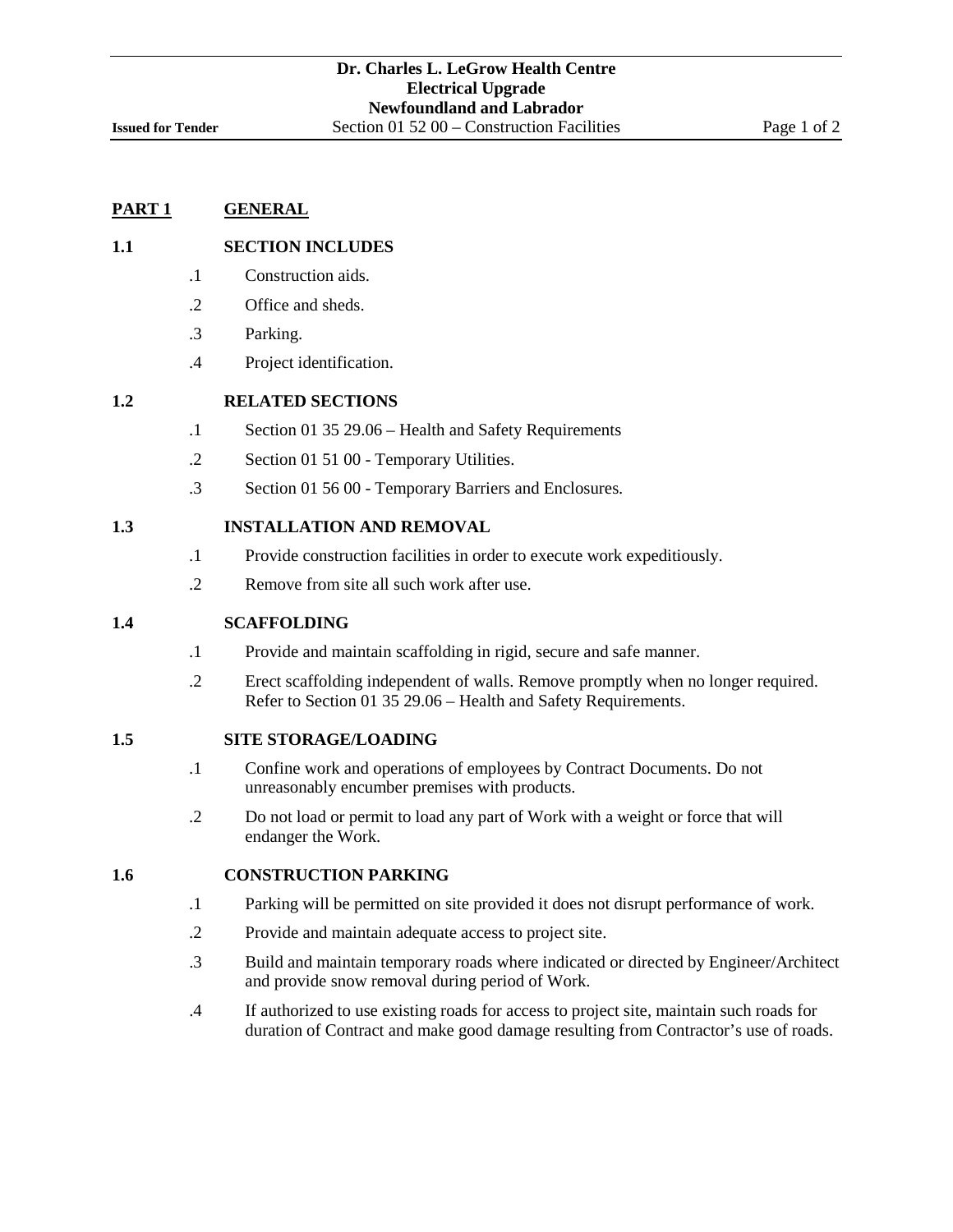## **1.7 CONTRACTOR'S SITE OFFICES**

- .1 Provide office heated to 22  $\degree$ C, lighted 750 lx and ventilated, of sufficient size to accommodate site meetings and furnished with drawing laydown table, computer, printer, telephone, internet connection, file cabinet and chair. Arrange for power supply from utility or via generator. Any costs associated with providing power to site office is to be carried by the contractor. Any cash allowance for utility Contributions in Aid of Construction shall not be used for connection of power to the contractor's site office.
- .2 Provide a clearly marked and fully stocked first-aid case in a readily available location.
- .3 Subcontractors may provide their own offices as necessary. Direct location of these offices.

## **1.8 EQUIPMENT, TOOL AND MATERIALS STORAGE**

- .1 Provide and maintain, in a clean and orderly condition, lockable weatherproof sheds for storage of tools, equipment and materials.
- .2 Locate materials not required to be stored in weatherproof sheds on site in a manner to cause least interference with work activities.

## **1.9 CLEAN-UP**

- .1 Remove construction debris, waste materials, packaging material from work site daily.
- .2 Clean dirt or mud tracked onto paved or surfaced roadways.
- .3 Store materials resulting from demolition activities that are salvageable.

## **PART 2 PRODUCTS (NOT APPLICABLE)**

## **PART 3 EXECUTION (NOT APPLICABLE)**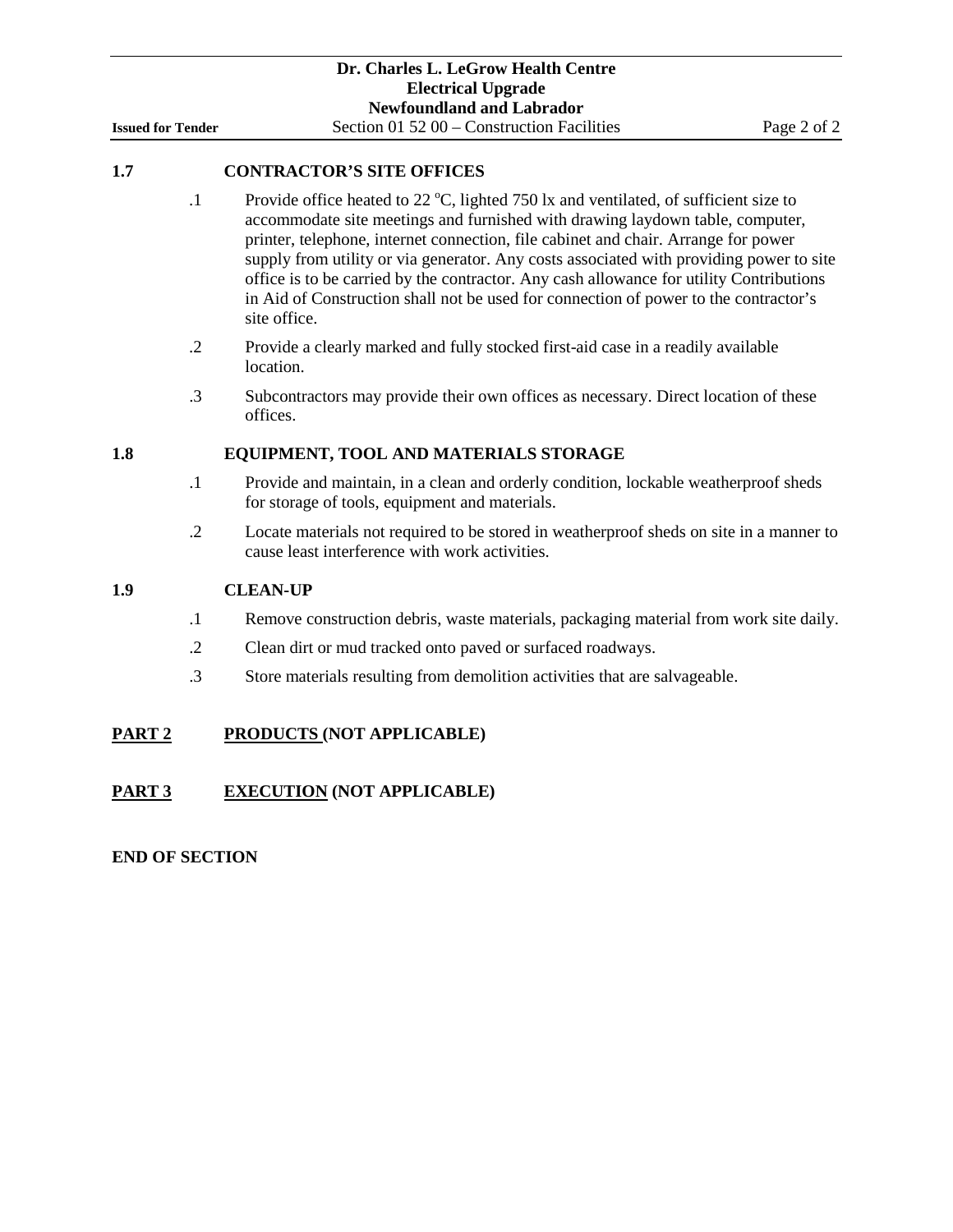### **1.1 SECTION INCLUDES**

- .1 Barriers.
- .2 Environmental Controls.
- .3 Traffic Controls.
- .4 Fire Routes.

### **1.2 RELATED SECTIONS**

- .1 Section 01 51 00 Temporary Utilities.
- .2 Section 01 52 00 Construction Facilities.

### **1.3 INSTALLATION AND REMOVAL**

- .1 Provide temporary controls in order to execute Work expeditiously.
- .2 Remove from site all such work after use.

#### **1.4 DUST TIGHT SCREENS**

- .1 Provide dust tight screens or insulated partitions to localize dust generating activities, and for protection of workers, finished areas of Work and public.
- .2 Maintain and relocate protection until such work is complete.

### **1.5 FIRE ROUTES**

.1 Maintain access to property including overhead clearances for use by emergency response vehicles.

### **1.6 PROTECTION OF BUILDING FINISHES**

- .1 Provide protection for finished and partially finished building finishes and equipment during performance of Work.
- .2 Provide necessary screens, covers, and hoardings.
- .3 Confirm with Engineer/Architect locations and installation schedule 3 days prior to installation.
- .4 Be responsible for damage incurred due to lack of or improper protection.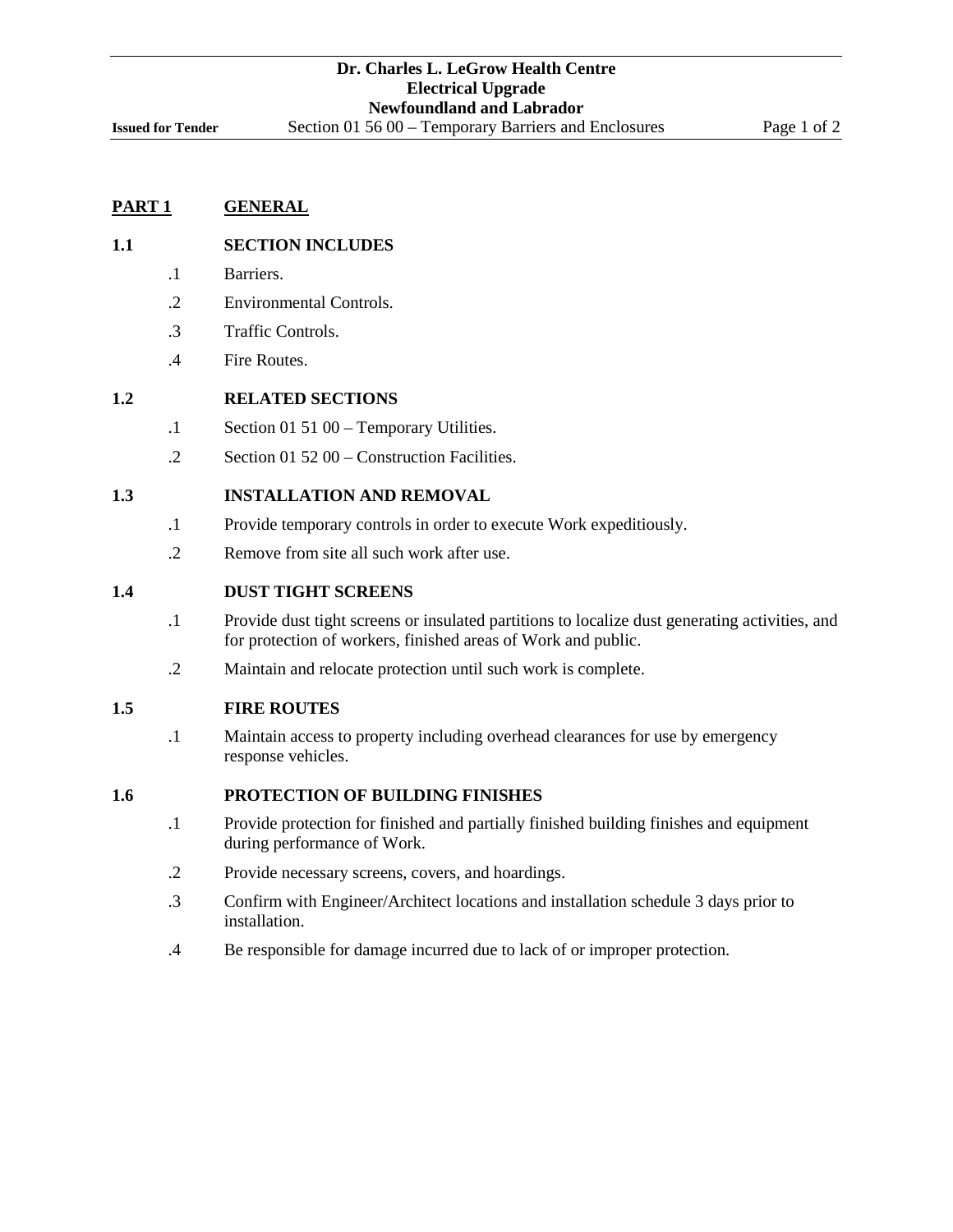# **PART 2 PRODUCTS (NOT APPLICABLE)**

**PART 3 EXECUTION (NOT APPLICABLE)**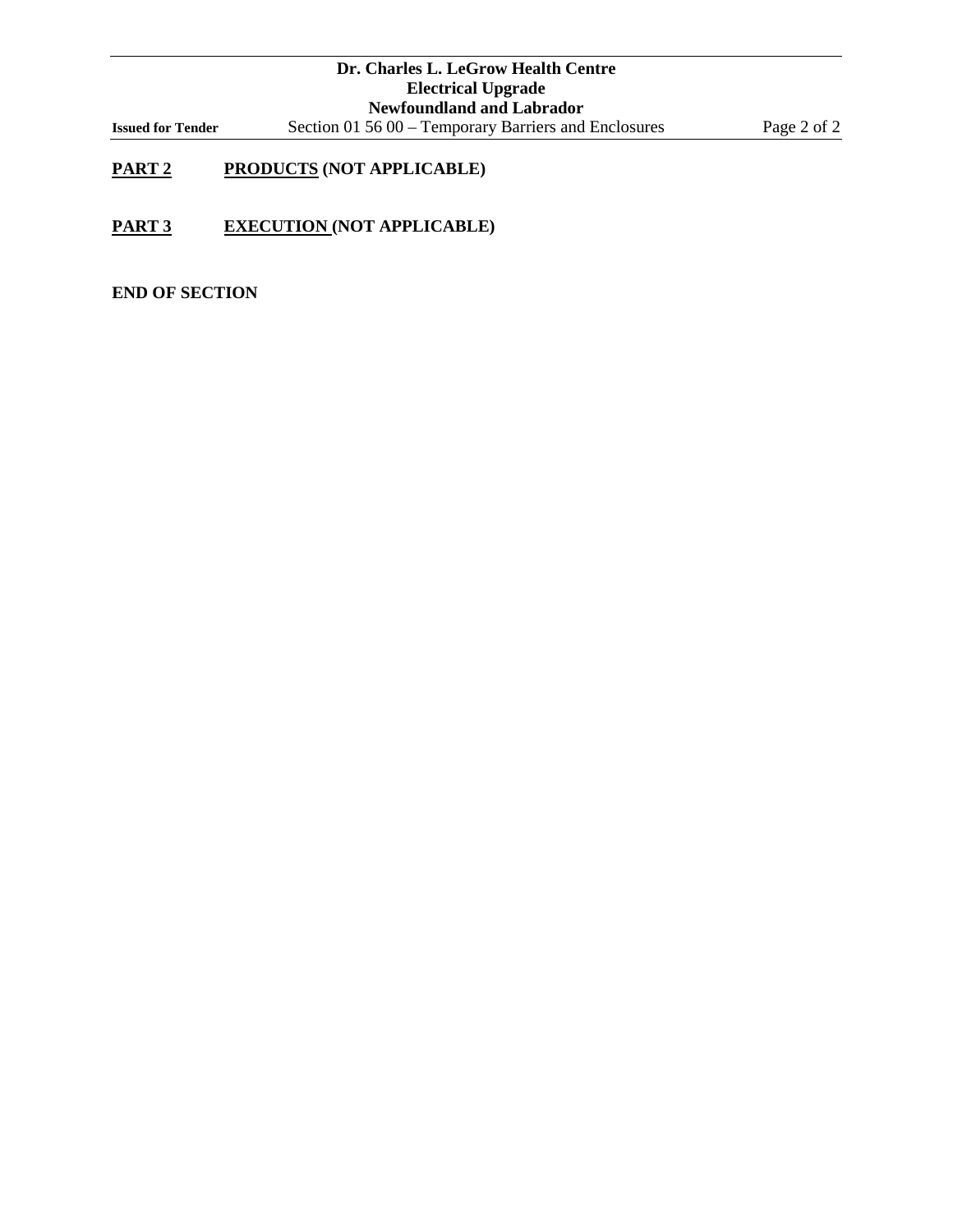## **1.1 SECTION INCLUDES**

- .1 Product quality, availability, storage, handling, protection, and transportation.
- .2 Manufacturer's instructions.
- .3 Quality of Work, coordination and fastenings.

### **1.2 RELATED SECTIONS**

- .1 Section 01 45 00 Quality Control.
- .2 Section 01 73 00 Execution.

## **1.3 REFERENCES**

- .1 Within text of each specifications section, reference may be made to reference standards. Conform to these reference standards, in whole or in part as specifically requested in specifications.
- .2 Conform to latest date of issue of referenced standards in effect on date of submission of Tenders, except where specific date or issue is specifically noted.

## **1.4 QUALITY**

- .1 Products, materials, equipment and articles (referred to as products throughout specifications) incorporated in Work shall be new, not damaged or defective, and of best quality (compatible with specifications) for purpose intended. If requested, furnish evidence as to type, source and quality of products provided.
- .2 Defective products, whenever identified prior to completion of Work, will be rejected, regardless of previous inspections. Inspection does not relieve responsibility, but is precaution against oversight or error. Remove and replace defective products at own expense and be responsible for delays and expenses caused by rejection.
- .3 Should any dispute arise as to quality or fitness of products, decision rests strictly with Engineer /Architect based upon requirements of Contract Documents.
- .4 Within 7 (seven) days of written request by Engineer/Architect, submit following information for material and equipment proposed for supply:
	- .1 Name and address of manufacturer.
	- .2 trade name, model and catalogue number,
	- .3 performance, descriptive and test data,
	- .4 manufacturer's installation or application instructions,
	- .5 evidence of arrangements to procure.
- .5 Use products of one manufacturer for material and equipment of same type or classification unless otherwise specified.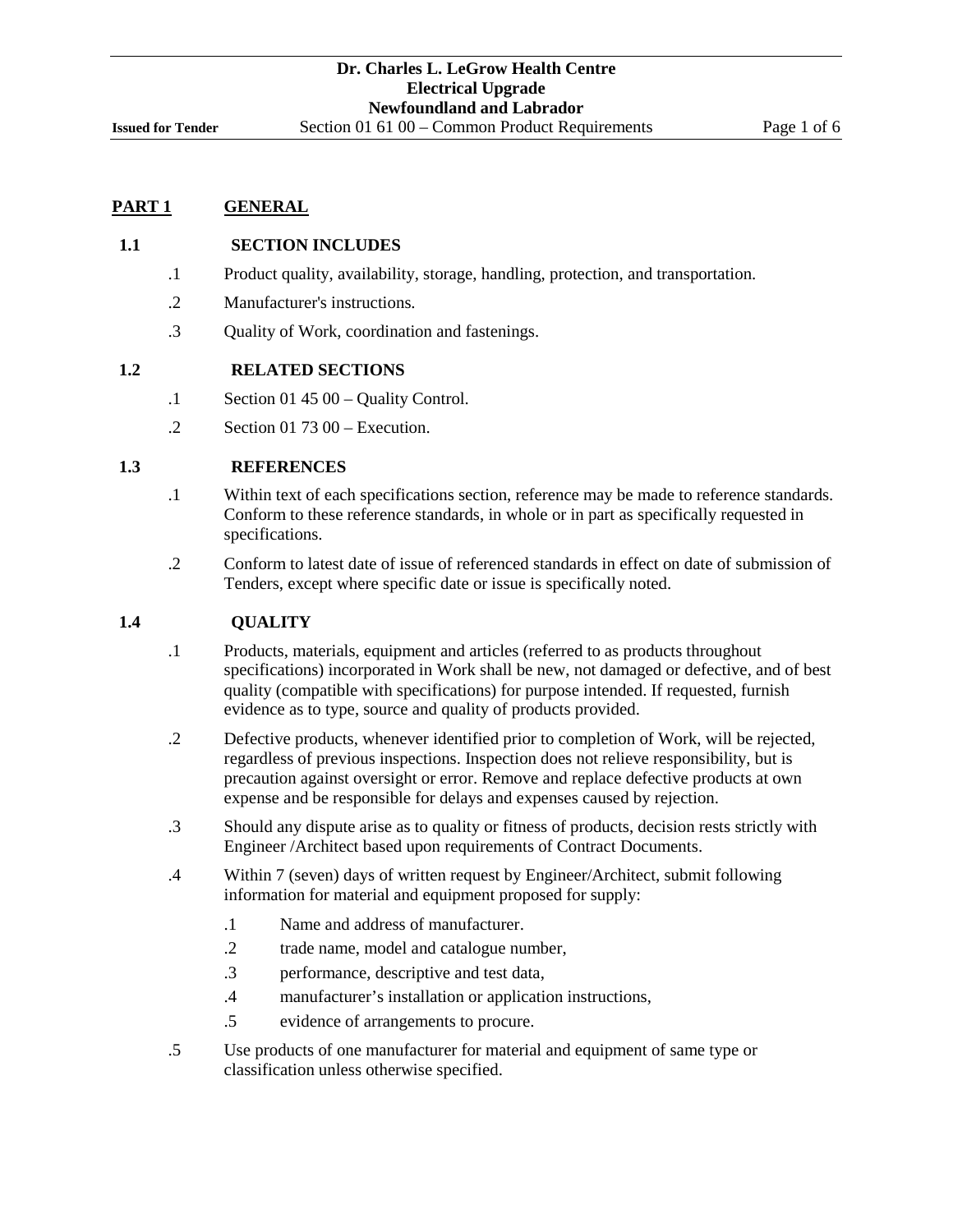## **1.5 AVAILABILITY**

- .1 Immediately upon signing Contract, review product delivery requirements and anticipate foreseeable supply delays for any items. If delays in supply of products are foreseeable, notify Engineer/Architect of such, in order that substitutions or other remedial action may be authorized in ample time to prevent delay in performance of work.
- .2 In event of failure to notify Engineer/Architect at commencement of Work and should it subsequently appear that Work may be delayed for such reason, Engineer/Architect reserves right to substitute more readily available products of similar character, at no increase in Contract Price or Contract Time.

## **1.6 STORAGE, HANDLING AND PROTECTION**

mechanical or electrical rooms.

- .1 Handle and store products in manner to prevent damage, adulteration, deterioration and soiling and in accordance with manufacturer's instructions when applicable.
- .2 Store packaged or bundled products in original and undamaged condition with manufacturer's seal and labels intact. Do not remove from packaging or bundling until required in Work.
- .3 Store products subject to damage from weather in weatherproof enclosures.
- .4 Store cementitious products clear of earth or concrete floors, and away from walls.
- .5 Keep sand, when used for grout or mortar materials, clean and dry. Store sand on wooden platforms and cover with waterproof tarpaulins during inclement weather.
- .6 Store sheet materials, lumber on flat, solid supports and keep clear of ground. Slope to shed moisture.
- .7 Store and mix paints in heated and ventilated room. Remove oily rags and other combustible debris from site daily. Take every precaution necessary to prevent spontaneous combustion.
- .8 Remove and replace damaged products at own expense and to satisfaction of Engineer/Architect.
- .9 Touch-up damaged factory finished surfaces to Engineer/Architect satisfaction. Use touch-up materials to match original. Do not paint over name plates.

## **1.7 TRANSPORTATION**

.1 Pay costs of transportation of products required in performance of Work.

## **1.8 MANUFACTURER'S INSTRUCTIONS**

.1 Unless otherwise indicated in specifications, install or erect products in accordance with manufacturer's instructions. Do not rely on labels or enclosures provided with products. Obtain written instructions directly from manufacturers.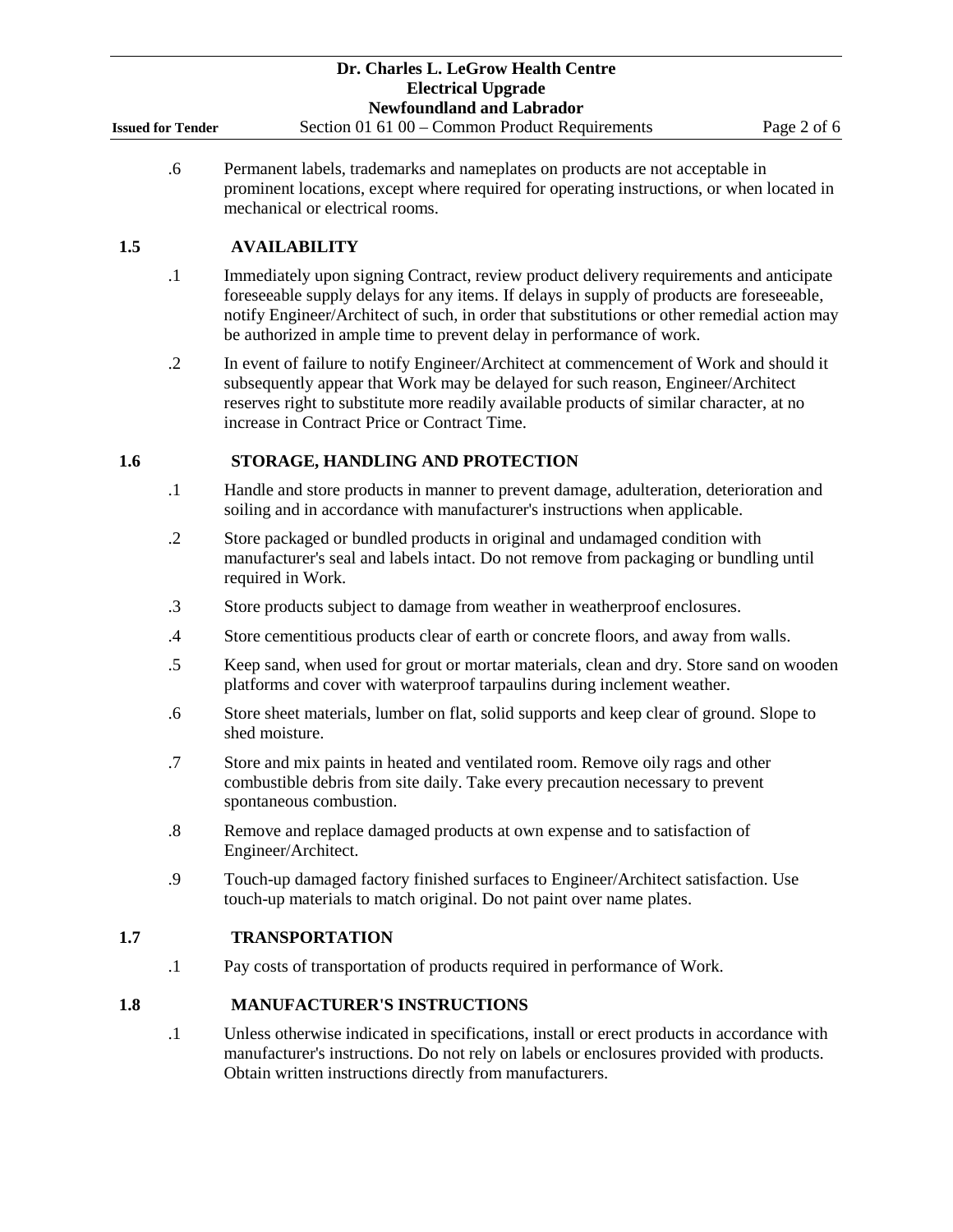|                          | Dr. Charles L. LeGrow Health Centre<br><b>Electrical Upgrade</b><br><b>Newfoundland and Labrador</b>                                                                                                                                                                        |
|--------------------------|-----------------------------------------------------------------------------------------------------------------------------------------------------------------------------------------------------------------------------------------------------------------------------|
| <b>Issued for Tender</b> | Section 01 61 00 - Common Product Requirements<br>Page 3 of 6                                                                                                                                                                                                               |
| $\cdot$ .2               | Notify Engineer/Architect in writing, of conflicts between specifications and<br>manufacturer's instructions, so that Engineer/Architect may establish course of action.                                                                                                    |
| $\cdot$ 3                | Improper installation or erection of products, due to failure in complying with these<br>requirements, authorizes Engineer/Architect to require removal and re-installation at no<br>increase in Contract Price or Contract Time.                                           |
| 1.9                      | <b>QUALITY OF WORK</b>                                                                                                                                                                                                                                                      |
| $\cdot$                  | Ensure Quality of Work is of highest standard, executed by workers experienced and<br>skilled in respective duties for which they are employed. Immediately notify<br>Engineer/Architect if required Work is such as to make it impractical to produce required<br>results. |
| $\cdot$ .2               | Do not employ anyone unskilled in their required duties. Engineer/Architect reserves<br>right to require dismissal from site, workers deemed incompetent or careless.                                                                                                       |
| .3                       | Decisions as to standard or fitness of Quality of Work in cases of dispute rest solely with<br>Engineer/Architect, whose decision is final.                                                                                                                                 |
| 1.10                     | <b>CO-ORDINATION</b>                                                                                                                                                                                                                                                        |
| $\cdot$                  | Ensure cooperation of workers in laying out Work. Maintain efficient and continuous<br>supervision.                                                                                                                                                                         |
| $\cdot$ .2               | Be responsible for coordination and placement of openings, sleeves and accessories.                                                                                                                                                                                         |
| 1.11                     | <b>CONCEALMENT</b>                                                                                                                                                                                                                                                          |
| $\cdot$ 1                | In finished areas, conceal pipes, ducts and wiring in floors, walls and ceilings, except<br>where indicated otherwise.                                                                                                                                                      |
| $\cdot$                  | Before installation, inform Engineer/Architect if there is interference. Install as directed<br>by Engineer/Architect.                                                                                                                                                      |
| 1.12                     | <b>REMEDIAL WORK</b>                                                                                                                                                                                                                                                        |
| $\cdot$ 1                | Perform remedial work required to repair or replace parts or portions of Work identified<br>as defective or unacceptable. Coordinate adjacent affected Work as required.                                                                                                    |
| $\cdot$ .2               | Perform remedial work by specialists familiar with materials affected. Perform in a<br>manner to neither damage nor put at risk any portion of Work.                                                                                                                        |
| 1.13                     | <b>LOCATION OF FIXTURES</b>                                                                                                                                                                                                                                                 |
| $\cdot$                  | Consider location of fixtures, outlets, and mechanical and electrical items indicated as<br>approximate.                                                                                                                                                                    |
| $\cdot$                  | Locate equipment, fixtures and distribution systems to provide minimum interference and<br>maximum usable space and in accordance with manufacturer's recommendations for<br>safety, access and maintenance.                                                                |
| $\cdot$ 3                | Inform Engineer/Architect of conflicting installation. Install as directed.                                                                                                                                                                                                 |
| $\cdot$ 4                | Submit field drawings to indicate relative position of various services and equipment                                                                                                                                                                                       |

when required by Engineer/Architect.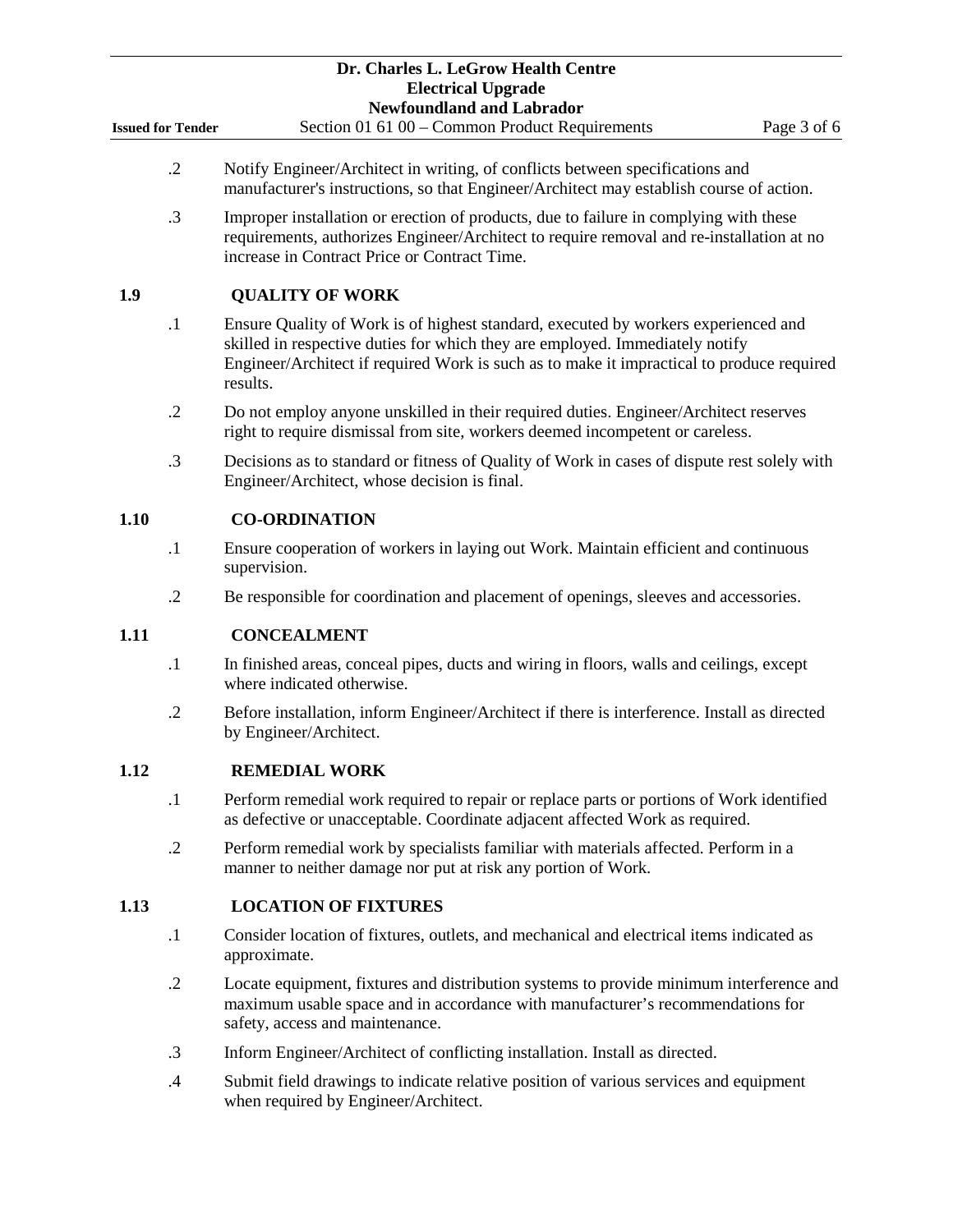### **1.14 FASTENINGS GENERAL**

- .1 Provide metal fastenings and accessories in same texture, colour and finish as base metal in which they occur. Prevent electrolytic action between dissimilar metals. Use noncorrosive fasteners, anchors and spacers for securing exterior work, unless stainless steel or other material is specifically requested in affected specification section.
- .2 Space anchors within individual load limit or shear capacity and ensure they provide positive permanent anchorage. Wood plugs are not acceptable.
- .3 Conceal fasteners where indicated. Space evenly and lay out neatly.
- .4 Fastenings which cause Spalding or cracking are not acceptable.
- .5 Obtain Engineer/Architect's approval before using explosive actuated fastening devices. If approval is obtained comply with CSA Z166.

## **1.15 FASTENINGS - EQUIPMENT**

- .1 Use fastenings of standard commercial sizes and patterns with material and finish suitable for service.
- .2 Use heavy hexagon heads, semi-finished unless otherwise specified. Use No. 304 stainless steel for exterior areas.
- .3 Bolts may not project more than one diameter beyond nuts.
- .4 Use plain type washers on equipment, sheet metal and soft gasket lock type washers where vibrations occur. Use resilient washers with stainless steel.

#### **1.16 PROTECTION OF WORK IN PROGRESS**

.1 Prevent overloading of any part of building. Do not cut, drill or sleeve any load bearing structural member, unless specifically indicated without written approval of Engineer/Architect.

## **1.17 EXISTING UTILITIES**

- .1 When breaking into or connecting to existing services or utilities, execute work at times directed by local governing authorities, with minimum of disturbance to work.
- .2 Protect, relocate or maintain existing active services. When services are encountered, cap off in manner approved by authority having jurisdiction. Stake and record location of capped service.
- .3 Submit schedule to and obtain approval from Engineer/Architect for any shut-down or closure of active services or facility. Adhere to approved schedule and provide notice to affected parties.
- .4 Where unknown services are encountered, immediately advise Engineer/Architect and confirm findings in writing.
- .5 Remove abandoned services lines within 2m of structures. Cap or otherwise seal lines at cut-off points as directed by Engineer/Architect.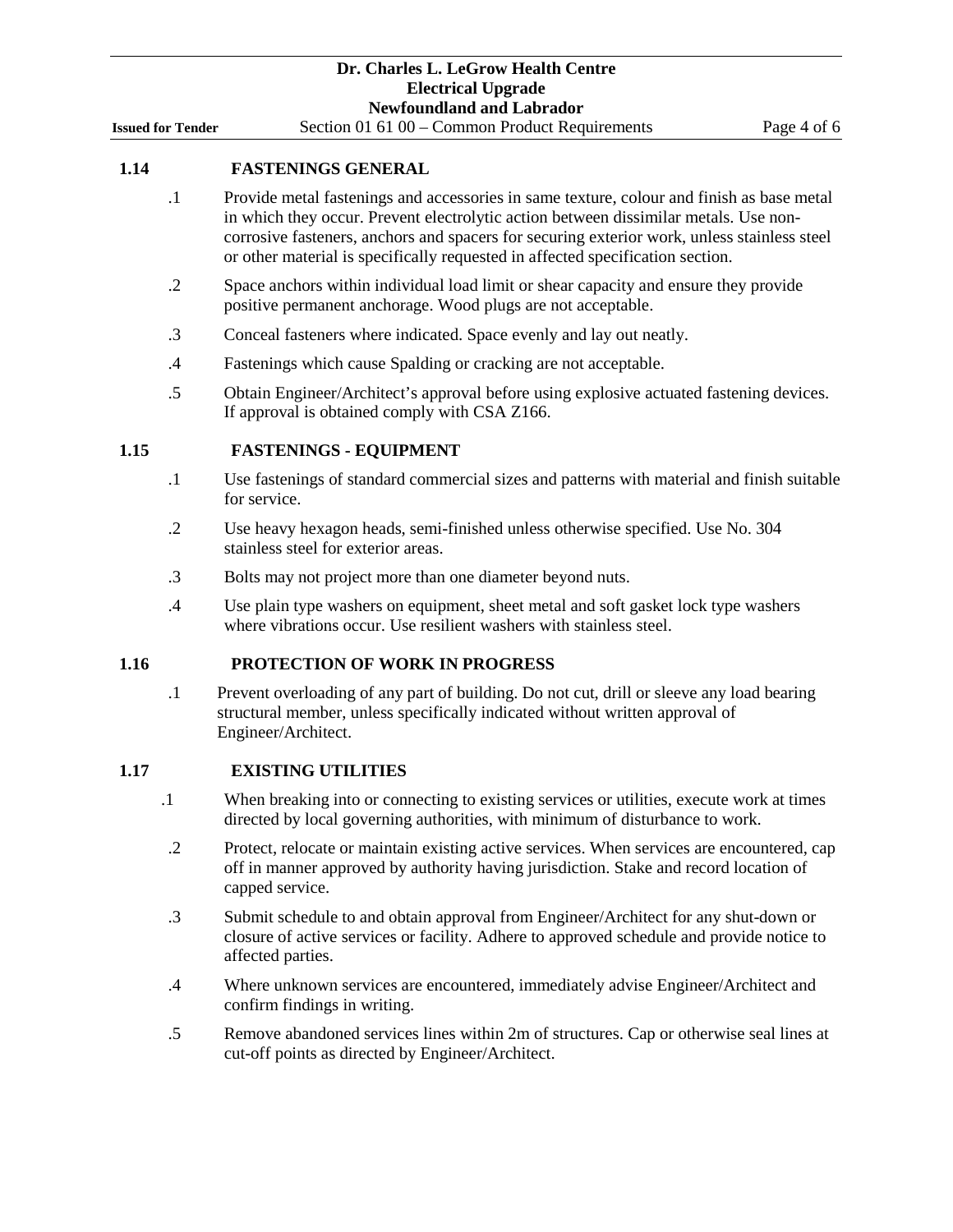|      |                          | Dr. Charles L. LeGrow Health Centre<br><b>Electrical Upgrade</b>                                                                                                                                                                                                                                                                                                                                                           |
|------|--------------------------|----------------------------------------------------------------------------------------------------------------------------------------------------------------------------------------------------------------------------------------------------------------------------------------------------------------------------------------------------------------------------------------------------------------------------|
|      | <b>Issued for Tender</b> | <b>Newfoundland and Labrador</b><br>Section 01 61 00 - Common Product Requirements<br>Page 5 of 6                                                                                                                                                                                                                                                                                                                          |
| 1.18 |                          | <b>SELECTION OF MATERIAL AND EQUIPMENT</b>                                                                                                                                                                                                                                                                                                                                                                                 |
|      | $\cdot$ 1                | Material and equipment will be specified in the tender documents, and selected by<br>Contractor, by one or more of the following methods:                                                                                                                                                                                                                                                                                  |
|      |                          | $\cdot$<br>Specification by reference to a relevant Standard, such as CSA, ASTM, ULC,<br>etc., select any material or equipment that meets or exceeds the specified.                                                                                                                                                                                                                                                       |
|      |                          | Specification by reference to an accepted product evaluation publication, such as<br>$\cdot$ .2<br>the CGSB "Qualified Products List", or CCMC Registry of Product<br>Evaluations", - select any manufacturer's product so listed.                                                                                                                                                                                         |
|      |                          | .3<br>Specification by Prescriptive or Performance specification – select any material<br>or equipment meeting or exceeding specification.                                                                                                                                                                                                                                                                                 |
|      |                          | .4<br>Specification by identification of one or more Manufacturer's specific product(s)<br>as an "Acceptable Product", along with a listing of other manufacturers who may<br>offer equivalent products – select any product so named, or select from<br>equivalent product(s) of other listed manufacturers.                                                                                                              |
|      | $\cdot$ .2               | "Acceptable Product" is deemed to be a complete and working commodity as described<br>by a manufacturer's name, catalogue number, trade name, or any combination thereof,<br>and will constitute the minimum standard of acceptance.                                                                                                                                                                                       |
|      | .3                       | Engineer/Architect will determine acceptability of Contractor's selection of material and<br>equipment at time of Shop Drawing review.                                                                                                                                                                                                                                                                                     |
|      | .4                       | When material or equipment is specified by a Standard, Prescriptive or Performance<br>specification, upon request of the Engineer/Architect, obtain from manufacturer an<br>independent laboratory reporting, showing that material or equipment meets or exceeds<br>the specified requirements.                                                                                                                           |
| 1.19 |                          | SUBSTITUTION OF MATERIAL AND EQUIPMENT                                                                                                                                                                                                                                                                                                                                                                                     |
|      | $\cdot$                  | <b>Prior to Tender</b> closing bidders may propose addition of other manufacturer's names to<br>those listed in the tender documents providing requests are made in writing at least 7 days<br>prior to tender closing date or bid depository where bid depository is used.<br>Engineer/Architect will inform all prospective bidders of decision by addendum, issued at<br>least 5 days prior to the tender closing date. |

Where no manufacturer's names are listed, the onus is on contractor to provide material and equipment to meet performance specification.

- .2 **After Contract award** substitutions of material or equipment, other than as selected by Contractor from those specified, will be considered by Engineer/Architect only if:
	- .1 material or equipment selected from those specified are not available
	- .2 delivery date of material or equipment selected from those specified would unduly delay completion of the Contract; or
	- .3 alternative material or equipment to those specified, provided they are determined by the Engineer/Architect to be equivalent to or better that those specified, will result in a credit to the Contract amount.
- .3 Requests for substitutions after Contract award must be accompanied by sufficient information in the form of shop drawings, manufacturer's literature, samples or other data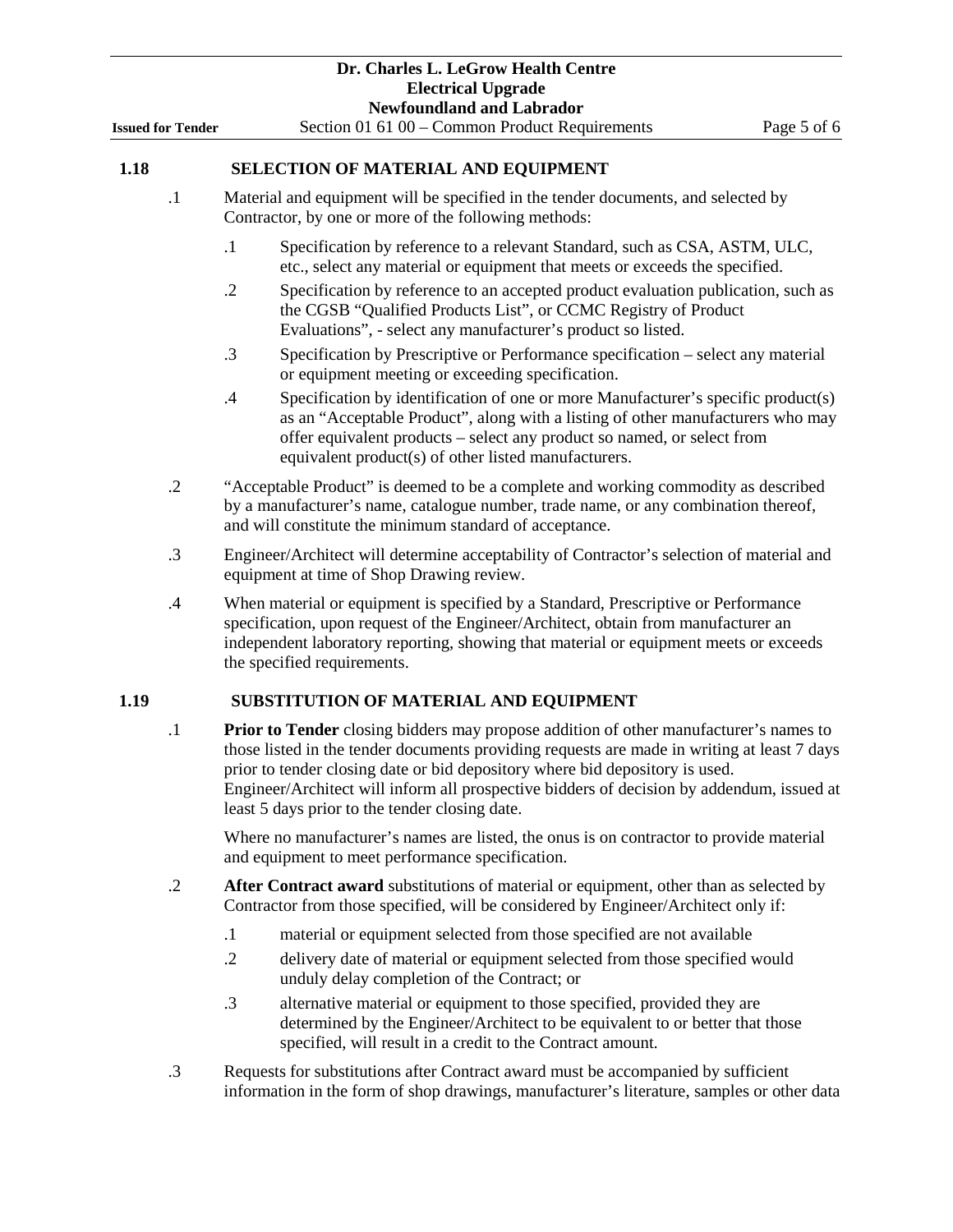|                          | Dr. Charles L. LeGrow Health Centre                                                                                                                                                                                                                                                  |             |
|--------------------------|--------------------------------------------------------------------------------------------------------------------------------------------------------------------------------------------------------------------------------------------------------------------------------------|-------------|
|                          | <b>Electrical Upgrade</b>                                                                                                                                                                                                                                                            |             |
|                          | <b>Newfoundland and Labrador</b>                                                                                                                                                                                                                                                     |             |
| <b>Issued for Tender</b> | Section 01 61 00 – Common Product Requirements                                                                                                                                                                                                                                       | Page 6 of 6 |
|                          | to permit proper investigation of the substitutes used. Requests must also include<br>statements of respective costs of material or equipment originally specified and the<br>proposed substitution.                                                                                 |             |
| $\cdot$                  | Should a proposed substitution be accepted after Contract award either in part or in<br>whole, assume full responsibility and costs when substitution affects other work on<br>Project. Contractor to pay for design or drawing changes required as a result of the<br>substitution. |             |
| $.5\,$                   | Amounts of all credits arising from approval of substitutions after Contract award will be<br>determined by Engineer/Architect and the Contract amount will be reduced accordingly.                                                                                                  |             |
| PART <sub>2</sub>        | <b>PRODUCTS (NOT APPLICABLE)</b>                                                                                                                                                                                                                                                     |             |
| PART 3                   | <b>EXECUTION (NOT APPLICABLE)</b>                                                                                                                                                                                                                                                    |             |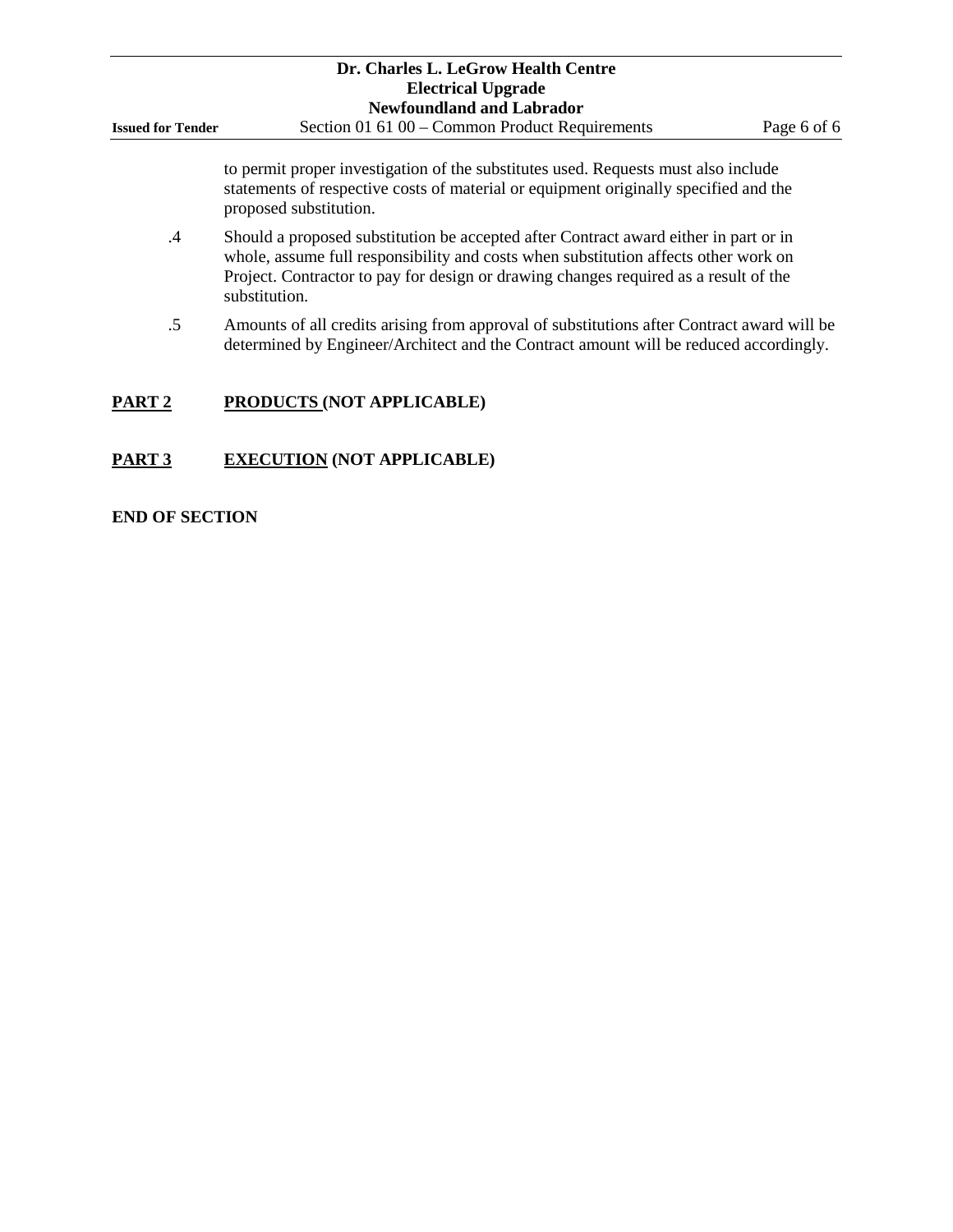## **1.1 SECTION INCLUDES**

.1 Requirements and limitations for cutting and patching the Work.

### **1.2 RELATED SECTIONS**

- .1 Section 01 11 00 Summary of Work.
- .2 Section 01 33 00 Submittal Procedures.

## **1.3 SUBMITTALS**

- .1 Submit written request in advance of cutting or alteration which affects:
	- .1 Structural integrity of any element of Project.
	- .2 Integrity of weather-exposed or moisture-resistant elements.
	- .3 Efficiency, maintenance, or safety of any operational element.
	- .4 Visual qualities of sight-exposed elements.
	- .5 Work of Owner or separate contractor.
- .2 Include in request:
	- .1 Identification of Project.
	- .2 Location and description of affected Work.
	- .3 Statement on necessity for cutting or alteration.
	- .4 Description of proposed Work, and products to be used.
	- .5 Alternatives to cutting and patching.
	- .6 Effect on Work of Owner or separate contractor.
	- .7 Written permission of affected separate contractor.
	- .8 Date and time work will be executed.

### **1.4 PREPARATION**

- .1 Inspect existing conditions, including elements subject to damage or movement during cutting and patching.
- .2 After uncovering, inspect conditions affecting performance of Work.
- .3 Beginning of cutting or patching means acceptance of existing conditions.
- .4 Provide supports to assure structural integrity of surroundings; provide devices and methods to protect other portions of project from damage.
- .5 Provide protection from elements for areas which may be exposed by uncovering work; maintain excavations free of water.
- .6 Obtain Engineer/Architect's approval before cutting, boring or sleeving load-bearing members.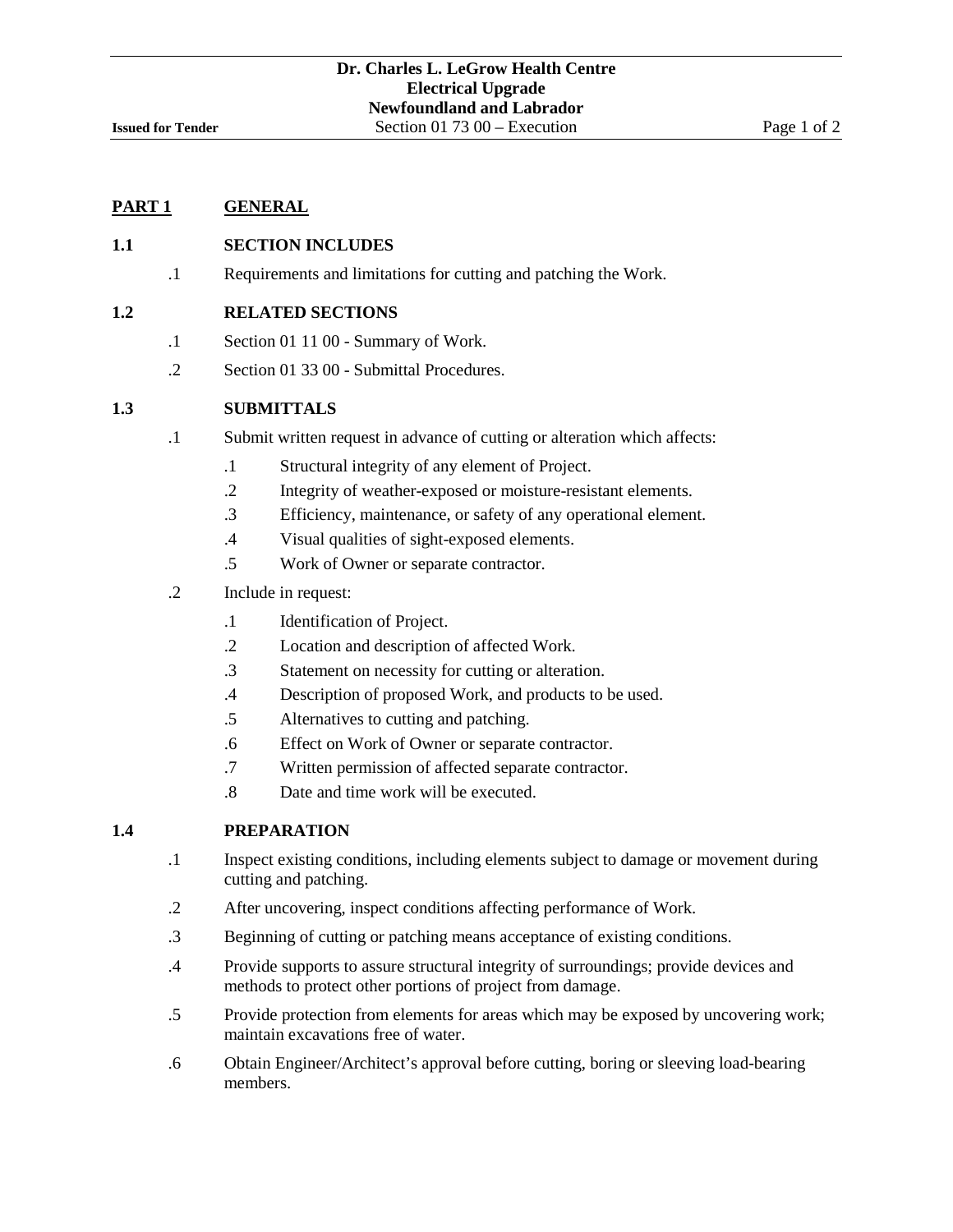|                          | Dr. Charles L. LeGrow Health Centre |             |
|--------------------------|-------------------------------------|-------------|
|                          | <b>Electrical Upgrade</b>           |             |
|                          | <b>Newfoundland and Labrador</b>    |             |
| <b>Issued for Tender</b> | Section 01 73 00 – Execution        | Page 2 of 2 |

| 1.5 |            | <b>EXECUTION</b>                                                                                                                                                                                                          |
|-----|------------|---------------------------------------------------------------------------------------------------------------------------------------------------------------------------------------------------------------------------|
|     | $\cdot$ 1  | Execute cutting, fitting, and patching including excavation and fill, to complete Work.                                                                                                                                   |
|     | $\cdot$ .2 | Fit several parts together, to integrate with other Work.                                                                                                                                                                 |
|     | $\cdot$ 3  | Uncover Work to install ill-timed Work.                                                                                                                                                                                   |
|     | .4         | Remove and replace defective and non-conforming Work.                                                                                                                                                                     |
|     | .5         | Provide openings in non-structural elements of Work for penetrations of mechanical and<br>electrical Work.                                                                                                                |
|     | .6         | Execute Work by methods to avoid damage to other Work, and which will provide proper<br>surfaces to receive patching and finishing.                                                                                       |
|     | .7         | Employ original installer to perform cutting and patching for weather-exposed and<br>moisture-resistant elements, and sight-exposed surfaces.                                                                             |
|     | .8         | Cut rigid materials using masonry saw or core drill. Pneumatic or impact tools not<br>allowed on masonry work without prior approval.                                                                                     |
|     | .9         | Restore work with new products in accordance with requirements of Contract<br>Documents.                                                                                                                                  |
|     | .10        | Fit Work to pipes, sleeves, ducts, conduit, and other penetrations through surfaces.                                                                                                                                      |
|     | .11        | At penetration of fire rated wall, ceiling, or floor construction, completely seal voids with<br>firestopping material in accordance with Section 07 84 00 - Firestopping, full thickness of<br>the construction element. |
|     | .12        | Refinish surfaces to match adjacent finishes: For continuous surfaces refinish to nearest<br>intersection; for an assembly, refinish entire unit.                                                                         |
|     | .13        | Conceal pipes, ducts and wiring in floor, wall and ceiling construction of finished areas<br>except where indicated otherwise.                                                                                            |
|     | .14        | Make cuts with clean, true, smooth edges.                                                                                                                                                                                 |
|     | .15        | Where new work connects with existing, and where existing work is altered, cut, patch<br>and make good to match existing work.                                                                                            |
| 1.6 |            | WASTE MANAGEMENT AND DISPOSAL                                                                                                                                                                                             |
|     | $\cdot$ 1  | Separate waste materials in accordance with Section 01 74 $21 -$ Construction/Demolition<br>Waste Management and Disposal.                                                                                                |

## **PART 2 PRODUCTS (NOT APPLICABLE)**

# **PART 3 EXECUTION (NOT APPLICABLE)**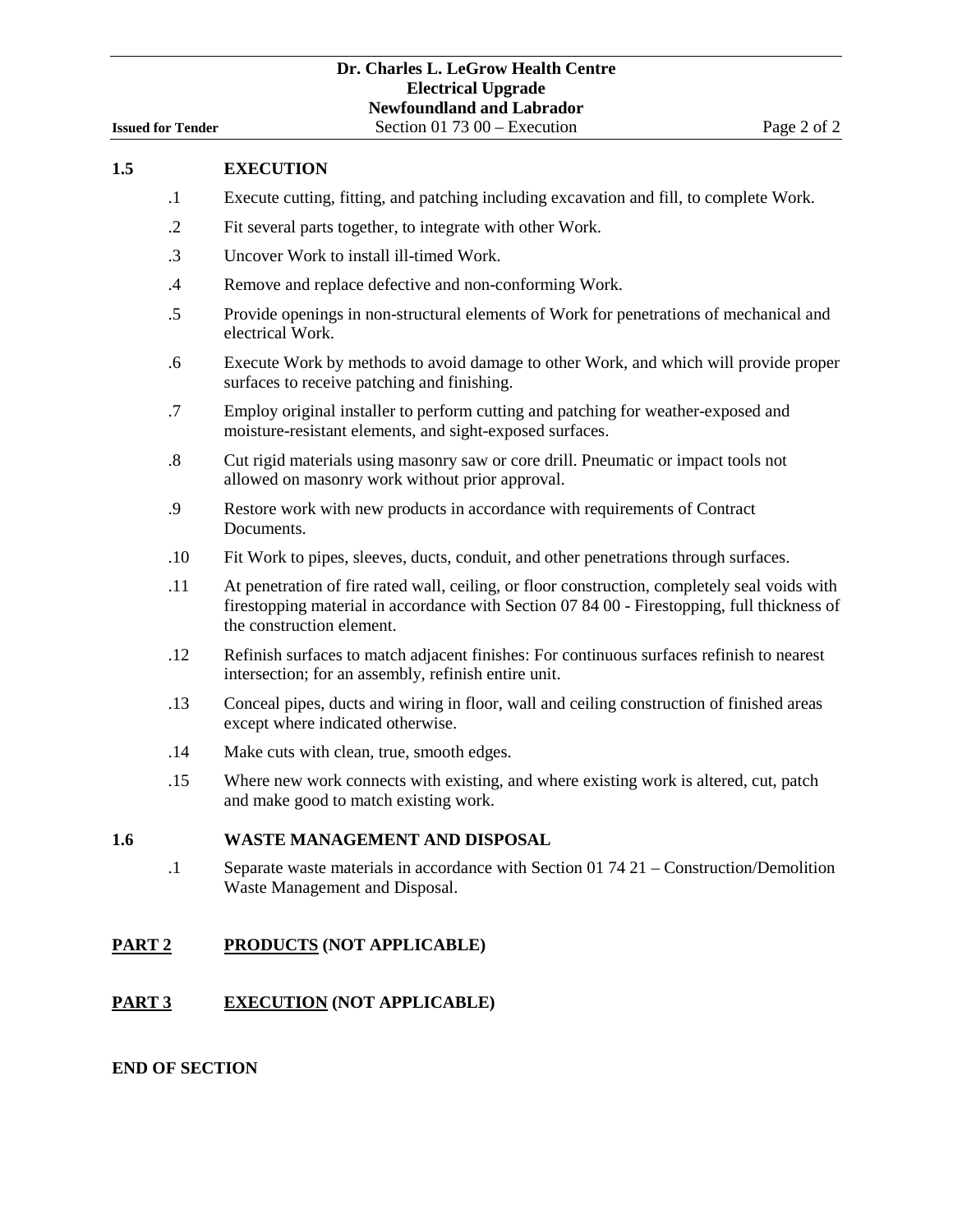#### **1.1 GENERAL**

- .1 Conduct cleaning and disposal operations to comply with local ordinances and antipollution laws.
- .2 Store volatile waste in covered metal containers and remove from premises at end of each working day.
- .3 Provide adequate ventilation during use of volatile or noxious substances. Use for building ventilation systems is not permitted for this purpose.

### **1.2 RELATED SECTION**

.1 Section 01 77 00 - Closeout Procedures.

## **1.3 PROJECT CLEANLINESS**

- .1 Maintain Work in tidy condition, free from accumulation of waste products and debris, other than that caused by Owner or other Contractors.
- .2 Remove waste materials and debris from site at the end of each working day. Do not burn waste materials on site.
- .3 Make arrangements with and obtain permits from authorities having jurisdiction for disposal of waste and debris.
- .4 Provide on-site containers for collection of waste materials and debris.
- .5 Clean interior areas prior to start of finish work, maintain areas free of dust and other contaminants during finishing operations.
- .6 Use only cleaning materials recommended by manufacturer of surface to be cleaned, and as recommended by cleaning material manufacturer.
- .7 Schedule cleaning operations so that resulting dust, debris and other contaminants will not fall on wet, newly painted surfaces nor contaminate building systems.

### **1.4 FINAL CLEANING**

- .1 Refer to General Conditions.
- .2 When Work is Substantially Performed, remove surplus products, tools, construction machinery and equipment not required for performance of remaining Work.
- .3 Remove waste products and debris other than that caused by others, and leave Work clean and suitable for occupancy.
- .4 When the Work is Totally Performed, remove surplus products, tools, construction machinery and equipment. Remove waste products and debris other than that caused by the Owner or other Contractors.
- .5 Remove waste materials from the site at regularly scheduled times or dispose of as directed by the Engineer/Architect. Do not burn waste materials on site.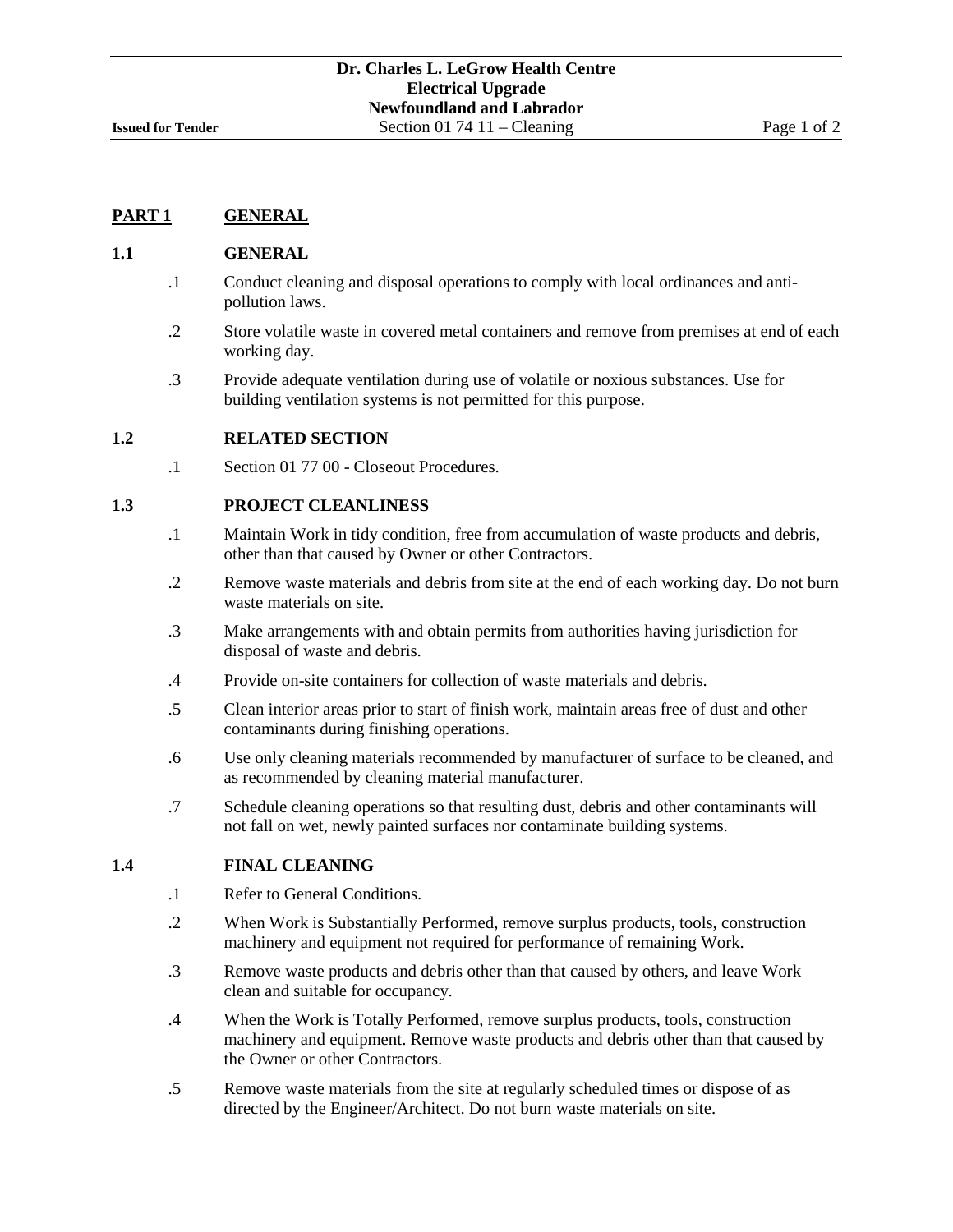| Dr. Charles L. LeGrow Health Centre<br><b>Electrical Upgrade</b> |                                                                                                                                                                                                                                 |             |  |  |
|------------------------------------------------------------------|---------------------------------------------------------------------------------------------------------------------------------------------------------------------------------------------------------------------------------|-------------|--|--|
|                                                                  | <b>Newfoundland and Labrador</b>                                                                                                                                                                                                |             |  |  |
| <b>Issued for Tender</b>                                         | Section 01 74 11 – Cleaning                                                                                                                                                                                                     | Page 2 of 2 |  |  |
| .6                                                               | Make arrangements with and obtain permits from authorities having jurisdiction for<br>disposal of waste and debris.                                                                                                             |             |  |  |
| .7                                                               | Leave the work broom clean before the inspection process commences.                                                                                                                                                             |             |  |  |
|                                                                  | $\sim$ . The set of the set of the set of the set of the set of the set of the set of the set of the set of the set of the set of the set of the set of the set of the set of the set of the set of the set of the set of the s |             |  |  |

- .8 Clean and polish glass, mirrors, hardware, wall tile, stainless steel, chrome, porcelain enamel, baked enamel, plastic laminate, and mechanical and electrical fixtures. Replace broken, scratched or disfigured glass.
- .9 Remove stains, spots, marks and dirt from decorative work, electrical and mechanical fixtures, furniture fitments, walls, floors and ceilings.
- .10 Inspect finishes, fitments and equipment and ensure specified workmanship and operation.

## **1.5 WASTE MANAGEMENT AND DISPOSAL**

.1 Separate waste materials in accordance with Section 01 74 21 - Construction/Demolition Waste Management and Disposal.

## **PART 2 PRODUCTS (NOT APPLICABLE)**

## **PART 3 EXECUTION (NOT APPLICABLE)**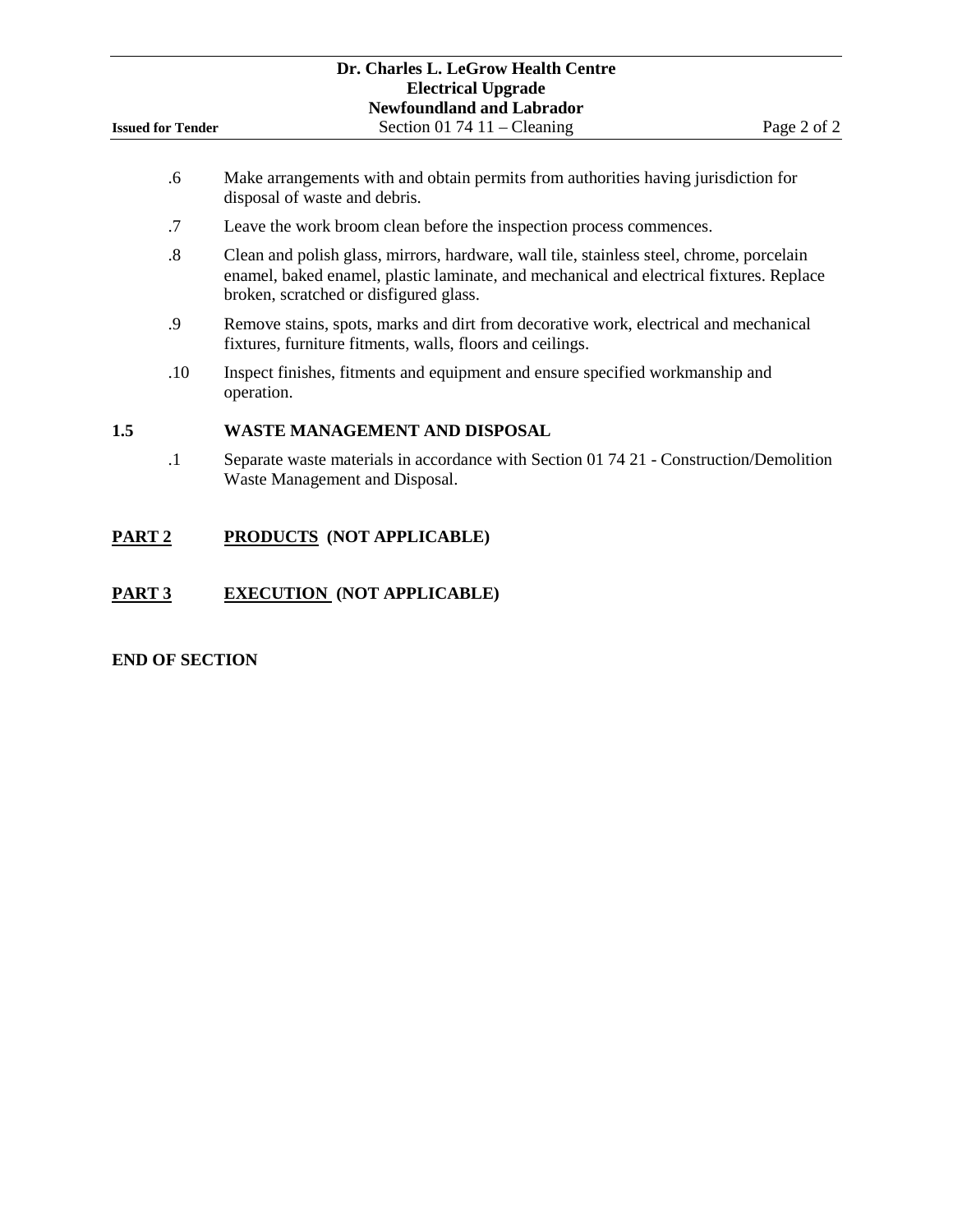**Issued for Tender** Section 01 74 21 – Construction/Demolition Waste Management and Disposal Page 1 of 3

## **PART 1 GENERAL**

## **1.1 SECTION INCLUDES**

- .1 Procedures for systematic Waste Management Program for construction, deconstruction, demolition, and renovation projects, including:
	- .1 .Diversion of Materials.
	- .2 Materials Source Separation Program (MSSP).

## **1.2 DEFINITIONS**

- .1 Materials Source Separation Program (MSSP): Consists of series of ongoing activities to separate reusable and recyclable waste material into material categories from other types of waste at point of generation.
- .2 Recyclable: Ability of product or material to be recovered at end of its life cycle and remanufactured into new product for reuse by others.
- .3 Recycle: Process by which waste and recyclable materials are transformed or collected for purpose of being transferred into new products.
- .4 Recycling: Process of sorting, cleansing, treating and reconstituting solid waste and other discarded materials for purpose of using in altered form. Recycling does not include burning, incinerating, or thermally destroying waste.
- .5 Reuse: Repeated use of product in same form but not necessarily for same purpose. Reuse includes:
	- .1 Salvaging reusable materials from re-modelling projects, before demolition stage, for resale, reuse on current project or for storage for use on future projects.
	- .2 Returning reusable items including pallets or unused products to vendors.
- .6 Salvage: Removal of structural and non-structural materials from deconstruction/disassembly projects for purpose of reuse or recycling.
- .7 Separate Condition: Refers to waste sorted into individual types.
- .8 Source Separation: Acts of keeping different types of waste materials separate beginning from first time they became waste.

#### **1.3 MATERIALS SOURCE SEPARATION PROGRAM (MSSP)**

- .1 Prepare MSSP and have ready for use prior to project start-up.
- .2 Implement MSSP for waste generated on project in compliance with approved methods and as reviewed by authorities having jurisdiction.
- .3 Provide on-site facilities for collection, handling, and storage of anticipated quantities of reusable and recyclable materials.
- .4 Provide containers to deposit reusable and recyclable materials.
- .5 Locate containers in locations, to facilitate deposit of materials without hindering daily operations.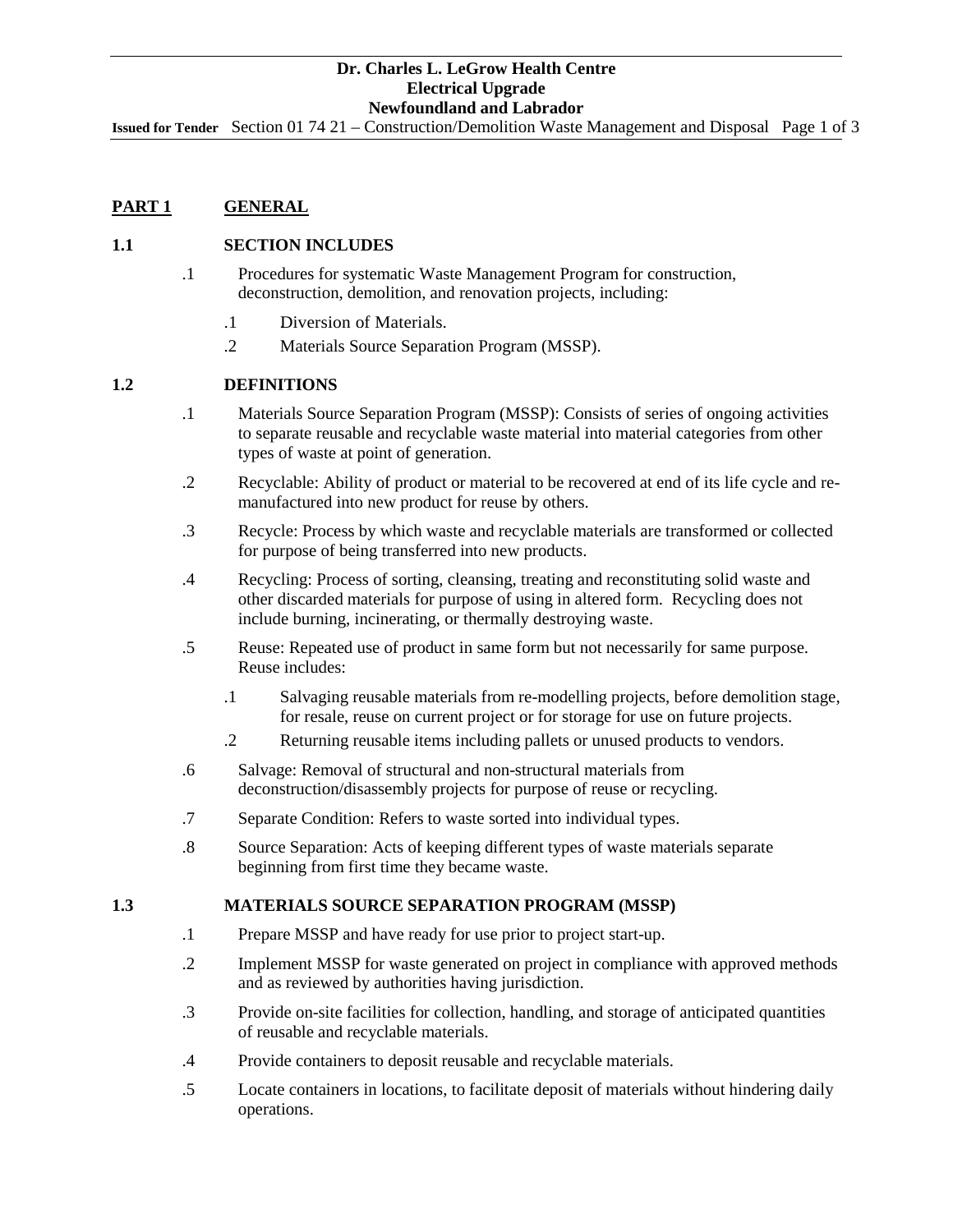**Issued for Tender** Section 01 74 21 – Construction/Demolition Waste Management and Disposal Page 2 of 3

- .6 Locate separated materials in areas which minimize material damage.
- .7 Collect, handle, store on-site, and transport off-site, salvaged materials in separate condition.
	- .1 Transport to recycling facility.

## **1.4 STORAGE, HANDLING AND PROTECTION**

- .1 Unless specified otherwise, materials for removal become Contractor's property.
- .2 Protect, stockpile, store and catalogue salvaged items.
- .3 Separate non-salvageable materials from salvaged items. Transport and deliver nonsalvageable items to approved local facility.
- .4 Protect structural components not removed for demolition from movement or damage.
- .5 Support affected structures. If safety of building is endangered, cease operations and immediately notify Department having jurisdiction.
- .6 Protect surface drainage, mechanical and electrical from damage and blockage.
- .7 Separate and store materials produced during dismantling of structures in designated areas.
- .8 Prevent contamination of materials to be salvaged and recycled and handle materials in accordance with requirements for acceptance by designated facilities.
	- .1 On-site source separation is recommended.

## **1.5 DISPOSAL OF WASTES**

- .1 Do not bury rubbish or waste materials.
- .2 Do not dispose of any waste into waterways, storm, or sanitary sewers.
- .3 Remove materials from deconstruction as deconstruction/disassembly Work progresses.

## **1.6 USE OF SITE AND FACILITIES**

- .1 Execute work with least possible interference or disturbance to normal use of premises.
- .2 Provide security measures approved by Engineer/Architect.

### **1.7 SCHEDULING**

.1 Coordinate Work with other activities at site to ensure timely and orderly progress of Work.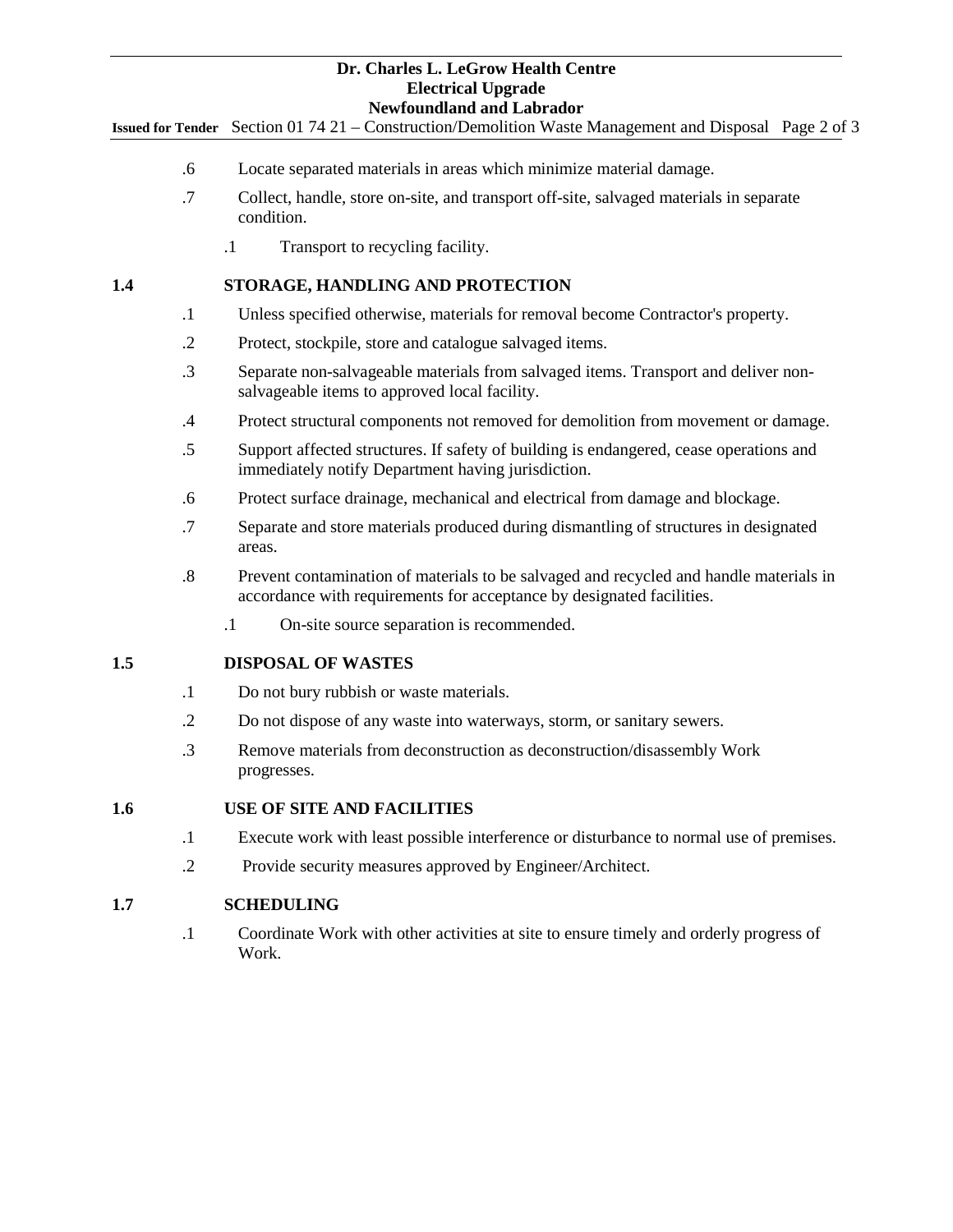**Issued for Tender** Section 01 74 21 – Construction/Demolition Waste Management and Disposal Page 3 of 3

## **PART 2 PRODUCTS (NOT APPLICABLE)**

## **PART 3 EXECUTION**

### **3.1 APPLICATION**

.1 Handle waste materials not reused, salvaged, or recycled in accordance with appropriate regulations and codes.

## **3.2 CLEANING**

- .1 Remove tools and waste materials on completion of Work, and leave work area in clean and orderly condition.
- .2 Clean-up work area as work progresses.
- .3 Source separate materials to be reused/recycled into specified sort areas.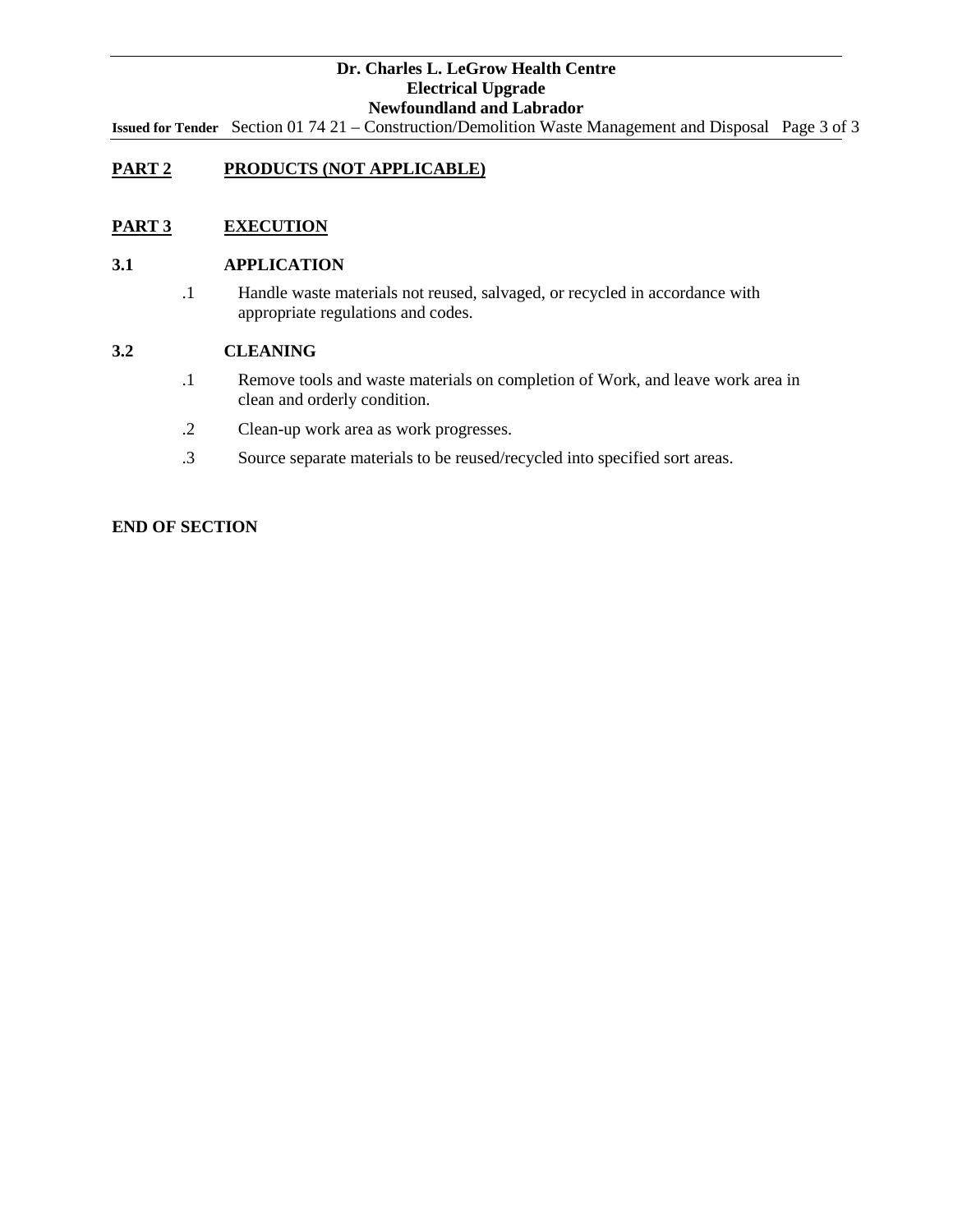### **1.1 RELATED SECTIONS**

- .1 Section 01 74 11 Cleaning.
- .2 Section 01 78 00 Closeout Submittals.
- .3 Section 01 91 13 General Commissioning (Cx) Requirements.

#### **1.2 FINAL INSPECTION AND DECLARATION PROCEDURES**

- .1 Contractor's Inspection: The Contractor and all Subcontractors shall conduct an inspection of Work, identify deficiencies and defects; repair as required. Notify the Engineer/Architect in writing of satisfactory completion of the Contractor's Inspection and that corrections have been made. Request an Engineer/Architect's Consultant's Inspection.
- .2 Engineer/Architect's Inspection: Engineer/Architect and the Contractor will perform an inspection of the Work to identify obvious defects or deficiencies. The contractor shall correct Work accordingly.
- .3 Completion: submit written certificate that the following have been performed:
	- .1 Work has been completed and inspected for compliance with Contract Documents.
	- .2 Defects have been corrected and deficiencies have been completed.
	- .3 Equipment and systems have been tested, adjusted and balanced and are fully operational.
	- .4 Certificates required by Fire Commissioner, Utility companies have been submitted.
	- .5 Operation of systems have been demonstrated to Owner's personnel.
	- .6 Work is complete and ready for Final Inspection.
- .4 Final Inspection: When items noted above are completed, request final inspection of Work by the Engineer/Architect, representative of Central Health and the Contractor. If Work is deemed incomplete by the Engineer/Architect, complete outstanding items and request a reinspection.
- .5 Declaration of Substantial Performance: When the Engineer/Architect considers deficiencies and defects have been corrected and it appears requirements of Contract have been substantially performed, make application for Certificate of Substantial Performance. Refer to General Conditions for specifics to application.
- .6 Commencement of Lien and Warranty Periods: The date of Owner acceptance of the submitted declaration of Substantial Performance shall be the date for commencement for the warranty period and commencement of the lien period.
- .7 Declaration of Total Performance: When the Engineer/Architect considers final deficiencies and defects have been corrected and it appears requirements of the Contract have been totally performed, make application for certificate of Total Performance. Refer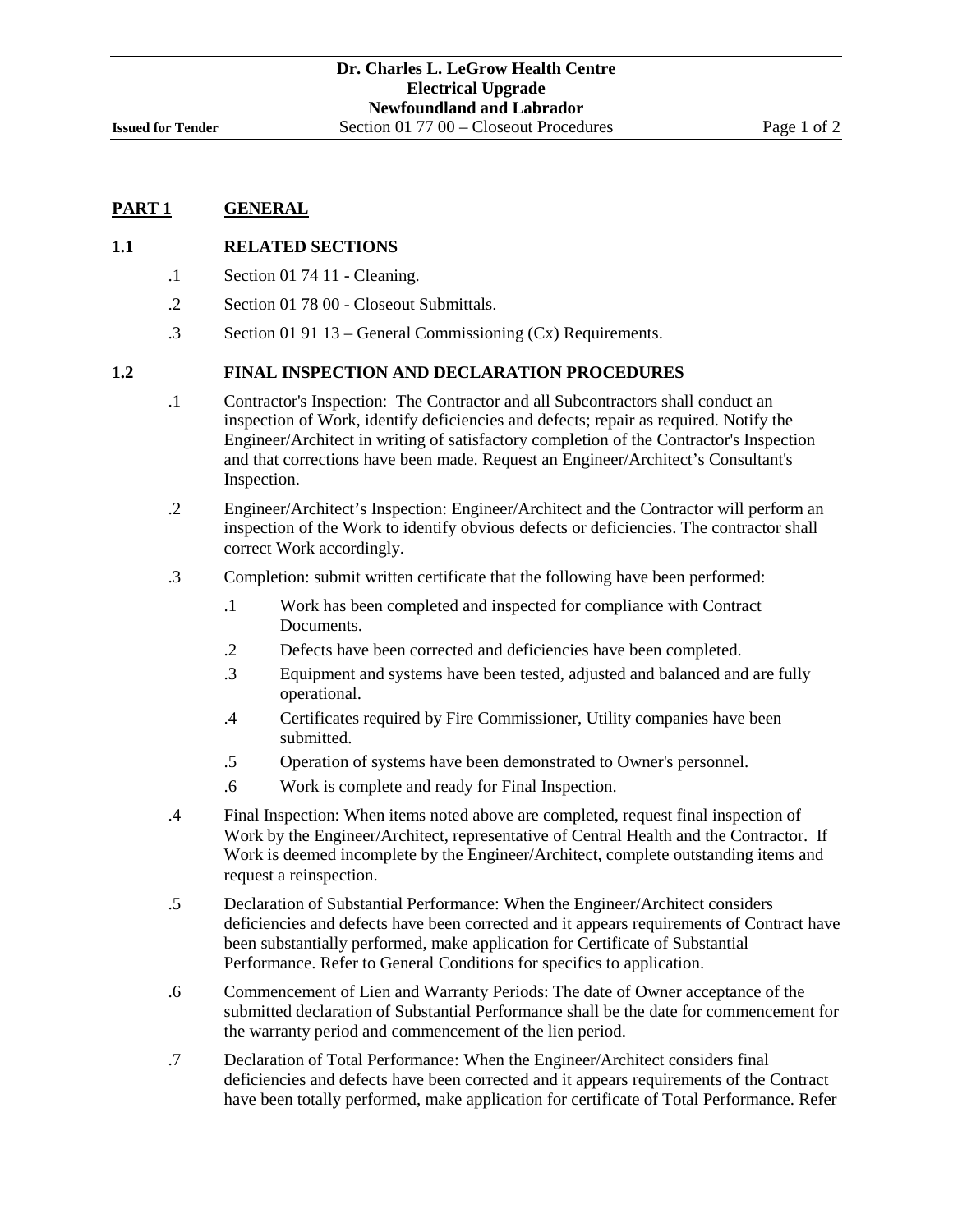|                          | Dr. Charles L. LeGrow Health Centre                                                                                                                                                                                                             |             |  |  |  |  |
|--------------------------|-------------------------------------------------------------------------------------------------------------------------------------------------------------------------------------------------------------------------------------------------|-------------|--|--|--|--|
|                          | <b>Electrical Upgrade</b>                                                                                                                                                                                                                       |             |  |  |  |  |
|                          | <b>Newfoundland and Labrador</b>                                                                                                                                                                                                                |             |  |  |  |  |
| <b>Issued for Tender</b> | Section $017700 -$ Closeout Procedures                                                                                                                                                                                                          | Page 2 of 2 |  |  |  |  |
|                          | to General Conditions for specifics to application. If Work is deemed incomplete by the<br>Consultant, complete the outstanding items and request a reinspection.                                                                               |             |  |  |  |  |
| 1.3                      | <b>REINSPECTION</b>                                                                                                                                                                                                                             |             |  |  |  |  |
| $\cdot$ 1                | Should status of work require reinspection by Engineer/Architect due to failure of work<br>to comply with Contractor's claims for inspection, Owner will deduct amount of<br>compensation for reinspection services from payment to Contractor. |             |  |  |  |  |
| PART <sub>2</sub>        | PRODUCTS (NOT APPLICABLE)                                                                                                                                                                                                                       |             |  |  |  |  |
| PART 3                   | <b>EXECUTION (NOT APPLICABLE)</b>                                                                                                                                                                                                               |             |  |  |  |  |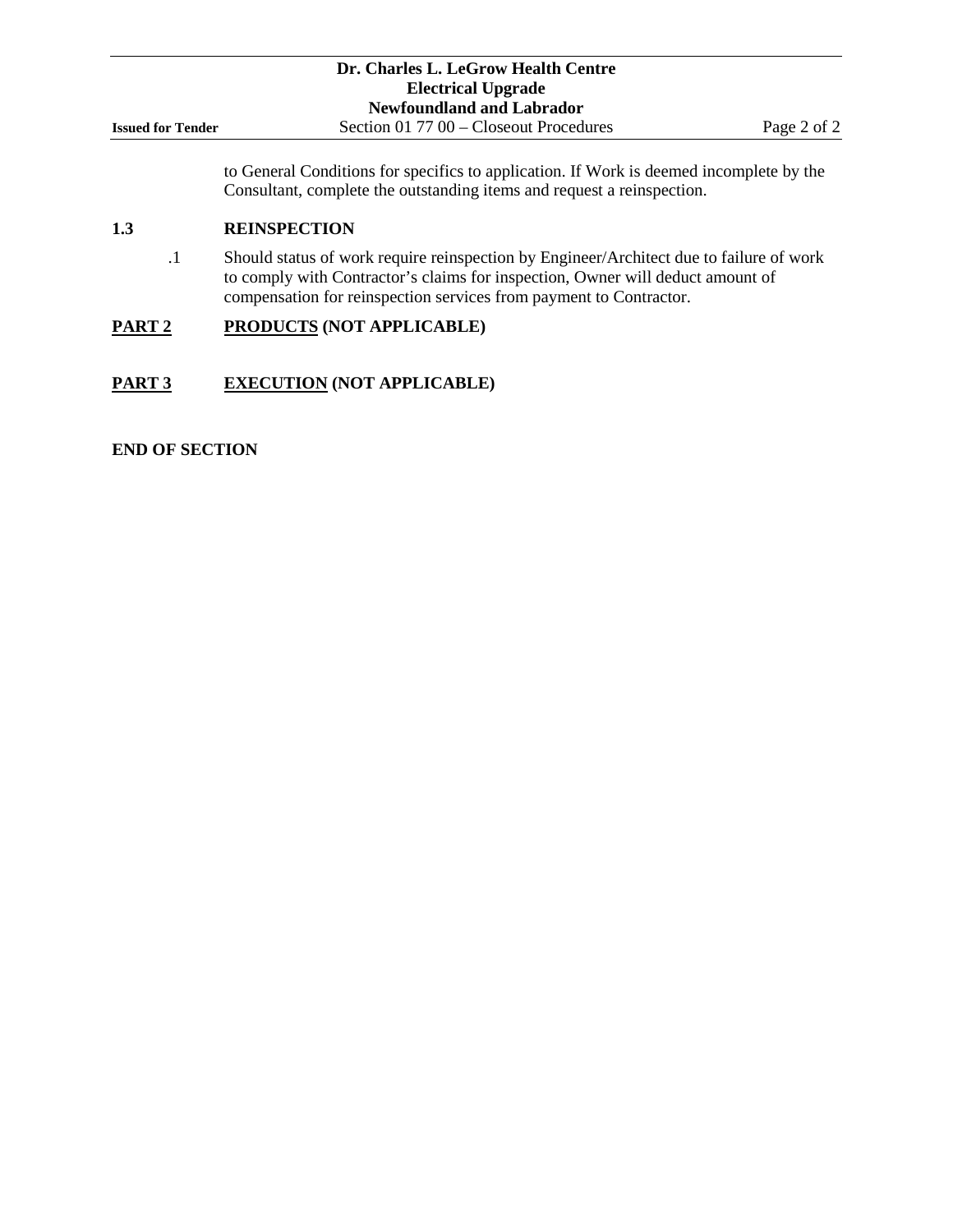#### **1.1 SECTION INCLUDES**

- .1 As-built, samples, and specifications.
- .2 Equipment and systems.
- .3 Product data, materials and finishes, and related information.
- .4 Operation and maintenance data.
- .5 Spare parts, special tools and maintenance materials.
- .6 Warranties and bonds.

### **1.2 RELATED SECTIONS**

- .1 Section 01 33 00 Submittal Procedures.
- .2 Section 01 45 00- Quality Control.
- .3 Section 01 71 00 Examination and Preparation.
- .4 Section 01 77 00 Closeout Procedures.
- .5 Section 01 91 13 General Commissioning (Cx) Requirements.

### **1.3 SUBMISSION**

- .1 Prepare instructions and data using personnel experienced in maintenance and operation of described products.
- .2 Submit one copy of completed volumes in final form 15 days prior to final inspection.
- .3 Copy will be returned after final inspection, with Engineer/Architect's comments.
- .4 Revise content of documents as required prior to final submittal.
- .5 Two weeks prior to Substantial Performance of the Work, submit to the Engineer/Architect, two final copies of operating and maintenance manuals.
- .6 Ensure spare parts, maintenance materials and special tools provided are new, undamaged or defective, and of same quality and manufacture as products provided in Work.
- .7 If requested, furnish evidence as to type, source and quality of products provided.
- .8 Defective products will be rejected, regardless of previous inspections. Replace products at own expense.
- .9 Pay costs of transportation.

### **1.4 FORMAT**

.1 Organize data in the form of an instructional manual.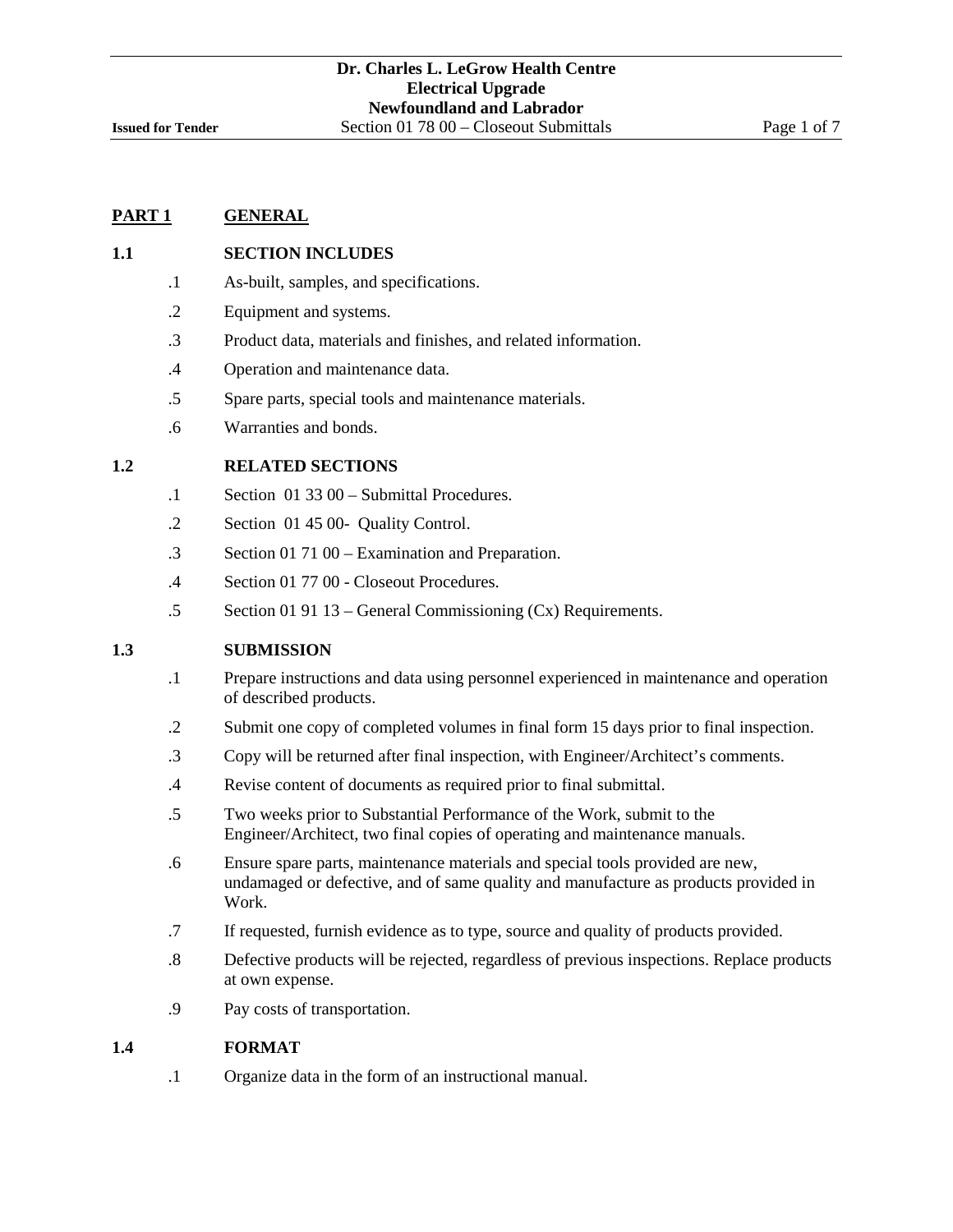- .2 Binders: vinyl, hard covered, 3 'D' ring, loose leaf 219 x 279 mm with spine and face pockets.
- .3 When multiple binders are used, correlate data into related consistent groupings. Identify contents of each binder on spine.
- .4 Cover: Identify each binder with type or printed title 'Project Record Documents'; list title of project and identify subject matter of contents.
- .5 Arrange content under Section numbers and sequence of Table of Contents.
- .6 Provide tabbed fly leaf for each separate product and system, with typed description of product and major component parts of equipment.
- .7 Text: Manufacturer's printed data, or typewritten data.
- .8 Drawings: provide with reinforced punched binder tab. Bind in with text; fold larger drawings to size of text pages.
- .9 Provide CAD files in DWG format on CD. Also provide electronic files in PDF format.

## **1.5 CONTENTS - EACH VOLUME**

- .1 Table of Contents: provide title of project; names, addresses, and telephone numbers of Consultant and Contractor with name of responsible parties; schedule of products and systems, indexed to content of volume.
- .2 For each product or system:
	- .1 List names, addresses and telephone numbers of subcontractors and suppliers, including local source of supplies and replacement parts.
- .3 Product Data: mark each sheet to clearly identify specific products and component parts, and data applicable to installation; delete inapplicable information.
- .4 Drawings: supplement product data to illustrate relations of component parts of equipment and systems, to show control and flow diagrams.
- .5 Typewritten Text: as required to supplement product data. Provide logical sequence of instructions for each procedure, incorporating manufacturer's instructions specified in Section 01 45 00 - Quality Control.
- .6 Training: Refer to Section 01 91 13 General Commissioning (Cx) Requirements.

## **1.6 AS-BUILTS AND SAMPLES**

- .1 In addition to requirements in General Conditions, maintain at the site for Engineer/Architect one record copy of:
	- .1 Contract Drawings.
	- .2 Specifications.
	- .3 Addenda.
	- .4 Change Orders and other modifications to the Contract.
	- .5 Reviewed shop drawings, product data, and samples.
	- .6 Field test records.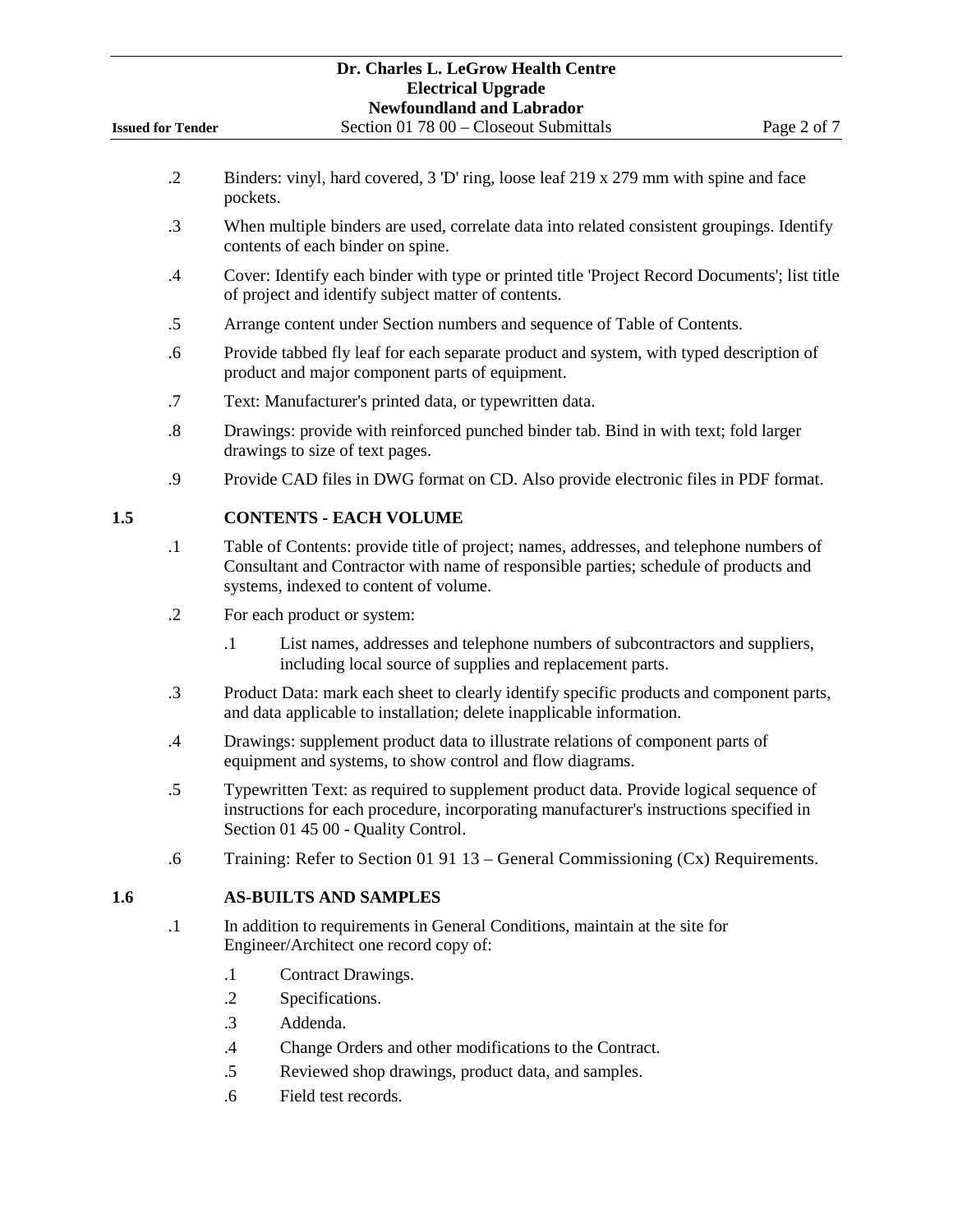- .7 Inspection certificates.
- .8 Manufacturer's certificates.
- .2 Store record documents and samples in field office apart from documents used for construction. Provide files, racks, and secure storage.
- .3 Label record documents and file in accordance with Section number listings in List of Contents of this Project Manual. Label each document "PROJECT RECORD" in neat, large, printed letters.
- .4 Maintain record documents in clean, dry and legible condition. Do not use record documents for construction purposes.
- .5 Keep record documents and samples available for inspection by Engineer/Architect.

### **1.7 RECORDING ACTUAL SITE CONDITIONS**

- .1 Record information on set of blue line opaque drawings, provided by Engineer/Architect.
- .2 Provide felt tip marking pens, maintaining red color pens for recording information.
- .3 Record information concurrently with construction progress. Do not conceal Work until required information is recorded.
- .4 Contract Drawings and shop drawings: legibly mark each item to record actual construction, including:
	- .1 Measured depths of elements of foundation in relation to finish first floor datum.
	- .2 Measured horizontal and vertical locations of underground utilities and appurtenances, referenced to permanent surface improvements.
	- .3 Measured locations of internal utilities and appurtenances, referenced to visible and accessible features of construction.
	- .4 Field changes of dimension and detail.
	- .5 Changes made by change orders.
	- .6 Details not on original Contract Drawings.
	- .7 References to related shop drawings and modifications.
- .5 Specifications: legibly mark each item to record actual construction, including:
	- .1 Manufacturer, trade name, and catalogue number of each product actually installed, particularly optional items and substitute items.
	- .2 Changes made by Addenda and change orders.
- .6 Other Documents: submit manufacturer's certifications, inspection certifications, field test records, required by individual specifications sections.
- .7 At completion of project provide all recorded information on print drawings or alternatively transfer to CAD files in DWG format. Submit DWG files, also with electronic files in PDF format as part of the Closeout Submittals..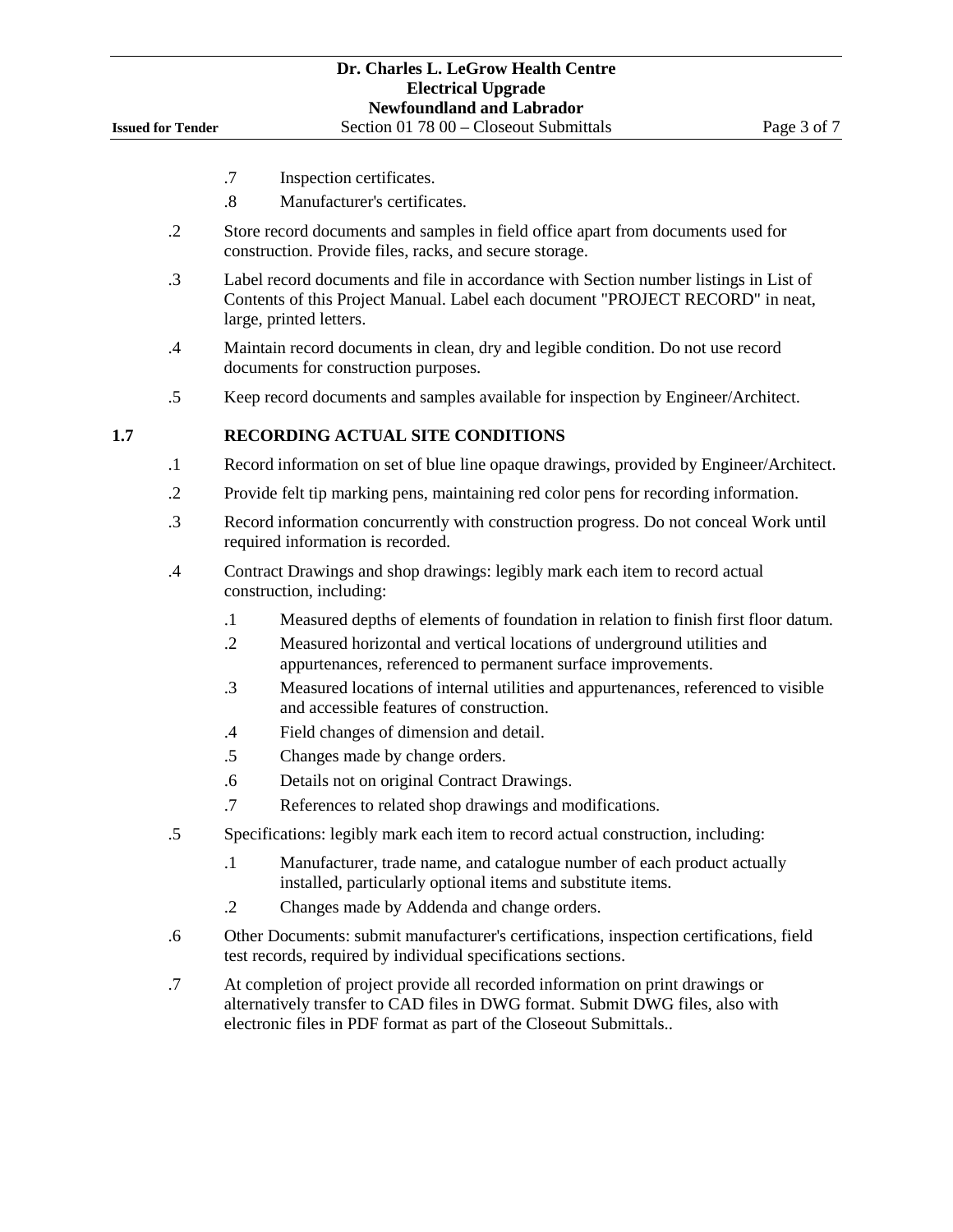## **1.8 EQUIPMENT AND SYSTEMS**

- .1 Each Item of Equipment and Each System: include description of unit or system, and component parts. Give function, normal operation characteristics, and limiting conditions. Include performance curves, with engineering data and tests, and complete nomenclature and commercial number of replaceable parts.
- .2 Panel board circuit directories: provide electrical service characteristics, controls, and communications.
- .3 Include installed colour coded wiring diagrams.
- .4 Operating Procedures: include start-up, break-in, and routine normal operating instructions and sequences. Include regulation, control, stopping, shut-down, and emergency instructions. Include summer, winter, and any special operating instructions.
- .5 Maintenance Requirements: include routine procedures and guide for trouble-shooting; disassembly, repair, and reassembly instructions; and alignment, adjusting, balancing, and checking instructions.
- .6 Provide servicing and lubrication schedule, and list of lubricants required.
- .7 Include manufacturer's printed operation and maintenance instructions.
- .8 Include sequence of operation by controls manufacturer.
- .9 Provide original manufacturer's parts list, illustrations, assembly drawings, and diagrams required for maintenance.
- .10 Provide installed control diagrams.
- .11 Provide list of original manufacturer's spare parts, current prices, and recommended quantities to be maintained in storage.
- .12 Additional requirements: As specified in individual specification sections.

## **1.9 MATERIALS AND FINISHES**

- .1 Building Products, Applied Materials, and Finishes: include product data, with catalogue number, size, composition, and colour and texture designations. Provide information for re-ordering custom manufactured products.
- .2 Instructions for cleaning agents and methods, precautions against detrimental agents and methods, and recommended schedule for cleaning and maintenance.
- .3 Moisture-protection and Weather-exposed Products: include manufacturer's recommendations for cleaning agents and methods, precautions against detrimental agents and methods, and recommended schedule for cleaning and maintenance.
- .4 Additional Requirements: as specified in individual specifications sections.

#### **1.10 SPARE PARTS**

- .1 Provide spare parts, in quantities specified in individual specification sections.
- .2 Provide items of same manufacture and quality as items in Work.
- .3 Deliver to site location as directed; place and store.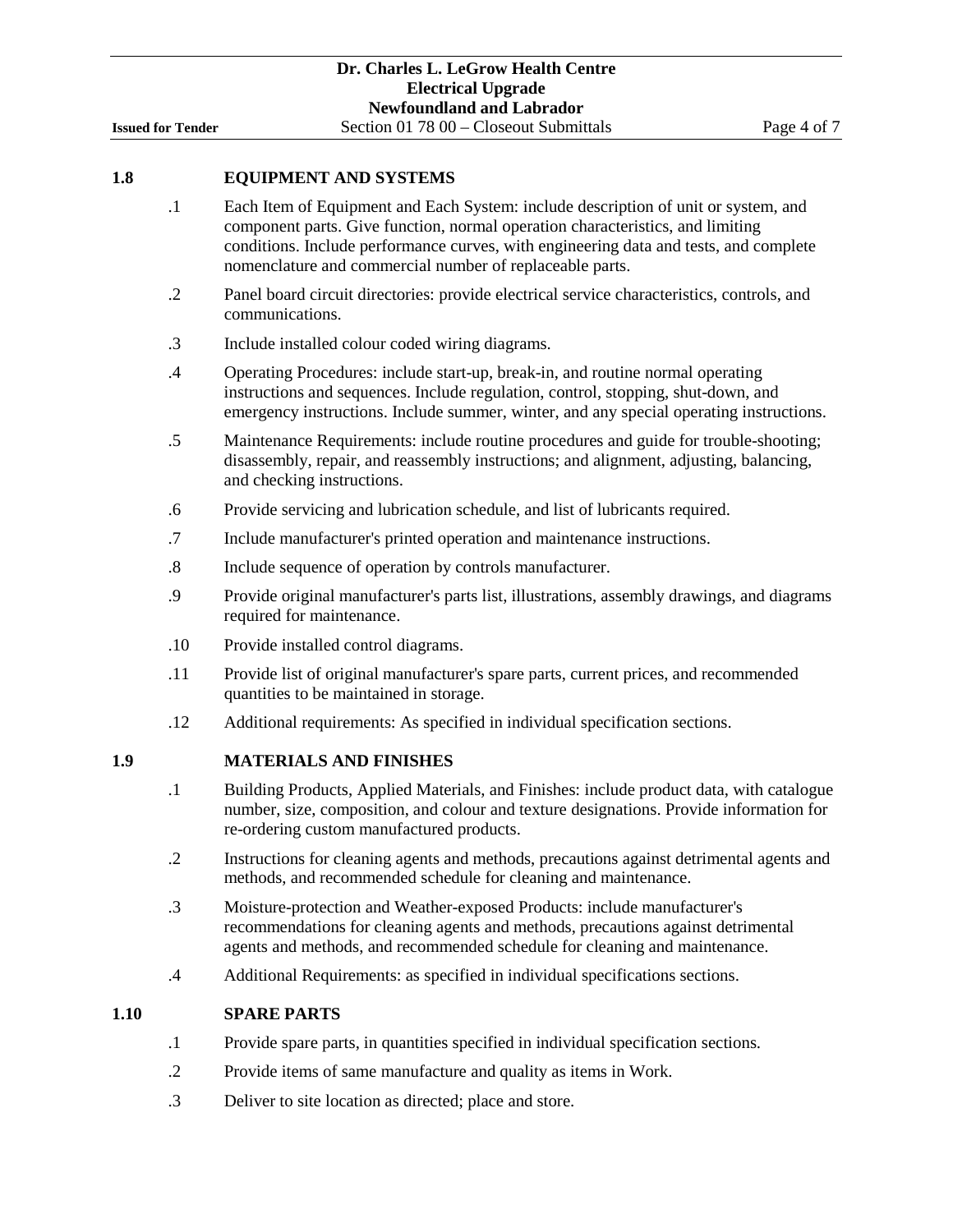|                          | Dr. Charles L. LeGrow Health Centre<br><b>Electrical Upgrade</b><br><b>Newfoundland and Labrador</b>                                    |
|--------------------------|-----------------------------------------------------------------------------------------------------------------------------------------|
| <b>Issued for Tender</b> | Section 01 78 00 - Closeout Submittals<br>Page 5 of 7                                                                                   |
| .4                       | Receive and catalogue all items. Submit inventory listing to Engineer/Architect. Include<br>approved listings in Maintenance Manual.    |
| .5                       | Obtain receipt for delivered products and submit prior to final payment.                                                                |
| 1.11                     | <b>MAINTENANCE MATERIALS</b>                                                                                                            |
| $\cdot$ 1                | Provide maintenance and extra materials, in quantities specified in individual<br>specification sections.                               |
| $\cdot$ .2               | Provide items of same manufacture and quality as items in Work.                                                                         |
| $\cdot$ 3                | Deliver to site location as directed; place and store.                                                                                  |
| .4                       | Receive and catalogue all items. Submit inventory listing to Engineer/Architect. Include<br>approved listings in Maintenance Manual.    |
| $.5\,$                   | Obtain receipt for delivered products and submit prior to final payment.                                                                |
| 1.12                     | <b>SPECIAL TOOLS</b>                                                                                                                    |
| $\cdot$ 1                | Provide special tools, in quantities specified in individual specification section.                                                     |
| $\cdot$ .2               | Provide items with tags identifying their associated function and equipment.                                                            |
| $\cdot$ 3                | Deliver to project site place and store.                                                                                                |
| .4                       | Receive and catalogue all items. Submit inventory listing to Engineer/Architect. Include<br>approved listings in Maintenance Manual.    |
| 1.13                     | STORAGE, HANDLING AND PROTECTION                                                                                                        |
| $\cdot$                  | Store spare parts, maintenance materials, and special tools in manner to prevent damage<br>or deterioration.                            |
| $\cdot$                  | Store in original and undamaged condition with manufacturer's seal and labels intact.                                                   |
| $\cdot$ 3                | Store components subject to damage from weather in weatherproof enclosures.                                                             |
| $\cdot$ 4                | Store paints and freezable materials in a heated and ventilated room.                                                                   |
| $.5\,$                   | Remove and replace damaged products at own expense and to satisfaction of<br>Engineer/Architect.                                        |
| 1.14                     | <b>WARRANTIES AND BONDS</b>                                                                                                             |
| $\cdot$ 1                | Develop warranty management plan to contain information relevant to Warranties.                                                         |
| $\cdot$ .2               | Submit warranty management plan to Engineer/Architect's approval.                                                                       |
| $\cdot$ 3                | Warranty management plan to include required actions and documents to assure that<br>Owner receives warranties to which it is entitled. |
| $.4\,$                   | Provide plan in narrative form and contain sufficient detail to make it suitable for use by<br>future maintenance and repair personnel. |
| $.5\,$                   | Assemble approved information in binder and submit upon acceptance of work. Organize<br>binder as follows:                              |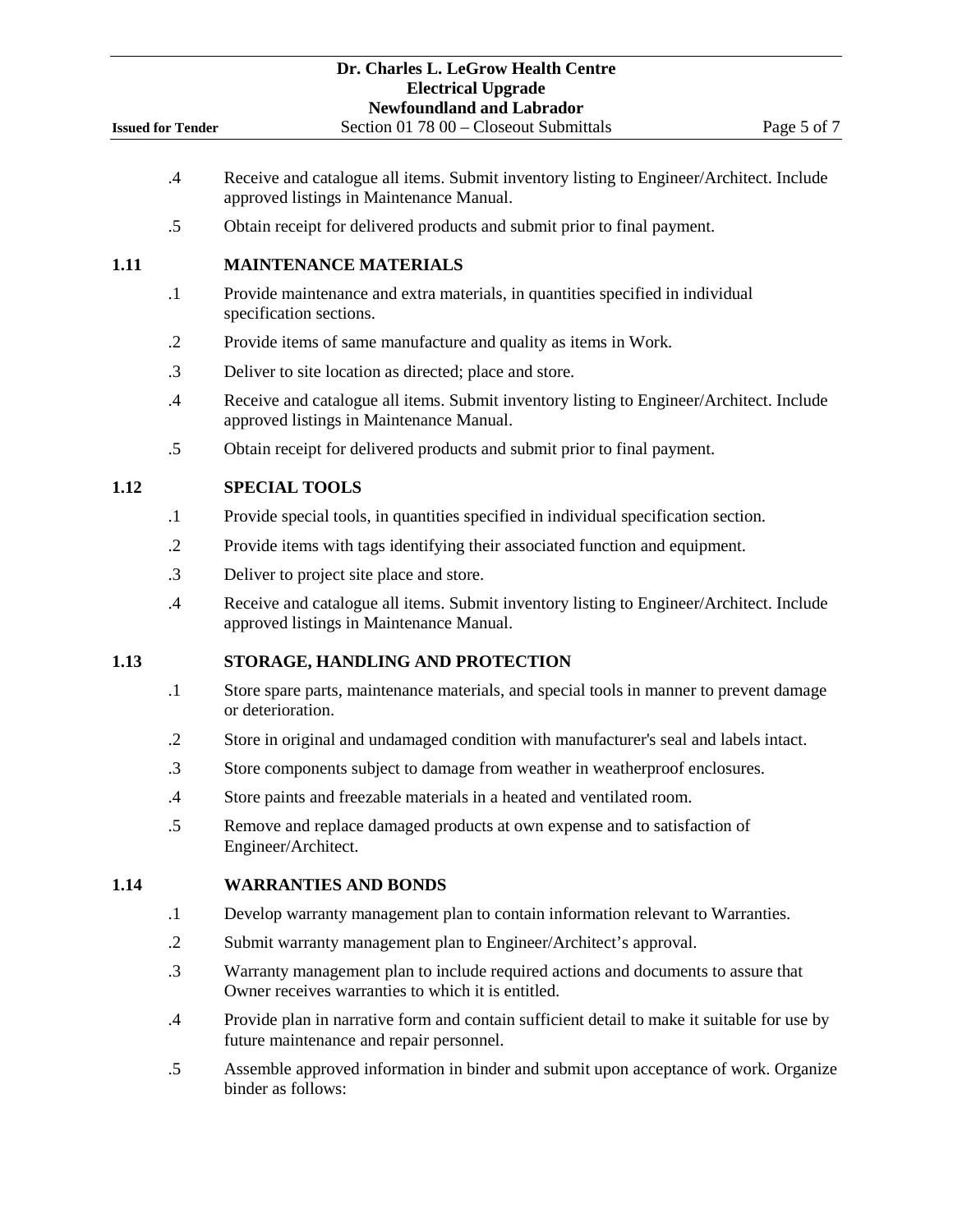| Dr. Charles L. LeGrow Health Centre<br><b>Electrical Upgrade</b><br><b>Newfoundland and Labrador</b> |            |                   |                                              |                                                                       |                                                                                                                                                                   |
|------------------------------------------------------------------------------------------------------|------------|-------------------|----------------------------------------------|-----------------------------------------------------------------------|-------------------------------------------------------------------------------------------------------------------------------------------------------------------|
| <b>Issued for Tender</b>                                                                             |            |                   |                                              | Section 01 78 00 - Closeout Submittals                                | Page 6 of 7                                                                                                                                                       |
|                                                                                                      | $\cdot$ 1  | listing.          |                                              |                                                                       | Separate each warranty or bond with index tab sheets keyed to Table of Contents                                                                                   |
|                                                                                                      | $\cdot$ .2 |                   | telephone number of responsible principal.   |                                                                       | List subcontractor, supplier, and manufacturer, with name, address, and                                                                                           |
|                                                                                                      | .3         | work.             |                                              |                                                                       | Obtain warranties and bonds, executed in duplicate by subcontractors, suppliers,<br>and manufacturers, within ten days after completion of the applicable item of |
|                                                                                                      | $\cdot$ 4  |                   |                                              |                                                                       | Except for items put into use with Owner's permission, leave date of beginning of<br>time of warranty until the Date of Substantial Performance is determined.    |
|                                                                                                      | .5         | notarized.        |                                              |                                                                       | Verify that documents are in proper form, contain full information, and are                                                                                       |
|                                                                                                      | .6         |                   | Co-execute submittals when required.         |                                                                       |                                                                                                                                                                   |
|                                                                                                      | .7         |                   |                                              | Retain warranties and bonds until time specified for submittal.       |                                                                                                                                                                   |
| .6                                                                                                   |            |                   |                                              | Include information contained in warranty management plan as follows: |                                                                                                                                                                   |
|                                                                                                      | $\cdot$    |                   |                                              | Contractors, subcontractors, manufacturers or suppliers involved.     | Roles and responsibilities of personnel associated with warranty process,<br>including points of contact and telephone numbers within the organizations of        |
|                                                                                                      | $\cdot$ .2 |                   | system indicating:                           |                                                                       | Provide list for each warranted equipment, item, feature of construction or                                                                                       |
|                                                                                                      |            | $\cdot$ 1         | Name of item.                                |                                                                       |                                                                                                                                                                   |
|                                                                                                      |            | $\cdot$ .2        | Model and serial numbers.                    |                                                                       |                                                                                                                                                                   |
|                                                                                                      |            | $\cdot$ 3         | Location where installed.                    |                                                                       |                                                                                                                                                                   |
|                                                                                                      |            | $.4\,$            |                                              | Name and phone numbers of manufacturers or suppliers.                 |                                                                                                                                                                   |
|                                                                                                      |            | .5                |                                              |                                                                       | Names, addresses and telephone numbers of sources of spare parts.                                                                                                 |
|                                                                                                      |            | .6                | separate warranty expiration dates.          |                                                                       | Warranties and terms of warranty: include one-year overall warranty of<br>construction. Indicate items that have extended warranties and show                     |
|                                                                                                      |            | .7                |                                              | Cross-reference to warranty certificates as applicable.               |                                                                                                                                                                   |
|                                                                                                      |            | $\boldsymbol{.8}$ |                                              | Starting point and duration of warranty period.                       |                                                                                                                                                                   |
|                                                                                                      |            | .9                | force.                                       |                                                                       | Summary of maintenance procedures required to continue warranty in                                                                                                |
|                                                                                                      |            | .10               | manuals.                                     |                                                                       | Cross-Reference to specific pertinent Operation and Maintenance                                                                                                   |
|                                                                                                      |            | .11               | service.                                     |                                                                       | Organization, names and phone numbers of persons to call for warranty                                                                                             |
|                                                                                                      |            | .12               | equipment.                                   |                                                                       | Typical response time and repair time expected for various warranted                                                                                              |
|                                                                                                      | .3         |                   |                                              |                                                                       | Procedure and status of tagging of equipment covered by extended warranties.                                                                                      |
|                                                                                                      | $\cdot$ 4  |                   | critical for warranty and/or safety reasons. |                                                                       | Post copies of instructions near selected pieces of equipment where operation is                                                                                  |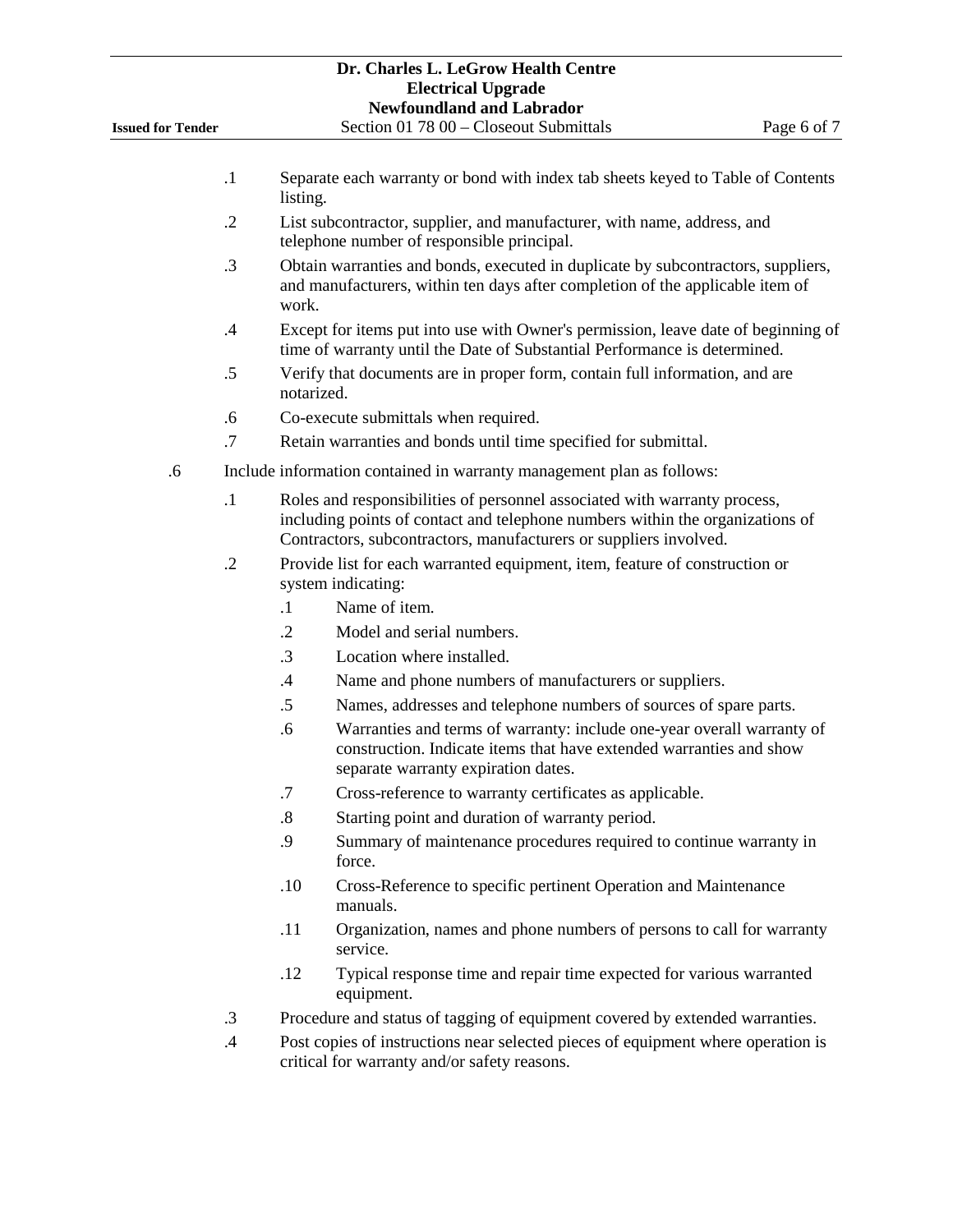- .7 Respond in a timely manner to oral or written notification of required construction warranty repair work.
- .8 Written verification will follow oral instructions. Failure to respond will be cause for the Engineer/Architect to proceed with action against Contractor.

## **1.15 PRE-WARRANTY CONFERENCE**

- .1 Meet with Engineer/Architect to develop understanding of requirements of this section. Schedule meeting prior to contract completion, and at time designated by Engineer/Architect.
- .2 Engineer/Architect will establish communication procedures for:
	- .1 Notification of construction warranty defects.
	- .2 Determine priorities for type of defect.
	- .3 Determine reasonable time for response.

## **1.16 WARRANTY TAGS**

- .1 Tag, at time of installation, each warranted item. Provide durable, oil and water resistant tag approved by Engineer/Architect.
- .2 Leave date of acceptance until project is accepted for occupancy.
- .3 Indicate following information on tag:
	- .1 Type of product/material.
	- .2 Model number.
	- .3 Serial number.
	- .4 Contract number.
	- .5 Warranty period.
	- .6 Inspector's signature.
	- .7 Construction Contractor.

## **PART 2 PRODUCTS (NOT APPLICABLE)**

# **PART 3 EXECUTION (NOT APPLICABLE)**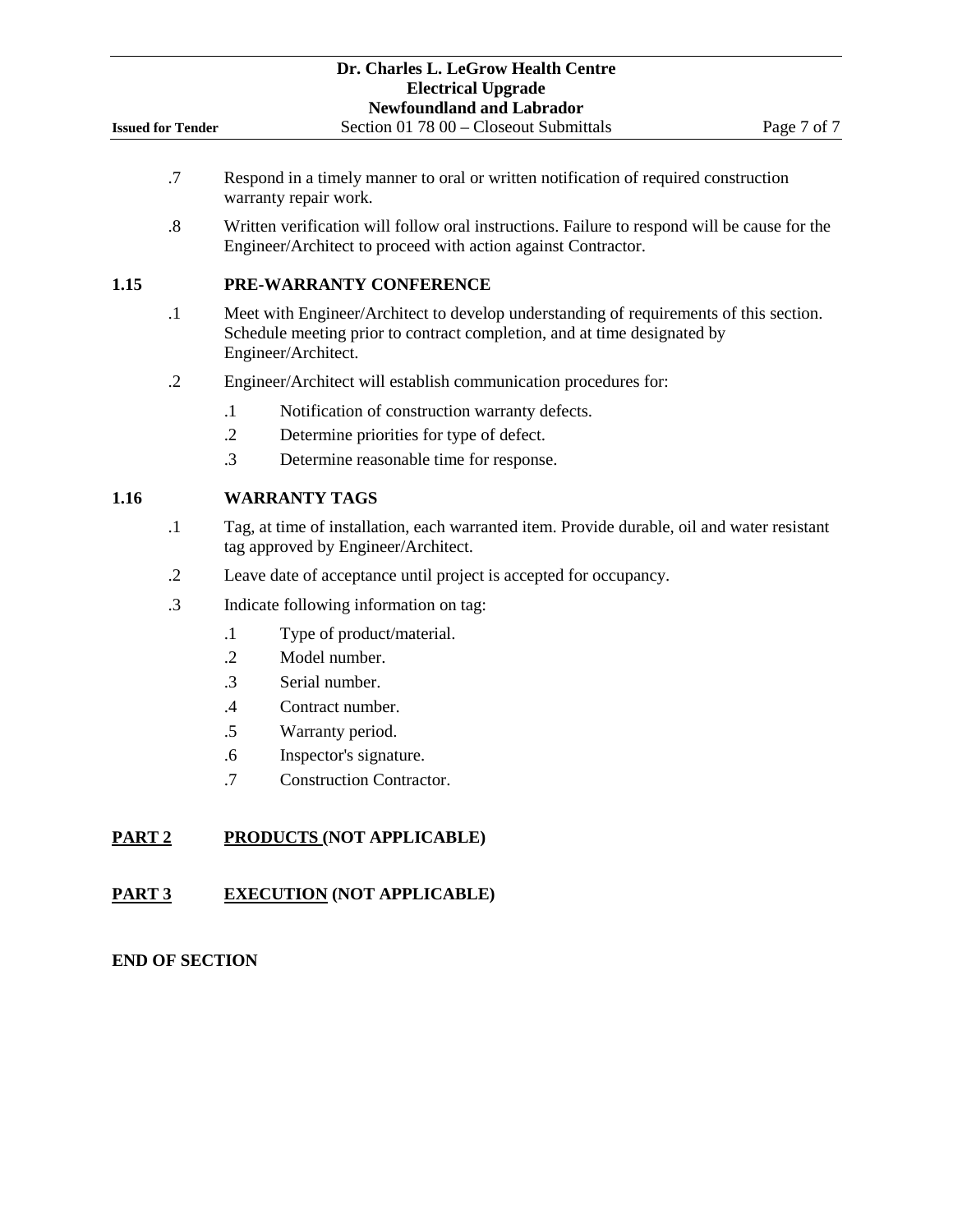## **1.1 SUMMARY**

- .1 Section Includes
	- .1 General requirements relating to commissioning of project's components and systems, specifying general requirements for Installation Verification and Performance Verification of components, equipment, sub-systems, systems, and integrated systems.
- .2 Acronyms
	- .1 CxA Commissioning Authority.
	- .2 Cx Commissioning.
	- .3 EMCS Energy Monitoring and Control Systems.
	- .4 O&M Operation and Maintenance.
	- .5 PV Performance Verification.
	- .6 TAB Testing, Adjusting and Balancing.
	- .7 GC General Contractor
	- .8 TSI Technical Services Inspector

## **1.2 COMMISSIONING INTENT**

- .1 Undertake Cx to bring the facility to a fully operational state and free of deficiencies in the most effective and timely manner available, ensuring the design intent is met by all systems.
- .2 Cx incorporates inspection and quality assurance activities as construction progresses, including start up, installation verification, performance verification, fine tuning, and operator training.
- .3 Bear all costs associated with the required personnel and test equipment as outlined in specification sections and Cx Manual and all costs with organizing and managing the activities of the applicable subtrades as identified in this section.
- .4 Fully document all tests and inspections performed during the construction, at start up, installation verification and performance verification and fine tuning. Incorporate into final commissioning documentation.
- .5 Provide direct training to designated staff responsible for the operation and maintenance of the building equipment and systems.

## **1.3 RELATED SECTIONS**

- .1 Section 01 45 00 Quality Control.
- .2 Section 01 77 00 Closeout Procedures.
- .3 Section 01 78 00 Closeout Submittals.
- .4 Section 01 91 33 Commissioning (Cx) Forms.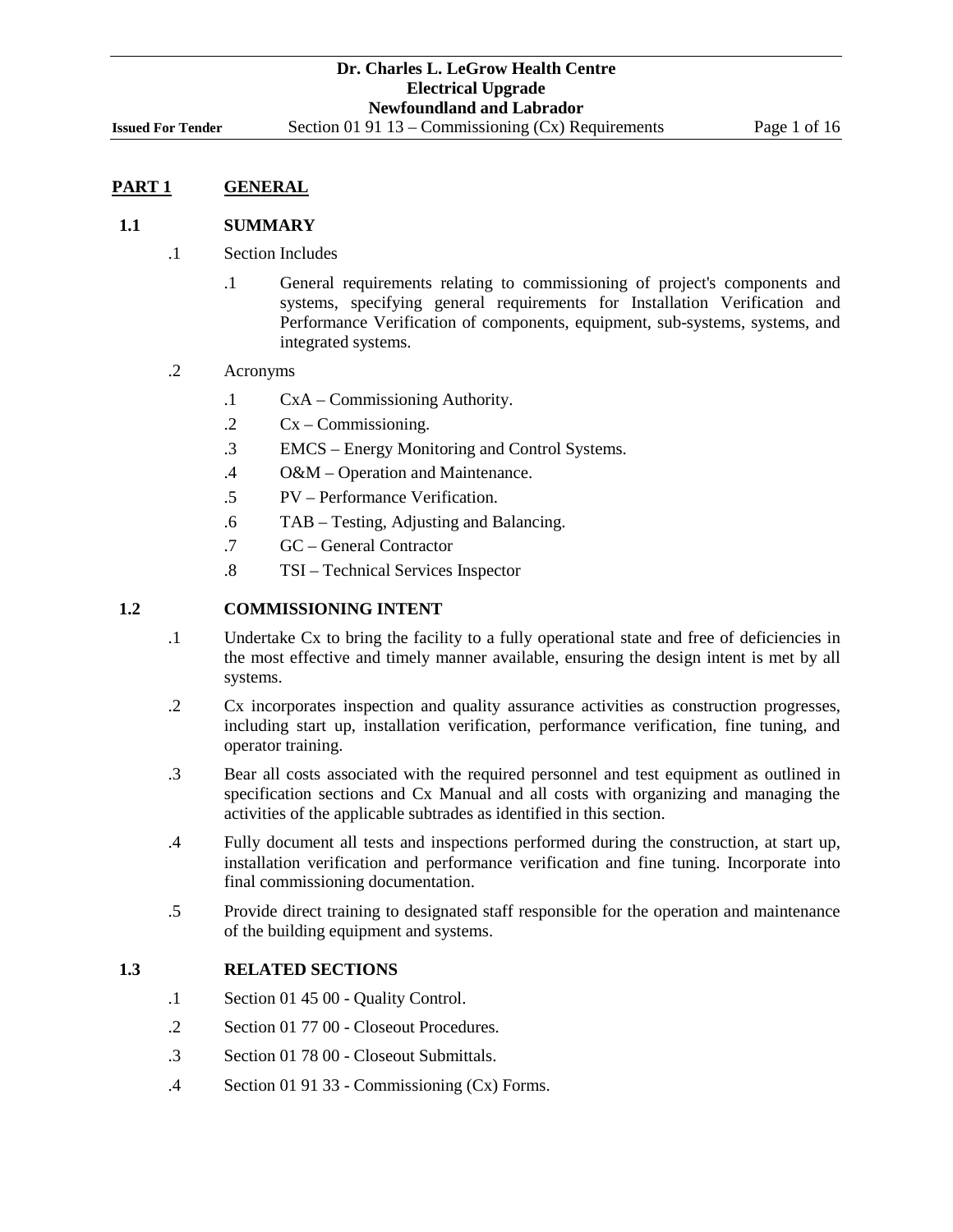| <b>Issued For Tender</b> | Section 01 91 13 – Commissioning $(Cx)$ Requirements | Page 2 of 16 |
|--------------------------|------------------------------------------------------|--------------|
|                          |                                                      |              |

- .5 Section 01 91 41 Commissioning (Cx) Training.
- .6 Division 26 Electrical.
- .7 Division 27 Communications.

## **1.4 COMMISSIONING OVERVIEW**

- .1 Cx is a planned program of tests, procedures and checks carried out systematically on systems and integrated systems of the finished project.
- .2 Cx is an intensive quality assurance process that begins at the beginning of the project and continues through to the first year of use. The process focuses upon verifying and documenting that the system and assemblies are planned, designed, installed, tested, operated, and maintained to meet the Owners Project Requirements.
- .3 Cx activities supplement field quality and testing procedures described in relevant technical sections.
- .4 Cx identifies issues in Planning and Design stages which are addressed during Construction and Cx stages to ensure the built facility is constructed and proven to operate satisfactorily under weather, environmental and occupancy conditions to meet functional and operational requirements. Cx activities include transfer of critical knowledge to facility operational personnel.
- .5 Complete inspection and verification activities as required by the specifications and Cx Manual as construction progresses. This includes those activities that are necessary to ensure that the project is substantially complete to permit the execution of the commissioning process for the project.
- .6 Contractor to submit sample commissioning sheets to CxA for review and approval prior to beginning work.
- .7 Take responsibility to:
	- .1 Submit and review the Cx manual.
	- .2 Complete all items as identified in the Cx manual. This includes work by subcontractors, test agencies, equipment representatives and manufacturer agents.
	- .3 Review Contract Documents and inspect the Work to ensure completeness of the Work and compliance with the Contract Documents.
	- .4 Correct deficiencies resulting from installation and performance verifications.
	- .5 Test, adjust and balance equipment and systems identified in Divisions 2-44.
	- .6 Submit the completed manual and project record documents as specified.
- .8 **The Substantial Completion Certificate will not be issued until the commissioning process is completed and the final reports and commissioning documentation are received.**
- .9 The Cx Manual provides direction for the Cx process during design and construction, provides resolution for issues such as scheduling, roles and responsibilities, lines of communication and reporting, approvals and coordination.

## **1.5 COMMISSIONING TEAM**

.1 The commissioning team shall consist of: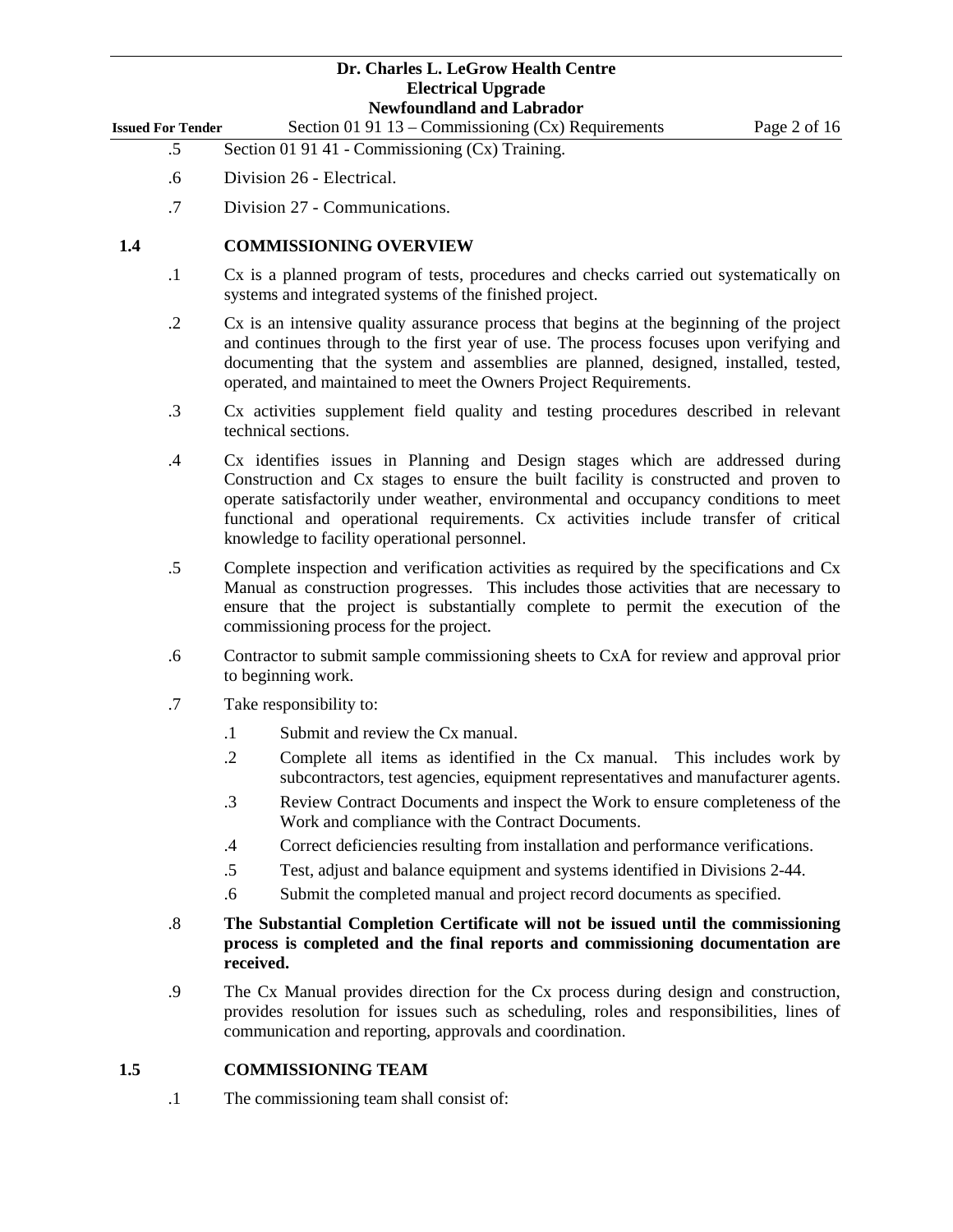| <b>Newfoundland and Labrador</b><br>Section 01 91 13 - Commissioning (Cx) Requirements<br><b>Issued For Tender</b><br>$\cdot$<br>Health Authority Representative(s):<br>Design Manager (DM).<br>$\cdot$ 1<br>$\cdot$ .2<br>Construction Manager (CM).<br>$\cdot$ 3<br>Project Coordinator (PC).<br>.4<br>Engineer/Architect/Consultant (AE).<br>User Representatives/Owner.<br>$\cdot$ .2<br>$\cdot$ 3<br>General Contractor (GC):<br>Mechanical Contractor.<br>$\cdot$<br>$\cdot$ .2<br>Fire Protection Contractor.<br>$\cdot$ 3<br>Controls Contractor (CC).<br>Electrical Contractor.<br>.4<br>.5<br>Fire Alarm Contractor.<br>.6<br>Security Systems Contractor.<br>.7<br>Communications Systems Contractor.<br>Commissioning Authority (CxA).<br>$\cdot$<br>Manufacturer's Technicians.<br>.5<br>.6<br>Testing Agencies.<br>.7<br>Building Manager (BM).<br>.8<br>Design Consultant (DC).<br>$\cdot$ .2<br>Roles of the commissioning team shall be as follows:<br>$\cdot$ 1<br>CxA (Commissioning Authority):<br>$\cdot$ 1<br>documents at all stages of submittal and provides comments to the DM.<br>$\cdot$ .2<br>Records all comments as history for the project commissioning.<br>.3<br>based on their comments as necessary.<br>Reviews "Issued for Construction" Commissioning Manual to the DM.<br>$\cdot$<br>$.5\,$<br>Commissioning Team members.<br>Reviews contractor<br>.6<br>information.<br>.7<br>Coordinates<br>commissioning kick-off meeting and progress meetings.<br>$\boldsymbol{.8}$<br>Prepares and distributes the meeting agenda and minutes.<br>.9<br>Attends when necessary Installation Verification.<br>.10<br>Reviews completed Installation Verification checklists and signs off.<br>.11<br>Attends Performance Verification and signs off on check lists. |  |     | Dr. Charles L. LeGrow Health Centre<br><b>Electrical Upgrade</b>        |
|--------------------------------------------------------------------------------------------------------------------------------------------------------------------------------------------------------------------------------------------------------------------------------------------------------------------------------------------------------------------------------------------------------------------------------------------------------------------------------------------------------------------------------------------------------------------------------------------------------------------------------------------------------------------------------------------------------------------------------------------------------------------------------------------------------------------------------------------------------------------------------------------------------------------------------------------------------------------------------------------------------------------------------------------------------------------------------------------------------------------------------------------------------------------------------------------------------------------------------------------------------------------------------------------------------------------------------------------------------------------------------------------------------------------------------------------------------------------------------------------------------------------------------------------------------------------------------------------------------------------------------------------------------------------------------------------------------------------------------------------------------------------------------------------------|--|-----|-------------------------------------------------------------------------|
|                                                                                                                                                                                                                                                                                                                                                                                                                                                                                                                                                                                                                                                                                                                                                                                                                                                                                                                                                                                                                                                                                                                                                                                                                                                                                                                                                                                                                                                                                                                                                                                                                                                                                                                                                                                                  |  |     |                                                                         |
|                                                                                                                                                                                                                                                                                                                                                                                                                                                                                                                                                                                                                                                                                                                                                                                                                                                                                                                                                                                                                                                                                                                                                                                                                                                                                                                                                                                                                                                                                                                                                                                                                                                                                                                                                                                                  |  |     | Page 3 of 16                                                            |
|                                                                                                                                                                                                                                                                                                                                                                                                                                                                                                                                                                                                                                                                                                                                                                                                                                                                                                                                                                                                                                                                                                                                                                                                                                                                                                                                                                                                                                                                                                                                                                                                                                                                                                                                                                                                  |  |     |                                                                         |
|                                                                                                                                                                                                                                                                                                                                                                                                                                                                                                                                                                                                                                                                                                                                                                                                                                                                                                                                                                                                                                                                                                                                                                                                                                                                                                                                                                                                                                                                                                                                                                                                                                                                                                                                                                                                  |  |     |                                                                         |
|                                                                                                                                                                                                                                                                                                                                                                                                                                                                                                                                                                                                                                                                                                                                                                                                                                                                                                                                                                                                                                                                                                                                                                                                                                                                                                                                                                                                                                                                                                                                                                                                                                                                                                                                                                                                  |  |     |                                                                         |
|                                                                                                                                                                                                                                                                                                                                                                                                                                                                                                                                                                                                                                                                                                                                                                                                                                                                                                                                                                                                                                                                                                                                                                                                                                                                                                                                                                                                                                                                                                                                                                                                                                                                                                                                                                                                  |  |     |                                                                         |
|                                                                                                                                                                                                                                                                                                                                                                                                                                                                                                                                                                                                                                                                                                                                                                                                                                                                                                                                                                                                                                                                                                                                                                                                                                                                                                                                                                                                                                                                                                                                                                                                                                                                                                                                                                                                  |  |     |                                                                         |
|                                                                                                                                                                                                                                                                                                                                                                                                                                                                                                                                                                                                                                                                                                                                                                                                                                                                                                                                                                                                                                                                                                                                                                                                                                                                                                                                                                                                                                                                                                                                                                                                                                                                                                                                                                                                  |  |     |                                                                         |
|                                                                                                                                                                                                                                                                                                                                                                                                                                                                                                                                                                                                                                                                                                                                                                                                                                                                                                                                                                                                                                                                                                                                                                                                                                                                                                                                                                                                                                                                                                                                                                                                                                                                                                                                                                                                  |  |     |                                                                         |
|                                                                                                                                                                                                                                                                                                                                                                                                                                                                                                                                                                                                                                                                                                                                                                                                                                                                                                                                                                                                                                                                                                                                                                                                                                                                                                                                                                                                                                                                                                                                                                                                                                                                                                                                                                                                  |  |     |                                                                         |
|                                                                                                                                                                                                                                                                                                                                                                                                                                                                                                                                                                                                                                                                                                                                                                                                                                                                                                                                                                                                                                                                                                                                                                                                                                                                                                                                                                                                                                                                                                                                                                                                                                                                                                                                                                                                  |  |     |                                                                         |
|                                                                                                                                                                                                                                                                                                                                                                                                                                                                                                                                                                                                                                                                                                                                                                                                                                                                                                                                                                                                                                                                                                                                                                                                                                                                                                                                                                                                                                                                                                                                                                                                                                                                                                                                                                                                  |  |     |                                                                         |
|                                                                                                                                                                                                                                                                                                                                                                                                                                                                                                                                                                                                                                                                                                                                                                                                                                                                                                                                                                                                                                                                                                                                                                                                                                                                                                                                                                                                                                                                                                                                                                                                                                                                                                                                                                                                  |  |     |                                                                         |
|                                                                                                                                                                                                                                                                                                                                                                                                                                                                                                                                                                                                                                                                                                                                                                                                                                                                                                                                                                                                                                                                                                                                                                                                                                                                                                                                                                                                                                                                                                                                                                                                                                                                                                                                                                                                  |  |     |                                                                         |
|                                                                                                                                                                                                                                                                                                                                                                                                                                                                                                                                                                                                                                                                                                                                                                                                                                                                                                                                                                                                                                                                                                                                                                                                                                                                                                                                                                                                                                                                                                                                                                                                                                                                                                                                                                                                  |  |     |                                                                         |
|                                                                                                                                                                                                                                                                                                                                                                                                                                                                                                                                                                                                                                                                                                                                                                                                                                                                                                                                                                                                                                                                                                                                                                                                                                                                                                                                                                                                                                                                                                                                                                                                                                                                                                                                                                                                  |  |     |                                                                         |
|                                                                                                                                                                                                                                                                                                                                                                                                                                                                                                                                                                                                                                                                                                                                                                                                                                                                                                                                                                                                                                                                                                                                                                                                                                                                                                                                                                                                                                                                                                                                                                                                                                                                                                                                                                                                  |  |     |                                                                         |
|                                                                                                                                                                                                                                                                                                                                                                                                                                                                                                                                                                                                                                                                                                                                                                                                                                                                                                                                                                                                                                                                                                                                                                                                                                                                                                                                                                                                                                                                                                                                                                                                                                                                                                                                                                                                  |  |     |                                                                         |
|                                                                                                                                                                                                                                                                                                                                                                                                                                                                                                                                                                                                                                                                                                                                                                                                                                                                                                                                                                                                                                                                                                                                                                                                                                                                                                                                                                                                                                                                                                                                                                                                                                                                                                                                                                                                  |  |     |                                                                         |
|                                                                                                                                                                                                                                                                                                                                                                                                                                                                                                                                                                                                                                                                                                                                                                                                                                                                                                                                                                                                                                                                                                                                                                                                                                                                                                                                                                                                                                                                                                                                                                                                                                                                                                                                                                                                  |  |     |                                                                         |
|                                                                                                                                                                                                                                                                                                                                                                                                                                                                                                                                                                                                                                                                                                                                                                                                                                                                                                                                                                                                                                                                                                                                                                                                                                                                                                                                                                                                                                                                                                                                                                                                                                                                                                                                                                                                  |  |     |                                                                         |
|                                                                                                                                                                                                                                                                                                                                                                                                                                                                                                                                                                                                                                                                                                                                                                                                                                                                                                                                                                                                                                                                                                                                                                                                                                                                                                                                                                                                                                                                                                                                                                                                                                                                                                                                                                                                  |  |     |                                                                         |
|                                                                                                                                                                                                                                                                                                                                                                                                                                                                                                                                                                                                                                                                                                                                                                                                                                                                                                                                                                                                                                                                                                                                                                                                                                                                                                                                                                                                                                                                                                                                                                                                                                                                                                                                                                                                  |  |     |                                                                         |
|                                                                                                                                                                                                                                                                                                                                                                                                                                                                                                                                                                                                                                                                                                                                                                                                                                                                                                                                                                                                                                                                                                                                                                                                                                                                                                                                                                                                                                                                                                                                                                                                                                                                                                                                                                                                  |  |     | Reviews Owner's Project Requirements, Basis of Design and design        |
|                                                                                                                                                                                                                                                                                                                                                                                                                                                                                                                                                                                                                                                                                                                                                                                                                                                                                                                                                                                                                                                                                                                                                                                                                                                                                                                                                                                                                                                                                                                                                                                                                                                                                                                                                                                                  |  |     |                                                                         |
|                                                                                                                                                                                                                                                                                                                                                                                                                                                                                                                                                                                                                                                                                                                                                                                                                                                                                                                                                                                                                                                                                                                                                                                                                                                                                                                                                                                                                                                                                                                                                                                                                                                                                                                                                                                                  |  |     | Reviews the Commissioning Manual with the DM and DC, and modifies       |
|                                                                                                                                                                                                                                                                                                                                                                                                                                                                                                                                                                                                                                                                                                                                                                                                                                                                                                                                                                                                                                                                                                                                                                                                                                                                                                                                                                                                                                                                                                                                                                                                                                                                                                                                                                                                  |  |     |                                                                         |
|                                                                                                                                                                                                                                                                                                                                                                                                                                                                                                                                                                                                                                                                                                                                                                                                                                                                                                                                                                                                                                                                                                                                                                                                                                                                                                                                                                                                                                                                                                                                                                                                                                                                                                                                                                                                  |  |     | Provides guidance on the Commissioning Process, and responsibilities of |
|                                                                                                                                                                                                                                                                                                                                                                                                                                                                                                                                                                                                                                                                                                                                                                                                                                                                                                                                                                                                                                                                                                                                                                                                                                                                                                                                                                                                                                                                                                                                                                                                                                                                                                                                                                                                  |  |     | shop drawings for related commissioning                                 |
|                                                                                                                                                                                                                                                                                                                                                                                                                                                                                                                                                                                                                                                                                                                                                                                                                                                                                                                                                                                                                                                                                                                                                                                                                                                                                                                                                                                                                                                                                                                                                                                                                                                                                                                                                                                                  |  |     | and chairs (in person or via teleconference) the                        |
|                                                                                                                                                                                                                                                                                                                                                                                                                                                                                                                                                                                                                                                                                                                                                                                                                                                                                                                                                                                                                                                                                                                                                                                                                                                                                                                                                                                                                                                                                                                                                                                                                                                                                                                                                                                                  |  |     |                                                                         |
|                                                                                                                                                                                                                                                                                                                                                                                                                                                                                                                                                                                                                                                                                                                                                                                                                                                                                                                                                                                                                                                                                                                                                                                                                                                                                                                                                                                                                                                                                                                                                                                                                                                                                                                                                                                                  |  |     |                                                                         |
|                                                                                                                                                                                                                                                                                                                                                                                                                                                                                                                                                                                                                                                                                                                                                                                                                                                                                                                                                                                                                                                                                                                                                                                                                                                                                                                                                                                                                                                                                                                                                                                                                                                                                                                                                                                                  |  |     |                                                                         |
|                                                                                                                                                                                                                                                                                                                                                                                                                                                                                                                                                                                                                                                                                                                                                                                                                                                                                                                                                                                                                                                                                                                                                                                                                                                                                                                                                                                                                                                                                                                                                                                                                                                                                                                                                                                                  |  |     |                                                                         |
|                                                                                                                                                                                                                                                                                                                                                                                                                                                                                                                                                                                                                                                                                                                                                                                                                                                                                                                                                                                                                                                                                                                                                                                                                                                                                                                                                                                                                                                                                                                                                                                                                                                                                                                                                                                                  |  | .12 | Attends owner training sessions.                                        |
| .13<br>Verifies that training is complete.                                                                                                                                                                                                                                                                                                                                                                                                                                                                                                                                                                                                                                                                                                                                                                                                                                                                                                                                                                                                                                                                                                                                                                                                                                                                                                                                                                                                                                                                                                                                                                                                                                                                                                                                                       |  |     |                                                                         |
| .14<br>Reviews completed Cx manual as submitted by the contractor.                                                                                                                                                                                                                                                                                                                                                                                                                                                                                                                                                                                                                                                                                                                                                                                                                                                                                                                                                                                                                                                                                                                                                                                                                                                                                                                                                                                                                                                                                                                                                                                                                                                                                                                               |  |     |                                                                         |
| Prepares Summary Commissioning Report and submits to the CM.<br>.15                                                                                                                                                                                                                                                                                                                                                                                                                                                                                                                                                                                                                                                                                                                                                                                                                                                                                                                                                                                                                                                                                                                                                                                                                                                                                                                                                                                                                                                                                                                                                                                                                                                                                                                              |  |     |                                                                         |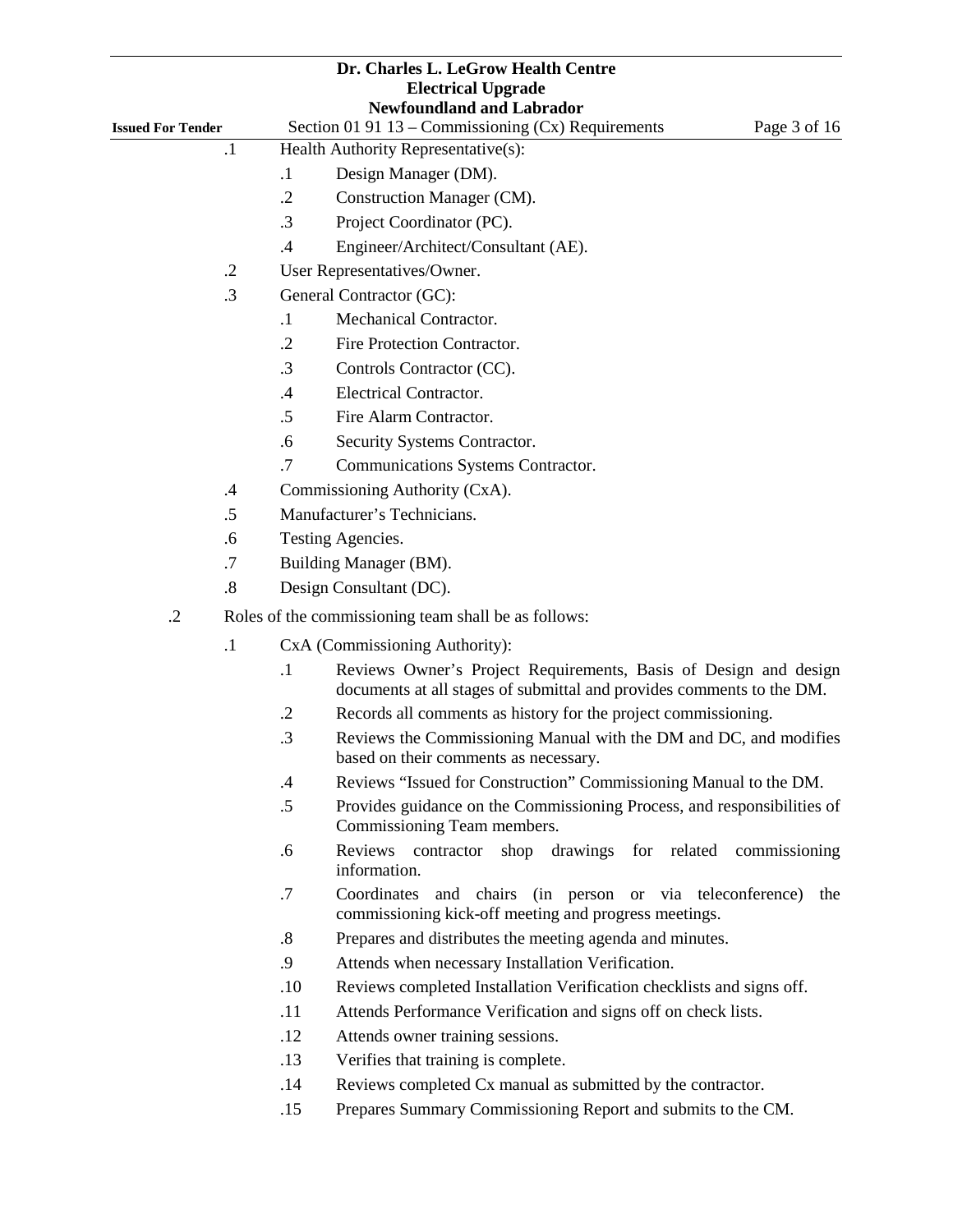|                          |                   | Dr. Charles L. LeGrow Health Centre<br><b>Electrical Upgrade</b><br><b>Newfoundland and Labrador</b>                                                                                                                                            |
|--------------------------|-------------------|-------------------------------------------------------------------------------------------------------------------------------------------------------------------------------------------------------------------------------------------------|
| <b>Issued For Tender</b> |                   | Section 01 91 13 - Commissioning (Cx) Requirements<br>Page 4 of 16                                                                                                                                                                              |
|                          | .16               | Prepares letter for CM indicating acceptance of the completed<br>commissioning activities.                                                                                                                                                      |
|                          | .17               | Verifies that seasonal or deferred Commissioning is completed.                                                                                                                                                                                  |
|                          | .18               | Coordinates ten (10) month building review and issues occupant survey.                                                                                                                                                                          |
| $\cdot$ .2               |                   | DM (Design Manager):                                                                                                                                                                                                                            |
|                          | $\cdot$           | Reviews Owner's Project Requirements, Basis of Design and design<br>documents at all stages of submittal. Compiles all comments from all<br>reviewers and submits to document originator.                                                       |
|                          | $\cdot$ .2        | Submits all documentation required by the CxA in a timely manner.                                                                                                                                                                               |
|                          | $\cdot$ 3         | Identifies Cx team members.                                                                                                                                                                                                                     |
|                          | $.4\,$            | Provides a list of equipment and systems included in the design to the<br>CxA for inclusion in preliminary manual.                                                                                                                              |
|                          | $.5\,$            | Reviews Cx manual in draft and final revisions. Provides comments to<br>the CxA as necessary on the Commissioning Manual.                                                                                                                       |
|                          | .6                | Forwards the Cx Manual for review by the DC, receives comments and<br>issues them to the CxA.                                                                                                                                                   |
|                          | .7                | Ensures that the Cx Manual is issued with the tender documents.                                                                                                                                                                                 |
|                          | $\boldsymbol{.8}$ | Issues IFC Cx Manual to the CM.                                                                                                                                                                                                                 |
|                          | .9                | Reviews contractor shop drawings and provide comments to the CM.                                                                                                                                                                                |
|                          | .10               | Attends Cx kick-off meeting during the design phase.                                                                                                                                                                                            |
|                          | .11               | Attends commissioning progress meetings as required.                                                                                                                                                                                            |
|                          | .12               | Attends Installation Verification as required.                                                                                                                                                                                                  |
|                          | .13               | Attends Cx Performance Verification or provides representative.                                                                                                                                                                                 |
|                          | .14               | Attends training sessions or sends representative knowledgeable in the<br>design.                                                                                                                                                               |
|                          | .15               | Assists with ten (10) month building review.                                                                                                                                                                                                    |
| .3                       |                   | CM (Construction Manager):                                                                                                                                                                                                                      |
|                          | $\cdot$           | Main contact for CxA during construction phase.                                                                                                                                                                                                 |
|                          | $\cdot$ .2        | Distributes "Issued for Construction" Cx Manual to GC.                                                                                                                                                                                          |
|                          | .3                | Notifies CxA of any Cx related issues raised during construction (i.e.<br>change orders).                                                                                                                                                       |
|                          | .4                | Provides times during any project meetings to discuss Cx with the entire<br>team.                                                                                                                                                               |
|                          | $.5\,$            | Attends Cx meetings (construction phase).                                                                                                                                                                                                       |
|                          | .6                | Coordinates Cx schedule for Installation Verification and Performance<br>Verification with GC and ensures all TW representatives are available to<br>witness testing as required for Installation Verification and Performance<br>Verification. |
|                          | .7                | Attend Performance Verification.                                                                                                                                                                                                                |

.8 Ensures Cx Team is following/completing Cx Manual.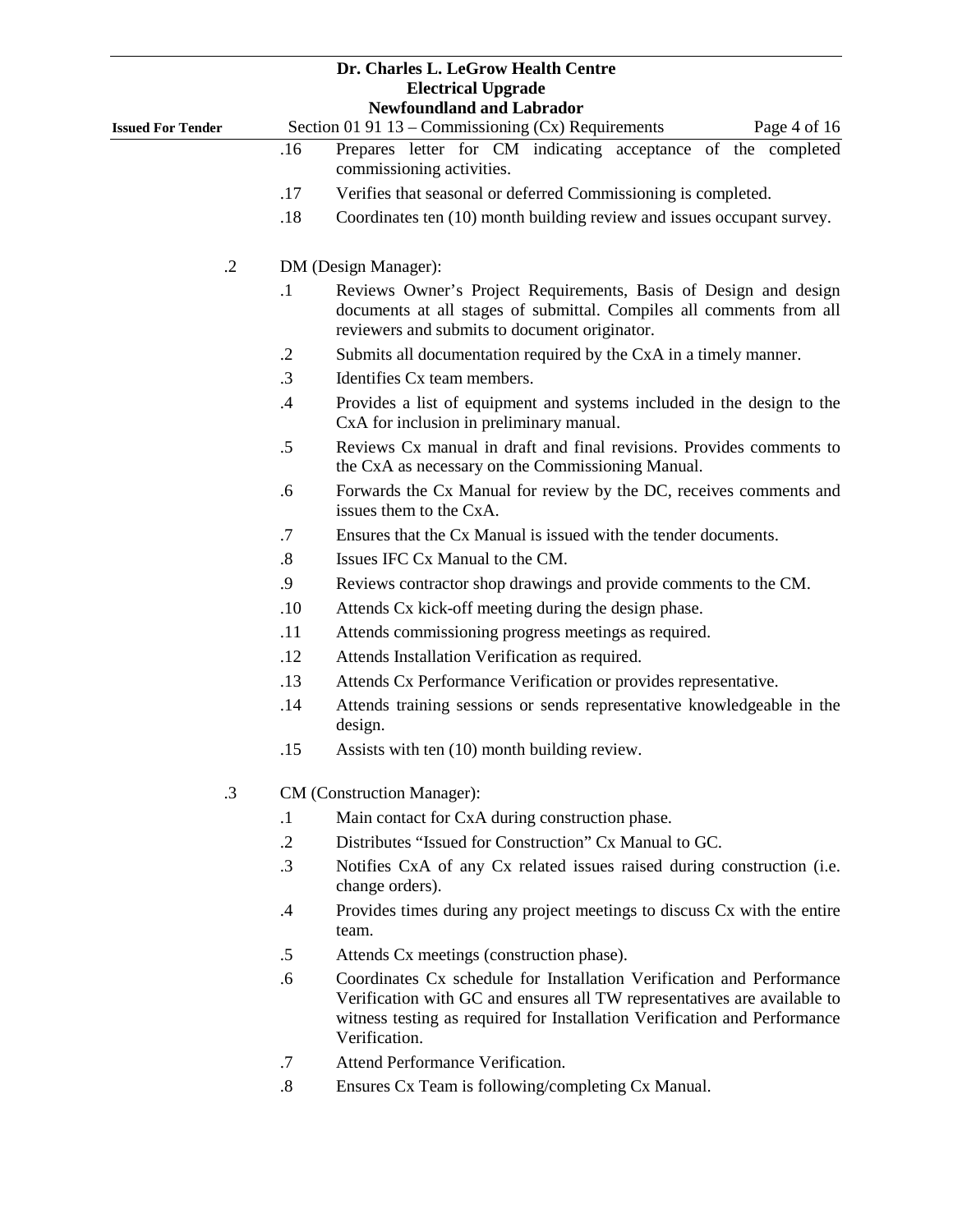|                          |                   | Dr. Charles L. LeGrow Health Centre<br><b>Electrical Upgrade</b><br><b>Newfoundland and Labrador</b>                               |  |  |
|--------------------------|-------------------|------------------------------------------------------------------------------------------------------------------------------------|--|--|
| <b>Issued For Tender</b> |                   | Section 01 91 13 – Commissioning (Cx) Requirements<br>Page 5 of 16                                                                 |  |  |
|                          | .9                | Coordinates training schedules, and arranges for video recording of<br>sessions if required.                                       |  |  |
|                          | .10               | Reviews project record documents.                                                                                                  |  |  |
|                          | .11               | Ensures that O&M manuals, maintenance materials, as-built drawings<br>and warranties have been submitted and reviewed.             |  |  |
|                          | .12               | Provides CxA with reviewed As Built documents, O&M Manuals, and<br>Warranties for inclusion in the Summary Commissioning Report.   |  |  |
|                          | .13               | Receives the completed Cx Manual from the GC and submits to the CxA<br>for review.                                                 |  |  |
|                          | .14               | Receives the Summary Commissioning Report from the CxA and<br>submits to the Owner.                                                |  |  |
|                          | .15               | Coordinates ten (10) month building review and issues occupant survey.                                                             |  |  |
|                          | .16               | Verifies that all maintenance materials, spare parts and tools are received<br>from the GC as per specifications.                  |  |  |
| $.4\,$                   |                   | <b>BM</b> (Building Manager):                                                                                                      |  |  |
|                          | $\cdot$           | Reviews the Basis of Design developed by the DC and provides<br>comments to the DM.                                                |  |  |
|                          | $\cdot$ .2        | Reviews all design documents and provides comments to the DM.                                                                      |  |  |
|                          | $\cdot$ 3         | Coordinates maintenance staff participation in Cx activities.                                                                      |  |  |
|                          | .4                | Reviews O&M documentation and attends training.                                                                                    |  |  |
|                          | .5                | Attends all training sessions.                                                                                                     |  |  |
|                          | .6                | Receives and retains a copy of the Commissioning Summary Report.                                                                   |  |  |
|                          | .7                | Provides maintenance representatives to facilitate the 10 month building<br>review as necessary.                                   |  |  |
|                          | $\boldsymbol{.8}$ | Attends commissioning meetings as necessary.                                                                                       |  |  |
| .5                       |                   | GC (General Contractor):                                                                                                           |  |  |
|                          | $\cdot$ 1         | Maintains as-built drawings on site during construction.                                                                           |  |  |
|                          | $\cdot$ .2        | Submits shop drawing in accordance with the specifications.                                                                        |  |  |
|                          | .3                | Prepares and submits Cx manual for review and approval.                                                                            |  |  |
|                          | .4                | Ensures the Cx Manual is on site and being completed and kept up to<br>date by all sub-trades.                                     |  |  |
|                          | $.5\,$            | Executes the Cx process ensuring that sub-trades perform their<br>responsibilities and integrate Cx into the construction process. |  |  |
|                          | .6                | Ensures equipment manufacturers and vendors provide documentation to<br>facilitate the Commissioning work and perform startups.    |  |  |
|                          | .7                | Coordinates and schedules Cx activities, submits schedule for review and<br>comment by TW staff.                                   |  |  |
|                          | $\boldsymbol{.8}$ | Conducts Installation Verification and signs off checklists.                                                                       |  |  |
|                          | $\Omega$          | <b>Drovides</b> written confirmation all systems are energianal prior to start of                                                  |  |  |

.9 Provides written confirmation all systems are operational prior to start of Performance Verification.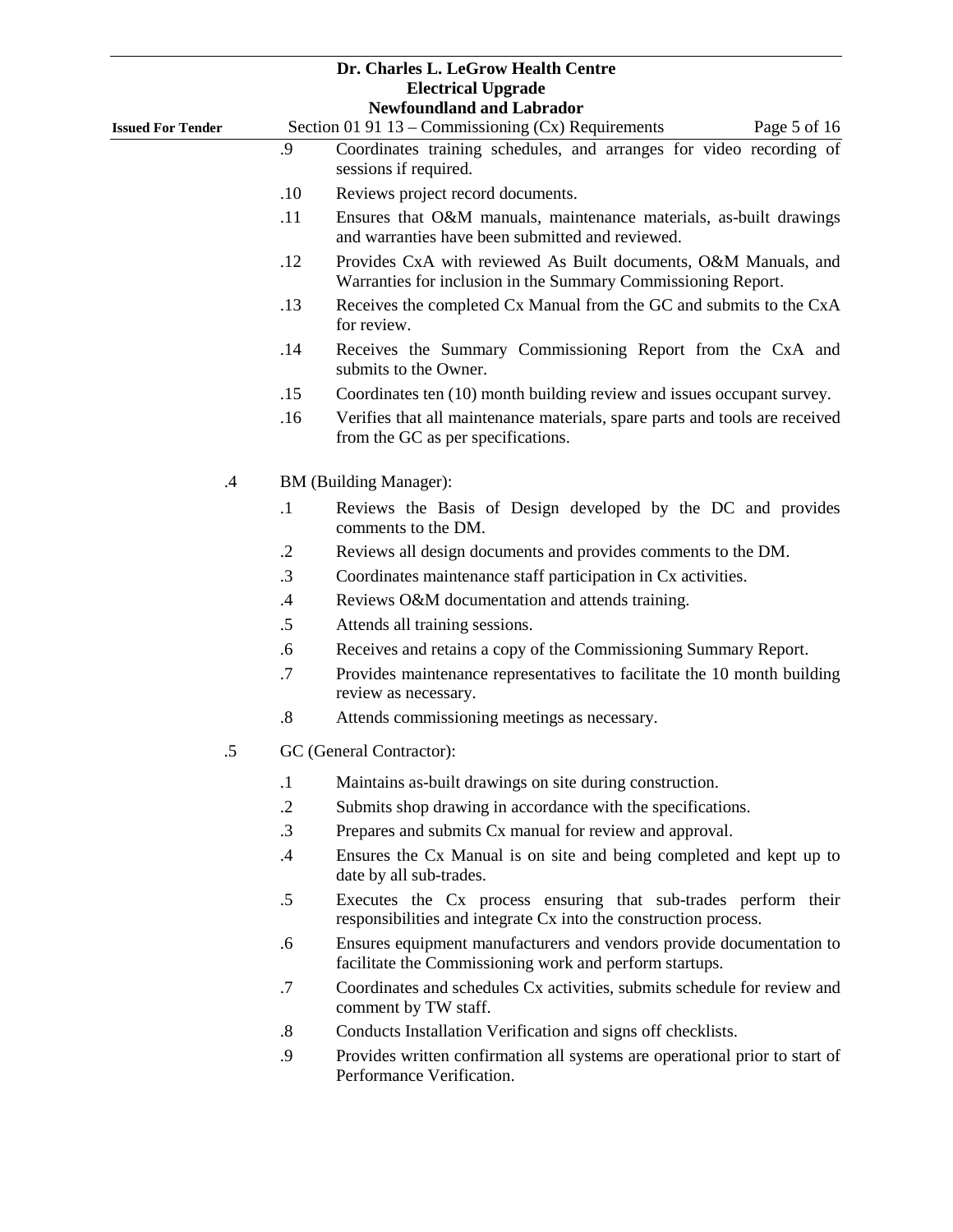|                          |                           | Dr. Charles L. LeGrow Health Centre<br><b>Electrical Upgrade</b><br><b>Newfoundland and Labrador</b>                    |  |  |  |
|--------------------------|---------------------------|-------------------------------------------------------------------------------------------------------------------------|--|--|--|
| <b>Issued For Tender</b> |                           | Section 01 91 13 – Commissioning (Cx) Requirements<br>Page 6 of 16                                                      |  |  |  |
|                          | .10                       | Conducts Performance Verification with all required Commissioning<br>Team members present.                              |  |  |  |
|                          | .11                       | Ensures that all required personal are available for the verification.                                                  |  |  |  |
|                          | .12                       | Maintains an up to date version of the Cx manual on site with checklists<br>completed on installed/operational systems. |  |  |  |
|                          | .13                       | Provides all required training.                                                                                         |  |  |  |
|                          | .14                       | Coordinates location, schedule.                                                                                         |  |  |  |
|                          | .15                       | Provides facilities (location, materials).                                                                              |  |  |  |
|                          | .16                       | Ensures qualified factory trained technicians are available to facilitate<br>training.                                  |  |  |  |
|                          | .17                       | Provides copies of all training material.                                                                               |  |  |  |
|                          | .18                       | Obtains occupancy approvals/permits.                                                                                    |  |  |  |
|                          | .19                       | Submits completed manual to CM.                                                                                         |  |  |  |
|                          | .20                       | Provides the following information for inclusion in the Commissioning<br>Summary Report.                                |  |  |  |
|                          | .21                       | Training Records.                                                                                                       |  |  |  |
|                          | .22                       | Operation and Maintenance Manuals.                                                                                      |  |  |  |
|                          | .23                       | Warranties.                                                                                                             |  |  |  |
|                          | .24                       | Completed commissioning Checklists.                                                                                     |  |  |  |
|                          | .25                       | List of spare parts turned over.                                                                                        |  |  |  |
|                          | .26                       | Supplies maintenance materials and tools as per specification.                                                          |  |  |  |
|                          | .27                       | Attends all commissioning meetings.                                                                                     |  |  |  |
| .6                       | PC (Project Coordinator): |                                                                                                                         |  |  |  |
|                          | $\cdot$                   | If there is no PC assigned to the project, then these duties are completed<br>by the CM.                                |  |  |  |
|                          | .2                        | Verification<br>and Performance<br>Installation<br>Verification<br><b>Attends</b><br>demonstrations.                    |  |  |  |
|                          | $\cdot$ 3                 | Ensures Cx manual is on site and kept up to date by the GC.                                                             |  |  |  |
|                          | $\cdot$                   | Verifies maintenance materials are provided by the GC as per the<br>contract documents.                                 |  |  |  |
|                          | .5                        | Ensures GC is maintaining as-built drawings on site during construction.                                                |  |  |  |
|                          | .6                        | Attends training sessions as necessary and directed by the CM.                                                          |  |  |  |
|                          | $.7\,$                    | Attends all commissioning meetings.                                                                                     |  |  |  |
| .7                       |                           | Sub Trades:                                                                                                             |  |  |  |
|                          | $\cdot$                   | Demonstrates correct system performance.                                                                                |  |  |  |
|                          | $\cdot$                   | Perform commissioning duties as directed by the GC.                                                                     |  |  |  |
| 8                        |                           | DC (Design Consultant):                                                                                                 |  |  |  |

- .8 DC (Design Consultant):
	- .1 Reviews the Owner Project Requirements and provides comment to the DM.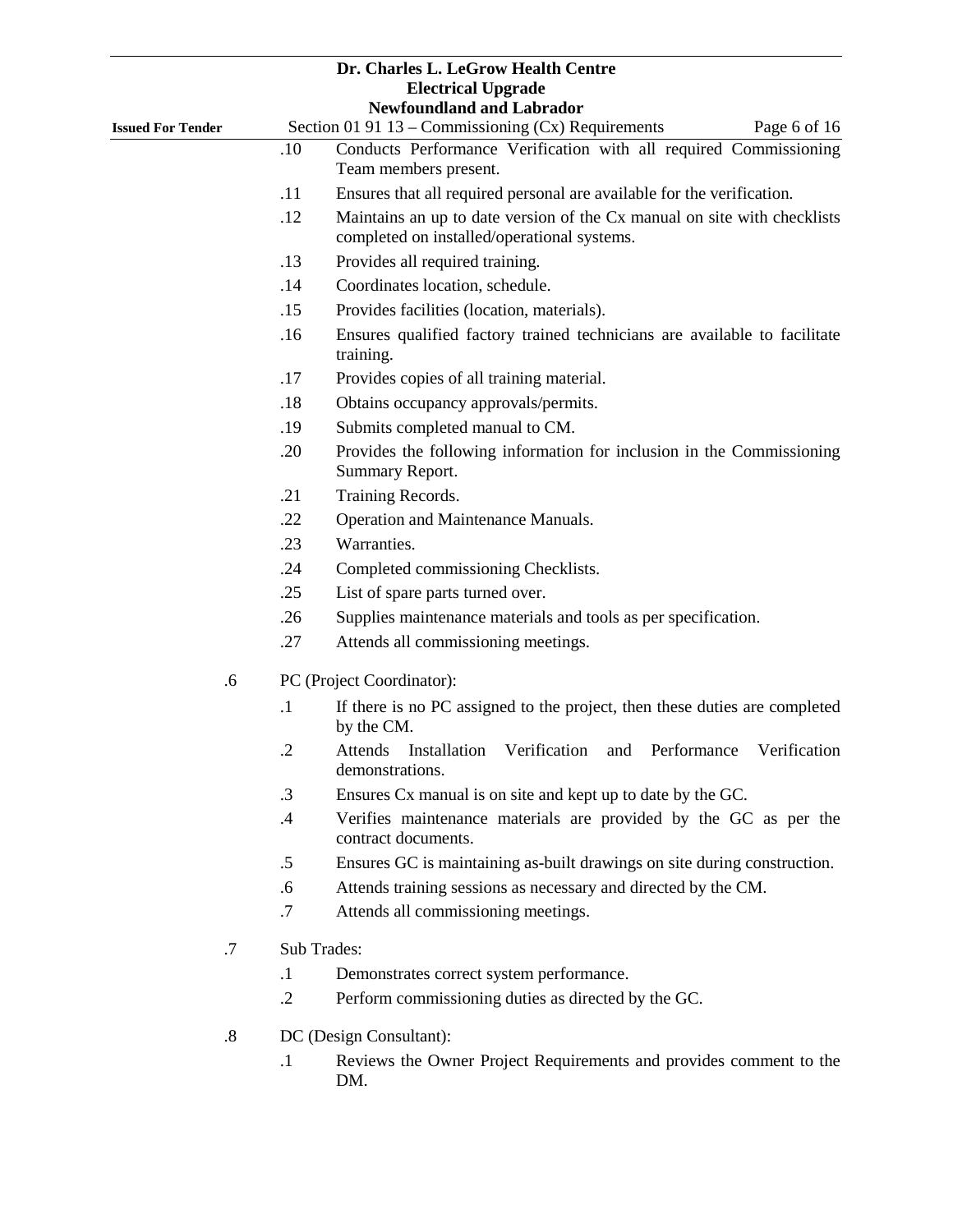|                          |                   | Dr. Charles L. LeGrow Health Centre                                                                                                                                      |
|--------------------------|-------------------|--------------------------------------------------------------------------------------------------------------------------------------------------------------------------|
|                          |                   | <b>Electrical Upgrade</b><br><b>Newfoundland and Labrador</b>                                                                                                            |
| <b>Issued For Tender</b> |                   | Section 01 91 13 - Commissioning (Cx) Requirements<br>Page 7 of 16                                                                                                       |
|                          | $\cdot$ 2         | Produces the Basis of Design and submits to the DM for review and                                                                                                        |
|                          |                   | comment. Revise as necessary based on comments and changes in                                                                                                            |
|                          |                   | Owner Project Requirements.                                                                                                                                              |
|                          | .3                | Develops system descriptions and forwards to the CxA, for inclusion in<br>the Cx Manual.                                                                                 |
|                          | .4                | Reviews drafts of the Cx Manual, including the installation and<br>Performance Verification checklists, and provides comments to the DM.                                 |
|                          | $.5\,$            | Provides project narrative for inclusion in the Cx Manual.                                                                                                               |
|                          | .6                | The DC shall provide to the CxA a complete list of all equipment and<br>information required to populate the commissioning checklists with the<br>following information: |
|                          |                   | identification number.<br>$\cdot$                                                                                                                                        |
|                          |                   | $\cdot$ .2<br>location.                                                                                                                                                  |
|                          |                   | $\cdot$ 3<br>type, proposed manufacture, make, model.                                                                                                                    |
|                          |                   | $.4\,$<br>operating parameter (max, normal, min).                                                                                                                        |
|                          |                   | $.5\,$<br>electrical requirements.                                                                                                                                       |
|                          |                   | control comments.<br>.6                                                                                                                                                  |
|                          |                   | .7<br>other pertinent information.                                                                                                                                       |
|                          | $\cdot$ 7         | Incorporates commissioning specification into the project documents.                                                                                                     |
|                          | $\boldsymbol{.8}$ | Reviews contractor shop drawing submittals.                                                                                                                              |
|                          | .9                | Attends periodic site visits to ensure systems meet the design intent and<br>operate as outline in the specifications.                                                   |
|                          | .10               | Attends and signs off checklist for Installation Verification.                                                                                                           |
|                          | .11               | Attends Performance Verification and signs off on checklists for the<br>appropriate discipline.                                                                          |
|                          | .12               | Reviews Systems Manuals to the CM (these will be included in the<br>Commissioning Summary Report).                                                                       |
|                          | .13               | Provides system overview during training.                                                                                                                                |
|                          | .14               | Attends training as required.                                                                                                                                            |
|                          | .15               | Attends commissioning meetings.                                                                                                                                          |
|                          | .16               | Attends ten (10) month building review activities.                                                                                                                       |
| .9                       | Owner:            |                                                                                                                                                                          |
|                          | $\cdot$           | Produces the Owner Project Requirements and submits to the DM.                                                                                                           |
|                          | $\cdot$ .2        | Reviews the Basis of Design developed by the DC and provides<br>comments to the DM.                                                                                      |
|                          | $\cdot$ 3         | Reviews all design documents and provides comments to the DM.                                                                                                            |
|                          | $\cdot$ 4         | Coordinates maintenance staff participation in Cx activities.                                                                                                            |
|                          | .5                | Reviews O&M documentation and attends training.                                                                                                                          |
|                          | .6                | Attends all training sessions.                                                                                                                                           |
|                          | $.7\,$            | Receives and retains a copy of the Commissioning Summary Report.                                                                                                         |

.8 Provides maintenance representatives to facilitate the ten (10) month building review as necessary.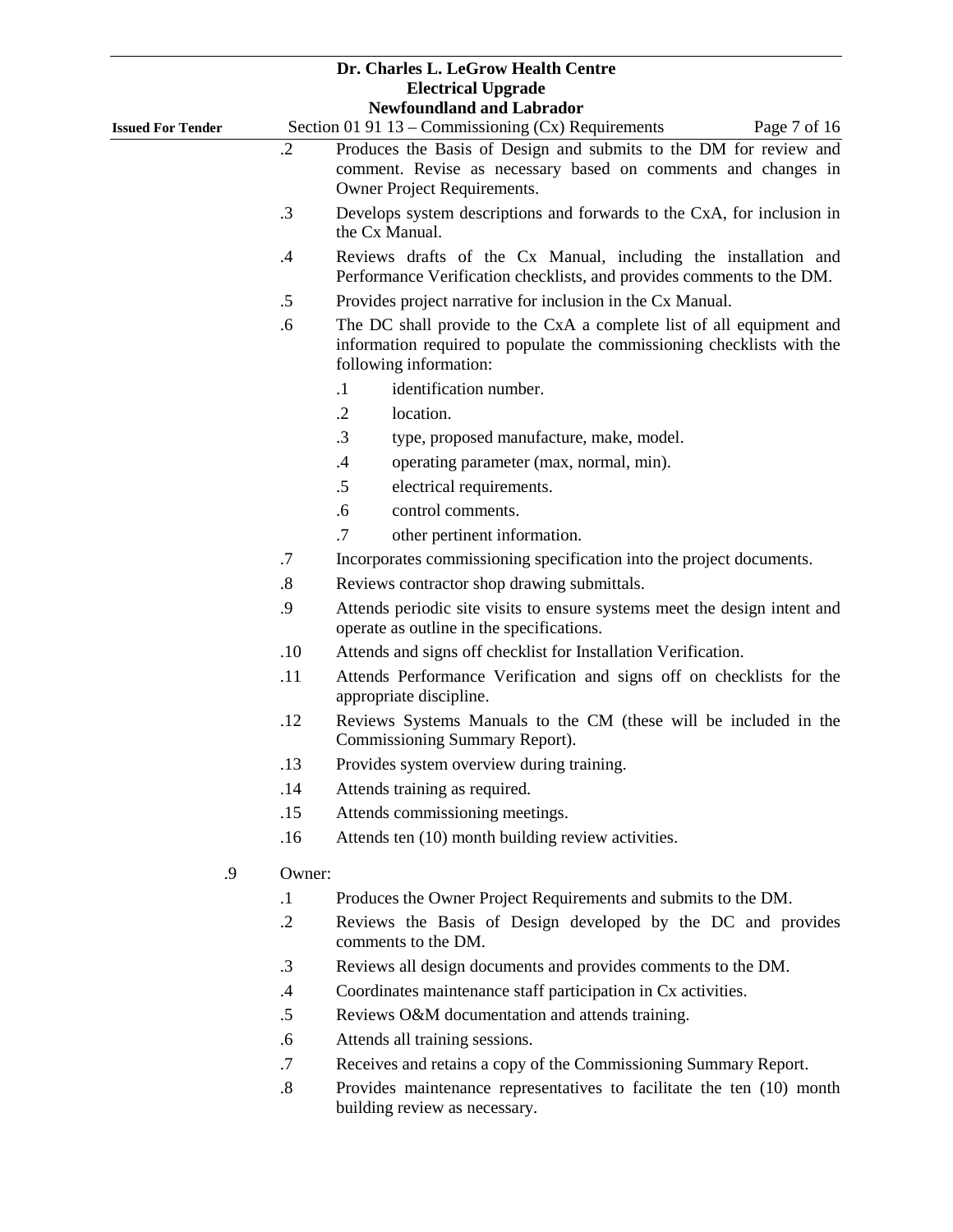## **1.6 NON-CONFORMANCE TO PERFORMANCE VERIFICATION REQUIREMENTS.**

- .1 During Cx, should equipment, system components, and associated controls be identified as incorrectly installed, malfunctioning or not performing as per specifications, the contractor shall correct deficiencies, re-verify equipment and components within the system, including related systems as deemed necessary by Engineer/Architect, to ensure effective and accurate operation.
- .2 Minor deficiencies may be corrected at the time of identification. For systems requiring major repairs, the Commissioning Team shall move on to the next system to be commissioning. The Contractor shall notify the CM when the work is complete.
- .3 Costs for corrective work, additional tests, inspections, to determine acceptability and proper performance of such items to be borne by Contractor.

## **1.7 CONFLICTS**

- .1 Report conflicts between requirements of this section, other sections, and the Cx Manual to the CM to obtain clarification prior to the start of work.
- .2 Failure to report conflict and obtain clarification will result in application of most stringent requirement.

## **1.8 SUBMITTALS**

- .1 Prior to starting Cx the Contractor shall provide a set of equipment and system submittals. These submittals are supplemented by the installation and start-up procedures, O&M data, performance data, control drawings and any changes that may affect commissioned systems.
- .2 Submit no later than four (4) weeks after award of Contract:
	- .1 Name of Contractor's Cx coordinator.
	- .2 Preliminary Cx schedule. Submit final Cx schedule to CxA for review prior to performance verification.
	- .3 Submit the names of all personnel for approval by the CxA. Designate who has managerial responsibilities for coordination of installation verification and performance verification.
	- .4 Submit documentation to confirm personnel compliance with quality assurance provisions.
- .3 Any changes to the information submitted must be re-submitted Ensure certified trades persons, certified testing agencies and/or factory authorized personnel participate in commissioning tasks.
- .4 Prior to start of Performance Verification:
	- .1 Submit TAB report to CxA for review.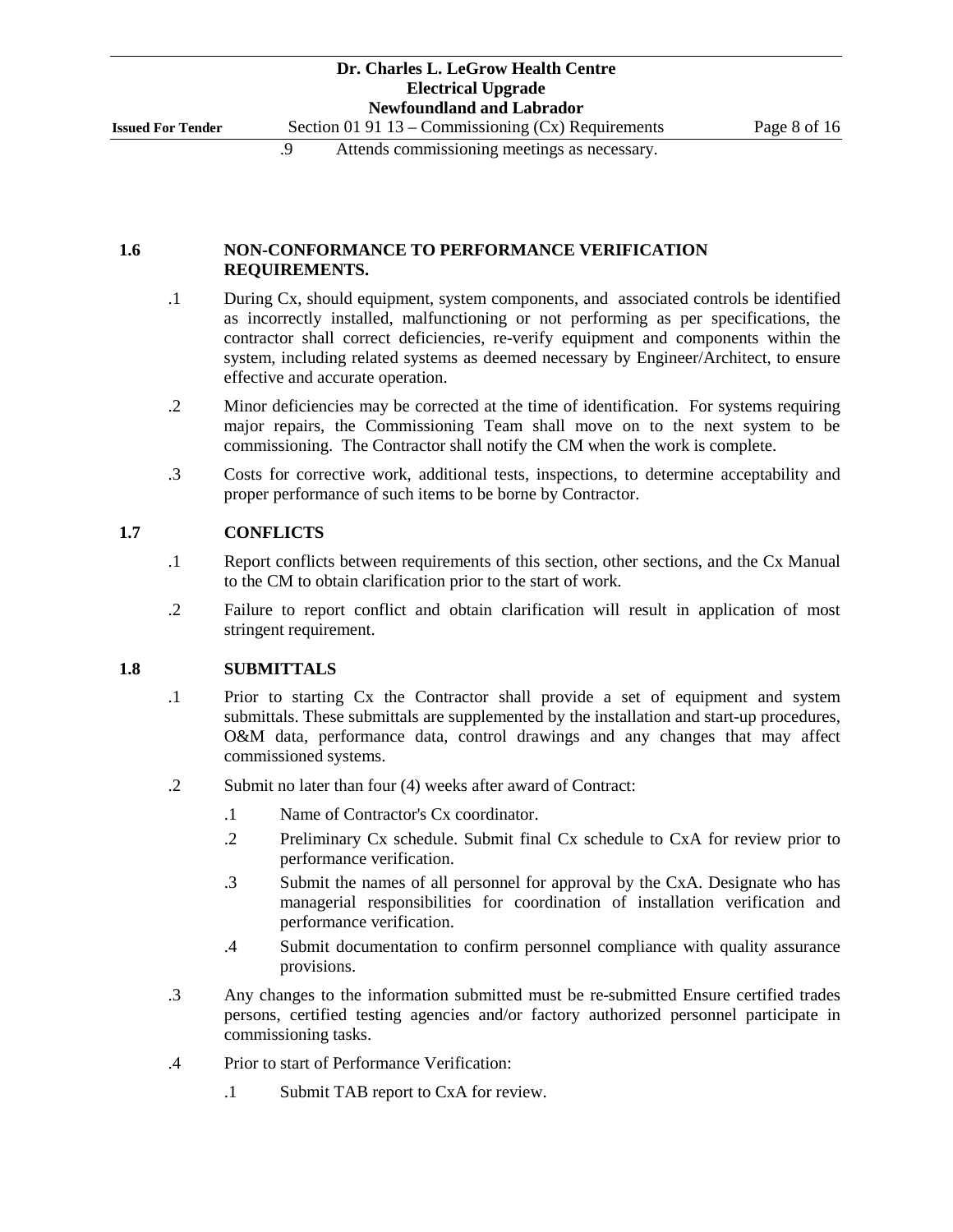|                          | Dr. Charles L. LeGrow Health Centre<br><b>Electrical Upgrade</b><br><b>Newfoundland and Labrador</b>                                                                                                                                                                                                                |  |  |
|--------------------------|---------------------------------------------------------------------------------------------------------------------------------------------------------------------------------------------------------------------------------------------------------------------------------------------------------------------|--|--|
| <b>Issued For Tender</b> | Section 01 91 13 - Commissioning (Cx) Requirements<br>Page 9 of 16                                                                                                                                                                                                                                                  |  |  |
|                          | Submit start-up documentation to CxA for review.<br>$\cdot$ .2                                                                                                                                                                                                                                                      |  |  |
|                          | .3<br>Submit completed Installation Verification checklists.                                                                                                                                                                                                                                                        |  |  |
| .5                       | Fifteen (15) days prior to application for Substantial Completion:                                                                                                                                                                                                                                                  |  |  |
|                          | $\cdot$ 1<br>Submit three (3) copies of final commissioning manual and applicable forms to<br>the CM for review.                                                                                                                                                                                                    |  |  |
|                          | $\cdot$ .2<br>Submit reports of performance verifications postponed due to seasonal, climatic,<br>occupancy, or other reasons beyond the Contractor's control, promptly after<br>execution of those services.                                                                                                       |  |  |
| .6                       | Ensure each form bears the required signatures as indicated on the form.                                                                                                                                                                                                                                            |  |  |
| .7                       | Submit as-built drawings, schematics, O&M manuals, maintenance materials and<br>warranties to CM for review.                                                                                                                                                                                                        |  |  |
| 1.9                      | <b>COMMISSIONING DOCUMENTATION</b>                                                                                                                                                                                                                                                                                  |  |  |
| $\cdot$                  | Refer to Section 01 91 33 - Commissioning $(Cx)$ Forms for requirements and instructions<br>for use as well as the Cx Manual                                                                                                                                                                                        |  |  |
| $\cdot$ .2               | Checklists will be provided to the Contractor by the CM during the construction stage.                                                                                                                                                                                                                              |  |  |
| $\cdot$ 3                | Installing subcontractors are to date and initial the checklists as construction and<br>verifications are completed.                                                                                                                                                                                                |  |  |
| .4                       | The general contractor is to submit completed checklists to the CxA for review and<br>acceptance.                                                                                                                                                                                                                   |  |  |
| .5                       | Once all documents have been reviewed and accepted the general contractor shall submit<br>final commissioning documents in electronic form (PDF) and original signed copies.                                                                                                                                        |  |  |
| 1.10                     | <b>COMMISSIONING SCHEDULE</b>                                                                                                                                                                                                                                                                                       |  |  |
| $\cdot$                  | Submit preliminary Cx schedule in Gantt Chart format to CxA no later than four (4)<br>weeks after award of contract. A sample Cx Schedule is provided in the Cx Manual.                                                                                                                                             |  |  |
| $\cdot$ .2               | Submit final Cx schedule in Gantt Chart format to CxA for review four (4) weeks prior to<br>performance verification. A sample Cx Schedule is provided in the Cx Manual.                                                                                                                                            |  |  |
| $\cdot$ 3                | Provide adequate time for Cx activities prescribed in technical sections, commissioning<br>sections and the Cx manual including all on site activities as well as documentation<br>procedures. Time should be allowed for re-verification should any system be rejected<br>upon completion of initial verification. |  |  |
| $\cdot$                  | Provide adequate time for training.                                                                                                                                                                                                                                                                                 |  |  |
| 1.11                     | <b>COMMISSIONING MEETINGS</b>                                                                                                                                                                                                                                                                                       |  |  |
| $\cdot$ 1                | The CM will convene Cx meeting consisting of all members of the design and<br>construction teams to address building systems to be commissioned. Items to be<br>discussed will include commissioning requirements, completion and start-up schedules,<br>and roles and responsibilities.                            |  |  |
| $\cdot$ .2               | CxA to make necessary updates and changes to the CxManual and deliver to the CM who<br>will distribute to all other parties as necessary.                                                                                                                                                                           |  |  |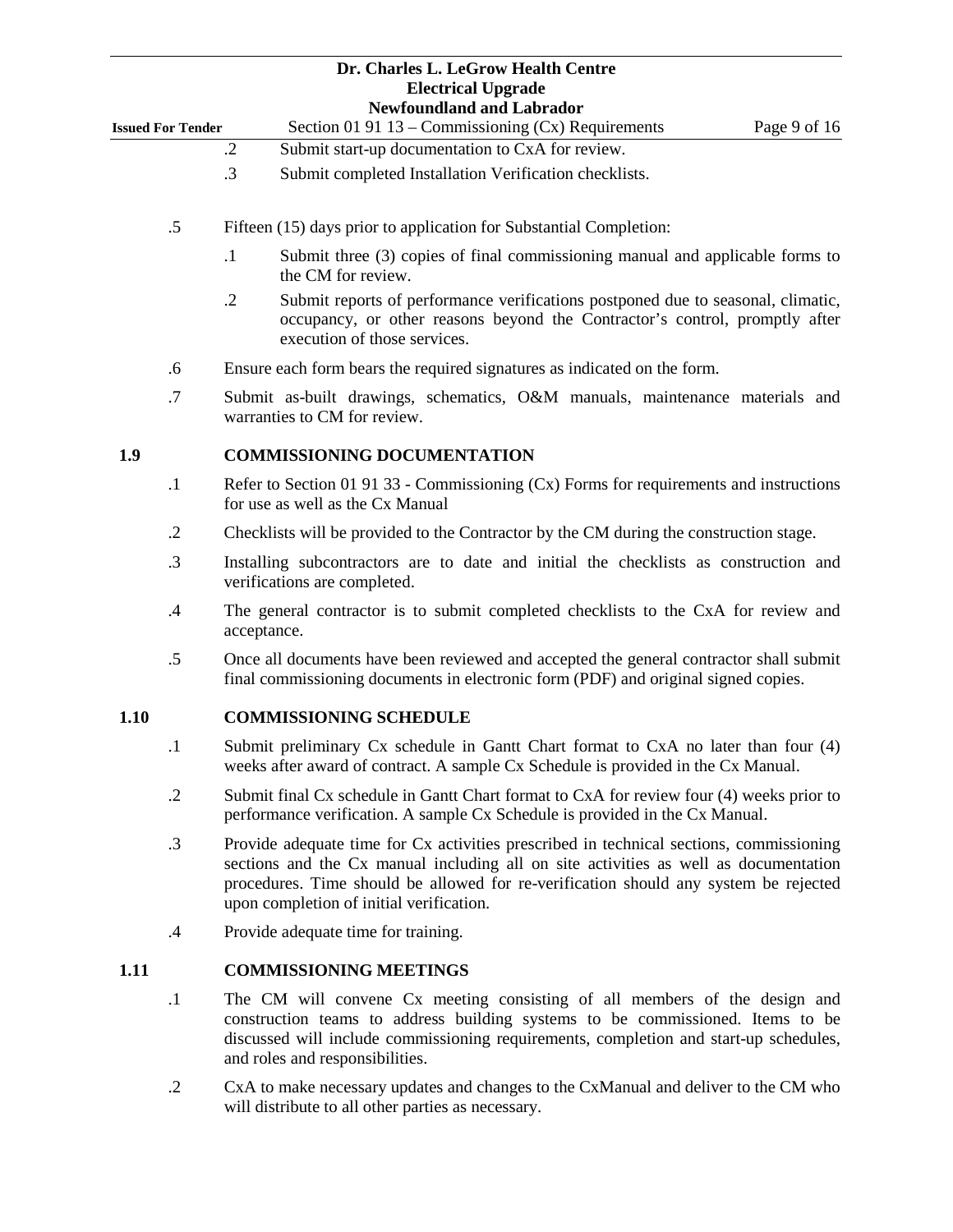|                          | Tich toundaring and those ago.                                                    |               |  |  |
|--------------------------|-----------------------------------------------------------------------------------|---------------|--|--|
| <b>Issued For Tender</b> | Section 01 91 13 – Commissioning $(Cx)$ Requirements                              | Page 10 of 16 |  |  |
| $\cdot$ 3                | Convene Cx meetings following project meetings and as specified herein to resolve |               |  |  |
|                          | issues, monitor progress and identify deficiencies relating to Cx.                |               |  |  |

- .4 Continue Cx meetings on regular basis until commissioning deliverables have been addressed.
- .5 At 60% construction completion stage CxA to call a separate Cx meeting to review progress, discuss schedule of equipment start-up activities and prepare for Cx. Issues at meeting to include:
	- .1 Review duties and responsibilities of Contractor and subcontractors, addressing delays and potential problems.
	- .2 Determine the degree of involvement of trades and manufacturer's representatives in the commissioning process.
- .6 Thereafter Cx meetings to be held until project completion and as required during equipment start-up and functional testing period.
- .7 Meetings will be chaired by the CxA or CM, meeting minutes will be prepared and issued by the CxA or CM. Clarifications to the minutes must be submitted within 5 days of issue, after which, the issued set becomes the official project record.
- .8 Ensure subcontractors and relevant manufacturer representatives are present at 60% and subsequent Cx meetings and as required.

## **1.12 STARTING AND TESTING**

.1 Contractor assumes liabilities and costs for inspections, including disassembly and reassembly after approval, starting, testing and adjusting, and supply of testing equipment, and all associated costs of installation and performance verification.

## **1.13 WITNESSING OF STARTING AND TESTING**

- .1 Provide twenty eight (28) days' notice prior to commencement.
- .2 Owner's Representative to witness start-up and testing.
- .3 Contractor's Cx Coordinator to be present at tests performed and documented by sub-trades, suppliers and equipment manufacturers.

## **1.14 MANUFACTURER'S INVOLVEMENT**

- .1 The Contractor shall obtain manufacturers installation, start-up and operations instructions prior to start-up of components, equipment and systems..
	- .1 Compare completed installation with manufacturer's published data, record discrepancies, and review with manufacturer.
	- .2 Modify procedures detrimental to equipment performance and review same with manufacturer before start-up.
	- .2 Integrity of warranties:
		- .1 Use manufacturer's trained start-up personnel where specified elsewhere in other divisions or required to maintain integrity of warranty.
		- .2 Verify with manufacturer that testing as specified will not void warranties.
	- .3 Qualifications of manufacturer's personnel: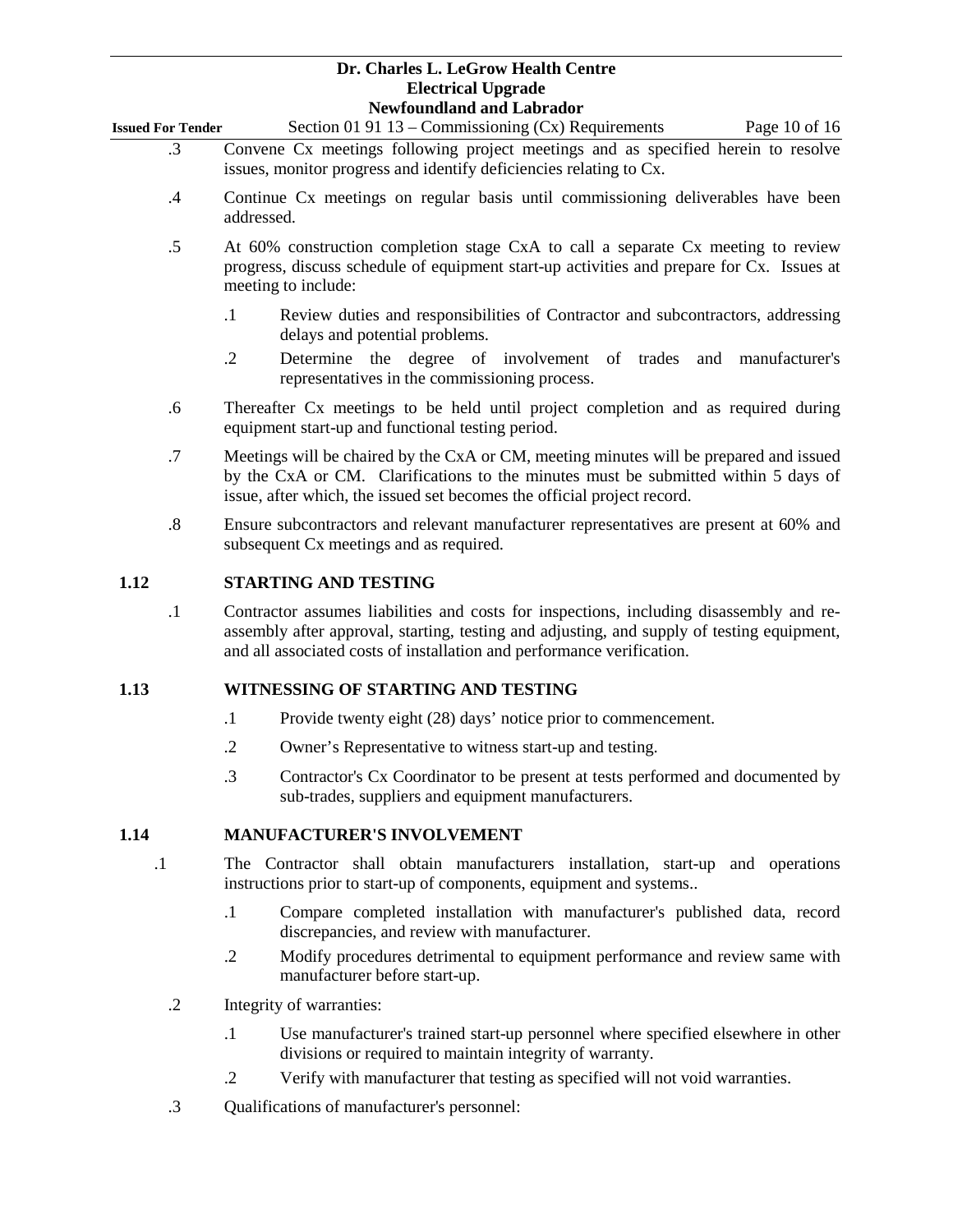|                          |            | Dr. Charles L. LeGrow Health Centre<br><b>Electrical Upgrade</b><br><b>Newfoundland and Labrador</b>                                                                                                                                                                                                              |
|--------------------------|------------|-------------------------------------------------------------------------------------------------------------------------------------------------------------------------------------------------------------------------------------------------------------------------------------------------------------------|
| <b>Issued For Tender</b> |            | Section 01 91 13 – Commissioning $(Cx)$ Requirements<br>Page 11 of 16                                                                                                                                                                                                                                             |
|                          |            | Experienced in design, installation and operation of equipment and systems.<br>$\cdot$                                                                                                                                                                                                                            |
|                          |            | $\cdot$ .2<br>Ability to interpret test results accurately.                                                                                                                                                                                                                                                       |
|                          |            | $\cdot$ 3<br>Ability to report results in clear, concise, logical manner.                                                                                                                                                                                                                                         |
| 1.15                     |            | <b>PROCEDURES</b>                                                                                                                                                                                                                                                                                                 |
|                          | $\cdot$ 1  | Verify that equipment and systems are complete, clean, and operating in normal and safe<br>manner prior to conducting Performance Verification.                                                                                                                                                                   |
|                          | $\cdot$ .2 | Conduct Commissioning in following distinct phases:                                                                                                                                                                                                                                                               |
|                          |            | $\cdot$ 1<br>Included in delivery and installation:                                                                                                                                                                                                                                                               |
|                          |            | Verification of conformity to specification, approved shop drawings and<br>$\cdot$ 1<br>completion of product information report forms.                                                                                                                                                                           |
|                          |            | Visual inspection of quality of installation.<br>$\cdot$                                                                                                                                                                                                                                                          |
|                          |            | $\cdot$ .2<br>Installation Verification: follow accepted start-up procedures.                                                                                                                                                                                                                                     |
|                          |            | $\cdot$ 3<br>Performance Verification: document equipment performance. Include repetition<br>of tests after correcting deficiencies.                                                                                                                                                                              |
|                          |            | Post-substantial performance verification: to include fine-tuning.<br>$\cdot$ 4                                                                                                                                                                                                                                   |
|                          | .3         | Correct deficiencies and obtain approval from CxA after distinct phases have been<br>completed and before commencing next phase.                                                                                                                                                                                  |
|                          | .4         | Document required tests on checklists provided in the Cx Manual as well on any supplied<br>Manufacturer forms.                                                                                                                                                                                                    |
|                          | .5         | Failure to follow accepted Commissioning Processes will result in re-evaluation of<br>equipment by an independent testing agency selected by CxA. If results reveal that<br>equipment Commissioning Process was not in accordance with requirements, and<br>resulted in damage to equipment, implement following: |
|                          |            | $\cdot$ 1<br>Minor equipment/systems: if evaluation report concludes that damage is minor,<br>implement corrective measures approved by CxA.                                                                                                                                                                      |
|                          |            | Major equipment/systems: If evaluation report concludes that major damage has<br>$\cdot$ .2<br>occurred, CxA shall reject equipment to be removed from site and replaced with<br>new.                                                                                                                             |
|                          |            | Subject new equipment/systems to specified Commissioning Process<br>$\cdot$ 3                                                                                                                                                                                                                                     |
| 1.16                     |            | <b>COMMISSIONING DOCUMENTATION</b>                                                                                                                                                                                                                                                                                |
|                          | $\cdot$    | Installation Verification documentation and submit to CxA for approval<br>Assemble<br>before commencement of Performance Verification.                                                                                                                                                                            |
|                          | $\cdot$ .2 | Installation Verification documentation to include:                                                                                                                                                                                                                                                               |
|                          |            | $\cdot$ 1<br>Factory and on-site test certificates for specified equipment.                                                                                                                                                                                                                                       |
|                          |            | $\cdot$ .2<br>Inspection reports.                                                                                                                                                                                                                                                                                 |
|                          |            | $\cdot$ 3<br>Signed Installation Verification check lists.                                                                                                                                                                                                                                                        |
|                          |            | $\cdot$<br>Start-up reports.                                                                                                                                                                                                                                                                                      |
|                          |            | $.5\,$<br>Step-by-step description of complete start-up procedures, to permit the contractor<br>or CxA to repeat start-up at any time.                                                                                                                                                                            |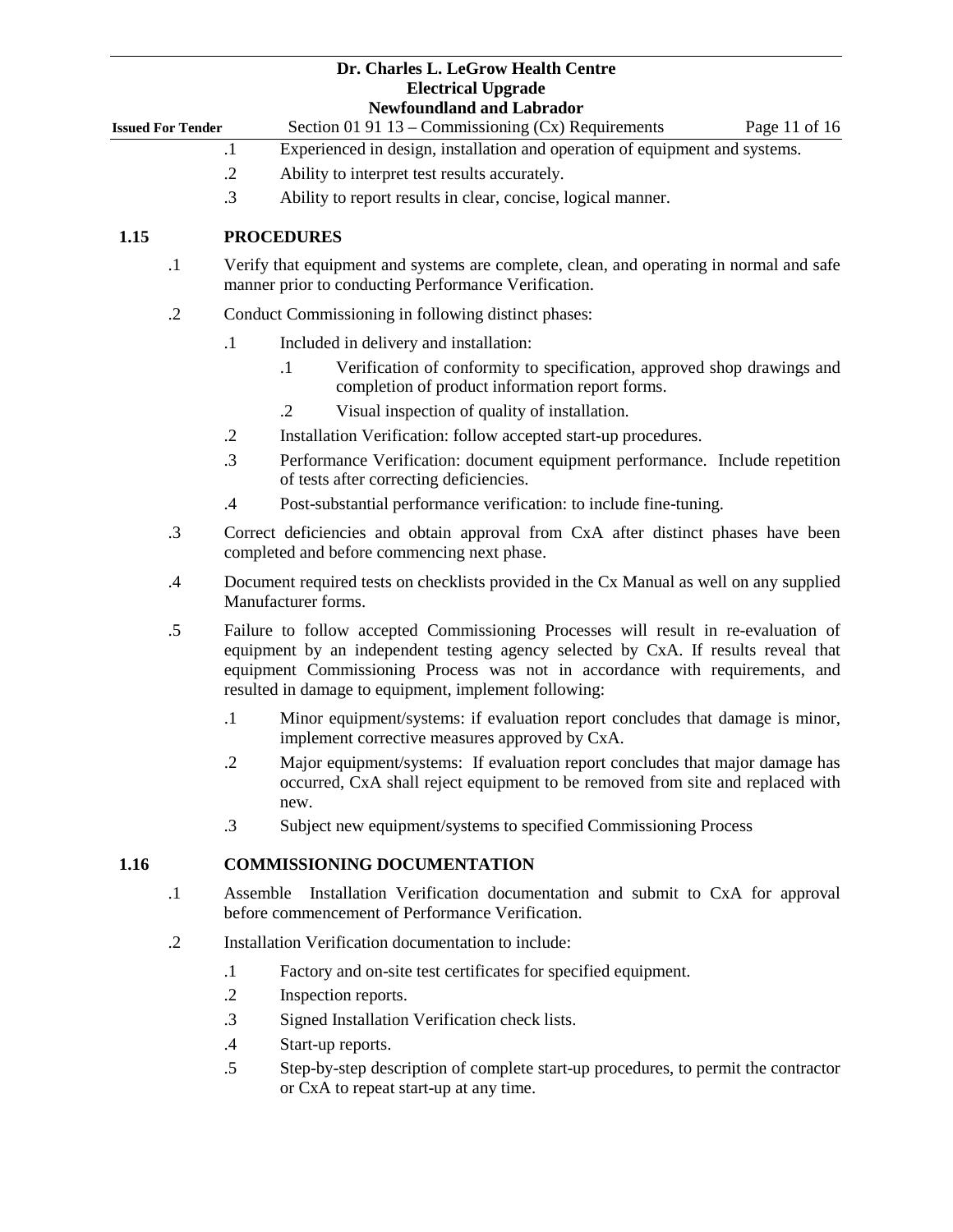| Dr. Charles L. LeGrow Health Centre |
|-------------------------------------|
| <b>Electrical Upgrade</b>           |
| Newfoundland and Lahrador           |

|                          | <b>Newfoundland and Labrador</b>                                                                                                                                                                                        |
|--------------------------|-------------------------------------------------------------------------------------------------------------------------------------------------------------------------------------------------------------------------|
| <b>Issued For Tender</b> | Section 01 91 13 – Commissioning $(Cx)$ Requirements<br>Page 12 of 16                                                                                                                                                   |
| 1.17                     | OPERATION AND MAINTENANCE OF EQUIPMENT AND SYSTEMS                                                                                                                                                                      |
| $\cdot$ 1                | After Performance Verification, operate and maintain equipment and systems as directed<br>by equipment/system manufacturer.                                                                                             |
| $\cdot$ .2               | With assistance of manufacturer develop written maintenance program and submit to<br>CxA for approval before implementation.                                                                                            |
| $\cdot$ 3                | Operate and maintain systems for minimum twenty one (21) days for commissioning to<br>be completed.                                                                                                                     |
| .4                       | After completion of commissioning, operate and maintain systems until issuance of<br><b>Substantial Completion</b>                                                                                                      |
| 1.18                     | <b>TEST RESULTS</b>                                                                                                                                                                                                     |
| $\cdot$                  | If start-up, testing and/or performance verification produce unacceptable results, repair,<br>replace or repeat specified starting and/or performance verification procedures until<br>acceptable results are achieved. |
| $\cdot$ .2               | Provide personnel, resources and materials, assume all costs for re-verification.                                                                                                                                       |
| 1.19                     | <b>INSTRUMENTS / EQUIPMENT</b>                                                                                                                                                                                          |
| $\cdot$                  | Submit to CxA for review and approval:                                                                                                                                                                                  |
|                          | $\cdot$ 1<br>Complete list of instruments proposed to be used.                                                                                                                                                          |
|                          | $\cdot$ .2<br>Listed data including, serial number, current calibration certificate, calibration<br>date, calibration expiry date and calibration accuracy.                                                             |
| $\cdot$ .2               | Provide all required equipment to complete commissioning.                                                                                                                                                               |
| .3                       | Provide all Arc Flash Personal Protective Equipment as required. Provide commissioning<br>personnel with the appropriate Arc Flash Protection training.                                                                 |
| 1.20                     | PERFORMANCE VERIFICATION                                                                                                                                                                                                |
| $\cdot$                  | Conduct performance verification once identified pre-requisite activities are completed<br>for a system and approved by the CxA.                                                                                        |
| $\cdot$ .2               | Commissioning Coordinator to issue a commissioning plan based on the complexity<br>of nurse call systems. Contractor to develop and implement a detailed schedule of<br>commissioning related activities.               |
| .3                       | Test new nurse call system and operating procedures by challenging these systems to<br>realistic operating conditions and train operational staff.                                                                      |

- .4 Carry out Cx:
	- .1 Under actual operating conditions, over entire operating range, in all modes.
	- .2 On independent systems and interacting systems.
- .5 Cx procedures to be repeatable and reported results are to be verifiable.
- .6 Follow equipment manufacturer's operating instructions.
- .7 Contractor to obtain all documentation, including updated points list, controls sequences and set-points, and submit documentation to commissioning authority for review. At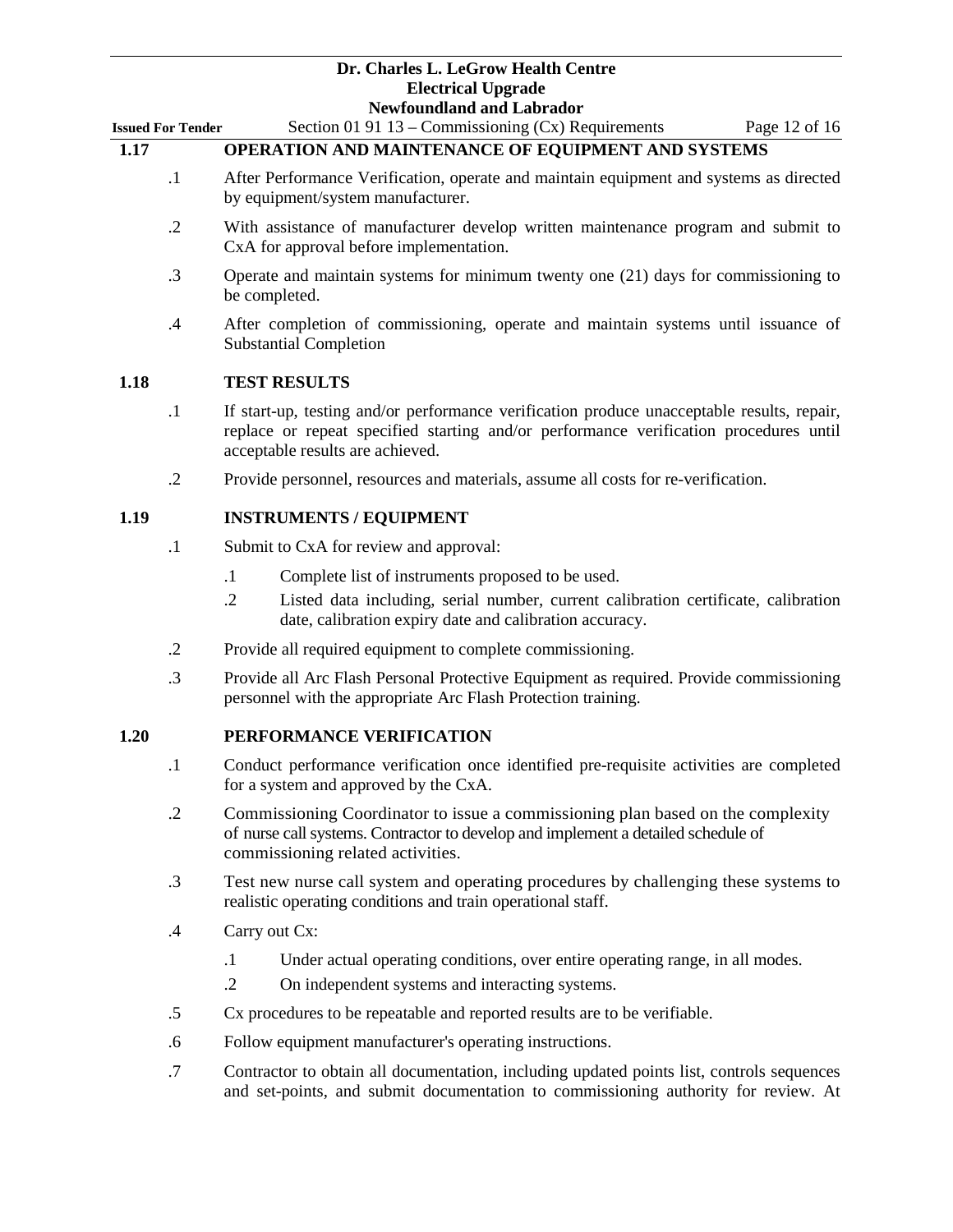**Issued For Tender** Section 01 91 13 – Commissioning (Cx) Requirements Page 13 of 16 completion of commissioning, scan completed manuals to electronic format on CD(s) in

PDF format as required and submit to CxA.

### **1.21 WITNESSING COMMISSIONING**

.1 CxA along with designated representatives to witness activities and verify results.

## **1.22 AUTHORITIES HAVING JURISDICTION**

- .1 Where specified start-up, testing or commissioning procedures duplicate verification requirements of authority having jurisdiction, arrange for authority to witness procedures so as to avoid duplication of tests and to facilitate expedient acceptance of facility.
- .2 Obtain certificates of approval, acceptance and compliance with rules and regulation of authority having jurisdiction.
- .3 Provide copies to CxA within five (5) working days of test and with Cx report.

#### **1.23 REPEAT VERIFICATIONS**

- .1 Assume costs incurred by Owner's Commissioning representatives for second and subsequent verifications where:
	- .1 Verification of reported results fails to receive CxA's approval.
	- .2 Repetition of second verification again fails to receive approval.
	- .3 CxA deems Contractor's request for second verification was premature.

### **1.24 DEFICIENCIES, FAULTS, DEFECTS**

- .1 Report problems, faults or defects affecting Cx to Engineer/Architect in writing. Stop Cx until problems are rectified. Proceed with written approval from CxA.
- .2 Correct deficiencies found during start-up and Cx to satisfaction of CxA.

### **1.25 COMPLETION OF COMMISSIONING**

- .1 Upon completion of Cx leave systems in normal operating mode.
- .2 Except for warranty and seasonal verification activities, complete Cx prior to application for Substantial Completion.
- .3 Cx to be considered complete when all Cx deliverables have been submitted and accepted by CxA.
- .4 The CxA is to compile a Final Commissioning Report summarizing all tasks, findings and documentation of the commissioning process. The Final Commissioning Report is to incorporate all test reports by sub-contractors, manufacturer's and controlling authorities including the following list. The Contractor shall turn over all materials per this specification.
	- .1 Deficiencies that were discovered and measures taken to correct them.
	- .2 Functional test procedures and results.
	- .3 Documentation of all commissioning field activities as they progressed.
- .5 The Contractor to provide O&M manuals, maintenance materials, warranties and training records.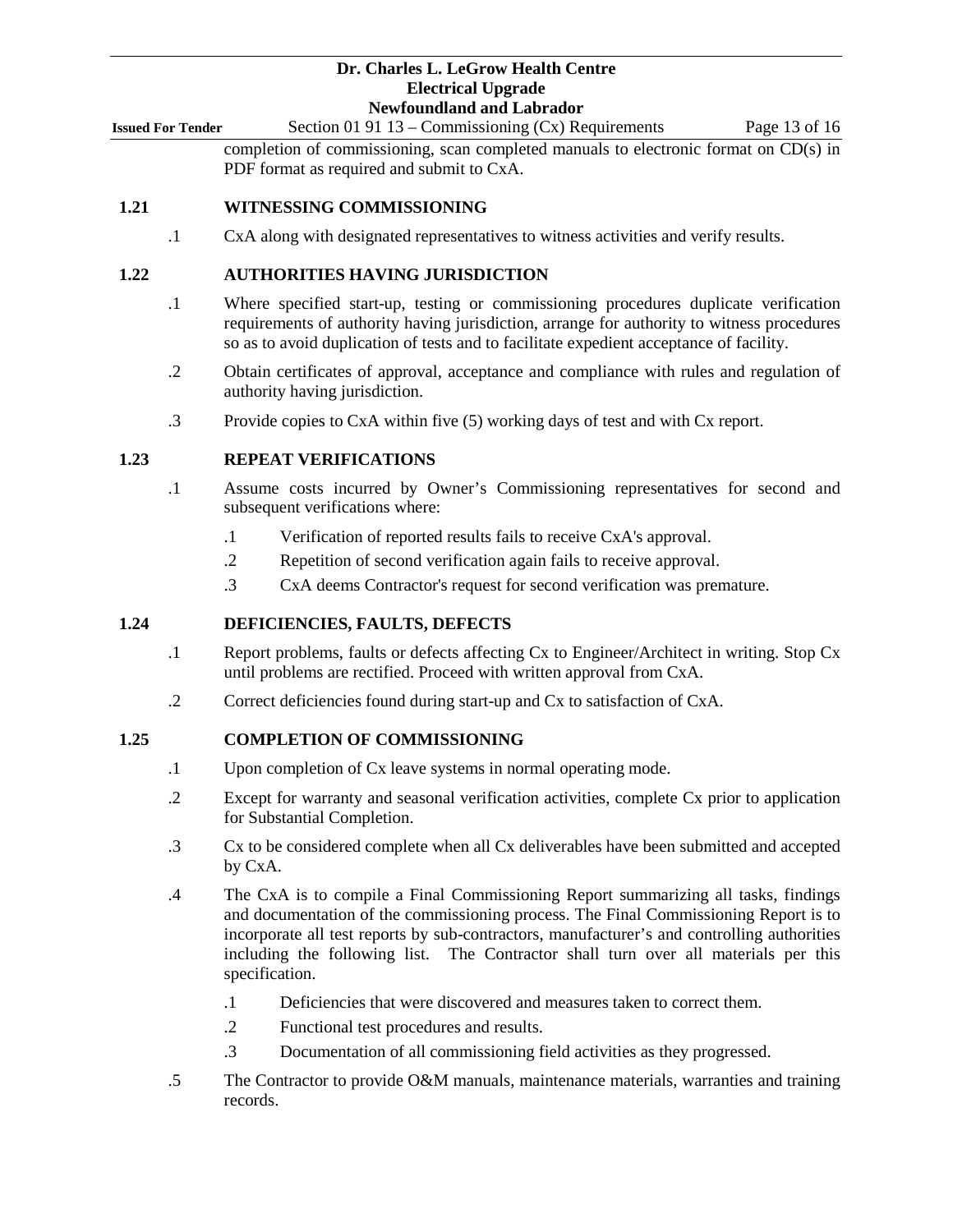**Issued For Tender** Section 01 91 13 – Commissioning (Cx) Requirements Page 14 of 16

## **1.26 ACTIVITIES UPON COMPLETION OF COMMISSIONING**

.1 When changes are made to baseline components or system settings established during Cx process notify the CxA. The CxA will update and provide Cx forms for affected item.

#### **1.27 TRAINING**

.1 In accordance with Section 01 91 41 - Commissioning (Cx) – Training, the Cx Manual and respective technical sections.

### **1.28 MAINTENANCE MATERIALS, SPARE PARTS, SPECIAL TOOLS**

.1 Supply, deliver, and document maintenance materials, spare parts, and special tools as specified in contract. Provide transmittal documenting all materials provided.

#### **1.29 OCCUPANCY**

.1 Cooperate fully with CxA during stages of acceptance and occupancy of facility.

#### **1.30 PERFORMANCE VERIFICATION TOLERANCES**

- .1 Application tolerances:
	- .1 Specified range of acceptable deviations of measured values from specified values or specified design criteria, except for special areas, to be within +/- 5 % of specified values.
- .2 Instrument accuracy tolerances:
	- .1 To be of higher order of magnitude than equipment or system being tested.
- .3 Measurement tolerances during verification:
	- .1 Unless otherwise identified, recorded values to be within +/- 2 % of specified values.

#### **1.31 OWNER'S PERFORMANCE TESTING**

.1 Performance testing of equipment or system by CxA will not relieve Contractor from compliance with specified start-up and testing procedures.

### **PART 2 PRODUCTS (NOT APPLICABLE)**

#### **PART 3 EXECUTION**

#### **3.1 SCHEDULE**

- .1 Provide a detailed schedule as per this section for on-site verification activities by the commissioning team based on the Cx Manual provided by the CxA. Be responsible for resource allocation respecting the exact number and duration for personnel required to perform the tasks required.
- .2 This schedule shall be submitted with the general construction schedule monthly. The level of detail shall increase as the construction progresses.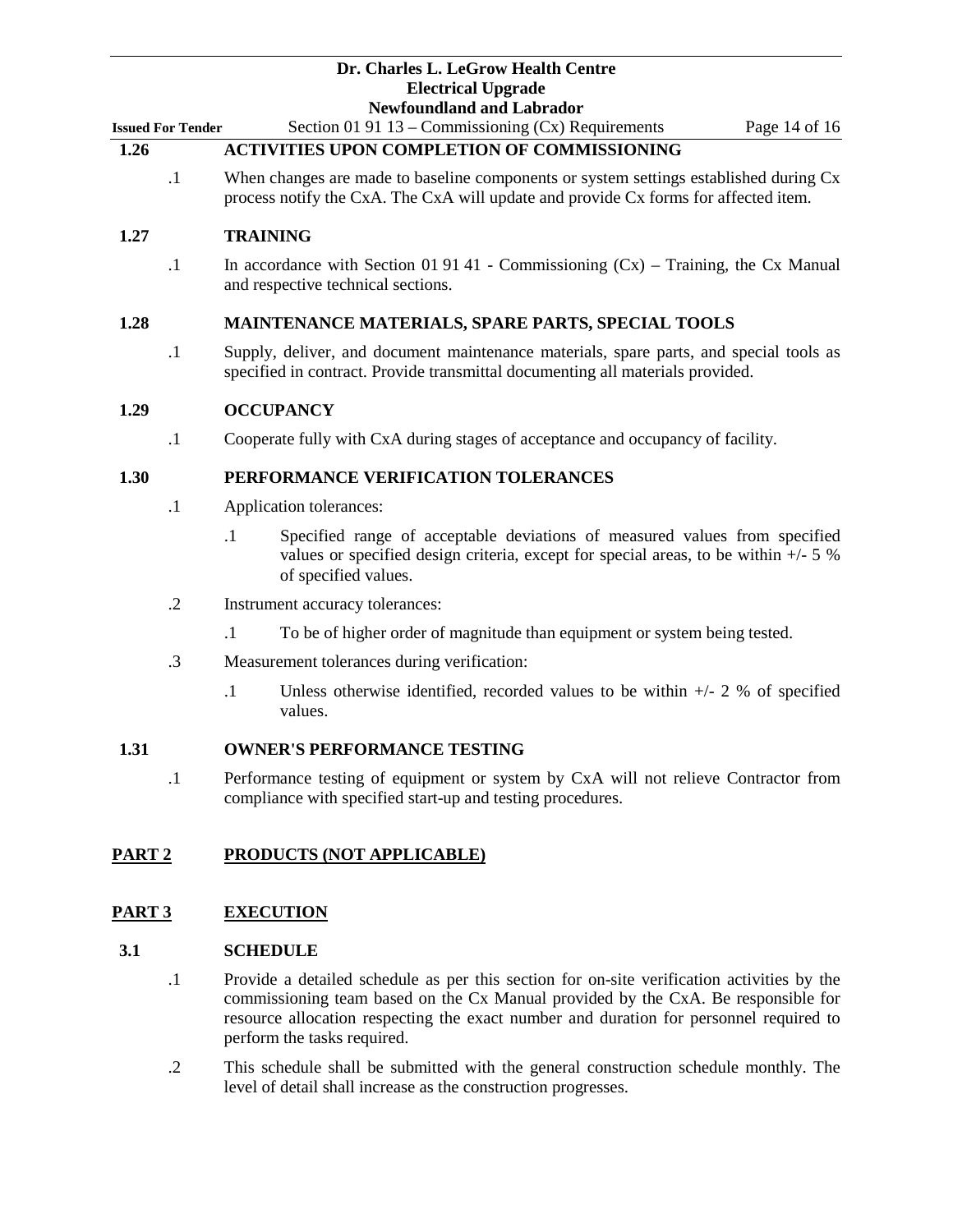**Issued For Tender** Section 01 91 13 – Commissioning (Cx) Requirements Page 15 of 16

- **3.2 COMMISSIONING TASKS**
	- .1 Refer to the Cx Manual provided by the CxA for a list of tasks to be conducted for the commissioning process. Further specifics are provided within applicable specification sections.

## **3.3 DISCIPLINE: ARCHITECTURAL**

- .1 Systems to be Commissioned
	- .1 .Room Fit-up & Finishes
		- .1 .Confirm all ceiling systems installed as per manufacturer's requirements.
		- .2 Confirm ceiling integrity.
		- .3 .Verify spare products provided and signed off by operating staff.
		- .4 .Confirm wall finishes. Include paint type, number and colour chip each location.
		- .5 .Demonstrate maintenance required.
		- .6 Provide Technical Support Inspector's inspection report verifying finishes have met contract requirements.
	- .2 Occupant Safety and Accessibility
		- .1 Fire Separations
			- .1 Verify fire stopping and smoke seals in place.
			- .2 Verify sleeves in hollow walls around piping.
			- .3 Verify continuity and ratings of fire separations.
			- .4 Verify proper fire separations at firewalls, including parapets.

#### **3.4 DISCIPLINE: ELECTRICAL**

- .1 Systems to be Commissioned
	- .1 Equipment Enclosures, Splitters, Junction Boxes.
		- .1 .Confirm all conduit and cable connections seated properly in enclosure.
		- .2 Confirm locknuts and bushings on all conduit connections. Double locknuts on RGS.
		- .3 .Confirm proper grounding and bonding.
		- .4 Confirm proper support.
		- .5 .Confirm identification installed.
	- .2 Wiring Devices.
		- .1 .Confirm devices installed in proper location.
		- .2 Confirm proper voltage/amperage rating.
		- .3 .Confirm proper polarity.
		- .4 Confirm cover plate installed flush on wall.
		- .5 Confirm identification completed.
	- .3 Circuit Breakers.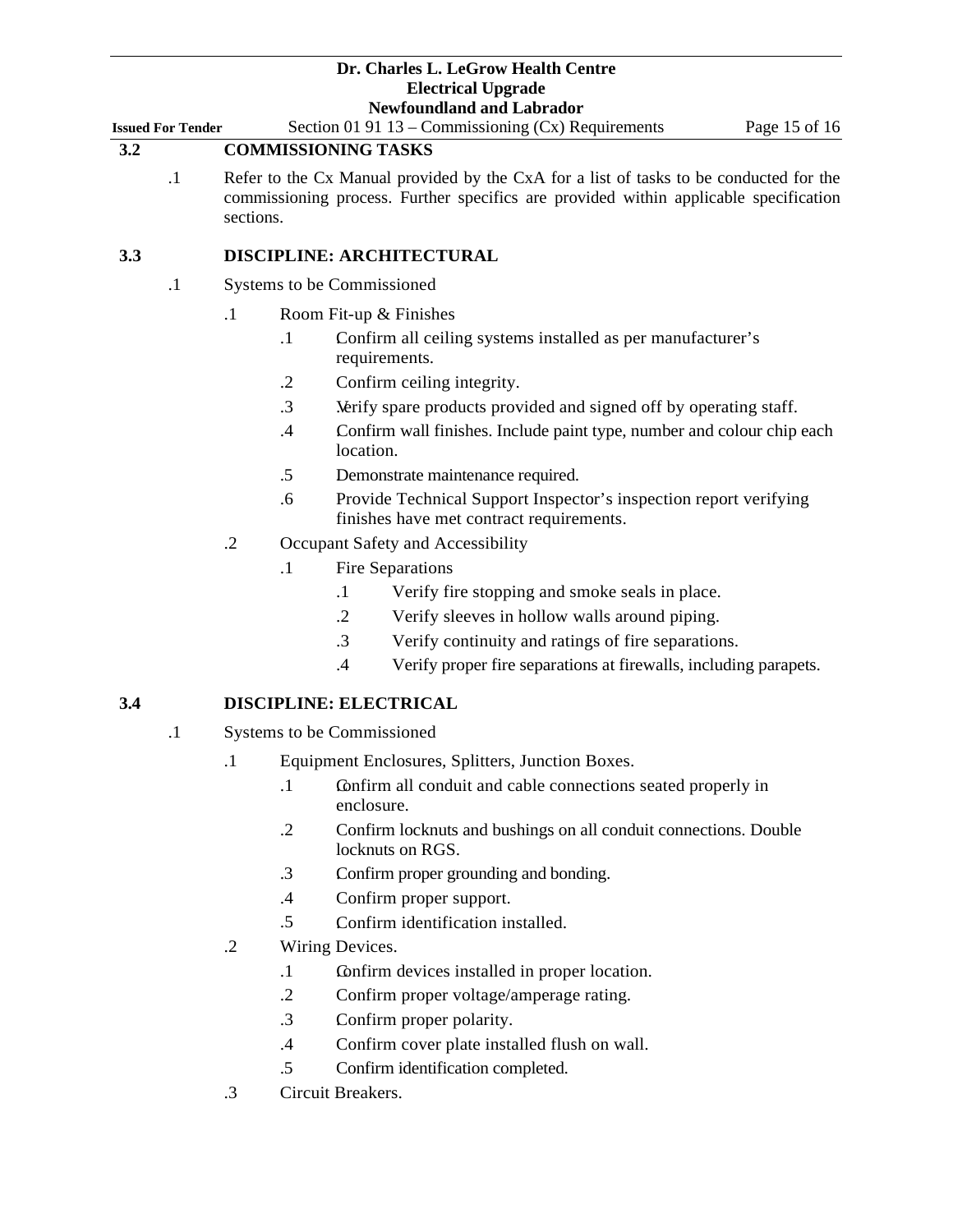|                          |            | Dr. Charles L. LeGrow Health Centre<br><b>Electrical Upgrade</b><br><b>Newfoundland and Labrador</b>        |
|--------------------------|------------|-------------------------------------------------------------------------------------------------------------|
| <b>Issued For Tender</b> |            | Section 01 91 13 – Commissioning $(Cx)$ Requirements<br>Page 16 of 16                                       |
|                          | $\cdot$ 1  | Confirm breaker size as specified.                                                                          |
|                          | $\cdot$ .2 | Confirm breaker properly torqued to panel bus.                                                              |
|                          | .3         | Confirm load conductors properly torqued to breakers.                                                       |
|                          | .4         | Confirm GFCI breakers operate properly.                                                                     |
|                          | .5         | Confirm AFCI breakers operate properly.                                                                     |
|                          | .6         | Confirm voltage and amperage load on all circuit breakers. Record<br>results.                               |
| .4                       | Conduits.  |                                                                                                             |
|                          | $\cdot$    | Confirm all conduits proper size and type.                                                                  |
|                          | $\cdot$ .2 | Confirm all conduits properly supported.                                                                    |
|                          | $\cdot$ 3  | Confirm conduit fill not exceeded.                                                                          |
|                          | $.4\,$     | Confirm all in slab conduits noted on as-builts.                                                            |
|                          | .5         | Confirm pull ropes installed in all spare conduits.                                                         |
|                          | .6         | Confirm bonding conductor installed in all conduits.                                                        |
| .5                       |            | Grounding                                                                                                   |
|                          | $\cdot$    | Confirm all grounding system installed and connections made are<br>secure. (Primary and secondary grounds.) |
|                          | $\cdot$ .2 | Verify connections and conductors protected from mechanical injury.                                         |
|                          | $\cdot$ 3  | Ensure compliance with the specification.                                                                   |
|                          | .4         | Confirm bonding wire used in all conduit systems.                                                           |
| .6                       |            | Nurse Call System                                                                                           |
|                          | $\cdot$    | Nerify that system components have been located and installed in<br>accordance with the contract documents. |
|                          | .2         | Demonstrate maintenance procedures for all system components.                                               |
|                          | $\cdot$ 3  | Provide Manufacturer's representative for testing of system.                                                |
|                          | $\cdot$ 4  | Demonstrate by operation all devices for the nurse call system.                                             |
|                          | .5         | Train all designated staff in proper operation of system.                                                   |
|                          | .6         | Commissioning to be conducted by factory trained technician.                                                |
|                          | .7         | Provide copy of warranty.                                                                                   |
| .7                       |            | <b>Control Wiring</b>                                                                                       |
|                          | $\cdot$    | Confirm conductor size and type in accordance with specification.                                           |
|                          | $\cdot$ .2 | Confirm cable shields grounded at source end only.                                                          |
|                          | $\cdot$ 3  | Confirm wiring installed in accordance with specification.                                                  |
|                          |            | <b>END OF SECTION</b>                                                                                       |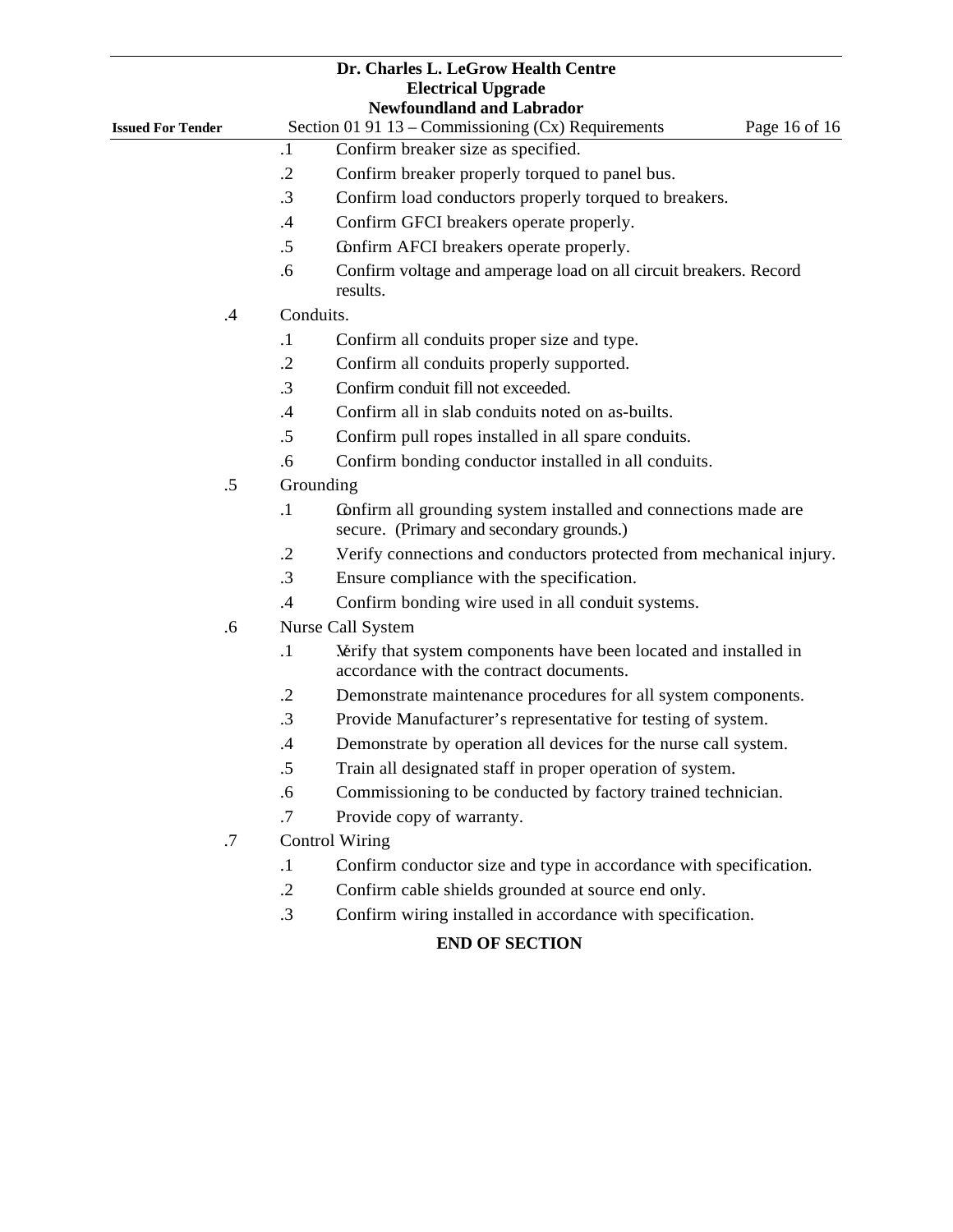## **PART 1 GENERAL**

#### **1.1 SECTION INCLUDES**

.1 Commissioning forms to be completed for equipment, systems and integrated systems.

#### **1.2 RELATED SECTIONS**

- .1 Section 01 78 00 Closeout Submittals.
- .2 Section 01 91 13 Commissioning (Cx) Requirements.
- .3 Section 01 91 41 Commissioning (Cx) Training.

#### **1.3 INSTALLATION VERIFICATION CHECK LISTS**

- .1 Prior to initiation of Performance Verification the contractor will develop and provide to the CxA the required project specific Cx Manual which will include the Installation Verification check lists for review and approval..
- .2 Completed Installation Verification Checklists to be submitted to CxA for review and approval.
- .3 Include the following data:
	- .1 Product manufacturer's installation instructions and recommended checks.
	- .2 Special procedures as specified in relevant technical sections.
	- .3 Items considered good installation and engineering industry practices deemed appropriate for proper and efficient operation.
- .4 Equipment manufacturer's installation/start-up check lists are acceptable for use in conjunction with installation verification check lists forming part of the Cx manual. Manufacturer's check sheets used must be attached to final document submittals.
- .5 Installer to sign check lists upon completion, certifying stated checks and inspections have been performed. Completed check lists to be submitted by the contractor at completion of the Commissioning Process.
- .6 Use of check lists will be considered part of commissioning process.

#### **1.4 PERFORMANCE VERIFICATION CHECK LISTS**

- .1 The contractor will develop and provide to the CxA the required project specific Cx Manual including the Performance Verification check lists for review and approval.
- .2 Completed Performance Verification Checklists to be submitted to CxA for review and approval.
- .3 Strategy for Use:
	- .1 Contractor will provide required shop drawings information and verify correct installation and operation of items indicated on these forms.
	- .2 Confirm operation as per design criteria and intent.
	- .3 Identify variances between design and operation and reasons for variances.
	- .4 Record analytical and substantiating data.
	- .5 Verify reported results.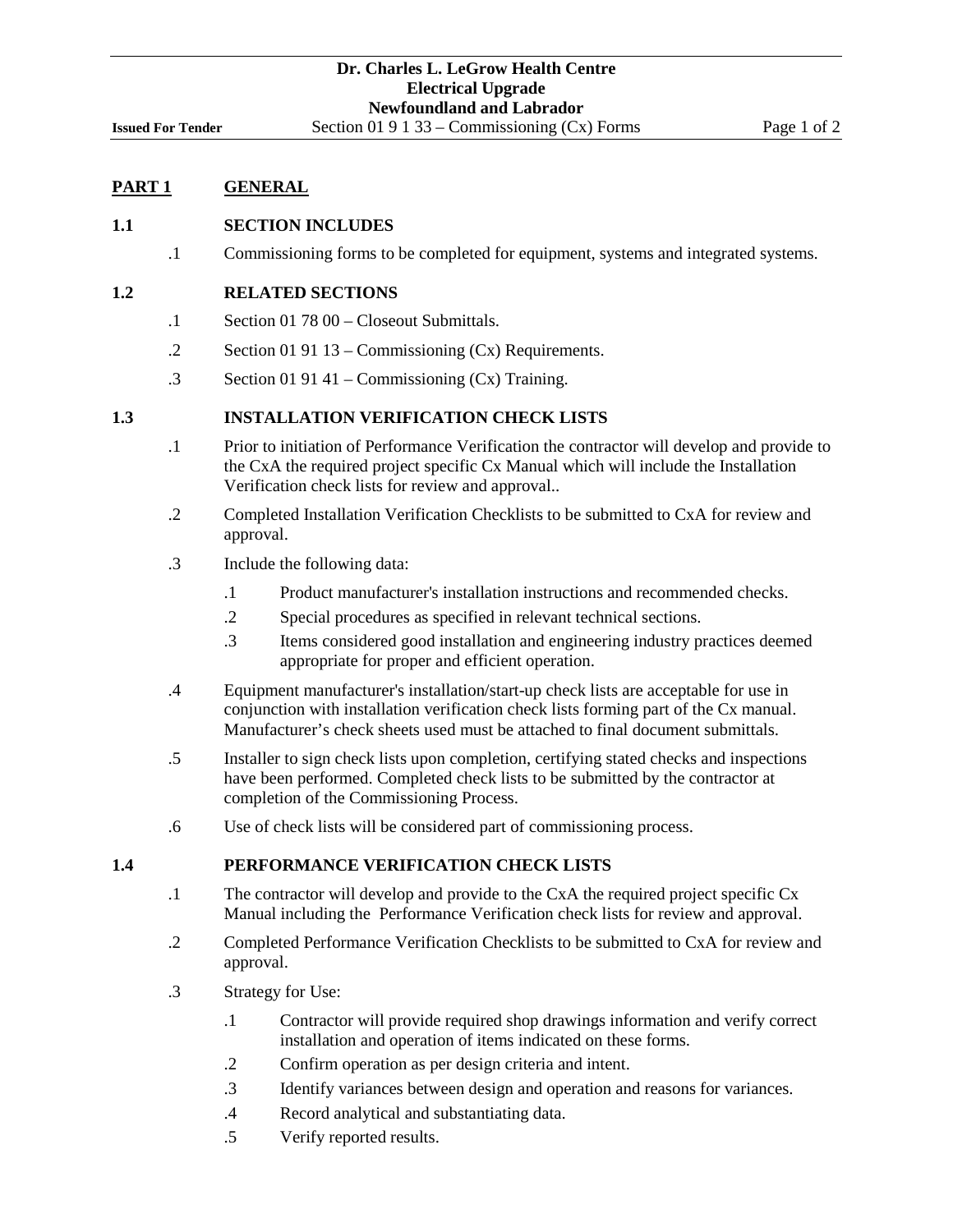|                          |    | Dr. Charles L. LeGrow Health Centre<br><b>Electrical Upgrade</b>                                                                                                                             |  |
|--------------------------|----|----------------------------------------------------------------------------------------------------------------------------------------------------------------------------------------------|--|
|                          |    | <b>Newfoundland and Labrador</b>                                                                                                                                                             |  |
| <b>Issued For Tender</b> |    | Section 01 9 1 33 – Commissioning $(Cx)$ Forms<br>Page 2 of 2                                                                                                                                |  |
|                          | .6 | Form to bear signatures of recording technician and reviewed and signed off by<br>General Contractor, Installing Contractor, Consultant, DTW Representative, and<br>the Commissioning Agent. |  |
|                          | .7 | Maintain copy on site during start-up, testing and commissioning period.                                                                                                                     |  |
|                          | .8 | Forms to be both hard copy and electronic format.                                                                                                                                            |  |
| .4                       |    | Upon completion of Performance Verification the contractor shall submit all completed<br>checklists to the $CxA$ .                                                                           |  |

.5 Final submittal shall include all Installation Verification, Performance Verification check lists, training records, maintenance materials transmittals, written warranties and a list of all Cx activities postponed due to seasonal, climatic, occupancy, or other reasons beyond the contractor's control.

## **PART 2 PRODUCTS (NOT APPLICABLE)**

## **PART 3 EXECUTION (NOT APPLICABLE)**

## **END OF SECTION**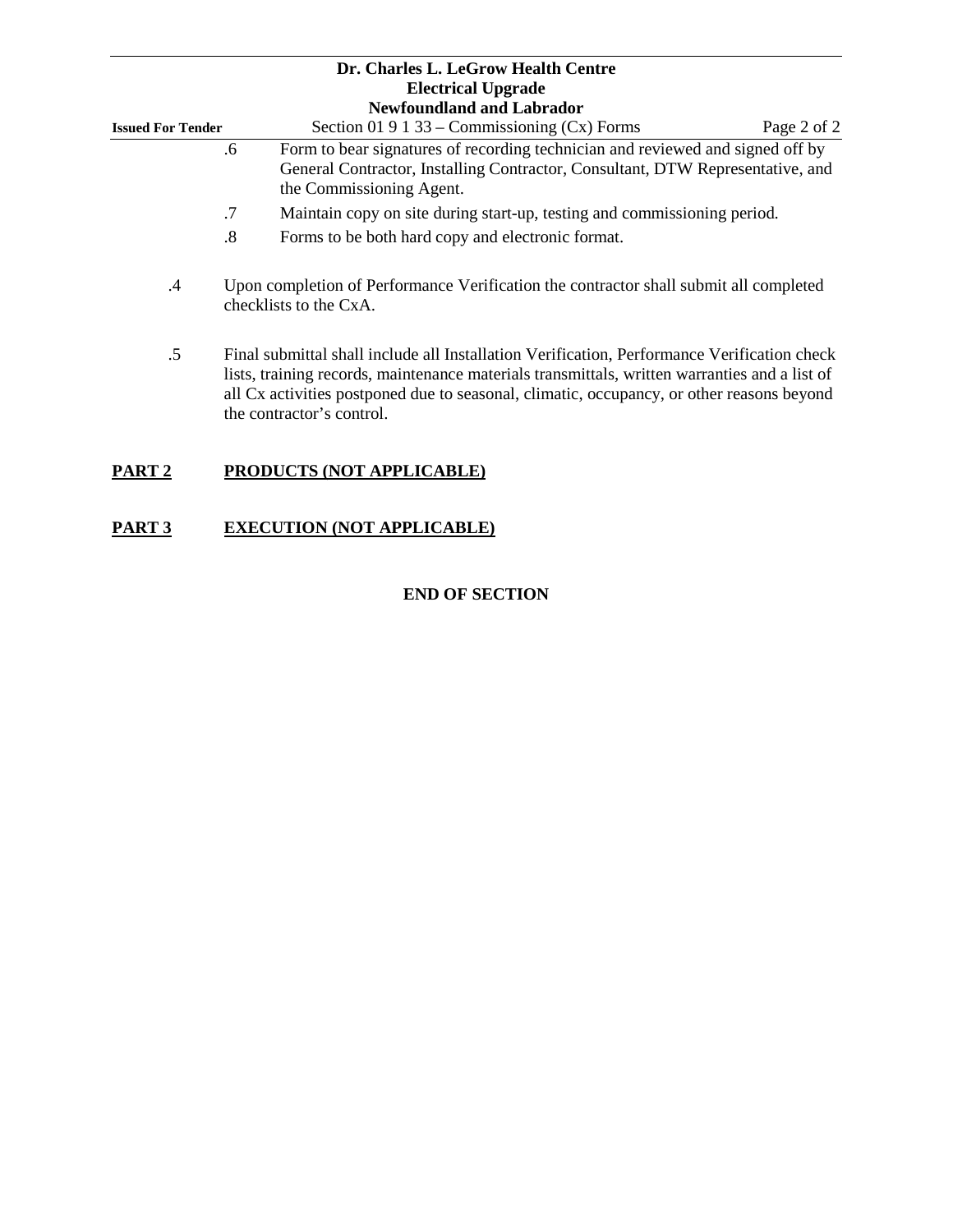## **PART 1 GENERAL**

#### **1.1 SECTION INCLUDES:**

.1 This Section specifies roles and responsibilities of Commissioning Training.

#### **1.2 RELATED SECTIONS:**

- .1 Section 01 78 00 Closeout Submittals.
- .2 Section 01 91 13 Commissioning (Cx) Requirements.
- .3 Section 01 91 33 Commissioning (Cx) Forms.

#### **1.3 TRAINEES**

- .1 Trainees: personnel selected for operating and maintaining this facility including, but not limited to, Facility Manager, building operators, maintenance staff, security staff, and technical specialists as required.
- .2 Trainees may be available for training during any stage of construction.

#### **1.4 INSTRUCTORS**

- .1 The Cx Manual will contain:
	- .1 Descriptions of systems.
	- .2 Instruction on design philosophy, design criteria, and design intent.
- .2 Contractor and certified factory-trained manufacturers' personnel: to provide instruction on the following:
	- .1 Start-Up, operation, shut-down and maintenance of equipment, components and systems.
	- .2 Control features and reasons for, results of, implications on associated systems of adjustment of set points of control and safety devices.
	- .3 Instructions on servicing, maintenance and adjustment of systems, equipment and components.
	- .4 Training to be completed after Installation and Performance Verification are completed.

#### **1.5 TRAINING OBJECTIVES**

- .1 Training to be detailed and of sufficient duration to ensure:
	- .1 Safe, reliable, cost-effective, energy-efficient operation of systems in normal and emergency modes under all conditions.
	- .2 Effective on-going inspection, measurements of system performance.
	- .3 Proper preventive maintenance, diagnosis, trouble-shooting and maintenance.
	- .4 Ability to update documentation.
	- .5 Ability to operate equipment and systems under emergency conditions until appropriate qualified assistance arrives.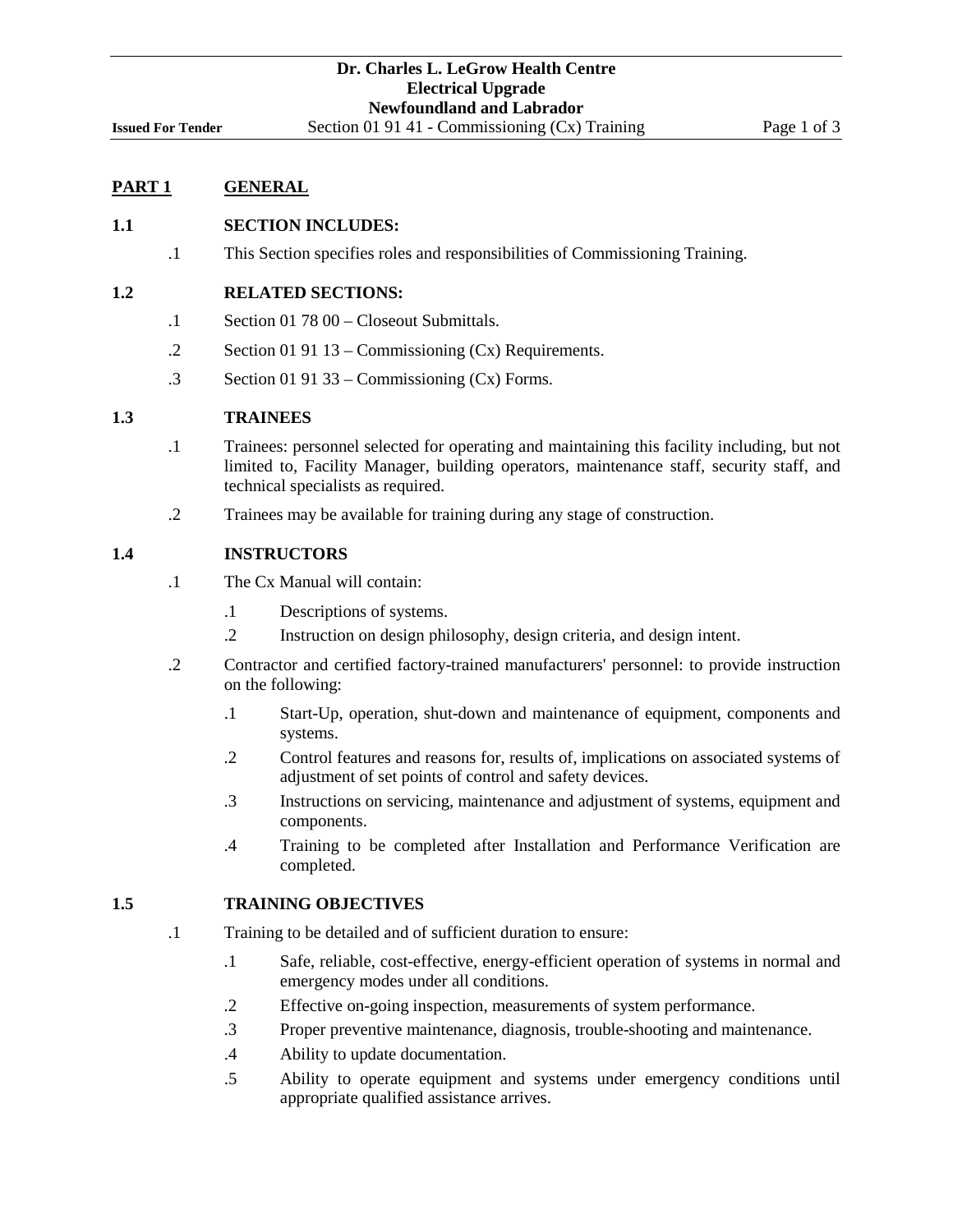|                          | Tww.manamatia.com                                                                                     |             |
|--------------------------|-------------------------------------------------------------------------------------------------------|-------------|
| <b>Issued For Tender</b> | Section 01 91 41 - Commissioning $(Cx)$ Training                                                      | Page 2 of 3 |
| 1.6                      | <b>TRAINING MATERIALS</b>                                                                             |             |
|                          | Instructors to be responsible for content and quality. Provide copies for all those in<br>attendance. |             |

- .2 Training materials to include:
	- .1 "As-Built" Contract Documents.
	- .2 Operating Manual.
	- .3 Maintenance Manual.
	- .4 Testing, adjusting and balancing and performance verification reports where applicable.
- .3 Owner's Representative will review training manuals.
- .4 Training materials to be in a format that permits future training procedures to the same degree of detail with or without the instructor.

### **1.7 SCHEDULING**

- .1 Contractor to include in schedule time for training. Provide a detailed commissioning schedule indicating all Cx tasks and training.
- .2 Deliver training during regular working hours, training sessions to be determined in Commissioning meetings.
- .3 Training to be completed prior to Substantial Completion.

#### **1.8 RESPONSIBILITIES**

- .1 Be responsible for:
	- .1 Implementation of training activities,
	- .2 Coordination among instructors,
	- .3 Quality of training, training materials,
- .2 Owner's Representative will evaluate training and materials.
- .3 Upon completion of training, provide written report, signed by Instructors, witnessed by Owner's Representative. Include list of those in attendance. The Cx manual will provide templates for these submittals.

### **1.9 TRAINING CONTENT**

- .1 Training to include demonstrations by Instructors using the installed equipment and systems.
- .2 Content includes:
	- .1 Review of facility and occupancy profile.
	- .2 Functional requirements.
	- .3 System philosophy, limitations of systems and emergency procedures.
	- .4 Review of system layout, equipment, components and controls.
	- .5 Equipment and system start-up, operation, monitoring, servicing, maintenance and shut-down procedures.
	- .6 System operating sequences, including step-by-step directions for starting up, shut-down, operation of valves, dampers, switches, adjustment of control settings and emergency procedures.